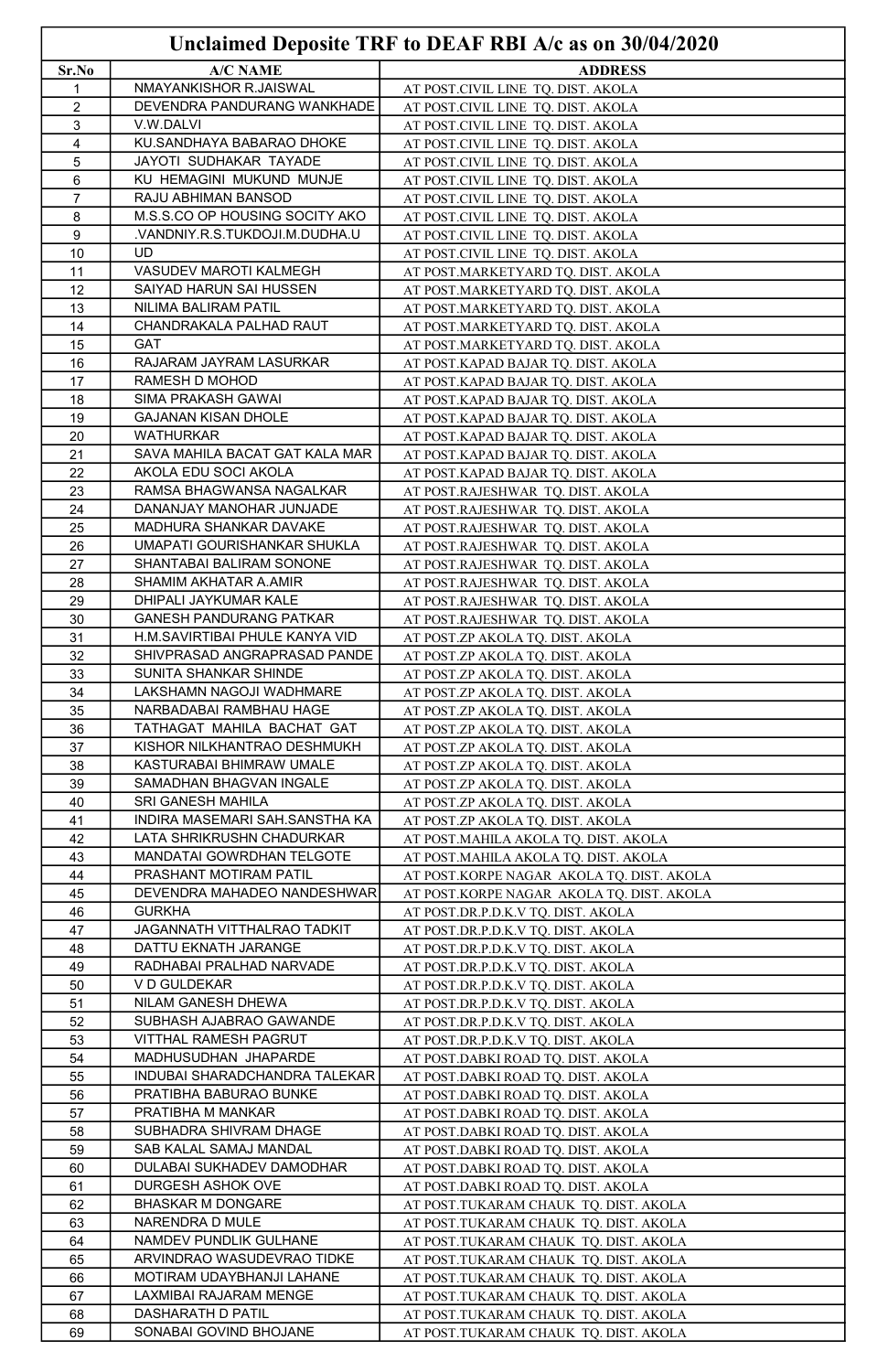| 70         | SHEVANTABAI RAGHUJI GORE                   | AT POST.TUKARAM CHAUK TQ. DIST. AKOLA                                          |
|------------|--------------------------------------------|--------------------------------------------------------------------------------|
| 71         | SACHIN MADHUKAR BALTE                      | AT POST.TUKARAM CHAUK TQ. DIST. AKOLA                                          |
| 72         | DINESH R KHANDELWAL                        | AT POST.TUKARAM CHAUK TQ. DIST. AKOLA                                          |
| 73         | PRAKASH SHANKARRAO VAIDHYA                 | AT POST.TUKARAM CHAUK TQ. DIST. AKOLA                                          |
| 74         | MANGALA MADHUKAR JAMBHOKAR                 | AT POST.TUKARAM CHAUK TQ. DIST. AKOLA                                          |
| 75         | JAGDISH AVDHUT MURUMKAR                    | AT POST.TUKARAM CHAUK TQ. DIST. AKOLA                                          |
| 76         | ANANDRAO NARAYAN SAVARKAR                  | AT POST.TUKARAM CHAUK TQ. DIST. AKOLA                                          |
| 77         | JANABAI MADHUKAR ALOKAR                    | AT POST.TUKARAM CHAUK TQ. DIST. AKOLA                                          |
| 78         | RATNAWATI RATNAKAR UPASHAM                 | AT POST.TUKARAM CHAUK TQ. DIST. AKOLA                                          |
| 79         | CHAYA RAMBHAU KALE                         | AT POST.TUKARAM CHAUK TQ. DIST. AKOLA                                          |
| 80         | SRIHARI MADHUKAR BERKAR                    | AT POST.TUKARAM CHAUK TQ. DIST. AKOLA                                          |
| 81         | LILA WAMAN SOLANKE                         | AT POST.TUKARAM CHAUK TQ. DIST. AKOLA                                          |
|            | DILIP KALIDAS AMBADKAR                     | AT POST.TUKARAM CHAUK TQ. DIST. AKOLA                                          |
| 82<br>83   | ANUPRIYA SAMBHAJI DHARMALE                 | AT POST.TUKARAM CHAUK TQ. DIST. AKOLA                                          |
| 84         |                                            |                                                                                |
|            | GAJANAN DATTATRAY UGALE<br><b>DESHMUKH</b> | AT POST.TUKARAM CHAUK TQ. DIST. AKOLA                                          |
| 85         |                                            | AT POST.TUKARAM CHAUK TQ. DIST. AKOLA                                          |
| 86         | RAMDAS UTTAMRAO THAKARE                    | AT POST.TUKARAM CHAUK TQ. DIST. AKOLA                                          |
| 87         | NALINI VINAYK JOSHI                        | AT POST.TUKARAM CHAUK TQ. DIST. AKOLA                                          |
| 88         | SANJAY TUKARAM GOLAHIT                     | AT POST.TUKARAM CHAUK TQ. DIST. AKOLA                                          |
| 89         | MANOHAR NILKANT DEVGIRIKAR                 | AT POST.TUKARAM CHAUK TQ. DIST. AKOLA                                          |
| 90         | BHAUSAHEB KESHAVRAO ATAVALE                | AT POST.TUKARAM CHAUK TQ. DIST. AKOLA                                          |
| 91         | URMILA VASUDEV BHANGALE                    | AT POST.TUKARAM CHAUK TQ. DIST. AKOLA                                          |
| 92         | DATTU GANPAT GAWLI                         | AT POST.TUKARAM CHAUK TQ. DIST. AKOLA                                          |
| 93         | SHOBHA EKNATH GORE                         | AT POST.TUKARAM CHAUK TQ. DIST. AKOLA                                          |
| 94         | ASHATAI GULABARAO GAWANDE                  | AT POST.TUKARAM CHAUK TQ. DIST. AKOLA                                          |
| 95         | MADHURI RAMESH WANKHADE                    | AT POST.TUKARAM CHAUK TQ. DIST. AKOLA                                          |
| 96         | SAROJ RAMESH KHANDELWAL                    | AT POST.TUKARAM CHAUK TQ. DIST. AKOLA                                          |
| 97         | SHANTA VITTHAL GOPNARAYAN                  | AT POST.TUKARAM CHAUK TQ. DIST. AKOLA                                          |
| 98         | DURGA GOPAL LAHARIYA                       | AT POST.TUKARAM CHAUK TQ. DIST. AKOLA                                          |
| 99         | FASOUDDIN JIYAUDDIN                        | AT POST.TUKARAM CHAUK TQ. DIST. AKOLA                                          |
| 100        | ABHISHEK SUHASRAO TIDAKE                   | AT POST.TUKARAM CHAUK TQ. DIST. AKOLA                                          |
| 101        | VAIBHAV R.PARANJAPE                        | AT POST.TUKARAM CHAUK TQ. DIST. AKOLA                                          |
| 102        | VARANKAR                                   | AT POST.TUKARAM CHAUK TQ. DIST. AKOLA                                          |
| 103        | UTTARA SANJIV GAWANDE                      | AT POST.TUKARAM CHAUK TQ. DIST. AKOLA                                          |
| 104        | SUNITA PUNYASHWAR KAPSIKAR                 | AT POST.TUKARAM CHAUK TQ. DIST. AKOLA                                          |
| 105        | VENUTAI SADASHIV SARODE                    | AT POST.TUKARAM CHAUK TQ. DIST. AKOLA                                          |
| 106        | NILIMA AVINASH AMLE                        | AT POST.TUKARAM CHAUK TQ. DIST. AKOLA                                          |
| 107        | PRAMOD SHRIRAM TELGOTE                     | AT POST.TUKARAM CHAUK TQ. DIST. AKOLA                                          |
| 108        | SUNIL GULABRAO PAWSALE                     | AT POST.TUKARAM CHAUK TQ. DIST. AKOLA                                          |
| 109        | ASMITA SHISHIR DHAS                        | AT POST.TUKARAM CHAUK TQ. DIST. AKOLA                                          |
| 110        | AVINASH RAMBHAU DHANDE                     | AT POST.TUKARAM CHAUK TQ. DIST. AKOLA                                          |
| 111        | MAHANANDA BABARAO GAVANDE                  | AT POST.TUKARAM CHAUK TQ. DIST. AKOLA                                          |
| 112        | TARABAI SUBHASHRAO MULE                    | AT POST.TUKARAM CHAUK TQ. DIST. AKOLA                                          |
| 113        | KAMAL KASHINATH KHANANDE                   | AT POST.TUKARAM CHAUK TQ. DIST. AKOLA                                          |
| 114        | MADHUSUDAN GANGADHAR PATHAK                | AT POST.TUKARAM CHAUK TQ. DIST. AKOLA                                          |
| 115        | MILIND SUDHAKAR PATANKAR                   | AT POST.TUKARAM CHAUK TQ. DIST. AKOLA                                          |
| 116        | DNYANDEV BHANUDAS BHILKAR                  | AT POST.TUKARAM CHAUK TQ. DIST. AKOLA                                          |
| 117        | ATUL PADAMAKAR BEDARKAR                    | AT POST.TUKARAM CHAUK TQ. DIST. AKOLA                                          |
| 118        | GOVINDRAO NAMADEO SIRSAT                   | AT POST.TUKARAM CHAUK TQ. DIST. AKOLA                                          |
| 119        | SANEGURUJI PRIMARY SEVA SANGH              | AT POST.TUKARAM CHAUK TQ. DIST. AKOLA                                          |
| 120        | VAKODAKAR                                  | AT POST.TUKARAM CHAUK TQ. DIST. AKOLA                                          |
| 121        | VIDHYA NIRANJAN PURI                       | AT POST.TUKARAM CHAUK TQ. DIST. AKOLA                                          |
| 122        | SHALIGRAM PURNAJI GAWANDE                  | AT POST.TUKARAM CHAUK TQ. DIST. AKOLA                                          |
| 123        | AVINASH SAHDEV NALINDE                     | AT POST.TUKARAM CHAUK TQ. DIST. AKOLA                                          |
| 124        | PANJABRAO KASIRAM DESHMUKH                 | AT POST.TUKARAM CHAUK TQ. DIST. AKOLA                                          |
| 125        | ANIL RAGHAV LAKHE                          | AT POST.TUKARAM CHAUK TQ. DIST. AKOLA                                          |
| 126        |                                            |                                                                                |
|            | AMIT PRAKASINGH PAWAR                      | AT POST.TUKARAM CHAUK TQ. DIST. AKOLA                                          |
| 127        | MANOJ DHYANWSHWAR BOBADE                   |                                                                                |
| 128        | ANGAT RAMCHNDRA ANDHARE                    | AT POST.TUKARAM CHAUK TQ. DIST. AKOLA<br>AT POST.TUKARAM CHAUK TQ. DIST. AKOLA |
| 129        | GAJANAN RAMRAO SHELAKE                     | AT POST.TUKARAM CHAUK TQ. DIST. AKOLA                                          |
| 130        | VIKAS NARAYANRAO INGLE                     | AT POST.TUKARAM CHAUK TQ. DIST. AKOLA                                          |
| 131        | CHANDRABHAN RAMDHAN BOLE                   | AT POST.TUKARAM CHAUK TQ. DIST. AKOLA                                          |
|            | ARCANA AVINASH RAUT                        |                                                                                |
| 132        | KUMDINI DNYNDEO BHADE                      | AT POST.TUKARAM CHAUK TQ. DIST. AKOLA<br>AT POST.TUKARAM CHAUK TQ. DIST. AKOLA |
| 133<br>134 | PRANALI TRAMBAK GATHE                      |                                                                                |
| 135        | NANDKISHOR UTTAMRAO PATIL                  | AT POST.TUKARAM CHAUK TQ. DIST. AKOLA                                          |
| 136        | SHOBHA NANDKISHOR PATIL                    | AT POST.TUKARAM CHAUK TQ. DIST. AKOLA                                          |
| 137        | ANPURANA UTTAMRAO PATIL                    | AT POST.TUKARAM CHAUK TQ. DIST. AKOLA                                          |
| 138        | SAWITA SAHEBRAO INGALE                     | AT POST.TUKARAM CHAUK TQ. DIST. AKOLA                                          |
| 139        | SANJAY KASHIRAM GAWANDE                    | AT POST.TUKARAM CHAUK TQ. DIST. AKOLA<br>AT POST.TUKARAM CHAUK TQ. DIST. AKOLA |
| 140        | SAHEBRAO SHADEO GAWANDE                    | AT POST.TUKARAM CHAUK TQ. DIST. AKOLA                                          |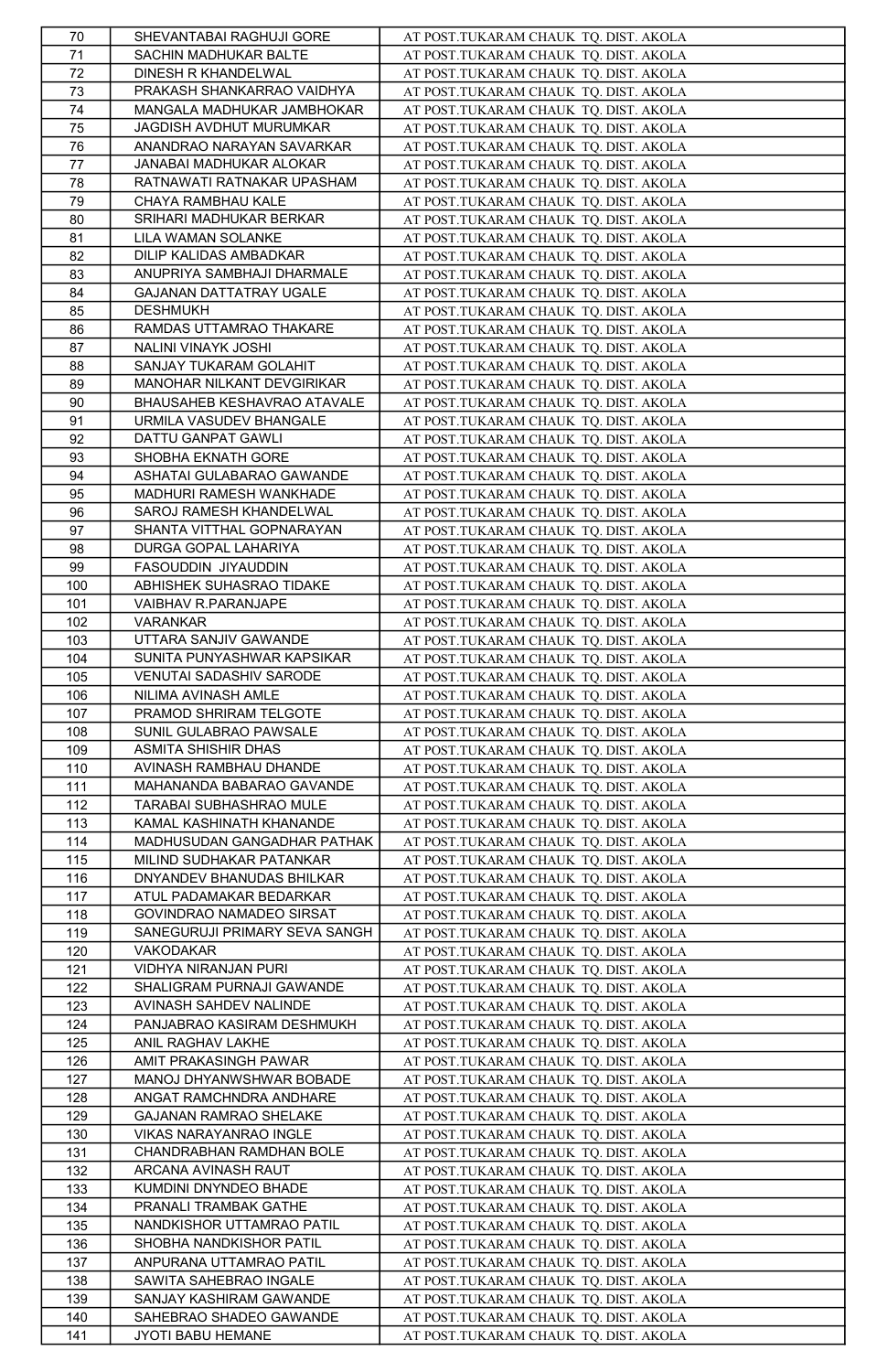| 142 | RAMDAS SHANKARRAO DEV          | AT POST.TUKARAM CHAUK TQ. DIST. AKOLA                                          |
|-----|--------------------------------|--------------------------------------------------------------------------------|
| 143 | RUSHIKESH VIJAY SABADE         | AT POST.TUKARAM CHAUK TQ. DIST. AKOLA                                          |
| 144 | PRAKASH TRYAMBAK DANDLE        | AT POST.TUKARAM CHAUK TQ. DIST. AKOLA                                          |
| 145 | KRUSHNARAO VISHVASH KULKARNI   | AT POST.TUKARAM CHAUK TQ. DIST. AKOLA                                          |
| 146 | GANESH ANIRUDHA MAHANKAR       | AT POST.TUKARAM CHAUK TQ. DIST. AKOLA                                          |
| 147 | RUPNATH SARVAJANIK VACHNALAY   | AT POST.TUKARAM CHAUK TQ. DIST. AKOLA                                          |
| 148 | SHAMRAO DRUVA DHOKE            | AT POST.TUKARAM CHAUK TQ. DIST. AKOLA                                          |
| 149 | TULSHIRAM DATUJI AMBHORE       | AT POST.TUKARAM CHAUK TQ. DIST. AKOLA                                          |
|     |                                |                                                                                |
| 150 | DINESH MADHUKAR CHOUDHARI      | AT POST.TUKARAM CHAUK TQ. DIST. AKOLA                                          |
| 151 | DILIP BHAGVANT INGALE          | AT POST.TUKARAM CHAUK TQ. DIST. AKOLA                                          |
| 152 | GAJANAN DATASA BANBAKODE       | AT POST.TUKARAM CHAUK TQ. DIST. AKOLA                                          |
| 153 | NITISH ANIL RATNAPARKHI        | AT POST.TUKARAM CHAUK TQ. DIST. AKOLA                                          |
| 154 | SHRAPTSHUNGI MAHILA B.GAT      | AT POST.TUKARAM CHAUK TQ. DIST. AKOLA                                          |
| 155 | GAJANAN MAHARAJ B.GAT          | AT POST.TUKARAM CHAUK TQ. DIST. AKOLA                                          |
| 156 | AVSAYAK DOODH PANDHARI.SOC.    | AT POST.TUKARAM CHAUK TQ. DIST. AKOLA                                          |
| 157 | NARMDA MAH.AUD.SOC.            | AT POST.TUKARAM CHAUK TQ. DIST. AKOLA                                          |
| 158 | NILKANTH CO.SUT.GIRNI.SOC.     | AT POST.TUKARAM CHAUK TQ. DIST. AKOLA                                          |
| 159 | NIYO.RIDHISI.CO.OP.HOUS.SOC.   | AT POST.TUKARAM CHAUK TQ. DIST. AKOLA                                          |
| 160 | JAI AMBE.MAH.AUD.SOC.          | AT POST.TUKARAM CHAUK TQ. DIST. AKOLA                                          |
| 161 | NIYO.INDRA.MAGA.GRUH.NIR.SOC.  | AT POST.TUKARAM CHAUK TQ. DIST. AKOLA                                          |
| 162 | INDRAYNI.GRUH.NIR.SOC.         | AT POST.TUKARAM CHAUK TQ. DIST. AKOLA                                          |
| 163 | LILADEVI MAH.AUD.SOC.          | AT POST.TUKARAM CHAUK TQ. DIST. AKOLA                                          |
| 164 | NIYO.RIDHISI.APR.GRUH.NIR.SOC  | AT POST.TUKARAM CHAUK TQ. DIST. AKOLA                                          |
| 165 | INDRANIL.MAG.GRUH.NIR.SOC.     |                                                                                |
|     | SHIVSHAKTI MAH.NAG.SOC.        | AT POST.TUKARAM CHAUK TQ. DIST. AKOLA<br>AT POST.TUKARAM CHAUK TQ. DIST. AKOLA |
| 166 |                                |                                                                                |
| 167 | MUKH. NIYO.SAN.GAJANAN.SOC.    | AT POST.TUKARAM CHAUK TQ. DIST. AKOLA                                          |
| 168 | NILKAMAL MAH.SOC.              | AT POST.TUKARAM CHAUK TQ. DIST. AKOLA                                          |
| 169 | NIYO.LALITA.GRUH.AUD.SOC.      | AT POST.TUKARAM CHAUK TQ. DIST. AKOLA                                          |
| 170 | NARAYANI BANDU.MAH.AUD.SOC.    | AT POST.TUKARAM CHAUK TQ. DIST. AKOLA                                          |
| 171 | JAI HANUMAN YUV.SHIK.SOC.      | AT POST.TUKARAM CHAUK TQ. DIST. AKOLA                                          |
| 172 | SWAMI SAMARTH GRUH.NIR.SOC     | AT POST.TUKARAM CHAUK TQ. DIST. AKOLA                                          |
| 173 | ADISHAKTI SUSHIK.SOC.          | AT POST.TUKARAM CHAUK TQ. DIST. AKOLA                                          |
| 174 | AKOLA DIST.NAG.SOC.            | AT POST.TUKARAM CHAUK TQ. DIST. AKOLA                                          |
| 175 | SAMATH NAG.BIG.SOC.            | AT POST.TUKARAM CHAUK TQ. DIST. AKOLA                                          |
| 176 | SHRIJAY AJAY GRUH.NIR.SOC.     | AT POST.TUKARAM CHAUK TQ. DIST. AKOLA                                          |
| 177 | UTTKARSH KAR.SOC.              | AT POST.TUKARAM CHAUK TQ. DIST. AKOLA                                          |
| 178 | MAG.BAHU.AUD.SOC.              | AT POST.TUKARAM CHAUK TQ. DIST. AKOLA                                          |
| 179 | VISH.ABHI.SOC.                 | AT POST.TUKARAM CHAUK TQ. DIST. AKOLA                                          |
| 180 | SANT GADGE MAHA.SOC.           | AT POST.TUKARAM CHAUK TQ. DIST. AKOLA                                          |
| 181 | GAJANAN MAHA.SOC.              | AT POST.TUKARAM CHAUK TQ. DIST. AKOLA                                          |
| 182 | NIYO.DHAMMA.MAG.GRUH.NIR.SOC.  |                                                                                |
|     |                                | AT POST.TUKARAM CHAUK TQ. DIST. AKOLA                                          |
| 183 | DHANVARDHINI BAHU.SOC.         | AT POST.TUKARAM CHAUK TQ. DIST. AKOLA                                          |
| 184 | ANUSAYA UTTAMRAO DALAVI        | AT POST.BORGAON MANJU TQ. DIST. AKOLA                                          |
| 185 | MANGESH MANIRAM NIWANE         | AT POST.BORGAON MANJU TQ. DIST. AKOLA                                          |
| 186 | DAYARAM UDEBHAN DHATOANDE      | AT POST.BORGAON MANJU TQ. DIST. AKOLA                                          |
| 187 | GAWANDE                        | AT POST.BORGAON MANJU TQ. DIST. AKOLA                                          |
| 188 | SHALIKRAM SAMPAT DHORE         | AT POST.BORGAON MANJU TQ. DIST. AKOLA                                          |
| 189 | SHAILESH KESHVRAO DHOTRE       | AT POST.BORGAON MANJU TQ. DIST. AKOLA                                          |
| 190 | SHUBHDA SUBHAS UDGIRKAR        | AT POST.BORGAON MANJU TQ. DIST. AKOLA                                          |
| 191 | MOTIRAM TUKARAM DHAVALE        | AT POST.BORGAON MANJU TQ. DIST. AKOLA                                          |
| 192 | RAMDAS RAMNATH SHRMA           | AT POST.BORGAON MANJU TQ. DIST. AKOLA                                          |
| 193 | JAYRAM S BAGAD                 | AT POST.BORGAON MANJU TQ. DIST. AKOLA                                          |
| 194 | UTTAM SHIVRAM BHOMBLE          | AT POST.BORGAON MANJU TQ. DIST. AKOLA                                          |
| 195 | PRYAN N TELGOTE                | AT POST.BORGAON MANJU TQ. DIST. AKOLA                                          |
| 196 | SONAL UPREDRA VYAS             | AT POST.BORGAON MANJU TQ. DIST. AKOLA                                          |
| 197 | RAJANI RATAN BORE              | AT POST.BORGAON MANJU TQ. DIST. AKOLA                                          |
| 198 | <b>DESHAMUKH</b>               | AT POST.BORGAON MANJU TQ. DIST. AKOLA                                          |
| 199 | VIJAYA MANGESH NIVANE          | AT POST.BORGAON MANJU TQ. DIST. AKOLA                                          |
|     | SUBHASH MARUTI TAYADE          |                                                                                |
| 200 | UMESH DILIP INDANE             | AT POST.BORGAON MANJU TQ. DIST. AKOLA                                          |
| 201 |                                | AT POST.BORGAON MANJU TQ. DIST. AKOLA                                          |
| 202 | DEVAND MOTIRAM KHEDKAR         | AT POST.BORGAON MANJU TQ. DIST. AKOLA                                          |
| 203 | MEKBAL ALAFIK                  | AT POST.BORGAON MANJU TQ. DIST. AKOLA                                          |
| 204 | DWARKA GOVIND KHIRALE          | AT POST.BORGAON MANJU TQ. DIST. AKOLA                                          |
| 205 | KEVAL NARENDRA WADHOKAR        | AT POST.BORGAON MANJU TQ. DIST. AKOLA                                          |
| 206 | SHAHIDABI A. RAFIQ             | AT POST.BORGAON MANJU TQ. DIST. AKOLA                                          |
| 207 | GRAMPANCHAYAT RAMGAON          | AT POST.BORGAON MANJU TQ. DIST. AKOLA                                          |
| 208 | SACHIV GRAMIN PARISAR VIKAS    | AT POST.BORGAON MANJU TQ. DIST. AKOLA                                          |
|     |                                | AT POST.BORGAON MANJU TQ. DIST. AKOLA                                          |
| 209 | JAY SHIVRAY SHETKARI BACHATGAT |                                                                                |
| 210 | SAMTA SHETKARI BACHAT GAT      | AT POST.BORGAON MANJU TQ. DIST. AKOLA                                          |
| 211 | MANJUBABA SHENDRIY UAT GAT     | AT POST.BORGAON MANJU TQ. DIST. AKOLA                                          |
| 212 | SARSWATI MAHILA BACHATGAT      | AT POST.BORGAON MANJU TQ. DIST. AKOLA                                          |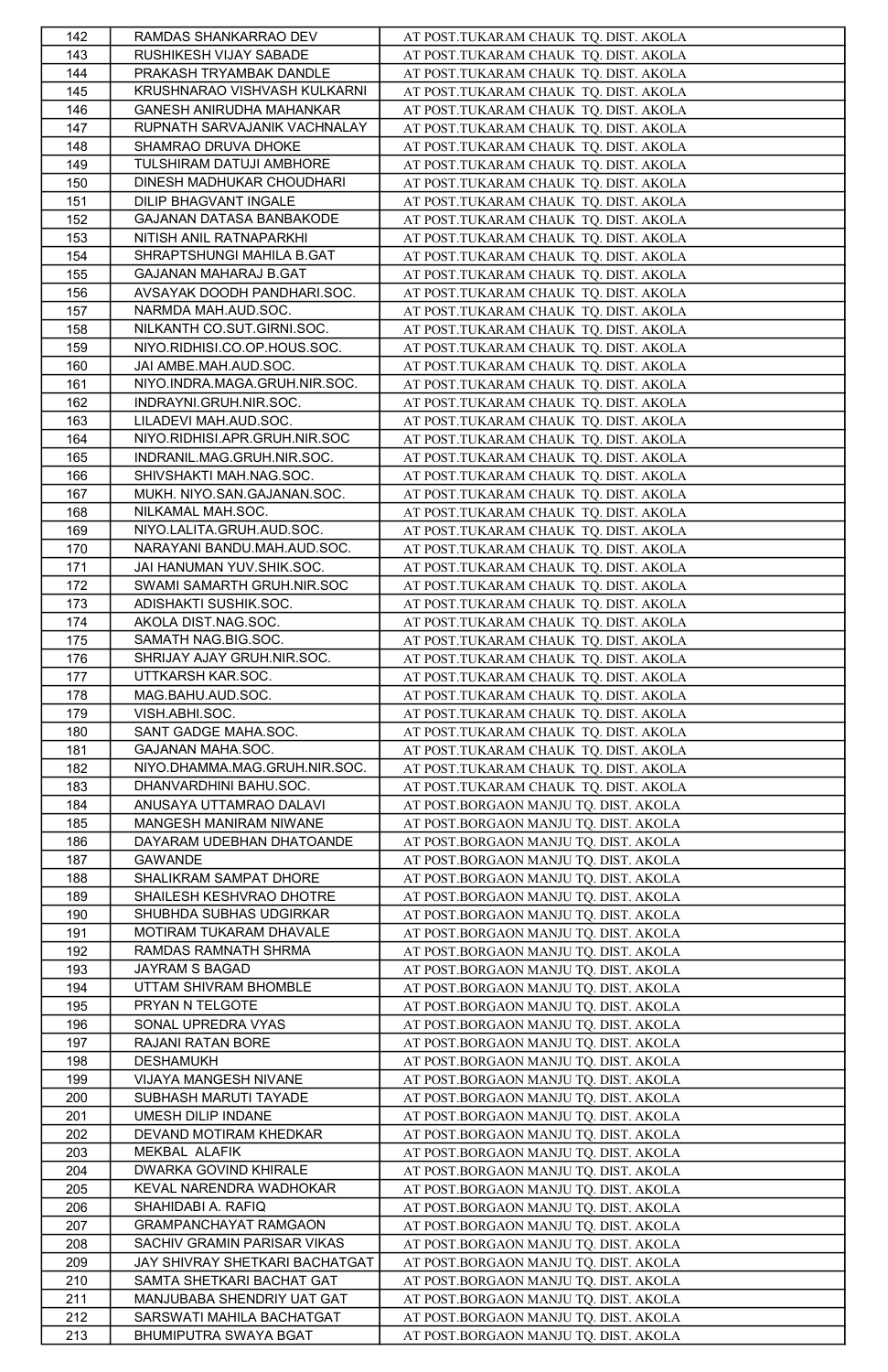| 214        | SEWASAHA P.S.AKOLA                              | AT POST.BORGAON MANJU TQ. DIST. AKOLA                                |
|------------|-------------------------------------------------|----------------------------------------------------------------------|
| 215        | GRAMINVIKASMAJUR K.S.                           | AT POST.BORGAON MANJU TQ. DIST. AKOLA                                |
| 216        | WASHIMBA DUDH UD SAH SOCI M                     | AT POST.BORGAON MANJU TQ. DIST. AKOLA                                |
| 217        | GURUDEV S.P.W.B.MANJU                           | AT POST.BORGAON MANJU TQ. DIST. AKOLA                                |
| 218        | AVSAYAK BHUMISWAMI PANI WAPAR                   | AT POST.BORGAON MANJU TQ. DIST. AKOLA                                |
| 219        | SEVA SAH SOCI DONGARGAON                        | AT POST.PALSO BADHE TQ. DIST. AKOLA                                  |
| 220        | PARVATABAI PURAN INGLE                          | AT POST.PALSO BADHE TQ. DIST. AKOLA                                  |
| 221        | <b>BHASKAR P GAWANDE</b>                        | AT POST.PALSO BADHE TQ. DIST. AKOLA                                  |
| 222        | WASUDEV MUNAJI GAWANDE                          | AT POST.PALSO BADHE TQ. DIST. AKOLA                                  |
| 223        | BHUJINGRAO RAMRAO YADAVAR                       | AT POST.PALSO BADHE TQ. DIST. AKOLA                                  |
| 224        | SHILA RAMDAS BADDHE                             | AT POST.PALSO BADHE TQ. DIST. AKOLA                                  |
| 225        | <b>TARA S ZHATALE</b>                           | AT POST.PALSO BADHE TQ. DIST. AKOLA                                  |
| 226        | DEVAKABAI MAHADEV BIHARI                        | AT POST.PALSO BADHE TQ. DIST. AKOLA                                  |
| 227        | SSA MPSP CHI M VI KAULKHED                      | AT POST.PALSO BADHE TQ. DIST. AKOLA                                  |
| 228        | RAMABAI SHG PALSO                               | AT POST.PALSO BADHE TQ. DIST. AKOLA                                  |
| 229        | KASTKAR SHG DAHIGAON                            | AT POST.PALSO BADHE TQ. DIST. AKOLA                                  |
| 230        | <b>GADGE BABA SHG BAHIRKHED</b>                 | AT POST.PALSO BADHE TQ. DIST. AKOLA                                  |
| 231        | SWAMI SAMARTH SHG PALSO                         | AT POST.PALSO BADHE TQ. DIST. AKOLA                                  |
| 232        | ANAND SHG BAHIRKHED                             | AT POST.PALSO BADHE TQ. DIST. AKOLA                                  |
| 233        | VASUNDHARA SHG BAHIRKHED                        | AT POST.PALSO BADHE TQ. DIST. AKOLA                                  |
| 234        | MA BHAVANI SHG DAHIGAON                         | AT POST.PALSO BADHE TQ. DIST. AKOLA                                  |
| 235        | <b>BALRAM SHG KAULKHED</b>                      | AT POST.PALSO BADHE TQ. DIST. AKOLA                                  |
| 236        | CHATRAPATI SHAHU SHG DAHIGAON                   | AT POST.PALSO BADHE TQ. DIST. AKOLA                                  |
| 237        | SHIVKRUPA SHG DAHIGAON                          | AT POST.PALSO BADHE TQ. DIST. AKOLA                                  |
| 238        | SNT DNYANESWAR SHG PALSO                        | AT POST.PALSO BADHE TQ. DIST. AKOLA                                  |
| 239        | <b>GURUDEV SHG KAULKHED</b>                     | AT POST.PALSO BADHE TQ. DIST. AKOLA                                  |
| 240        | TARUN U BE SASTH KAULKHED                       | AT POST.PALSO BADHE TQ. DIST. AKOLA                                  |
| 241        | BAPURAO BHAGVANT PAVITRKAR                      | AT POST.MHAISANG TQ. DIST. AKOLA                                     |
| 242        | SHIVAJI N BHARNE                                | AT POST.MHAISANG TQ. DIST. AKOLA                                     |
| 243        | AJAMAN ULLA KHA BISMILLA                        | AT POST.MHAISANG TQ. DIST. AKOLA                                     |
| 244        | REKHA ASHOK KOLTAKKE                            | AT POST.MHAISANG TQ. DIST. AKOLA                                     |
| 245        | SUDHAKAR ZUGAJI DABADKAR                        | AT POST.MHAISANG TQ. DIST. AKOLA                                     |
| 246        | GAUKARNABAI MOTIRAM KATE                        | AT POST.MHAISANG TQ. DIST. AKOLA                                     |
| 247        | PANDIT DAYARAM RAUT                             | AT POST.MHAISANG TQ. DIST. AKOLA                                     |
| 248        | MANOJKUMAR RAMESH WANKHADE                      | AT POST.MHAISANG TQ. DIST. AKOLA                                     |
| 249        | MEGHA MAHADEORAO GAVNDE                         | AT POST.MHAISANG TQ. DIST. AKOLA                                     |
| 250        | PADMA GAJANAN KALMEGH                           | AT POST.MHAISANG TQ. DIST. AKOLA                                     |
| 251<br>252 | CHAYA DILIP KHANDARE<br>NALUBAI GULABRAO KHADSE | AT POST.MHAISANG TQ. DIST. AKOLA<br>AT POST.MHAISANG TQ. DIST. AKOLA |
| 253        | DAMODAR SHRIRAM PATEKAR                         | AT POST.MHAISANG TQ. DIST. AKOLA                                     |
| 254        | PANCHSHIL SHG                                   | AT POST.MHAISANG TQ. DIST. AKOLA                                     |
| 255        | K G N SHET SHG                                  |                                                                      |
| 256        | WASUNDHARA SHET SHG                             | AT POST.MHAISANG TQ. DIST. AKOLA<br>AT POST.MHAISANG TQ. DIST. AKOLA |
| 257        | LAHANUJI SHET SHG                               | AT POST.MHAISANG TQ. DIST. AKOLA                                     |
| 258        | TULJABHAVANI SHETKARI SHG                       | AT POST.MHAISANG TQ. DIST. AKOLA                                     |
| 259        | MAHATMA JYOTIBA FULE SHG                        | AT POST.MHAISANG TQ. DIST. AKOLA                                     |
| 260        | SAPTASHRUNGI SHG                                | AT POST.MHAISANG TQ. DIST. AKOLA                                     |
| 261        | <b>BAJARANG SHETKARI SHG</b>                    | AT POST.MHAISANG TQ. DIST. AKOLA                                     |
| 262        | JAI GURUDEV SHETKARI B GAT                      | AT POST.MHAISANG TQ. DIST. AKOLA                                     |
| 263        | SUKHADEV VISHNAJI NILAKHAN                      | AT POST.KANSHIVANI TQ. DIST. AKOLA                                   |
| 264        | NILAKANTHARAV K DESHMUKH                        | AT POST.KANSHIVANI TQ. DIST. AKOLA                                   |
| 265        | LILABAI BABAN KALE                              | AT POST.KANSHIVANI TQ. DIST. AKOLA                                   |
| 266        | MAHADEV UKARDA SHIVANAKAR                       | AT POST.KANSHIVANI TQ. DIST. AKOLA                                   |
| 267        | VINAYAKRAO RAJARAM MAHALLE                      | AT POST.KANSHIVANI TQ. DIST. AKOLA                                   |
| 268        | RAJU RAMCHANDRA WAGHMARE                        | <u>AT POST.KANSHIVANI TQ. DIST. AKOLA</u>                            |
| 269        | BHIMRAO AMRUTA WAHURVAGH                        | AT POST.KANSHIVANI TQ. DIST. AKOLA                                   |
| 270        | YUVRAJ KISANRAO RAUT                            | AT POST.KANSHIVANI TQ. DIST. AKOLA                                   |
| 271        | KASABAI VASUDEV SADANSHIV                       | AT POST.KANSHIVANI TQ. DIST. AKOLA                                   |
| 272        | BALIRAM HARIBHAU GAVAI                          | AT POST.KANSHIVANI TQ. DIST. AKOLA                                   |
| 273        | SUNITA HIMATRAV WAGHMARE                        | AT POST.KANSHIVANI TQ. DIST. AKOLA                                   |
| 274        | DEVKABAI RAMHARI MAHALLE                        | AT POST.KANSHIVANI TQ. DIST. AKOLA                                   |
| 275        | RAJENDRA PRITAM SONVANE                         | AT POST.KANSHIVANI TQ. DIST. AKOLA                                   |
| 276        | MADHURI JAGDISH CHARHATE                        | AT POST.KANSHIVANI TQ. DIST. AKOLA                                   |
| 277        | VIMAL RAMESH UAIKE                              | AT POST.KANSHIVANI TQ. DIST. AKOLA                                   |
| 278        | RAMDAS AATMARAM KAKAD                           | AT POST.KANSHIVANI TQ. DIST. AKOLA                                   |
| 279        | LILABAI BAHADUR WAGURVAGH                       | AT POST.KANSHIVANI TQ. DIST. AKOLA                                   |
| 280        | VINAY PANJABRAO BOBADE                          | AT POST.KANSHIVANI TQ. DIST. AKOLA                                   |
| 281        | ENDUBAI VINAYAK WAKODE                          | AT POST.KANSHIVANI TQ. DIST. AKOLA                                   |
| 282        | JAYVANTABAI DIGAMBAR INGALE                     | AT POST.KANSHIVANI TQ. DIST. AKOLA                                   |
| 283        | VIDHYA SHRIRAM CHIKATE                          | AT POST.KANSHIVANI TQ. DIST. AKOLA                                   |
| 284        | SAHEBRAO GULABRAO SURVE                         | AT POST.KANSHIVANI TQ. DIST. AKOLA                                   |
| 285        | SADASHIV NATTHUJI MATE                          | AT POST.KANSHIVANI TQ. DIST. AKOLA                                   |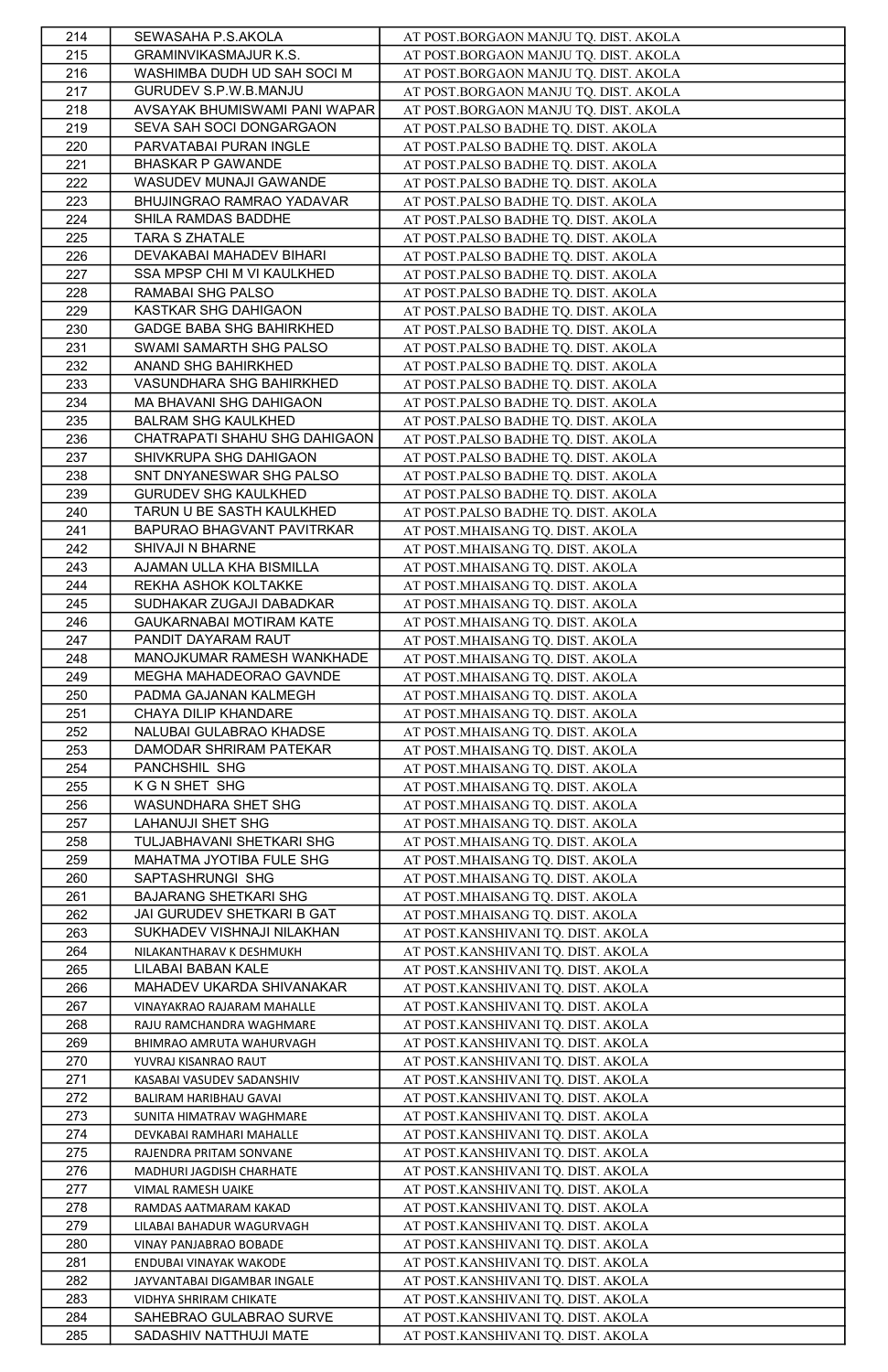| 286        | AMOL MANOHAR KALE                                 | AT POST.KANSHIVANI TQ. DIST. AKOLA                                                 |
|------------|---------------------------------------------------|------------------------------------------------------------------------------------|
| 287        | WAHURAVAGH                                        | AT POST.KANSHIVANI TQ. DIST. AKOLA                                                 |
| 288        | ANUSAYA LAXIMAN ATULAKAR                          | AT POST.KANSHIVANI TQ. DIST. AKOLA                                                 |
| 289        | KALPANA EKANATH HIVASE                            | AT POST.KANSHIVANI TQ. DIST. AKOLA                                                 |
| 290        | BHAGARATA VISHANATH KHANDARE                      | AT POST.KANSHIVANI TQ. DIST. AKOLA                                                 |
| 291        | YOGESH VIJAY SADANSHIV                            | AT POST.KANSHIVANI TQ. DIST. AKOLA                                                 |
| 292        | ARCHANA DEVIDAS BAHAKAR                           | AT POST.KANSHIVANI TQ. DIST. AKOLA                                                 |
| 293        | AMOL GANESH KHANDARE                              | AT POST.KANSHIVANI TQ. DIST. AKOLA                                                 |
| 294        | NARMADABAI BHAURAV MORE                           | AT POST.KANSHIVANI TQ. DIST. AKOLA                                                 |
| 295        | JAYHANUCOUPJALSINSOMOZBK                          | AT POST.KANSHIVANI TQ. DIST. AKOLA                                                 |
| 296        | MADHUKAR KISAN NICHAL                             | AT POST.GANDHIGRAM TQ. DIST. AKOLA                                                 |
| 297        | DIVKABAI ATMARAM SHITRE                           | AT POST.GANDHIGRAM TQ. DIST. AKOLA                                                 |
| 298        | KISANRAO A CHORE                                  | AT POST.GANDHIGRAM TQ. DIST. AKOLA                                                 |
| 299        | ASHOK MADHUKAR DESHMUKH                           | AT POST.GANDHIGRAM TQ. DIST. AKOLA                                                 |
| 300        | LILABAI BALKRUSHNA AATKAR                         | AT POST.GANDHIGRAM TQ. DIST. AKOLA                                                 |
| 301        | WARSHA YOGENDRA MANNAUT                           | AT POST.GANDHIGRAM TQ. DIST. AKOLA                                                 |
| 302        | LATA SHANTARAM INGALE                             | AT POST.GANDHIGRAM TQ. DIST. AKOLA                                                 |
| 303        | DHONDIRAM NATTHUJI SABE                           | AT POST.CHIKALGAON TQ. DIST. AKOLA                                                 |
| 304        | SARALA JINTENDRA CHAUDHARI                        | AT POST.CHIKALGAON TQ. DIST. AKOLA                                                 |
| 305        | NANDABAI SHAMRAO KHANDARE                         | AT POST.CHIKALGAON TQ. DIST. AKOLA                                                 |
| 306        | DHIRAJ NANDU YADAV                                | AT POST.CHIKALGAON TQ. DIST. AKOLA                                                 |
| 307        | DILIP SRIKRUSHNA WAGHMARE                         | AT POST.CHIKALGAON TQ. DIST. AKOLA                                                 |
| 308        | CHANDURKAR                                        | AT POST.CHIKALGAON TQ. DIST. AKOLA                                                 |
| 309        | TULASABAI DINKAR VASATKAR                         | AT POST.CHIKALGAON TQ. DIST. AKOLA                                                 |
| 310<br>311 | OMKAR KISAN TAYADE                                | AT POST.CHIKALGAON TQ. DIST. AKOLA                                                 |
|            | ANNAPURNABAI S THORAT                             | AT POST.CHIKALGAON TQ. DIST. AKOLA                                                 |
| 312<br>313 | GOVARDHAN SITARAM SARKATE<br>ANITA SAMADHAN TAYDE | AT POST.CHIKALGAON TQ. DIST. AKOLA                                                 |
| 314        | SUDHIR SADASHIV THAKRE                            | AT POST.CHIKALGAON TQ. DIST. AKOLA                                                 |
| 315        | MUKTESHWARI SHG CHIKHALGAON                       | AT POST.CHIKALGAON TQ. DIST. AKOLA<br>AT POST.CHIKALGAON TQ. DIST. AKOLA           |
| 316        | BHUMUSWAMI SHG KAPASI ROAD                        | AT POST.CHIKALGAON TQ. DIST. AKOLA                                                 |
| 317        | TATHAGAT MAH SHG CHIKHALGAON                      | AT POST.CHIKALGAON TQ. DIST. AKOLA                                                 |
| 318        | PANCHASIL SHG VARKHED                             | AT POST.CHIKALGAON TQ. DIST. AKOLA                                                 |
| 319        | GADAGE BABA SHG CHIKHALGAON                       | AT POST.CHIKALGAON TQ. DIST. AKOLA                                                 |
| 320        | JAI BAJRANG SHG CHIKHALGAON                       | AT POST.CHIKALGAON TQ. DIST. AKOLA                                                 |
| 321        | KISAN VIKASH SHG WAGHJALI                         | AT POST.CHIKALGAON TQ. DIST. AKOLA                                                 |
| 322        | JAIBHOLE SHG CHIKHALGAON                          | AT POST.CHIKALGAON TQ. DIST. AKOLA                                                 |
| 323        | RAMBHAROSE SHG CHIKHALGAON                        | AT POST.CHIKALGAON TQ. DIST. AKOLA                                                 |
| 324        | SANTKRUPA SHG JALALBAD                            | AT POST.CHIKALGAON TQ. DIST. AKOLA                                                 |
| 325        | MUGSAJI MAULI SHG JALALABAD                       | AT POST.CHIKALGAON TQ. DIST. AKOLA                                                 |
| 326        | RAMRATAN SAMPAT MUKIND                            | AT POST.DAHIHANDA TQ. DIST. AKOLA                                                  |
| 327        | GOPAL ONKAR KHADE                                 | AT POST.DAHIHANDA TQ. DIST. AKOLA                                                  |
| 328        | SUNANDABAI K KASRA                                | AT POST.DAHIHANDA TQ. DIST. AKOLA                                                  |
| 329        | SANDHY GAJANAN RAJHANS                            | AT POST.DAHIHANDA TQ. DIST. AKOLA                                                  |
| 330        | PRADIP MADHUKARRAO RAUT                           | AT POST.DAHIHANDA TQ. DIST. AKOLA                                                  |
| 331        | PAKIJA BACHAT GAT                                 | AT POST.DAHIHANDA TQ. DIST. AKOLA                                                  |
| 332        | JAYBHIM BHACHAT GAT                               | AT POST.DAHIHANDA TQ. DIST. AKOLA                                                  |
| 333        | SANJOG PURUSH BHACHAT GAT                         | AT POST.DAHIHANDA TQ. DIST. AKOLA                                                  |
| 334        | BAHUJAN SHETKARI BACHAT GAT                       | AT POST.DAHIHANDA TQ. DIST. AKOLA                                                  |
| 335        | MAHARSHI VALMIKI BHACHAT GAT                      | AT POST.DAHIHANDA TQ. DIST. AKOLA                                                  |
| 336        | SHARDHA MATA BACHAT GAT                           | AT POST.DAHIHANDA TQ. DIST. AKOLA                                                  |
| 337        | <b>JEBUN R PATEL</b>                              | AT POST.PATUR NANADAPUR TQ. DIST. AKOLA                                            |
| 338        | ANIL S RAJGURE                                    | AT POST.PATUR NANADAPUR TQ. DIST. AKOLA                                            |
| 339        | KULSUM U SORTIYA                                  | AT POST.PATUR NANADAPUR TQ. DIST. AKOLA                                            |
| 340        | ASHOK S THAKRE                                    | AT POST.PATUR NANADAPUR TQ. DIST. AKOLA                                            |
| 341        | RAMDAS S THAKRE                                   | AT POST.PATUR NANADAPUR TQ. DIST. AKOLA                                            |
| 342        | SULEMAN HAZI ADAM                                 | AT POST.PATUR NANADAPUR TQ. DIST. AKOLA                                            |
| 343        | MAHADEV HARIBHAU KHANDRE                          | AT POST.PATUR NANADAPUR TQ. DIST. AKOLA                                            |
| 344        | JANARDAN C MULE                                   | AT POST.PATUR NANADAPUR TQ. DIST. AKOLA                                            |
| 345        | SUKHADEV N WANKHADE                               | AT POST.PATUR NANADAPUR TQ. DIST. AKOLA                                            |
| 346        | BHIKAJI SAMPAT PISOLE                             | AT POST.PATUR NANADAPUR TQ. DIST. AKOLA                                            |
| 347        | PUJAJI NAMDEV KOLHE                               | AT POST.PATUR NANADAPUR TQ. DIST. AKOLA                                            |
| 348        | UTTAM DHANU KAMBLE                                | AT POST.PATUR NANADAPUR TQ. DIST. AKOLA                                            |
| 349        | PRAVIN M HEDA                                     | AT POST.PATUR NANADAPUR TQ. DIST. AKOLA                                            |
| 350        | MOHD IQBAL HA SULEMAN<br>PARVATRAO A DESHMUKH     | AT POST.PATUR NANADAPUR TQ. DIST. AKOLA<br>AT POST.PATUR NANADAPUR TQ. DIST. AKOLA |
| 351        | SK NABI S HAMJA                                   |                                                                                    |
| 352<br>353 | UMESH RAMHARI HATIMARE                            | AT POST.PATUR NANADAPUR TQ. DIST. AKOLA<br>AT POST.PATUR NANADAPUR TQ. DIST. AKOLA |
| 354        | DEVIDAS LAKSHMAN DEVIGIRIKAR                      | AT POST.PATUR NANADAPUR TQ. DIST. AKOLA                                            |
| 355        | SAKWARBAI JARU DHISALE                            | AT POST.PATUR NANADAPUR TQ. DIST. AKOLA                                            |
| 356        | SHANKAR SHRAVAN MORE                              | AT POST.PATUR NANADAPUR TQ. DIST. AKOLA                                            |
| 357        | MINATAI DATTATRAY GAWALI                          | AT POST.PATUR NANADAPUR TQ. DIST. AKOLA                                            |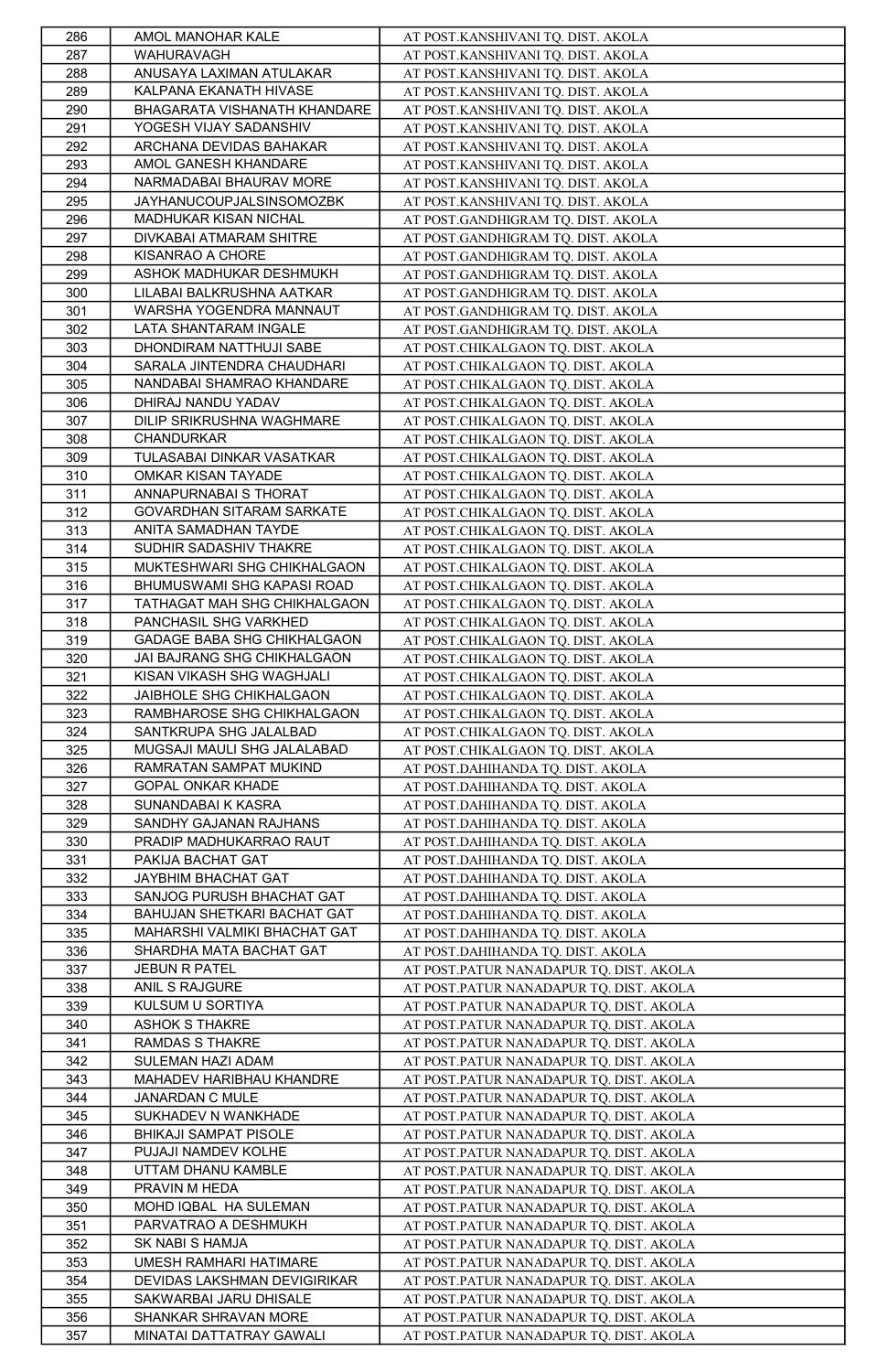| 358 | AJABRAO KISANRAO DESHMUKH      | AT POST.PATUR NANADAPUR TQ. DIST. AKOLA |
|-----|--------------------------------|-----------------------------------------|
| 359 | NARESH ANAND BELOKAR           | AT POST.PATUR NANADAPUR TQ. DIST. AKOLA |
| 360 | DARAJKHA TAJKHA                | AT POST.PATUR NANADAPUR TQ. DIST. AKOLA |
| 361 | JAJU SHIVRAM BHAGAT            | AT POST.PATUR NANADAPUR TQ. DIST. AKOLA |
| 362 | PRALHAD ZABUJI GAWANDE         | AT POST.KURUNKHED TQ. DIST. AKOLA       |
| 363 | VASANT NARAYAN MAHALLE         | AT POST.KURUNKHED TQ. DIST. AKOLA       |
| 364 | RAMESH AMRUT GAWANDE           | AT POST.KURUNKHED TQ. DIST. AKOLA       |
| 365 | SHER KAHA LALKAHA              | AT POST.KURUNKHED TQ. DIST. AKOLA       |
| 366 | SUSHILA EKNATH DESHMUKH        | AT POST.KURUNKHED TQ. DIST. AKOLA       |
| 367 | JEBUN F IUNUS                  | AT POST.KURUNKHED TQ. DIST. AKOLA       |
| 368 | ATUL J. AKHARE                 | AT POST.KURUNKHED TQ. DIST. AKOLA       |
| 369 | SUKHDEV RAYBHAN GAWARE         | AT POST.KURUNKHED TQ. DIST. AKOLA       |
| 370 | S.YAKUB S. EBRAHIM             | AT POST.KURUNKHED TQ. DIST. AKOLA       |
| 371 | DEVKABAI P KIRTANE             | AT POST.KURUNKHED TQ. DIST. AKOLA       |
| 372 | CHAKARDHAR SHET MANDAL         | AT POST.KURUNKHED TQ. DIST. AKOLA       |
|     | NATHUJI SADASHIV PATKHEDE      |                                         |
| 373 | REHIMA S.ROSHAN                | AT POST.GOREGAON TQ. DIST. AKOLA        |
| 374 |                                | AT POST.GOREGAON TQ. DIST. AKOLA        |
| 375 | BUBDHABAI RAMESH SULTANE       | AT POST.GOREGAON TQ. DIST. AKOLA        |
| 376 | SUNIL RAMBHAU TAYADE           | AT POST.GOREGAON TQ. DIST. AKOLA        |
| 377 | S.A.SIRSAT SACHIV GR PAN G.KR  | AT POST.GOREGAON TQ. DIST. AKOLA        |
| 378 | <b>GRAM PAN SACHIV G KHURD</b> | AT POST.GOREGAON TQ. DIST. AKOLA        |
| 379 | ROHIT UMAKANT UMALE            | AT POST.GOREGAON TQ. DIST. AKOLA        |
| 380 | NARAYAN M ASALMOL              | AT POST.UMARI TQ. DIST. AKOLA           |
| 381 | TRYMBAK B VAGHADKAR            | AT POST.UMARI TQ. DIST. AKOLA           |
| 382 | SUBHASH B LAHANGE              | AT POST.UMARI TQ. DIST. AKOLA           |
| 383 | DEVIDAS D BELSURE              | AT POST.UMARI TQ. DIST. AKOLA           |
| 384 | NAMDEO U ASOLKAR               | AT POST.UMARI TQ. DIST. AKOLA           |
| 385 | PRAMOD MOTIRAM JADHAL          | AT POST.UMARI TQ. DIST. AKOLA           |
| 386 | RAMCHANDRA NAGOJI JADHAV       | AT POST.UMARI TQ. DIST. AKOLA           |
| 387 | BHIMRAO NAMDEO SURVE           | AT POST.UMARI TQ. DIST. AKOLA           |
| 388 | PRALHADRAO PANDHARI HATEKAR    | AT POST.UMARI TQ. DIST. AKOLA           |
| 389 | NIRMALA S LOKHANDE             | AT POST.UMARI TQ. DIST. AKOLA           |
| 390 | NAMDEVRAO MIRAJI SHIRSAT       | AT POST.UMARI TQ. DIST. AKOLA           |
| 391 | VIMLABAI MANOHAR SARAF         | AT POST.UMARI TQ. DIST. AKOLA           |
| 392 | SHASHIKALA T WAGHALKAR         | AT POST.UMARI TQ. DIST. AKOLA           |
| 393 | <b>CHINCH</b>                  | AT POST.UMARI TQ. DIST. AKOLA           |
| 394 | VAIJAYANTI SUBHASH JAWARE      | AT POST.UMARI TQ. DIST. AKOLA           |
| 395 | NILA DASHARAT BHANDE           | AT POST.UMARI TQ. DIST. AKOLA           |
| 396 | ARUN PANDURANG BARAD           | AT POST.UMARI TQ. DIST. AKOLA           |
| 397 | SHOBHADEVI KISHOR GOYANKA      | AT POST.UMARI TQ. DIST. AKOLA           |
| 398 | PUNJAJI HIRAMAN GHATOL         | AT POST.UMARI TQ. DIST. AKOLA           |
| 399 | REHKA VASANTRAO MAHAJAN        | AT POST.UMARI TQ. DIST. AKOLA           |
| 400 | SANTOSH B. MORE                | AT POST.UMARI TQ. DIST. AKOLA           |
| 401 | JAGRUTI DYNDEV KHANDARE        | AT POST.UMARI TQ. DIST. AKOLA           |
| 402 | VITTHALRAO PUNDLIKRAO BELSARE  | AT POST.UMARI TQ. DIST. AKOLA           |
| 403 | CHANDRAKANT K. CHAUDHARI       | AT POST.UMARI TQ. DIST. AKOLA           |
| 404 | RAMESH MOTIRAM BHALTILAK       | AT POST.UMARI TQ. DIST. AKOLA           |
| 405 | SHASHIKALA NARAYAN PADMANE     | AT POST.UMARI TQ. DIST. AKOLA           |
| 406 | SHOBHA SHANKAR SHASH           | AT POST.UMARI TQ. DIST. AKOLA           |
| 407 | SONAL GAJANAN SHENDE           | AT POST.UMARI TQ. DIST. AKOLA           |
| 408 | PRAMOD JAGNATH CHOUDHARI       | AT POST.UMARI TQ. DIST. AKOLA           |
| 409 | DILIP NATHUJI SHIRSAT          | AT POST.UMARI TQ. DIST. AKOLA           |
| 410 | RAVINDRA GAJANARAO SARAF       | AT POST.UMARI TQ. DIST. AKOLA           |
| 411 | SULOCHANA DAMODAR SHEGOKAR     | AT POST.UMARI TQ. DIST. AKOLA           |
| 412 | USHA SUKHDEV INGOLE            | AT POST.UMARI TQ. DIST. AKOLA           |
| 413 | GANGADHAR SHIVAJI ASOLKAR      | AT POST.UMARI TQ. DIST. AKOLA           |
| 414 | GOPAL NAGORAO BHADE            | AT POST.UMARI TQ. DIST. AKOLA           |
| 415 | NAJAMABI SHEKH NAJIR           | AT POST.UMARI TQ. DIST. AKOLA           |
| 416 | VIJAYKANT GANPATRAO BORALE     | AT POST.UMARI TQ. DIST. AKOLA           |
| 417 | SUWARNA KESHAVRAO LAVALE       | AT POST.UMARI TQ. DIST. AKOLA           |
| 418 | A. O. GAVANDE                  | AT POST.UMARI TQ. DIST. AKOLA           |
| 419 | JAYDURGA S.SAHAYATA SAMUH      | AT POST.UMARI TQ. DIST. AKOLA           |
| 420 | <b>GAT</b>                     | AT POST.UMARI TQ. DIST. AKOLA           |
| 421 | AKL ZILA ADIWSI NAG GRA PAT SA | AT POST.UMARI TQ. DIST. AKOLA           |
| 422 | DR BABASAHEB AMDKAR            | AT POST.UMARI TQ. DIST. AKOLA           |
| 423 | RAMCHANDRA SHANKAR CHOPADE     | AT POST.KHADKI TQ. DIST. AKOLA          |
| 424 | LAKSHMAN GOVIND SHINDE         | AT POST.KHADKI TQ. DIST. AKOLA          |
|     |                                |                                         |
| 425 | ANUSAYA D YAMGAWLI             | AT POST.KHADKI TQ. DIST. AKOLA          |
| 426 | SANTOSH DEVSING DABERAO        | AT POST.KHADKI TQ. DIST. AKOLA          |
| 427 | LAXMAN M ATTARKAR              | AT POST.KHADKI TQ. DIST. AKOLA          |
| 428 | MORESHWAR A DESHMUKH           | AT POST.KHADKI TQ. DIST. AKOLA          |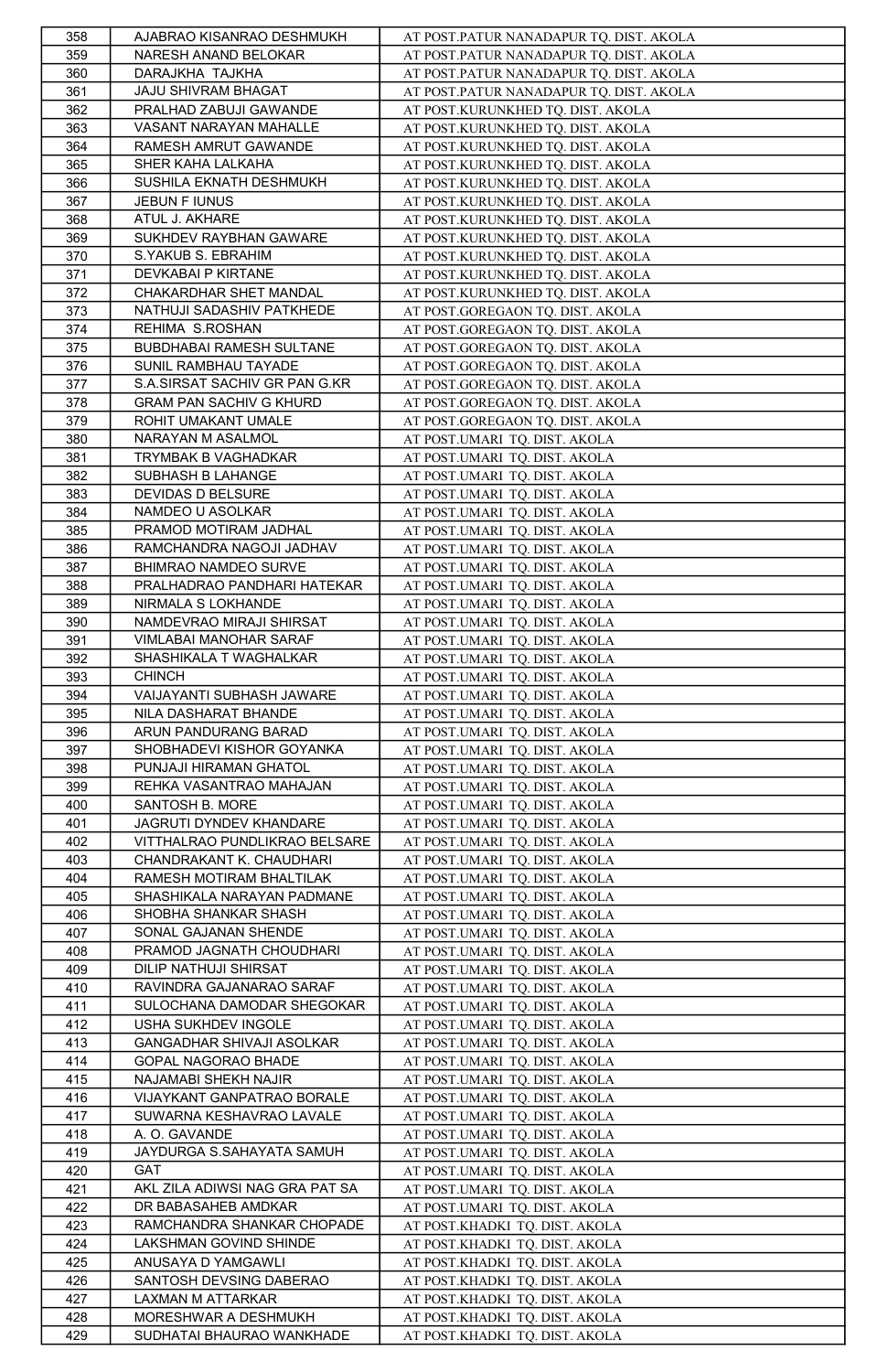| 430 | NAGAPPA LAKSHMAN YAMGAVALI                          | AT POST.KHADKI TQ. DIST. AKOLA        |
|-----|-----------------------------------------------------|---------------------------------------|
| 431 | DWARKA K GOSAVI                                     | AT POST.KHADKI TQ. DIST. AKOLA        |
| 432 | DWARKABAI YAMAJI HUNDUWALE                          | AT POST.KHADKI TQ. DIST. AKOLA        |
| 433 | SARASWATI MOTIRAM BAJAR                             | AT POST.KHADKI TQ. DIST. AKOLA        |
| 434 | CHANDRAKANT SONAJI RODHE                            | AT POST.KHADKI TQ. DIST. AKOLA        |
| 435 | VISHWNATH DHARMAJI NIMBALKAR                        | AT POST.KHADKI TQ. DIST. AKOLA        |
| 436 | MALUTAI DNYNDEV SOLANKE                             |                                       |
|     | PARASHRAM MAHADEV POPHALE                           | AT POST.KHADKI TQ. DIST. AKOLA        |
| 437 |                                                     | AT POST.KHADKI TQ. DIST. AKOLA        |
| 438 | DEVKABAI SUPAJI VARGE                               | AT POST.KHADKI TQ. DIST. AKOLA        |
| 439 | TULSHIDAS KISAN GHEVANDE                            | AT POST.KHADKI TQ. DIST. AKOLA        |
| 440 | SANTOSH TUKARAM NAHATE                              | AT POST.KHADKI TQ. DIST. AKOLA        |
| 441 | UJWALA BABANRAO NAIK                                | AT POST.KHADKI_TQ. DIST. AKOLA        |
| 442 | RAMESH MOTIRAM DOBALE                               | AT POST.KHADKI TQ. DIST. AKOLA        |
| 443 | INDIRABAI SHRIKRUSHNA BOCHE                         | AT POST.KHADKI TQ. DIST. AKOLA        |
| 444 | HARIDAS NAMDEV INDURKAR                             | AT POST.KHADKI TQ. DIST. AKOLA        |
| 445 | SHILPA PANDURANG GAWANDE                            | AT POST.KHADKI TQ. DIST. AKOLA        |
| 446 | VIMLTAI VISHVNATH WAGH                              | AT POST.KHADKI TQ. DIST. AKOLA        |
| 447 | SAMADHAN GOVINDRAO GAYAKWAD                         | AT POST.KHADKI TQ. DIST. AKOLA        |
| 448 | BANABAI MANAJI VARATHE                              | AT POST.KHADKI TQ. DIST. AKOLA        |
| 449 | PANDURANG LOBHAJI LANGOTE                           | AT POST.KHADKI TQ. DIST. AKOLA        |
| 450 | ASHA KANHU PATIL                                    | AT POST.KHADKI TQ. DIST. AKOLA        |
| 451 | SATOSH M. GHATOLKAR                                 | AT POST.KHADKI TQ. DIST. AKOLA        |
| 452 | PUSHPA KUMAR GHOTEKAR                               | AT POST.KHADKI TQ. DIST. AKOLA        |
| 453 | RAGHUNATH BHAGAJI CHAPE                             | AT POST.KHADKI TQ. DIST. AKOLA        |
| 454 | ARCHANA PUNDLIK INGOLE                              | AT POST.KHADKI TQ. DIST. AKOLA        |
| 455 | DEVKABAI P DESHMUKH                                 | AT POST.KHADKI TQ. DIST. AKOLA        |
| 456 | SANJAY MANAJI SHIRSAT                               |                                       |
| 457 | CHATURSING S DABERAO                                | AT POST.KHADKI TQ. DIST. AKOLA        |
|     |                                                     | AT POST.KHADKI TQ. DIST. AKOLA        |
| 458 | JYOTI MOHAN KHANDARE                                | AT POST.KHADKI TQ. DIST. AKOLA        |
| 459 | PRAMILA ASHOK DANDGAVHAN                            | AT POST.KHADKI TQ. DIST. AKOLA        |
| 460 | KESHAV TULSHIRAM CHANDAN                            | AT POST.KHADKI TQ. DIST. AKOLA        |
| 461 | SHABNOORA SAYYED EMAM                               | AT POST.KHADKI TQ. DIST. AKOLA        |
| 462 | SURESH DATTUJI WANKHADE                             | AT POST.KHADKI TQ. DIST. AKOLA        |
| 463 | SHANTABAI SANJAY BILLEWAR                           | AT POST.KHADKI TQ. DIST. AKOLA        |
| 464 | PRAMOD VASUDEV DHARMAJI                             | AT POST.KHADKI TQ. DIST. AKOLA        |
| 465 | UTTAMRAO RAJARAM KARVET                             | AT POST.KHADKI TQ. DIST. AKOLA        |
| 466 | VIJAY RAMCHANDRA WANKHADE                           | AT POST.KHADKI TQ. DIST. AKOLA        |
| 467 | JAYGOPAL PURU.B.G. KHADAKI                          | AT POST.KHADKI TQ. DIST. AKOLA        |
| 468 | RIJAN.WOR. SHO.KAR. SAGH.KHA.                       | AT POST.KHADKI TQ. DIST. AKOLA        |
| 469 | LOKSH.ANN. MAG.M.AUD.S.S. CHA.                      | AT POST.KHADKI TQ. DIST. AKOLA        |
| 470 | AK.PRA.& MAL VAHT.S.S.M. AKO.                       | AT POST.KHADKI TQ. DIST. AKOLA        |
| 471 | S.MUNSAJI.M. ADI.GRU.S.S.M. K.                      | AT POST.KHADKI TQ. DIST. AKOLA        |
| 472 | VISHAKH M. VIKAS SAG. SHIVAPUR                      | AT POST.KHADKI TQ. DIST. AKOLA        |
| 473 | VITTHAL NAMDEVRAO JAYLE                             | AT POST.RANPISE NAGAR TQ. DIST. AKOLA |
| 474 | RAVSAHEB BHAURAO GAWANDE                            | AT POST.RANPISE NAGAR TQ. DIST. AKOLA |
| 475 | PALLAVI PURUSHOTTAM BANCHARE                        | AT POST.RANPISE NAGAR TQ. DIST. AKOLA |
| 476 | MUKESH VINAYEKRAO ALASPURE                          | AT POST.RANPISE NAGAR TQ. DIST. AKOLA |
| 477 | SIRAJ BAHUUDESHIY JANJARUTI SA                      | AT POST.RANPISE NAGAR TQ. DIST. AKOLA |
| 478 | WAVAMANRAO NATTHUJI KALNE                           |                                       |
|     |                                                     | AT POST.AAGAR TQ. DIST. AKOLA         |
| 479 | HARIBHAU BAPUNAJI MEHAKAR<br>HARIBHAU. NAMDEV WAKTE | AT POST.AAGAR TQ. DIST. AKOLA         |
| 480 |                                                     | AT POST.AAGAR TQ. DIST. AKOLA         |
| 481 | RAMARATAN PUNJAJI TALE<br>MUKUTRAO GOTUJI FUKAT     | AT POST.AAGAR TQ. DIST. AKOLA         |
| 482 |                                                     | AT POST.AAGAR TQ. DIST. AKOLA         |
| 483 | MOTIRAM NARHARI SANGALE                             | AT POST.AAGAR TQ. DIST. AKOLA         |
| 484 | MUGALBI JILANI PANDE                                | AT POST.AAGAR TQ. DIST. AKOLA         |
| 485 | VIJAY SHANKAR BAHKAR                                | AT POST.AAGAR TQ. DIST. AKOLA         |
| 486 | KAMLA KISAGIR GIRI                                  | AT POST.AAGAR TQ. DIST. AKOLA         |
| 487 | DAMODHAR NAGORAO SAWANG                             | AT POST.AAGAR TQ. DIST. AKOLA         |
| 488 | SANTOSH KISANRAO VAIRALE                            | AT POST.AAGAR TQ. DIST. AKOLA         |
| 489 | SUDHARMA BALIRAM SANGALE                            | AT POST.AAGAR TQ. DIST. AKOLA         |
| 490 | PUNDLIK NAMDEV CHAWRE                               | AT POST.AAGAR TQ. DIST. AKOLA         |
| 491 | BALKRUSHAN PANDURANG SABE                           | AT POST.AAGAR TQ. DIST. AKOLA         |
| 492 | ARUN RAMKRUSHNA INGALE                              | AT POST.AAGAR TO. DIST. AKOLA         |
| 493 | BABAN RUSTAM SANGALE                                | AT POST.AAGAR TQ. DIST. AKOLA         |
| 494 | MUKTAR SHA HIBRAHIM SHA                             | AT POST.AAGAR TQ. DIST. AKOLA         |
| 495 | MO ANAS MO HANIF                                    | AT POST.AAGAR TQ. DIST. AKOLA         |
| 496 | MANOHAR DINAKAR PHAKLE                              | AT POST.AAGAR TQ. DIST. AKOLA         |
| 497 | KISANRAO PRALHADGIR GOSAVI                          | AT POST.AAGAR TQ. DIST. AKOLA         |
| 498 | SUKHADEV TUKARAM SABE                               | AT POST.AAGAR TO. DIST. AKOLA         |
| 499 | PRALHAD TUKARAM CHAHAKAR                            | AT POST.RATANLAL PLOT TQ. DIST. AKOLA |
| 500 | MANDA                                               | AT POST.RATANLAL PLOT TQ. DIST. AKOLA |
|     | DHIRAJ NARAYANRAO UMALE                             | AT POST.RATANLAL PLOT TQ. DIST. AKOLA |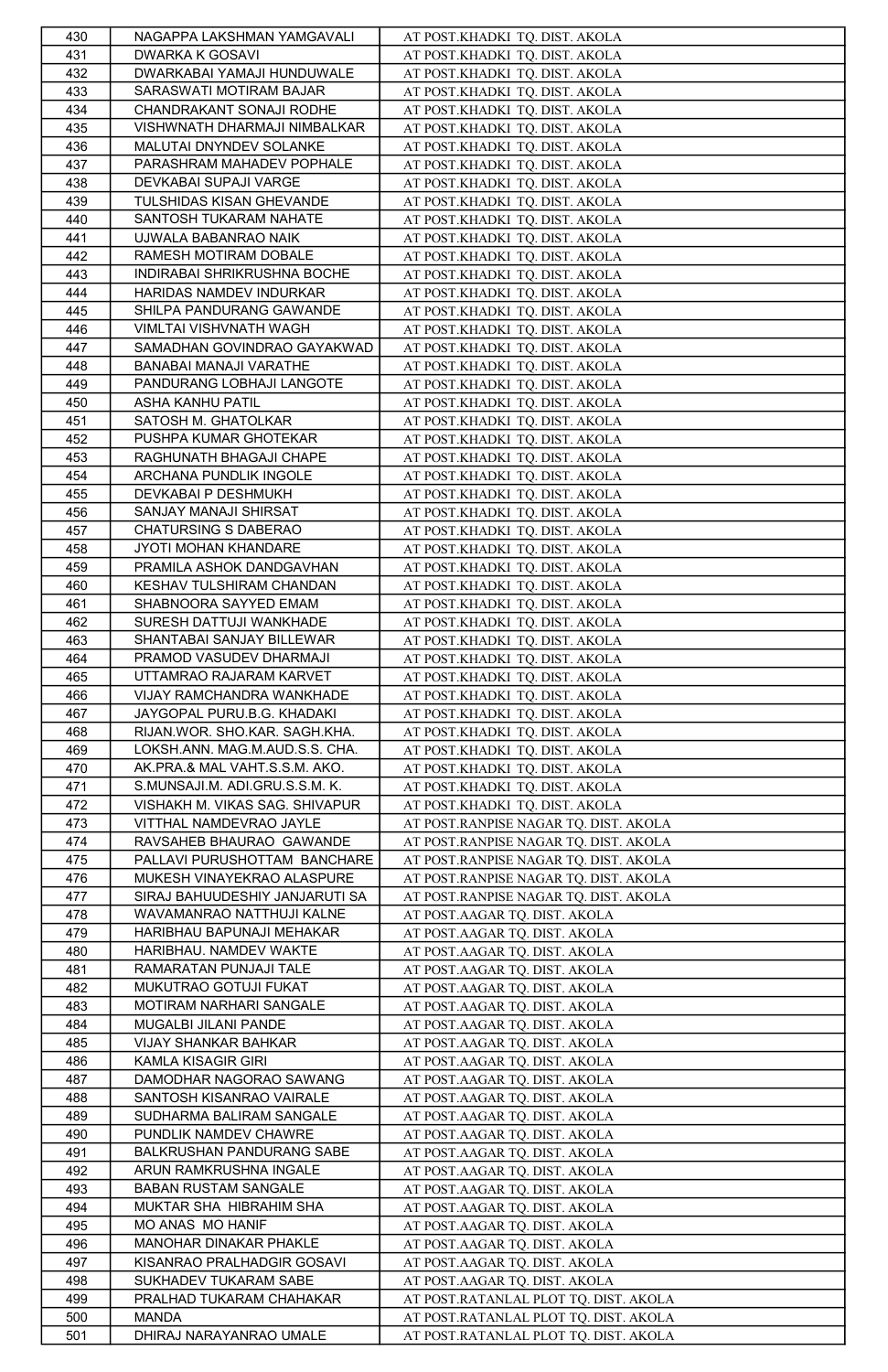| 502        | RAVI KOVIL PILLEY                                    | AT POST.RATANLAL PLOT TQ. DIST. AKOLA                                          |
|------------|------------------------------------------------------|--------------------------------------------------------------------------------|
| 503        | RAMDAS RAGHUNATH MALI                                | AT POST.RATANLAL PLOT TQ. DIST. AKOLA                                          |
| 504        | <b>DESHPAN</b>                                       | AT POST.RATANLAL PLOT TQ. DIST. AKOLA                                          |
| 505        | VINOD SAMBHAJI FULZELE                               | AT POST.RATANLAL PLOT TQ. DIST. AKOLA                                          |
| 506        | ARACHNA MANOHAR SONKHASKAR                           | AT POST.RATANLAL PLOT TQ. DIST. AKOLA                                          |
| 507        | AJAY RAMDAS DEVGADE(MADAVI)                          | AT POST.RATANLAL PLOT TQ. DIST. AKOLA                                          |
| 508        | WAMAN BHORU WANI                                     | AT POST.BARSHITAKLI TQ.BARSHITAKLI DIST. AKOLA                                 |
| 509        | NARENDRA DATTATRAY POTEKAR                           | AT POST.BARSHITAKLI TQ.BARSHITAKLI DIST. AKOLA                                 |
| 510        | LILABAI PRALHAD AREKAR                               | AT POST.BARSHITAKLI TQ.BARSHITAKLI DIST. AKOLA                                 |
| 511        | UTTAM THRIMBAK BORKAR                                | AT POST.BARSHITAKLI TQ.BARSHITAKLI DIST. AKOLA                                 |
| 512        |                                                      |                                                                                |
|            | SOMINATH GOVINDA KARPE                               | AT POST.BARSHITAKLI TQ.BARSHITAKLI DIST. AKOLA                                 |
| 513        | SOMINATH GOVINDA KARPE                               | AT POST.BARSHITAKLI TQ.BARSHITAKLI DIST. AKOLA                                 |
| 514        | AJABRAW YASHWANT HAGE                                | AT POST.BARSHITAKLI TQ.BARSHITAKLI DIST. AKOLA                                 |
| 515        | SASHIKALA TUKARAM DONODE                             | AT POST.PINJAR TQ.BARSHITAKLI DIST. AKOLA                                      |
| 516        | SHANTABAI T UMALE                                    | AT POST.PINJAR TQ.BARSHITAKLI DIST. AKOLA                                      |
| 517        | NARMADA B RATHOD                                     | AT POST.PINJAR TQ.BARSHITAKLI DIST. AKOLA                                      |
| 518        | PRAKASH M KISALE                                     | AT POST.PINJAR TQ.BARSHITAKLI DIST. AKOLA                                      |
| 519        | KU.KIRAN ARUNRAO GULHANE                             | AT POST.PINJAR TQ.BARSHITAKLI DIST. AKOLA                                      |
| 520        | KU.KIRAN ARUNRAO GULHANE                             | AT POST.PINJAR TQ.BARSHITAKLI DIST. AKOLA                                      |
| 521        | Z P SCHOOL KHERDA                                    | AT POST.PINJAR TQ.BARSHITAKLI DIST. AKOLA                                      |
| 522        | JAGADEO SONAJI AGE                                   | AT POST.MAHAN TQ.BARSHITAKLI DIST. AKOLA                                       |
| 523        | JAGADEO SONAJI AGE                                   | AT POST.MAHAN TQ.BARSHITAKLI DIST. AKOLA                                       |
| 524        | SULOCHANA SUNIL GHATGE                               | AT POST.MAHAN TQ.BARSHITAKLI DIST. AKOLA                                       |
| 525        | SHAMRAO NARAYN SHIKARE                               | AT POST.MAHAN TQ.BARSHITAKLI DIST. AKOLA                                       |
| 526        | EKNATH DEVJI AKODE                                   | AT POST.MAHAN TO.BARSHITAKLI DIST. AKOLA                                       |
| 527        | MAHADEO VIKRAM GHUSALE                               | AT POST.MAHAN TO.BARSHITAKLI DIST. AKOLA                                       |
| 528        | SUNITATAI DEVIDASH SAKHARE                           | AT POST.MAHAN TQ.BARSHITAKLI DIST. AKOLA                                       |
| 529        | KALPANA P MAHAKAL                                    | AT POST.MAHAN TQ.BARSHITAKLI DIST. AKOLA                                       |
| 530        | PRIYANKA NARAYAN WANKHADE                            | AT POST.MAHAN TQ.BARSHITAKLI DIST. AKOLA                                       |
| 531        | NANDA RAMESH PAWAR                                   | AT POST.MAHAN TO.BARSHITAKLI DIST. AKOLA                                       |
| 532        | <b>BHIKAJI R ZHALAKE</b>                             | AT POST.MAHAN TQ.BARSHITAKLI DIST. AKOLA                                       |
| 533        | MAULI DHAM GAO VIKAS SAMITI SA                       | AT POST.MAHAN TQ.BARSHITAKLI DIST. AKOLA                                       |
| 534        | YASHSVI SS BACHAT GAT                                | AT POST.MAHAN TQ.BARSHITAKLI DIST. AKOLA                                       |
| 535        | SHANKAR M SHELKE                                     | AT POST.KANHERI SARAP TQ.BARSHITAKLI DIST. AKOLA                               |
| 536        | NAMDEV SAKHARAM KHANDARE                             | AT POST.KANHERI SARAP TQ.BARSHITAKLI DIST. AKOLA                               |
| 537        | ANIL LAKSHAMAN INGLE                                 | AT POST.KANHERI SARAP TQ.BARSHITAKLI DIST. AKOLA                               |
| 538        | SUNDARABAI S CHAVHAN                                 | AT POST.KANHERI SARAP TQ.BARSHITAKLI DIST. AKOLA                               |
| 539        | WATSALABAI Y GAYGOAL                                 | AT POST.KANHERI SARAP TQ.BARSHITAKLI DIST. AKOLA                               |
| 540        | MANKARNABAI BHAGAVAN LAHUKAR                         | AT POST.KANHERI SARAP TQ.BARSHITAKLI DIST. AKOLA                               |
| 541        | DHNYANDEV RAMCHANDRA KAKAD                           |                                                                                |
|            |                                                      | AT POST.KANHERI SARAP TQ.BARSHITAKLI DIST. AKOLA                               |
| 542        | SHRIKRISHNA SHANKAR BHODANE                          | AT POST.DHABA TQ.BARSHITAKLI DIST. AKOLA                                       |
| 543        | GAJANAN SITARAM GAYAKWAD                             | AT POST.DHABA TQ.BARSHITAKLI DIST. AKOLA                                       |
| 544        | SHAMRAO SHINDE                                       | AT POST.AKOT MAIN TQ.AKOT DIST. AKOLA                                          |
| 545        | ASHOK PANDURANG MISALKAR                             | AT POST.AKOT MAIN TQ.AKOT DIST. AKOLA                                          |
| 546        | PRAKASH MAHADEV GANGANE                              | AT POST.AKOT MAIN TQ.AKOT DIST. AKOLA                                          |
| 547        | VINOD DEVRAO HADOLE                                  | AT POST.AKOT MAIN TQ.AKOT DIST. AKOLA                                          |
| 548        | KUSUM SHRIKRUSHNA LATKUTE                            | AT POST.AKOT MAIN TQ.AKOT DIST. AKOLA                                          |
| 549        | SHANKAR VISHWNTH DETHE                               | AT POST.AKOT MAIN TQ.AKOT DIST. AKOLA                                          |
| 550        | MANOHAR MAHADEV AVNDKAR                              | AT POST.AKOT MAIN TQ.AKOT DIST. AKOLA                                          |
| 551        | MO.YUSUF MO.YUNUS                                    | AT POST.AKOT MAIN TQ.AKOT DIST. AKOLA                                          |
| 552        | SY. JAFAR SY. MUSA                                   | AT POST.AKOT MAIN TQ.AKOT DIST. AKOLA                                          |
| 553        |                                                      |                                                                                |
| 554        | TUKARAM KISAN BAGHDE                                 | AT POST.AKOT MAIN TQ.AKOT DIST. AKOLA                                          |
|            | <b>GANESH SAMPAT GAWANDE</b>                         | AT POST. AKOT MAIN TQ. AKOT DIST. AKOLA                                        |
| 555        | ANANTA FAKERA BANGHAR                                | AT POST. AKOT MAIN TQ. AKOT DIST. AKOLA                                        |
| 556        | PRANALI RAMDAS KAVARE                                | AT POST. AKOT MAIN TQ. AKOT DIST. AKOLA                                        |
| 557        | SHRIKURSHAN PANDURANG ZADE                           | AT POST.AKOT MAIN TQ.AKOT DIST. AKOLA                                          |
| 558        | MOTI SALAL JABALE                                    | AT POST.AKOT MAIN TQ.AKOT DIST. AKOLA                                          |
| 559        | DHAGA DHUKU SURATNE                                  | AT POST.AKOT MAIN TQ.AKOT DIST. AKOLA                                          |
| 560        | SHYAM GAJANAN BHAGAT                                 | AT POST.AKOT MAIN TQ.AKOT DIST. AKOLA                                          |
| 561        | DENESH SAHEBRAO PANDE                                | AT POST.AKOT MAIN TQ.AKOT DIST. AKOLA                                          |
| 562        | MANDA BALASAHEB BOCHE                                | AT POST.AKOT MAIN TQ.AKOT DIST. AKOLA                                          |
| 563        | KASENATH DAYARAM TAYADE                              | AT POST. AKOT MAIN TQ. AKOT DIST. AKOLA                                        |
| 564        | SHOBHA JANRAO MENDE                                  | AT POST.AKOT MAIN TQ.AKOT DIST. AKOLA                                          |
| 565        | FAKIRA VAJIR SULTANE                                 | AT POST.AKOT MAIN TQ.AKOT DIST. AKOLA                                          |
| 566        | <b>GAJANAN SHANKAR WANKAR</b>                        | AT POST.AKOT MAIN TQ.AKOT DIST. AKOLA                                          |
| 567        | SURESH GANGARAM PATURDE                              | AT POST.AKOT MAIN TO.AKOT DIST. AKOLA                                          |
|            | MUKINDA MOTIRAM WALKE                                |                                                                                |
| 568        | NANDATAI DADARAO KARULE                              | AT POST.AKOT MAIN TQ.AKOT DIST. AKOLA<br>AT POST.AKOT MAIN TO.AKOT DIST. AKOLA |
| 569        | ACHYUT GANGADHAR MUNDE                               |                                                                                |
| 570        |                                                      | AT POST.AKOT MAIN TQ.AKOT DIST. AKOLA                                          |
| 571<br>572 | VIMALBAI DYNANESHVAR DHOLE<br>MUNNIBAI DINESH DHIGAR | AT POST.AKOT MAIN TQ.AKOT DIST. AKOLA<br>AT POST.AKOT MAIN TO.AKOT DIST. AKOLA |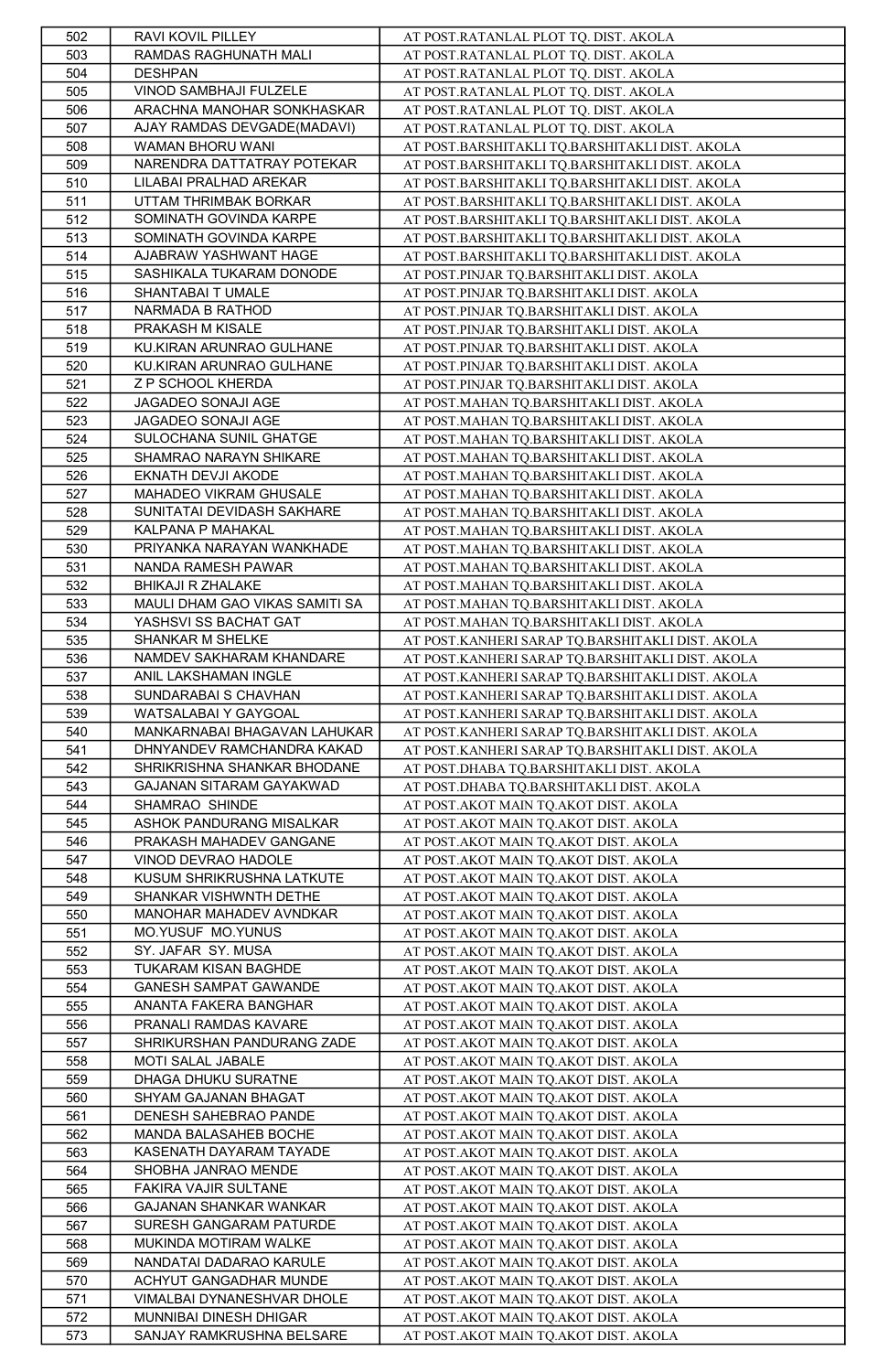| 574 | SAKHARAM MOTIRAM JAMBHALE      | AT POST.AKOT MAIN TQ.AKOT DIST. AKOLA                    |
|-----|--------------------------------|----------------------------------------------------------|
| 575 | CHANDRAKANT GULABRAO YADGIRE   | AT POST.AKOT MAIN TQ.AKOT DIST. AKOLA                    |
| 576 | SY. HABIB SAYYED CHAND         | AT POST.AKOT MAIN TQ.AKOT DIST. AKOLA                    |
| 577 | SHIV M.B.G.PANAJ               | AT POST.AKOT MAIN TQ.AKOT DIST. AKOLA                    |
| 578 | GA                             | AT POST.AKOT MAIN TQ.AKOT DIST. AKOLA                    |
| 579 | RAVIDAS MAHA. M.B.G. BALEGAON  | AT POST.AKOT MAIN TQ.AKOT DIST. AKOLA                    |
| 580 | RAMABAI M.B.G. JAOGAON NH.     | AT POST.AKOT MAIN TQ.AKOT DIST. AKOLA                    |
| 581 | JIJAUMAH.B.G. PIMPRI KH.       | AT POST.AKOT MAIN TQ.AKOT DIST. AKOLA                    |
| 582 | NIYOJIT ABDUK KALAM AZAD DUDHA | AT POST.AKOT MAIN TQ.AKOT DIST. AKOLA                    |
| 583 | BEBI GULABRAO KALANE           | AT POST.AKOT CITY TQ.AKOT DIST. AKOLA                    |
| 584 | CHINTAMAN SHANKAR DESHMUKH     | AT POST.AKOT CITY TQ.AKOT DIST. AKOLA                    |
| 585 | SUNIL PRBHAKAR DESHPANDE       | AT POST.AKOT CITY TQ.AKOT DIST. AKOLA                    |
| 586 | PRAMOD MADHAVRAO BHAGAT        | AT POST.AKOT CITY TQ.AKOT DIST. AKOLA                    |
| 587 | SURESH BALKRUSHNA MAKODE       | AT POST.AKOT CITY TQ.AKOT DIST. AKOLA                    |
| 588 | UMADEVI SHYAM LOHIYA           | AT POST.AKOT CITY TQ.AKOT DIST. AKOLA                    |
| 589 | RITABHAI RAMESH BHISHE         | AT POST.AKOT CITY TQ.AKOT DIST. AKOLA                    |
| 590 | SALIGRAM NARAYAN MANEKAR       | AT POST.AKOT CITY TQ.AKOT DIST. AKOLA                    |
| 591 | PUSPLATA DEVIDAS FATE          | AT POST.AKOT CITY TQ.AKOT DIST. AKOLA                    |
| 592 | ANADHA RAJESH NICHAL           | AT POST.AKOT CITY TQ.AKOT DIST. AKOLA                    |
| 593 | MONIKA BHIMRAO MAHALE          | AT POST.AKOT CITY TQ.AKOT DIST. AKOLA                    |
| 594 | ETESHAM HUSEN ABID HUSEN       | AT POST.AKOT CITY TQ.AKOT DIST. AKOLA                    |
| 595 | WASUDEVA TRIMBAK LANKE         | AT POST.AKOT CITY TQ.AKOT DIST. AKOLA                    |
| 596 | SARASWATI SUNDARLAL BAGANI     | AT POST.AKOT CITY TQ.AKOT DIST. AKOLA                    |
| 597 | BANSILAL SUNDARLAL BAGANI      | AT POST.AKOT CITY TQ.AKOT DIST. AKOLA                    |
| 598 | JAHEDA KHATUN AFAJAL KHA       |                                                          |
|     |                                | AT POST.AKOT CITY TQ.AKOT DIST. AKOLA                    |
| 599 | AJAY JAMNADAS KODWANI          | AT POST.AKOT CITY TQ.AKOT DIST. AKOLA                    |
| 600 | WAMAN SHAKHARAM DIGHADE        | AT POST.AKOT CITY TQ.AKOT DIST. AKOLA                    |
| 601 | PURUSHOTAM UTTAMRAO TALOKAR    | AT POST.AKOT CITY TQ.AKOT DIST. AKOLA                    |
| 602 | VIJAY VACHNALAY UMARA          | AT POST.AKOT CITY TQ.AKOT DIST. AKOLA                    |
| 603 | GIRLS URDU H.SCHOOL            | AT POST.AKOT CITY TQ.AKOT DIST. AKOLA                    |
| 604 | MARATHA SEVA SANGHA, AKOT      | AT POST.AKOT CITY TQ.AKOT DIST. AKOLA                    |
| 605 | S RAJIV GANDHI B GAT           | AT POST.AKOT CITY TQ.AKOT DIST. AKOLA                    |
| 606 | JIJAU MAHILA NAGRI SH CO.SOCI  | AT POST.AKOT CITY TQ.AKOT DIST. AKOLA                    |
| 607 | SWAMI NITY GRU SA SANTH        | AT POST.AKOT CITY TQ.AKOT DIST. AKOLA                    |
| 608 | <b>SAT</b>                     | AT POST.AKOT CITY TQ.AKOT DIST. AKOLA                    |
| 609 | KASTURBA M VIKAS MANDL         | AT POST.AKOT CITY TQ.AKOT DIST. AKOLA                    |
| 610 | NIYO HANU NAGAR GRU SA SATH    | AT POST.AKOT CITY TQ.AKOT DIST. AKOLA                    |
| 611 | NARNALA NAG SA PT SATH         | AT POST.AKOT CITY TQ.AKOT DIST. AKOLA                    |
| 612 | <b>SAWSTH</b>                  | AT POST.AKOT CITY TQ.AKOT DIST. AKOLA                    |
| 613 | MAHALAXMI U PANAN SA SANTH     | AT POST.AKOT CITY TQ.AKOT DIST. AKOLA                    |
| 614 | ANNPURANA BANSHIDHAR GHATOL    | AT POST.AKOT NARSHING MANDHIR TQ.AKOT DIST. AKOLA        |
| 615 | MEGHA B SINDEKAR               | AT POST. AKOT NARSHING MANDHIR TQ. AKOT DIST. AKOLA      |
| 616 | SUMITI VISHNU KATEKAR          | AT POST. AKOT NARSHING MANDHIR TQ. AKOT DIST. AKOLA      |
| 617 | TOTARAM KASHIRAM ZAMRE         | AT POST.AKOT NARSHING MANDHIR TQ.AKOT DIST. AKOLA        |
| 618 | RAMBHAU BALIRAM REVSKAR        | AT POST.AKOT NARSHING MANDHIR TQ.AKOT DIST. AKOLA        |
| 619 | NARAYAN KISANRAO DESHMUKH      | AT POST. AKOT NARSHING MANDHIR TQ. AKOT DIST. AKOLA      |
| 620 | PRAKASH UKADRA MOHOD           | AT POST.AKOT NARSHING MANDHIR TQ.AKOT DIST. AKOLA        |
| 621 | GOPAL JAGANNATH SEGOKAR        | AT POST.AKOT NARSHING MANDHIR TQ.AKOT DIST. AKOLA        |
| 622 | DEVNDARA BALKUSHAN DANGARE     | AT POST.AKOT NARSHING MANDHIR TQ.AKOT DIST. AKOLA        |
| 623 | SUNIL NARAHARI KALUNKE         | AT POST.AKOT NARSHING MANDHIR TQ.AKOT DIST. AKOLA        |
| 624 | SIDHARTH SURESH RAJANE         | AT POST. AKOT NARSHING MANDHIR TQ. AKOT DIST. AKOLA      |
| 625 | SANJAY SADASHIV NILE           | AT POST.AKOT NARSHING MANDHIR TQ.AKOT DIST. AKOLA        |
| 626 | MALA PUNDALIK ROHI             | AT POST. AKOT NARSHING MANDHIR TQ. AKOT DIST. AKOLA      |
| 627 | MADHAV NARAYANRAO ANASANE      | AT POST. AKOT NARSHING MANDHIR TQ. AKOT DIST. AKOLA      |
| 628 | SANJAY VISHAVNATH CHOPADE      | <u>AT POST.AKOT NARSHING MANDHIR TQ.AKOT DIST. AKOLA</u> |
| 629 | BALKRUSNA DEVRAO KHANDARE      | AT POST.AKOT NARSHING MANDHIR TQ.AKOT DIST. AKOLA        |
| 630 | KRUSHNA DADARAO RARALE         | AT POST.AKOT NARSHING MANDHIR TO.AKOT DIST. AKOLA        |
| 631 | DEVDA MUKTARA CHANDALIYA       | AT POST.AKOT NARSHING MANDHIR TQ.AKOT DIST. AKOLA        |
| 632 | MAHENDRA SHRIRAM PAKHRE        | AT POST.AKOT NARSHING MANDHIR TO.AKOT DIST. AKOLA        |
| 633 | TARM FI NARSIGH VI AKOT        | AT POST.AKOT NARSHING MANDHIR TQ.AKOT DIST. AKOLA        |
|     |                                |                                                          |
| 634 | VIKAS NI NAR VI AKOT           | AT POST. AKOT NARSHING MANDHIR TQ. AKOT DIST. AKOLA      |
| 635 | VIKAS N N V AKOT               | AT POST.AKOT NARSHING MANDHIR TQ.AKOT DIST. AKOLA        |
| 636 | LAXMI GAN K M AKOT             | AT POST.AKOT NARSHING MANDHIR TQ.AKOT DIST. AKOLA        |
| 637 | <b>GAT</b>                     | AT POST.AKOT NARSHING MANDHIR TQ.AKOT DIST. AKOLA        |
| 638 | GAT                            | AT POST. AKOT NARSHING MANDHIR TQ. AKOT DIST. AKOLA      |
| 639 | NUTAN MAHILA BACHAT GAT        | AT POST.AKOT NARSHING MANDHIR TQ.AKOT DIST. AKOLA        |
| 640 | JIJAU MAHILA BACHAT GAT        | AT POST.AKOT NARSHING MANDHIR TQ.AKOT DIST. AKOLA        |
| 641 | <b>DEOR</b>                    | AT POST.AKOT NARSHING MANDHIR TQ.AKOT DIST. AKOLA        |
| 642 | SHIVAJI COLL AKOT              | AT POST.AKOT NARSHING MANDHIR TQ.AKOT DIST. AKOLA        |
| 643 | SHIVAJI COLL AKOT              | AT POST. SAVARA TQ.AKOT DIST. AKOLA                      |
| 644 | DINESH DARAKAPARSAD GHUPTA     | AT POST. SAVARA TQ.AKOT DIST. AKOLA                      |
| 645 | INDHIRA SHRIRAM PUNDAKAR       | AT POST. SAVARA TQ.AKOT DIST. AKOLA                      |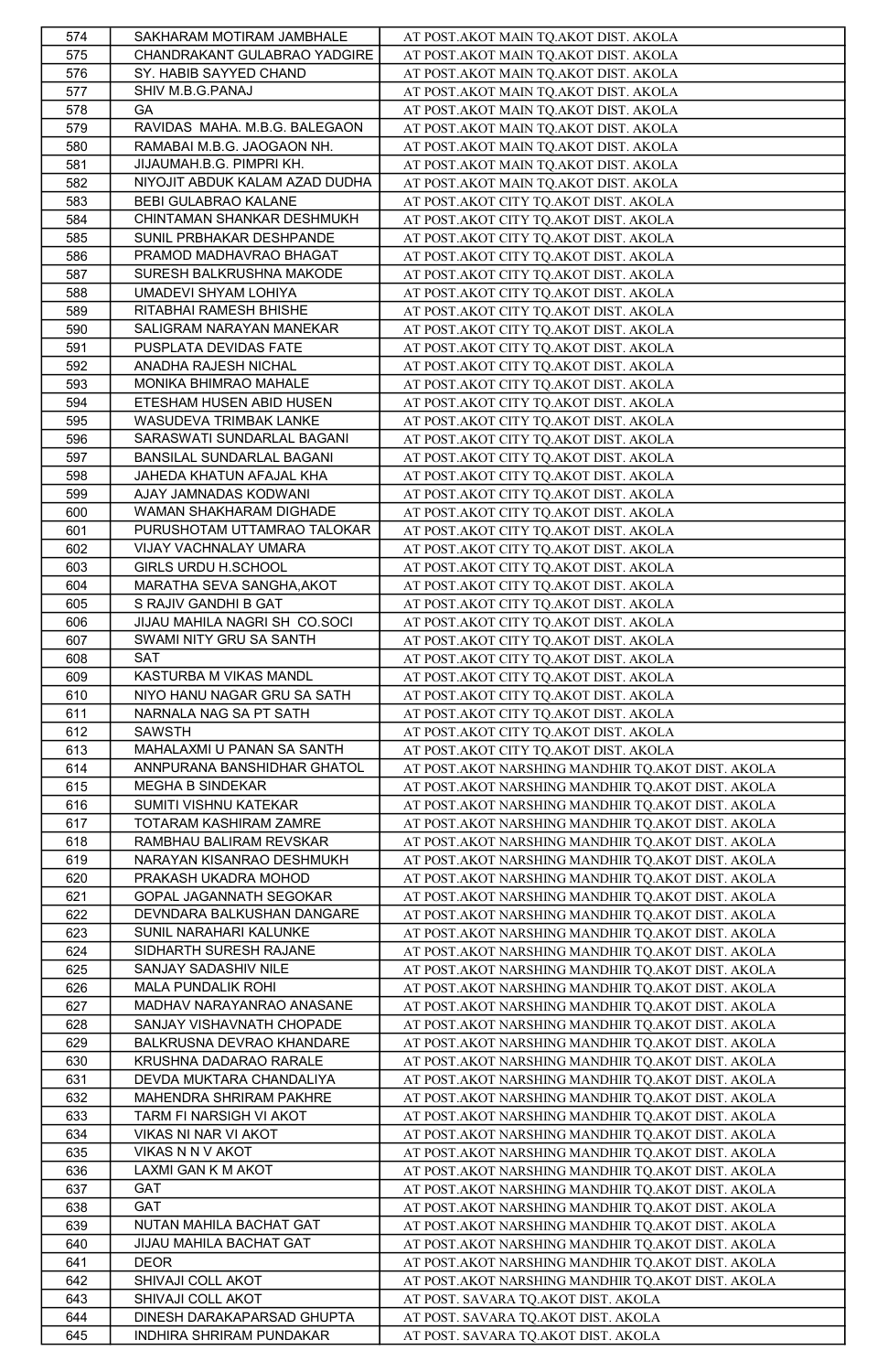| 646 | TULSIRAM DULAJI CHIKATE       | AT POST. SAVARA TQ.AKOT DIST. AKOLA                |
|-----|-------------------------------|----------------------------------------------------|
| 647 | SUKHADEV GANPAT PAGDHUNE      | AT POST. SAVARA TQ.AKOT DIST. AKOLA                |
| 648 | PRABHAKAR SUKHADEV WANKHADE   | AT POST. SAVARA TQ.AKOT DIST. AKOLA                |
| 649 | PRADIP MOTIRAM KALE           | AT POST. SAVARA TQ.AKOT DIST. AKOLA                |
| 650 | PRAMOD RUPRAO WAKODE          | AT POST. SAVARA TQ.AKOT DIST. AKOLA                |
| 651 | A. E. WABLE                   |                                                    |
|     |                               | AT POST. SAVARA TQ.AKOT DIST. AKOLA                |
| 652 | RAJENDR SALIGRAM DOBALE       | AT POST. SAVARA TQ.AKOT DIST. AKOLA                |
| 653 | NAGORAO GANGARAM DHUNDE       | AT POST. SAVARA TQ.AKOT DIST. AKOLA                |
| 654 | SUMAN HARIBAU WAKODE          | AT POST. SAVARA TQ.AKOT DIST. AKOLA                |
| 655 | JIWA CHAITU DHANDE            | AT POST. SAVARA TQ.AKOT DIST. AKOLA                |
| 656 | <b>RANBHA</b>                 | AT POST. SAVARA TQ.AKOT DIST. AKOLA                |
| 657 | JAYKISAN SBSHG GAT DEUL       | AT POST. SAVARA TQ.AKOT DIST. AKOLA                |
| 658 | SHIVKURPA SBSHG GAT DEUL      | AT POST. SAVARA TQ.AKOT DIST. AKOLA                |
| 659 | GAJANAN MAHARAJ GAT MANCHAN   | AT POST. SAVARA TQ.AKOT DIST. AKOLA                |
| 660 | DHAYNESHVARI MAHILA GAT       | AT POST. SAVARA TQ.AKOT DIST. AKOLA                |
| 661 | MUKINDA SUKHADEV TOHARE       | AT POST. RAUNDALA TQ.AKOT DIST. AKOLA              |
| 662 | MANIKRAO SHALIGRAM PATIL      | AT POST. RAUNDALA TQ.AKOT DIST. AKOLA              |
| 663 | RAMKRUSHNA NARAYAN TIVANE     | AT POST. RAUNDALA TQ.AKOT DIST. AKOLA              |
| 664 | NAMDEV MAROTI PARIDE          | AT POST. RAUNDALA TQ.AKOT DIST. AKOLA              |
| 665 | BAJRANG SHAMRAO SARODE        | AT POST. RAUNDALA TQ.AKOT DIST. AKOLA              |
|     | VISHWANATH N PATRIKAR         |                                                    |
| 666 |                               | AT POST. RAUNDALA TQ.AKOT DIST. AKOLA              |
| 667 | MAHADEV SAKHARAM GADAM        | AT POST. RAUNDALA TQ.AKOT DIST. AKOLA              |
| 668 | DEVKABAI S WANKHJADE          | AT POST. RAUNDALA TQ.AKOT DIST. AKOLA              |
| 669 | DIPAK RAMDHAN BAGALKAR        | AT POST. RAUNDALA TQ.AKOT DIST. AKOLA              |
| 670 | RATNABAI SRIRAM KAUSKAR       | AT POST. RAUNDALA TQ.AKOT DIST. AKOLA              |
| 671 | KISHOR K GADEKAR              | AT POST. RAUNDALA TQ.AKOT DIST. AKOLA              |
| 672 | SHILA PRAKASH KHANAK          | AT POST. RAUNDALA TQ.AKOT DIST. AKOLA              |
| 673 | RAMESH MAHADEVRAO WAKODE      | AT POST. RAUNDALA TQ.AKOT DIST. AKOLA              |
| 674 | PRABHAVATI G PATHRIKAR        | AT POST. RAUNDALA TQ.AKOT DIST. AKOLA              |
| 675 | VITHALRAO SHANKAR KADU        | AT POST. RAUNDALA TO.AKOT DIST. AKOLA              |
| 676 | UTTAM DASHRATH WANKHADE       | AT POST. RAUNDALA TQ.AKOT DIST. AKOLA              |
| 677 | KIRAN SUDHAKAR DHAGE          | AT POST. RAUNDALA TQ.AKOT DIST. AKOLA              |
| 678 | RAJNITAI SAHDEORAO BHOJNE     | AT POST. RAUNDALA TQ.AKOT DIST. AKOLA              |
|     | MANGESH MAHADEV CHILIVANT     |                                                    |
| 679 |                               | AT POST. RAUNDALA TQ.AKOT DIST. AKOLA              |
| 680 | <b>VINAYAK S KATHOLE</b>      | AT POST. RAUNDALA TQ.AKOT DIST. AKOLA              |
| 681 | JAYA GANESH KHANDARE          | AT POST. RAUNDALA TQ.AKOT DIST. AKOLA              |
| 682 | RAMESH SHIVAJI WANKHADE       | AT POST. RAUNDALA TQ.AKOT DIST. AKOLA              |
| 683 | HARSHAL NARAYAN PANDE         | AT POST. RAUNDALA TQ.AKOT DIST. AKOLA              |
| 684 | SAMATA S BCG ROUNDALA         | AT POST. RAUNDALA TQ.AKOT DIST. AKOLA              |
| 685 | KIRAN BCG ROUNDALA            | AT POST. RAUNDALA TQ.AKOT DIST. AKOLA              |
| 686 | JAY BHAWANI BCG NIBOLI        | AT POST. RAUNDALA TQ.AKOT DIST. AKOLA              |
| 687 | DAMRE MAHARAJ ROUNDALA        | AT POST. RAUNDALA TQ.AKOT DIST. AKOLA              |
| 688 | <b>SUJATA BCG PATSUL</b>      | AT POST. RAUNDALA TQ.AKOT DIST. AKOLA              |
| 689 | TUNKABAI MAROTI MUKUNDE       | AT POST. CHOHOTTA BAZAR TQ.AKOT DIST. AKOLA        |
| 690 | BHGAWANT SAMPAT BORCHATE      | AT POST. CHOHOTTA BAZAR TQ.AKOT DIST. AKOLA        |
| 691 | SHANKAR SISARAM MONDOKAR      | AT POST. CHOHOTTA BAZAR TQ.AKOT DIST. AKOLA        |
| 692 | PANDURANG VAMANRAO SHENDE     | AT POST. CHOHOTTA BAZAR TQ.AKOT DIST. AKOLA        |
|     | GUMFABAI GOPICHAND ADHALE     | AT POST. CHOHOTTA BAZAR TQ.AKOT DIST. AKOLA        |
| 693 | SHALIKRAM M. GAVALI           |                                                    |
| 694 |                               | AT POST. CHOHOTTA BAZAR TQ.AKOT DIST. AKOLA        |
| 695 | SANTOSH RAMBHAU TATHE         | AT POST. CHOHOTTA BAZAR TQ.AKOT DIST. AKOLA        |
| 696 | ANANTA SHNKARRAO BUNDE        | AT POST. CHOHOTTA BAZAR TQ.AKOT DIST. AKOLA        |
| 697 | DURGATAI HARIDAS GHATOL       | AT POST. CHOHOTTA BAZAR TQ.AKOT DIST. AKOLA        |
| 698 | <b>BULESHABI SABIRSHA</b>     | AT POST. CHOHOTTA BAZAR TQ.AKOT DIST. AKOLA        |
| 699 | VIJAY A BUNDE                 | AT POST. CHOHOTTA BAZAR TQ.AKOT DIST. AKOLA        |
| 700 | TUSHAR BASHKAR RATHOD         | <u>AT POST. CHOHOTTA BAZAR TQ.AKOT DIST. AKOLA</u> |
| 701 | RAMBHAU JANGLU WANKHADE       | AT POST. CHOHOTTA BAZAR TQ.AKOT DIST. AKOLA        |
| 702 | JAYASHRI RETI UTPADAN KINKHED | AT POST. CHOHOTTA BAZAR TQ.AKOT DIST. AKOLA        |
| 703 | AWSAYAK AHILLYABAI SWAYA ROJG | AT POST. CHOHOTTA BAZAR TQ.AKOT DIST. AKOLA        |
| 704 | VASANT KELAJI GHANBAHADDUR    | AT POST. WARUL JAULKHA TQ.AKOT DIST. AKOLA         |
| 705 | SHRIKRUSHNA SHIORAM RAJGURU   | AT POST. WARUL JAULKHA TQ.AKOT DIST. AKOLA         |
| 706 | SUBHADRA MAHADEO GHATOLE      | AT POST. WARUL JAULKHA TQ.AKOT DIST. AKOLA         |
| 707 | SHARAD RAMESHWAR THORAT       | AT POST. WARUL JAULKHA TQ.AKOT DIST. AKOLA         |
|     | <b>GUMFABAI K KHANDARE</b>    | AT POST. WARUL JAULKHA TQ.AKOT DIST. AKOLA         |
| 708 | SAJEDABI SK HUSEN             |                                                    |
| 709 |                               | AT POST. WARUL JAULKHA TQ.AKOT DIST. AKOLA         |
| 710 | DADARAO SHESHRAO GITE         | AT POST. WARUL JAULKHA TQ.AKOT DIST. AKOLA         |
| 711 | MANJULA P AWARE               | AT POST. WARUL JAULKHA TQ.AKOT DIST. AKOLA         |
| 712 | MAROTI J NANDEKAR             | AT POST. WARUL JAULKHA TQ.AKOT DIST. AKOLA         |
| 713 | NARAYAN RAMCHANDRA NIMKAR     | AT POST. AKOLKHED TQ.AKOT DIST. AKOLA              |
| 714 | SHALIKRAM TULSHIRAM TALOKAR   | AT POST. AKOLKHED TQ.AKOT DIST. AKOLA              |
| 715 | MAHADEV YESHWANT SAWARKAR     | AT POST. AKOLKHED TQ.AKOT DIST. AKOLA              |
| 716 | SHRIRAM RAMCHANDRA MAHALE     | AT POST. AKOLKHED TQ.AKOT DIST. AKOLA              |
| 717 | NAMDEV SAKHARAM ASWAR         | AT POST. AKOLKHED TQ.AKOT DIST. AKOLA              |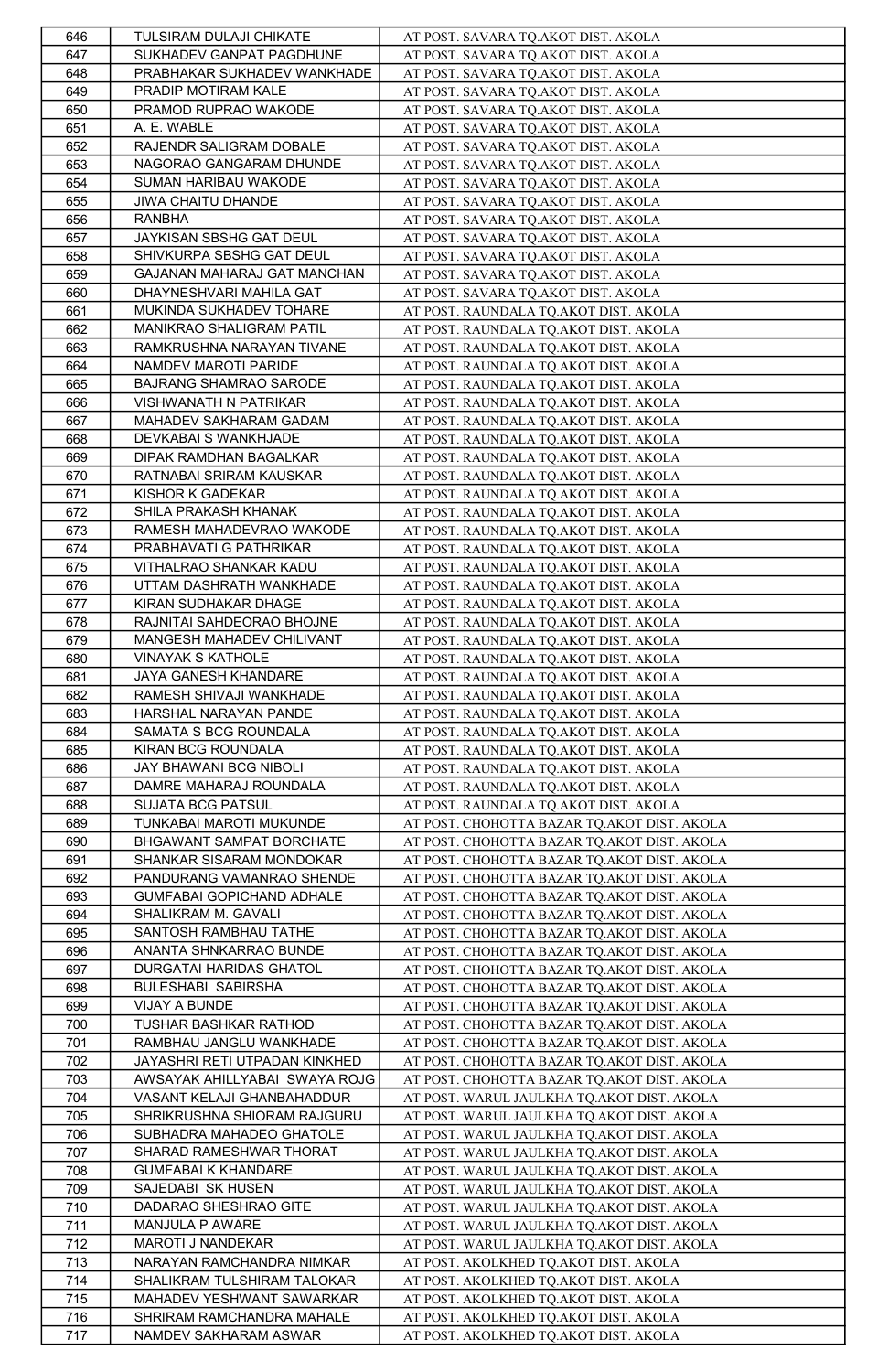| 718 | RAMA MACHHA KOMATI             | AT POST. AKOLKHED TQ.AKOT DIST. AKOLA       |
|-----|--------------------------------|---------------------------------------------|
| 719 | SURENDRA MAHADEV DOHALE        | AT POST. AKOLKHED TQ.AKOT DIST. AKOLA       |
| 720 | MANORAMA GOPALRAO NICHAL       | AT POST. AKOLKHED TQ.AKOT DIST. AKOLA       |
| 721 | RAJARAM RAMJI CHONDEKAR        | AT POST. AKOLKHED TQ.AKOT DIST. AKOLA       |
| 722 | VINAYAK VITTHALRAO RANGAT      | AT POST. AKOLKHED TQ.AKOT DIST. AKOLA       |
| 723 | DROPADABAI PHAKIRA SIRNATH     | AT POST. AKOLKHED TQ.AKOT DIST. AKOLA       |
| 724 | UTTAM KISAN YADWAR             | AT POST. AKOLKHED TQ.AKOT DIST. AKOLA       |
| 725 | UTTAM LAXMAN SIRSAT            | AT POST. AKOLKHED TQ.AKOT DIST. AKOLA       |
|     | GANGUBAI RAMBHAU CHONDEKAR     |                                             |
| 726 |                                | AT POST. AKOLKHED TQ.AKOT DIST. AKOLA       |
| 727 | VANITA RAMKURSHNA DHRME        | AT POST. AKOLKHED TQ.AKOT DIST. AKOLA       |
| 728 | SANDESH PADUNRAGE RODE         | AT POST. AKOLKHED TQ.AKOT DIST. AKOLA       |
| 729 | SAMIRKHA SANAULLAKHA           | AT POST. AKOLKHED TQ.AKOT DIST. AKOLA       |
| 730 | BANUKHATUN BASHIROUDDIN        | AT POST. AKOLKHED TQ.AKOT DIST. AKOLA       |
| 731 | PURUSHOTTAM RAMKRUSHNA VASU    | AT POST. AKOLKHED TQ.AKOT DIST. AKOLA       |
| 732 | UJVALA SANDIP SONAR            | AT POST. AKOLKHED TQ.AKOT DIST. AKOLA       |
| 733 | SUVARNA SATISH GHADE           | AT POST. AKOLKHED TQ.AKOT DIST. AKOLA       |
| 734 | GANESH GOVIND GAVANDE          | AT POST. AKOLKHED TQ.AKOT DIST. AKOLA       |
| 735 | INDIRABAI GUNVANT DESHAMUKH    | AT POST. AKOLKHED TO AKOT DIST. AKOLA       |
| 736 | DWARAKABAI YASHVANT POGHE      | AT POST. AKOLKHED TQ.AKOT DIST. AKOLA       |
| 737 | KHATRIYA MALI AKOLKHED         | AT POST. AKOLKHED TQ.AKOT DIST. AKOLA       |
| 738 | RAJESH NARAYAN SAPKAL          | AT POST. AKOLKHED TQ.AKOT DIST. AKOLA       |
| 739 | VIJAY PANDHARI SIRSKAR         | AT POST. AKOLKHED TQ.AKOT DIST. AKOLA       |
| 740 | A. RAHEMAN SHE. KALU           | AT POST. AKOLKHED TQ.AKOT DIST. AKOLA       |
| 741 | BALIRAM NARAYAN BHANDE         | AT POST. AKOLKHED TQ.AKOT DIST. AKOLA       |
| 742 | VITTHAL LAXMAN SAVALE          | AT POST. AKOLKHED TQ.AKOT DIST. AKOLA       |
| 743 | SHESHRAO MAROTI MURHEKAR       | AT POST. AKOLKHED TQ.AKOT DIST. AKOLA       |
| 744 | RAMRAO DINKAR DESHAMUKH        | AT POST. KUTASA TQ.AKOT DIST. AKOLA         |
| 745 | Z.P. SHALA ROHANKHED           | AT POST. KUTASA TQ.AKOT DIST. AKOLA         |
| 746 | UTTAM RANGRAO BUTE             |                                             |
|     |                                | AT POST. KUTASA TQ.AKOT DIST. AKOLA         |
| 747 | BALKRUSHN ANAND ICHE           | AT POST. KUTASA TQ.AKOT DIST. AKOLA         |
| 748 | SADASHIV BALIRAM DHARKAR       | AT POST. KUTASA TQ.AKOT DIST. AKOLA         |
| 749 | REKHA NAGORAO BUTE             | AT POST.MUNDGAON TQ.AKOT DIST. AKOLA        |
| 750 | RAJESH RAMESH KOKATE           | AT POST.MUNDGAON TQ.AKOT DIST. AKOLA        |
| 751 | SHRIKRUSHNA RAJARAM ROTHE      | AT POST.MUNDGAON TQ.AKOT DIST. AKOLA        |
| 752 | SHRAVAN GANGARAM VADATKAR      | AT POST.MUNDGAON TQ.AKOT DIST. AKOLA        |
| 753 | VANDANA SURESH INGALE          | AT POST.MUNDGAON TQ.AKOT DIST. AKOLA        |
| 754 | LILABAI VASUDEORAO SONTAKKE    | AT POST.MUNDGAON TQ.AKOT DIST. AKOLA        |
|     |                                |                                             |
| 755 | SANT SENA MAH S B G MUNDGAON   | AT POST.MUNDGAON TQ.AKOT DIST. AKOLA        |
| 756 | ARCHANA RAMDAS GAYGOL          | AT POST.TELHARA MAIN TQ.TELHARA DIST. AKOLA |
| 757 | RAMRAO SITARAM KALE            | AT POST.TELHARA MAIN TQ.TELHARA DIST. AKOLA |
| 758 | <b>CHAUD</b>                   | AT POST.TELHARA MAIN TQ.TELHARA DIST. AKOLA |
| 759 | UTTAMRAO PANDHARI PATIL        | AT POST.TELHARA MAIN TQ.TELHARA DIST. AKOLA |
| 760 | RAMESH KISAN GAVARGURU         | AT POST.TELHARA MAIN TQ.TELHARA DIST. AKOLA |
| 761 | BAJIRAO RAJARAM PATNE          | AT POST.TELHARA MAIN TQ.TELHARA DIST. AKOLA |
| 762 | DNYANDEO KASHIRAM ROTHE        | AT POST.TELHARA MAIN TQ.TELHARA DIST. AKOLA |
| 763 | ANUSUYA SHRIRAM KALE           |                                             |
|     | ANUSUYA SHRIRAM KALE           | AT POST.TELHARA MAIN TQ.TELHARA DIST. AKOLA |
| 764 |                                | AT POST.TELHARA MAIN TO.TELHARA DIST. AKOLA |
| 765 | ROHIDAS .S.S.GAT.WADI ADAMPUR  | AT POST.TELHARA MAIN TQ.TELHARA DIST. AKOLA |
| 766 | MAYAVATI SHET.M.S.S.GAT.WADIAD | AT POST.TELHARA MAIN TQ.TELHARA DIST. AKOLA |
| 767 | JAI DURGAMATA DUDH UT.S.S.     | AT POST.TELHARA MAIN TQ.TELHARA DIST. AKOLA |
| 768 | SUMATILAL POPATLAL SHAHA       | AT POST.TELHARA CITY TQ.TELHARA DIST. AKOLA |
| 769 | R T SHEGOKAR                   | AT POST.TELHARA CITY TQ.TELHARA DIST. AKOLA |
| 770 | P H GOYNAKA                    | AT POST.TELHARA CITY TQ.TELHARA DIST. AKOLA |
| 771 | HARIDAS MAROTI MISURKAR        | AT POST.TELHARA CITY TQ.TELHARA DIST. AKOLA |
| 772 | ATMARAM GOVIND LATE            | AT POST.TELHARA CITY TQ.TELHARA DIST. AKOLA |
| 773 | RAMNIRANJAN H BAJAJ            | AT POST.TELHARA CITY TQ.TELHARA DIST. AKOLA |
| 774 | GOKULDAS CHOTHAMAL MALLA       | AT POST.TELHARA CITY TQ.TELHARA DIST. AKOLA |
| 775 | BALIRAM PRLHAD WASALKAR        | AT POST.TELHARA CITY TQ.TELHARA DIST. AKOLA |
| 776 | SABIR SHA YUSUF SHA            | AT POST.TELHARA CITY TQ.TELHARA DIST. AKOLA |
| 777 | LALCHAND KARCHAND KALPEKAR     | AT POST.TELHARA CITY TQ.TELHARA DIST. AKOLA |
| 778 | DILIP BHASKAR KUKADE           | AT POST.TELHARA CITY TQ.TELHARA DIST. AKOLA |
| 779 | PREMCHAND SHRIKISAN MANTRI     | AT POST.TELHARA CITY TQ.TELHARA DIST. AKOLA |
| 780 | MAHADEV JAGDEV THAKARE         | AT POST.TELHARA CITY TQ.TELHARA DIST. AKOLA |
| 781 | <b>GAJANAN N GAYGOLE</b>       | AT POST.TELHARA CITY TQ.TELHARA DIST. AKOLA |
| 782 | DIPAK NARAYAN BHAMBERE         | AT POST.TELHARA CITY TQ.TELHARA DIST. AKOLA |
| 783 | SHRIKRUSHN MURLIDHAR THOSAR    | AT POST.TELHARA CITY TQ.TELHARA DIST. AKOLA |
| 784 | NARBADA DEVIDAS VARULKAR       | AT POST.TELHARA CITY TQ.TELHARA DIST. AKOLA |
| 785 | <b>DEVIDAS K PATIL</b>         | AT POST.TELHARA CITY TQ.TELHARA DIST. AKOLA |
| 786 | RAMESHRAO DNYADEV TATODE       | AT POST.TELHARA CITY TQ.TELHARA DIST. AKOLA |
| 787 | RAJPAL VISHVANATH BALAPURE     | AT POST.TELHARA CITY TQ.TELHARA DIST. AKOLA |
| 788 | PRAMILA PRABHAKAR BANKAR       | AT POST.TELHARA CITY TQ.TELHARA DIST. AKOLA |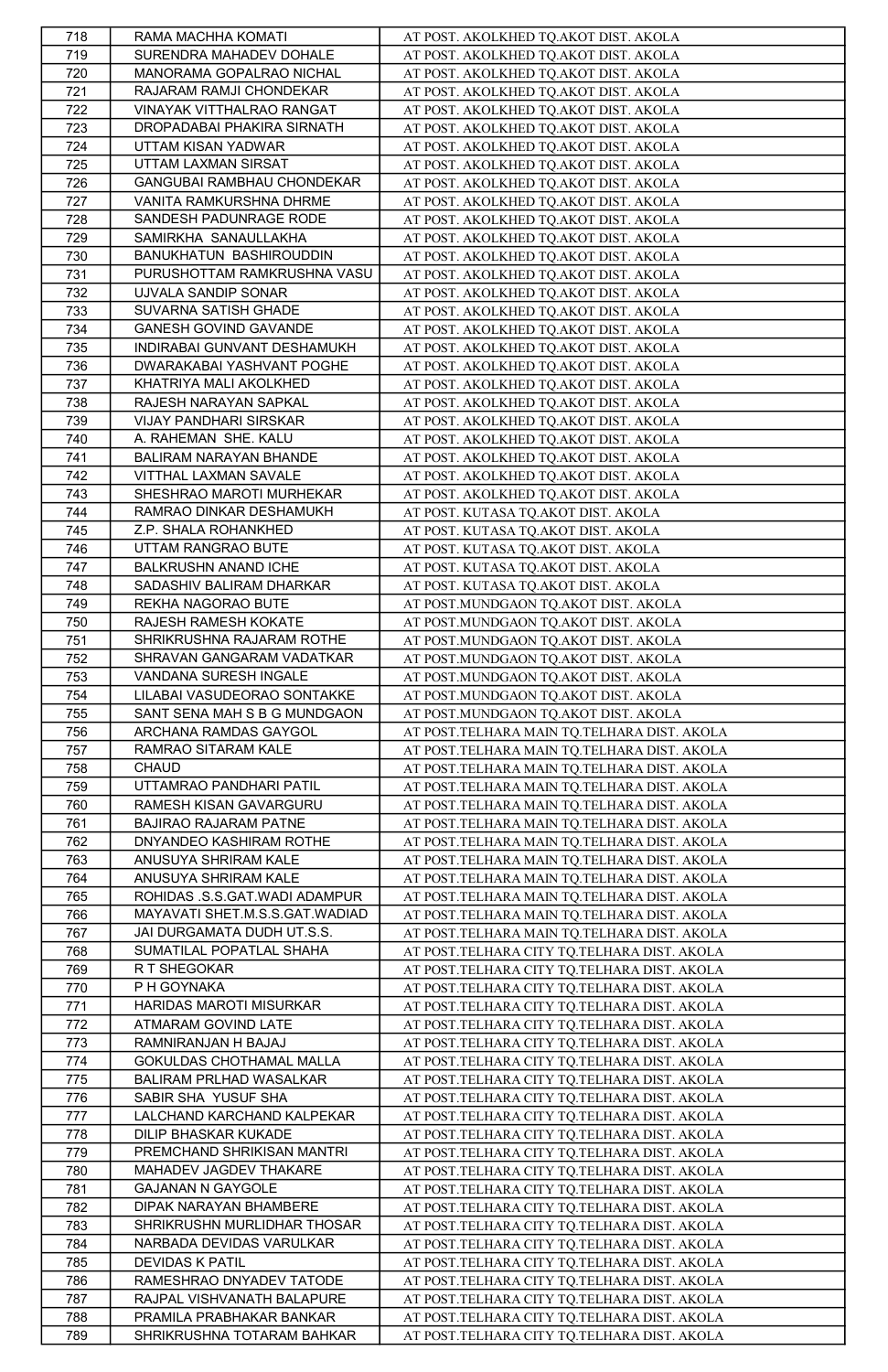| 790 | CHANDRAKALA HARIDHAS SHELKE    | AT POST.TELHARA CITY TQ.TELHARA DIST. AKOLA |
|-----|--------------------------------|---------------------------------------------|
| 791 | DHINKARRAO DEVIDHAS BHAMBERE   | AT POST.TELHARA CITY TQ.TELHARA DIST. AKOLA |
| 792 | MATHARIYA                      | AT POST.TELHARA CITY TQ.TELHARA DIST. AKOLA |
|     |                                |                                             |
| 793 | KISAN MAHADEVRAO TALOKAR       | AT POST.TELHARA CITY TQ.TELHARA DIST. AKOLA |
| 794 | ANITA M PADIYA                 | AT POST.TELHARA CITY TO.TELHARA DIST. AKOLA |
| 795 | PRALHAD HARIKISAN GOYANKA      | AT POST.TELHARA CITY TQ.TELHARA DIST. AKOLA |
| 796 | SUSHILA BHASKARRAO INGALE      | AT POST.TELHARA CITY TQ.TELHARA DIST. AKOLA |
| 797 | SRIKRUSHNA TUKARAM DHANDHALE   | AT POST.TELHARA CITY TQ.TELHARA DIST. AKOLA |
| 798 | GYANDEV NAMDEV KHOTE           | AT POST.TELHARA CITY TQ.TELHARA DIST. AKOLA |
| 799 | LAKSHAMAN BALIRAM MANKAR       | AT POST.TELHARA CITY TQ.TELHARA DIST. AKOLA |
| 800 | NAYNATAI AVINASH MANATKAR      | AT POST.TELHARA CITY TQ.TELHARA DIST. AKOLA |
| 801 | BHAGAVAN UKKADA WANKHADE       | AT POST.TELHARA CITY TQ.TELHARA DIST. AKOLA |
| 802 | S.JAFAR S.SHABBIR              |                                             |
|     |                                | AT POST.TELHARA CITY TQ.TELHARA DIST. AKOLA |
| 803 | ANIL MURALIDHAR VARUDKAR       | AT POST.TELHARA CITY TQ.TELHARA DIST. AKOLA |
| 804 | SANJAY ANNAJE VASANKAR         | AT POST.TELHARA CITY TQ.TELHARA DIST. AKOLA |
| 805 | HARSHA SURESH BHAYANI          | AT POST.TELHARA CITY TQ.TELHARA DIST. AKOLA |
| 806 | VILAS BHAUDEV BAGADE           | AT POST.TELHARA CITY TQ.TELHARA DIST. AKOLA |
| 807 | CHANDURKAR                     | AT POST.TELHARA CITY TO.TELHARA DIST. AKOLA |
| 808 | KAMLABAI NAGORAO GAYGOL        | AT POST.TELHARA CITY TQ.TELHARA DIST. AKOLA |
| 809 | INDIRA PRALHAD JAMODE          | AT POST.TELHARA CITY TQ.TELHARA DIST. AKOLA |
| 810 | DILIP HANDIRAMJI TARALE        | AT POST.TELHARA CITY TO.TELHARA DIST. AKOLA |
| 811 | DEVIDAS AJABRAO DESHMUKH       | AT POST.TELHARA CITY TQ.TELHARA DIST. AKOLA |
| 812 | SUKHADEV NAGOJI DEVTARE        | AT POST.TELHARA CITY TQ.TELHARA DIST. AKOLA |
| 813 | PRITI GULABCHAND DHANOKAR      | AT POST.TELHARA CITY TQ.TELHARA DIST. AKOLA |
| 814 | DEVIDAS VISHNUDAS TAYDE        | AT POST.TELHARA CITY TQ.TELHARA DIST. AKOLA |
| 815 | KISHOR PANDHARINATH SHETRI     | AT POST.TELHARA CITY TQ.TELHARA DIST. AKOLA |
|     |                                |                                             |
| 816 | VATSALA RAMDAS KALE            | AT POST.TELHARA CITY TQ.TELHARA DIST. AKOLA |
| 817 | NIRMALA N KORADE               | AT POST.TELHARA CITY TQ.TELHARA DIST. AKOLA |
| 818 | AASARE PRINTING PRESS TELHARA  | AT POST.TELHARA CITY TQ.TELHARA DIST. AKOLA |
| 819 | KP ZP SCHOOL UKALI BZ          | AT POST.TELHARA CITY TO.TELHARA DIST. AKOLA |
| 820 | DALIT WASTI SUDHAR YOJANA      | AT POST.TELHARA CITY TQ.TELHARA DIST. AKOLA |
| 821 | YASWANT KRI SHI PRAMAN TELHARA | AT POST.TELHARA CITY TQ.TELHARA DIST. AKOLA |
| 822 | GAJANAN M B GAT GHODEGAON      | AT POST.TELHARA CITY TQ.TELHARA DIST. AKOLA |
| 823 | JIJAU MAHILA B GAT TELHARA     | AT POST.HIWARKHED TQ.TELHARA DIST. AKOLA    |
| 824 | SHALIKGRAM GOPALRAO NARAJE     | AT POST.HIWARKHED TQ.TELHARA DIST. AKOLA    |
| 825 | AMOL GAJANAN ADAU              | AT POST.HIWARKHED TQ.TELHARA DIST. AKOLA    |
| 826 | NAMDEO HRIBHAU MARKE           | AT POST.HIWARKHED TQ.TELHARA DIST. AKOLA    |
|     |                                |                                             |
|     |                                |                                             |
| 827 | SAWRUPA ASHOK WANKHDE          | AT POST.HIWARKHED TQ.TELHARA DIST. AKOLA    |
| 828 | PRAKASH P CHARHARE             | AT POST.HIWARKHED TQ.TELHARA DIST. AKOLA    |
| 829 | TAKDIRSHA KUDRATSHA            | AT POST.HIWARKHED TQ.TELHARA DIST. AKOLA    |
| 830 | SK.ARSHAD SK.AJGAR             | AT POST.HIWARKHED TQ.TELHARA DIST. AKOLA    |
| 831 | HM GANDHI VI HIVAR             | AT POST.HIWARKHED TQ.TELHARA DIST. AKOLA    |
| 832 | BALAJI SANSTHAN SOUNDALA       | AT POST.HIWARKHED TQ.TELHARA DIST. AKOLA    |
| 833 | VISHAL DUDH UD SAH SOCI GODHI  | AT POST.HIWARKHED TQ.TELHARA DIST. AKOLA    |
| 834 | SEVA SAH SOCI HINGANI DUDH YOJ | AT POST.HIWARKHED TQ.TELHARA DIST. AKOLA    |
| 835 | JAI BHOLE DUDH UD S S BADKHED  | AT POST.HIWARKHED TQ.TELHARA DIST. AKOLA    |
| 836 | SHANTAI GRUH NIRMAN SAH SOCI   | AT POST.HIWARKHED TQ.TELHARA DIST. AKOLA    |
| 837 | P                              | AT POST.HIWARKHED TQ.TELHARA DIST. AKOLA    |
| 838 | <b>PRAKAL</b>                  | AT POST.HIWARKHED TQ.TELHARA DIST. AKOLA    |
| 839 | AWSAYAK JAY BAJRANG PANI W SAH | AT POST.HIWARKHED TQ.TELHARA DIST. AKOLA    |
| 840 | P                              | AT POST.HIWARKHED TQ.TELHARA DIST. AKOLA    |
| 841 | AWSAYAK MAULI PANI W PRAKALP S | AT POST.HIWARKHED TQ.TELHARA DIST. AKOLA    |
| 842 | RAMRAO SAHEBRAO MHAISALE       | AT POST.DANAPUR TQ.TELHARA DIST. AKOLA      |
| 843 | SHRIKRISHAN S GOTMARE          |                                             |
|     | VASANT KISAN MISAL             | AT POST.DANAPUR TQ.TELHARA DIST. AKOLA      |
| 844 |                                | AT POST.DANAPUR TQ.TELHARA DIST. AKOLA      |
| 845 | MOHAN ANANDA YEUAL             | AT POST.DANAPUR TQ.TELHARA DIST. AKOLA      |
| 846 | NAMDEV NARAYAN KOTHALKAR       | AT POST.DANAPUR TQ.TELHARA DIST. AKOLA      |
| 847 | NARAYAN TT WAGH                | AT POST.PATHARDI TQ.TELHARA DIST. AKOLA     |
| 848 | MUKINDA D DAROKAR              | AT POST.PATHARDI TQ.TELHARA DIST. AKOLA     |
| 849 | HARIBHAU KHUSHAL NAVKAR        | AT POST.PATHARDI TQ.TELHARA DIST. AKOLA     |
| 850 | LILABAI SHAMRAO KINALE         | AT POST.PATHARDI TQ.TELHARA DIST. AKOLA     |
| 851 | PILAJI LULAJI DANDAGE          | AT POST.PATHARDI TQ.TELHARA DIST. AKOLA     |
| 852 | SAPABAI V KUKADE               | AT POST.PATHARDI TQ.TELHARA DIST. AKOLA     |
| 853 | PRAFULLA D UGALE               | AT POST.PATHARDI TQ.TELHARA DIST. AKOLA     |
| 854 | KUSUM M BALAPURE               | AT POST.PATHARDI TQ.TELHARA DIST. AKOLA     |
| 855 | <b>GOVIND B BHISE</b>          | AT POST.PATHARDI TQ.TELHARA DIST. AKOLA     |
| 856 | MITHARAM Z KUKADE              | AT POST.PATHARDI TQ.TELHARA DIST. AKOLA     |
| 857 | MADHURI M BHISE                | AT POST.PATHARDI TQ.TELHARA DIST. AKOLA     |
| 858 | BHALCHANDRA B BHISE            | AT POST.PATHARDI TQ.TELHARA DIST. AKOLA     |
| 859 | KUNABI SAMAJ PANCH MAN PATH    | AT POST.PATHARDI TQ.TELHARA DIST. AKOLA     |
| 860 | VASANT VYA KRIDA V YUV KAL PAT | AT POST.PATHARDI TQ.TELHARA DIST. AKOLA     |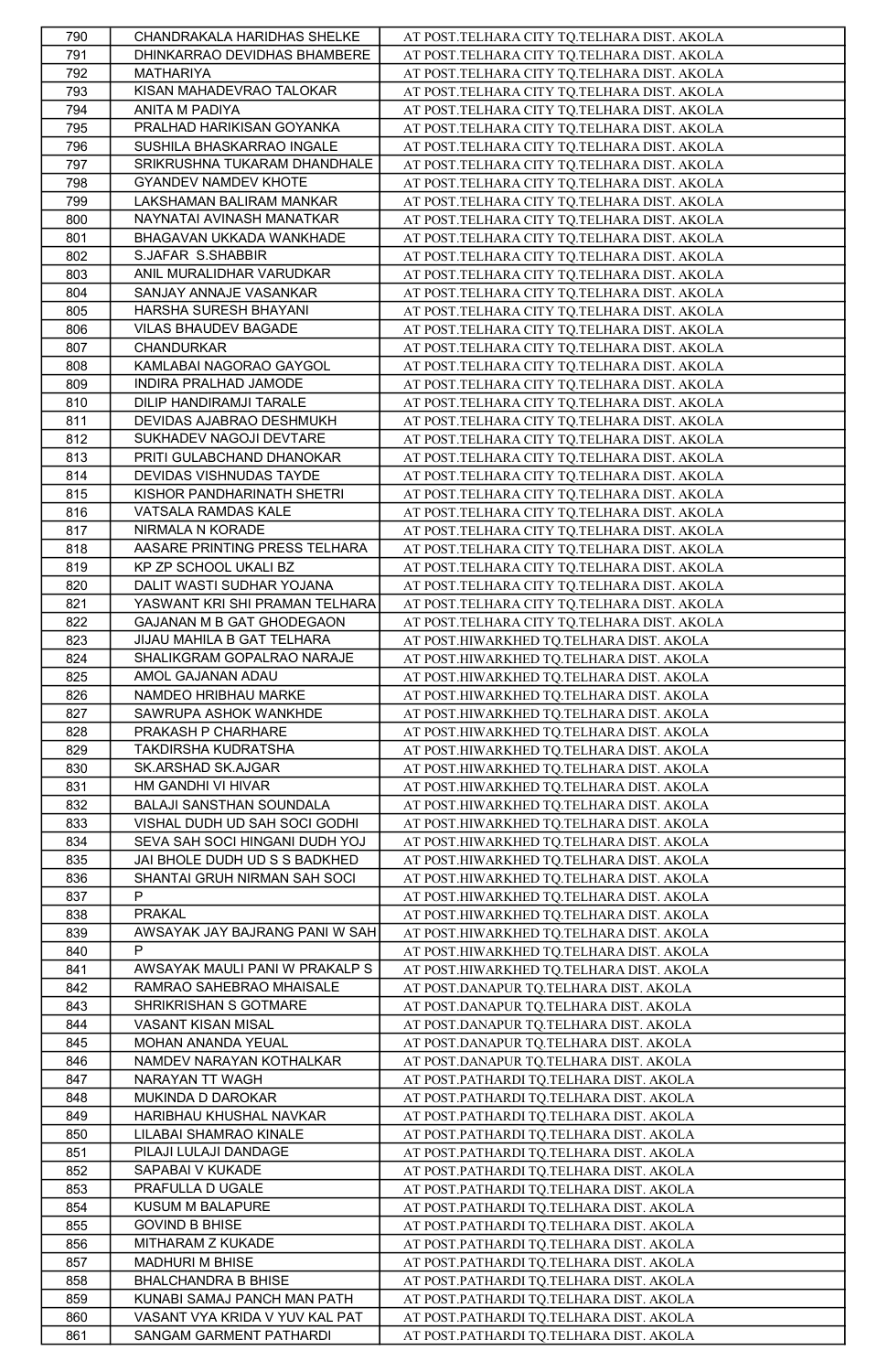| 862        | HANUMAN MANDAL PATHARDI                         | AT POST.PATHARDI TQ.TELHARA DIST. AKOLA                                        |
|------------|-------------------------------------------------|--------------------------------------------------------------------------------|
| 863        | MAROTI SANSTHAN TAKALI                          | AT POST.PATHARDI TQ.TELHARA DIST. AKOLA                                        |
| 864        | Z P PRAY KANYA SCH PATHARDI                     | AT POST.PATHARDI TQ.TELHARA DIST. AKOLA                                        |
| 865        | RAMCHANDRA MAH SHET MAN PAT                     | AT POST.PATHARDI TQ.TELHARA DIST. AKOLA                                        |
| 866        | MASJID SANSTHAN PATHARDI                        | AT POST.PATHARDI TQ.TELHARA DIST. AKOLA                                        |
| 867        | SANTGURU SARV VACH PATHARDI                     | AT POST.PATHARDI TQ.TELHARA DIST. AKOLA                                        |
| 868        | VITTALKURPA MAHILA GAT                          | AT POST.PATHARDI TQ.TELHARA DIST. AKOLA                                        |
| 869        | VILAS BHIKAJI PANDAV                            | AT POST.BELKHED TQ.TELHARA DIST. AKOLA                                         |
| 870        | SINDDHUTAI TRAMBAK NAGPURE                      | AT POST.BELKHED TQ.TELHARA DIST. AKOLA                                         |
| 871        | NUBEDABI SHE KADER                              | AT POST.AADSUL TQ.TELHARA DIST. AKOLA                                          |
| 872        | KHUDEJABI AJIJKHA                               | AT POST.ADGAON TQ.TELHARA DIST. AKOLA                                          |
| 873        | PRALHAD LAXMAN PAWAR                            |                                                                                |
|            | SHRIKRUSHNA SHANKAR GAWANDE                     | AT POST.ADGAON TQ.TELHARA DIST. AKOLA<br>AT POST.ADGAON TO.TELHARA DIST. AKOLA |
| 874<br>875 | USHA SHRIKRUSHNA GAIGOL                         |                                                                                |
|            |                                                 | AT POST.ADGAON TQ.TELHARA DIST. AKOLA                                          |
| 876        | TULASIRAM AABUJI SAVALE                         | AT POST.ADGAON TQ.TELHARA DIST. AKOLA                                          |
| 877        | MAHENDRAPRAKASH M MAHALLE                       | AT POST.ADGAON TQ.TELHARA DIST. AKOLA                                          |
| 878        | SABIYAANJUM VALAYAT KHA                         | AT POST.ADGAON TQ.TELHARA DIST. AKOLA                                          |
| 879        | <b>GANESH SHANKAR RAKHODE</b>                   | AT POST.ADGAON TQ.TELHARA DIST. AKOLA                                          |
| 880        | SUMAN BABAN BHISE                               | AT POST.ADGAON TQ.TELHARA DIST. AKOLA                                          |
| 881        | SHIVA DILIP POTE                                | AT POST.ADGAON TQ.TELHARA DIST. AKOLA                                          |
| 882        | BALKRUSHNA SHANKAR PAVAR                        | AT POST.ADGAON TQ.TELHARA DIST. AKOLA                                          |
| 883        | KANTI SHET S B G SIRSOLI                        | AT POST.ADGAON TQ.TELHARA DIST. AKOLA                                          |
| 884        | RAMRAO KISAN SHANKE                             | AT POST.BALAPUR TQ.BALAPUR DIST. AKOLA                                         |
| 885        | A.SHAFIK A.RAFIK                                | AT POST.BALAPUR TQ.BALAPUR DIST. AKOLA                                         |
| 886        | MOTIRAM NARAYAN SABLE                           | AT POST.BALAPUR TQ.BALAPUR DIST. AKOLA                                         |
| 887        | PRAMOD RAMRAO MHAISNE                           | AT POST.BALAPUR TO.BALAPUR DIST. AKOLA                                         |
| 888        | KAMLABAI DEVEEDAS GAYAKWADE                     | AT POST.BALAPUR TQ.BALAPUR DIST. AKOLA                                         |
| 889        | SHYAMRAO BHIVSAN TELGOTE                        | AT POST.BALAPUR TQ.BALAPUR DIST. AKOLA                                         |
| 890        | VIDAVAN KISAN TIDAKE                            | AT POST.BALAPUR TQ.BALAPUR DIST. AKOLA                                         |
| 891        | VIMAL DADARAO DONGARE                           | AT POST.BALAPUR TQ.BALAPUR DIST. AKOLA                                         |
| 892        | SIDHARTH ARUN KHANDARE                          | AT POST.BALAPUR TQ.BALAPUR DIST. AKOLA                                         |
| 893        | SHIDABI RAHUPKHA                                | AT POST.BALAPUR TQ.BALAPUR DIST. AKOLA                                         |
| 894        | JAYA GANESH MESARE                              | AT POST.BALAPUR TQ.BALAPUR DIST. AKOLA                                         |
| 895        | AKSHAY A.P.K SAU SANGITA S LAN                  | AT POST.BALAPUR TO.BALAPUR DIST. AKOLA                                         |
| 896        | H M. Z.P./PRAMARY MARATHI SCHO                  | AT POST.BALAPUR TQ.BALAPUR DIST. AKOLA                                         |
| 897        | GAVSANSTHA.SAMITI.GAT.                          | AT POST.BALAPUR TQ.BALAPUR DIST. AKOLA                                         |
| 898        | PRAMILA BABURAO THAKARE                         | AT POST.URAL TQ.BALAPUR DIST. AKOLA                                            |
| 899        | DIPALI JIVAN DAMODAR                            | AT POST.URAL TQ.BALAPUR DIST. AKOLA                                            |
| 900        | MADHUKAR PRALHAD DESHMUKH                       | AT POST.URAL TQ.BALAPUR DIST. AKOLA                                            |
| 901        | RAMESH SAHADEV INGLE                            | AT POST.URAL TQ.BALAPUR DIST. AKOLA                                            |
| 902        | DVARKABAI MANIK MORE                            | AT POST.URAL TQ.BALAPUR DIST. AKOLA                                            |
| 903        | ADISHKTI MUKTAI BACHT GAT                       | AT POST.URAL TQ.BALAPUR DIST. AKOLA                                            |
| 904        | GANESH GOVINDA INGLE                            | AT POST. WADEGAON TQ.BALAPUR DIST. AKOLA                                       |
| 905        | REKHA RAMESH HARIMKAR                           | AT POST. WADEGAON TQ.BALAPUR DIST. AKOLA                                       |
| 906        | VIDARBHA SHETKARI BACHAT GAT                    | AT POST. WADEGAON TQ.BALAPUR DIST. AKOLA                                       |
| 907        | BALIRAM RAJABHAU TAYADE                         | AT POST.NIMBA TQ.BALAPUR DIST. AKOLA                                           |
| 908        | PRALHAD RAMBHAU TAYADE                          | AT POST.NIMBA TQ.BALAPUR DIST. AKOLA                                           |
| 909        | GOPALRAO DINKAR DESHMUKH                        | AT POST.NIMBA TQ.BALAPUR DIST. AKOLA                                           |
| 910        | BALIRAM GOPALRAO CHAVHAN                        | AT POST.NIMBA TQ.BALAPUR DIST. AKOLA                                           |
| 911        | PANDURANG TULASHIRAM KHARODE                    | AT POST.NIMBA TQ.BALAPUR DIST. AKOLA                                           |
| 912        | SHYAMRAO LAXMAN SHINGOKAR                       | AT POST.NIMBA TQ.BALAPUR DIST. AKOLA                                           |
| 913        | MAHADEV HARIBHAU WAGHMARE                       | AT POST.NIMBA TQ.BALAPUR DIST. AKOLA                                           |
| 914        | GULABRAO RAJARAM GHENGE                         | AT POST.NIMBA TQ.BALAPUR DIST. AKOLA                                           |
| 915        | GANESH ANANDARAO BHARSAKALE                     | AT POST.NIMBA TQ.BALAPUR DIST. AKOLA                                           |
| 916        | SURENDRA TANKU MORE                             | AT POST.NIMBA TQ.BALAPUR DIST. AKOLA                                           |
| 917        | GAJANAN BHAGVAN CHOTODE                         | AT POST.NIMBA TQ.BALAPUR DIST. AKOLA                                           |
| 918        |                                                 |                                                                                |
| 919        |                                                 |                                                                                |
|            | LILABAI JAGDISH GAVARGURU                       | AT POST.NIMBA TQ.BALAPUR DIST. AKOLA                                           |
|            | RAMHARAK G BARDIYA                              | AT POST.NIMBA TQ.BALAPUR DIST. AKOLA                                           |
| 920        | ANANDA T PATIL                                  | AT POST.NIMBA TQ.BALAPUR DIST. AKOLA                                           |
| 921        | SHIVSHANKAR DALPAT VADATKAR                     | AT POST.NIMBA TQ.BALAPUR DIST. AKOLA                                           |
| 922        | UMESH A INGALE                                  | AT POST.NIMBA TQ.BALAPUR DIST. AKOLA                                           |
| 923        | SARPANCH SEC GP NIMBA                           | AT POST.NIMBA TQ.BALAPUR DIST. AKOLA                                           |
| 924        | AMBIKA S B G NIMBA                              | AT POST.NIMBA TQ.BALAPUR DIST. AKOLA                                           |
| 925        | S GAJANAN M BCG BALAPUR                         | AT POST.NIMBA TQ.BALAPUR DIST. AKOLA                                           |
| 926        | S GADGEBABA S M NIMBA                           | AT POST.NIMBA TQ.BALAPUR DIST. AKOLA                                           |
| 927        | GOPAL YAVRAJ BHAD                               | AT POST.PARAS TQ.BALAPUR DIST. AKOLA                                           |
| 928        | MANJARALI RIYASAT ALI                           | AT POST.PARAS TQ.BALAPUR DIST. AKOLA                                           |
| 929        | PANDURANG SHYAMRAO ROUNDALE                     | AT POST.PARAS TO.BALAPUR DIST. AKOLA                                           |
| 930        | ASHOK ONKAR BHARSAKLE                           | AT POST.PARAS TQ.BALAPUR DIST. AKOLA                                           |
| 931        | SURBHAN BONDAJI DANDGE                          | AT POST.PARAS TQ.BALAPUR DIST. AKOLA                                           |
| 932<br>933 | BALDEO BAJIRAO LANDE<br>RAMBHAU PUNDLIK HIVRALE | AT POST.PARAS TQ.BALAPUR DIST. AKOLA<br>AT POST.PARAS TQ.BALAPUR DIST. AKOLA   |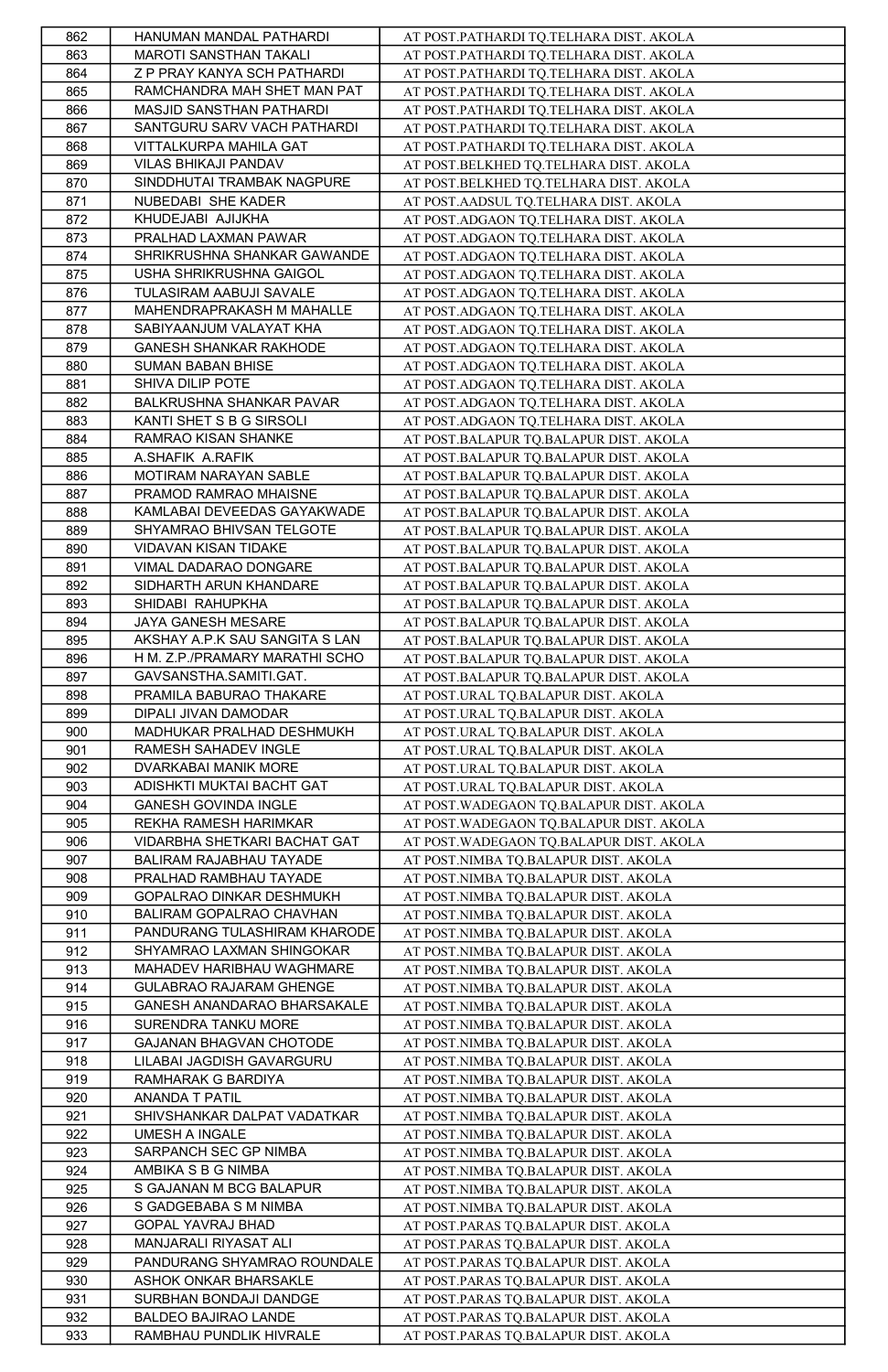| 934  | SANJAY PURUSHOTAM RAJANKAR   | AT POST.PARAS TQ.BALAPUR DIST. AKOLA   |
|------|------------------------------|----------------------------------------|
| 935  | VIJAY GULAB RAO              | AT POST.PARAS TQ.BALAPUR DIST. AKOLA   |
| 936  | SIMA SHIVCHARAN THAKUR       | AT POST.PARAS TQ.BALAPUR DIST. AKOLA   |
| 937  | SAGAR RAVINDRA MALVADE       | AT POST.PARAS TQ.BALAPUR DIST. AKOLA   |
| 938  | SHOBHA PRAKASH INGLE         | AT POST.PARAS TQ.BALAPUR DIST. AKOLA   |
| 939  | RAJU MAHADEO INGLE           | AT POST.PARAS TQ.BALAPUR DIST. AKOLA   |
| 940  | SAHEBRAO PANDHARI TORANKAR   | AT POST.PARAS TQ.BALAPUR DIST. AKOLA   |
| 941  | NAMDEO KISAN SIRSKAR         | AT POST.PARAS TQ.BALAPUR DIST. AKOLA   |
| 942  | DHURPADABAI SAMADHAN TORAMAL | AT POST.PARAS TQ.BALAPUR DIST. AKOLA   |
| 943  | DAMODAR BAPURAO DIRTANE      | AT POST.PARAS TQ.BALAPUR DIST. AKOLA   |
| 944  | MU A J P M S PARAS           | AT POST.PARAS TQ.BALAPUR DIST. AKOLA   |
| 945  | NIRMLA MANIKRAO KUNDELKAR    | AT POST.PARAS TQ.BALAPUR DIST. AKOLA   |
| 946  | DHANNJAY CONSTRACTION PARAS  | AT POST.PARAS TO.BALAPUR DIST. AKOLA   |
| 947  | DIPAK SHRIKRUSHN KADR        | AT POST.PARAS TQ.BALAPUR DIST. AKOLA   |
| 948  | EKATA ENTERPRISES PARAS      |                                        |
|      | DEOBAI KESHAVRAO BHARNE      | AT POST.PARAS TQ.BALAPUR DIST. AKOLA   |
| 949  |                              | AT POST.PARAS TQ.BALAPUR DIST. AKOLA   |
| 950  | <b>JOINT AC</b>              | AT POST.PARAS TQ.BALAPUR DIST. AKOLA   |
| 951  | SHE RAHIM SHE BHIKAN         | AT POST.PARAS TQ.BALAPUR DIST. AKOLA   |
| 952  | VIDYA BHIMRAO WANKHADE       | AT POST.PARAS TQ.BALAPUR DIST. AKOLA   |
| 953  | RUKHAMA MANOHAR DHURNDHAR    | AT POST.PARAS TQ.BALAPUR DIST. AKOLA   |
| 954  | SHRIKRUSHN AMRUTA AMBEKAR    | AT POST.PARAS TQ.BALAPUR DIST. AKOLA   |
| 955  | JUBEDAKHATUN MO TASIM        | AT POST.PARAS TQ.BALAPUR DIST. AKOLA   |
| 956  | ST DNYNESHAVAR SHET GAT      | AT POST.PARAS TQ.BALAPUR DIST. AKOLA   |
| 957  | SITARAM DATTUJI KALE         | AT POST.HATRUN TQ.BALAPUR DIST. AKOLA  |
| 958  | <b>GAUTAM BALIRAM NIKADE</b> | AT POST.HATRUN TQ.BALAPUR DIST. AKOLA  |
| 959  | RAJIQKHAN MAHMMADKHAN        | AT POST.HATRUN TQ.BALAPUR DIST. AKOLA  |
| 960  | YUNUS SHAH JABIR SHAH        | AT POST.HATRUN TQ.BALAPUR DIST. AKOLA  |
| 961  | SARBAVANKHAN SIKANDARKHAN    | AT POST.HATRUN TQ.BALAPUR DIST. AKOLA  |
| 962  | ASHOK MANIK MANKAR           | AT POST.HATRUN TQ.BALAPUR DIST. AKOLA  |
| 963  | GOPALDAS M AGRAWAL           | AT POST.HATRUN TQ.BALAPUR DIST. AKOLA  |
| 964  | MANDATAI RAMDAS CHIKATE      | AT POST.HATRUN TQ.BALAPUR DIST. AKOLA  |
| 965  | RAMBHAU NARAYAN AGARKAR      | AT POST.HATRUN TQ.BALAPUR DIST. AKOLA  |
| 966  | PRABHAKAR RAMBHAU PARTHAKAR  | AT POST.HATRUN TQ.BALAPUR DIST. AKOLA  |
| 967  | ARUN C WANKHADE              | AT POST. VYALA TQ.BALAPUR DIST. AKOLA  |
| 968  | <b>GAJANAN K WANKHADE</b>    | AT POST.VYALA TQ.BALAPUR DIST. AKOLA   |
| 969  | ANIL P ADCHULE               | AT POST. VYALA TQ.BALAPUR DIST. AKOLA  |
| 970  | ASHPAK S AYUB                | AT POST. VYALA TQ. BALAPUR DIST. AKOLA |
| 971  | SESHRAO W ARAKRAO            | AT POST.VYALA TQ.BALAPUR DIST. AKOLA   |
| 972  | GITABAI V DHAVLE             | AT POST.VYALA TQ.BALAPUR DIST. AKOLA   |
|      |                              |                                        |
| 973  | VIJAY B WANKHADE             | AT POST.VYALA TQ.BALAPUR DIST. AKOLA   |
| 974  | AMBADAS L WANKHADE           | AT POST.VYALA TQ.BALAPUR DIST. AKOLA   |
| 975  | DIPKA H DHARKAR              | AT POST.VYALA TQ.BALAPUR DIST. AKOLA   |
| 976  | PURSHOTAM S DALVI            | AT POST. VYALA TQ. BALAPUR DIST. AKOLA |
| 977  | RAMDAS P NIMBHOKAR           | AT POST.VYALA TQ.BALAPUR DIST. AKOLA   |
| 978  | SHAKILA KHATUN MO AMIN       | AT POST.VYALA TQ.BALAPUR DIST. AKOLA   |
| 979  | VIJAY N DESHMUKH             | AT POST. VYALA TQ. BALAPUR DIST. AKOLA |
| 980  | ANANDA NAMDEO TIKAR          | AT POST.VYALA TQ.BALAPUR DIST. AKOLA   |
| 981  | TUKARAM DATTUJI HARNE        | AT POST.VYALA TQ.BALAPUR DIST. AKOLA   |
| 982  | SUKHADEV LAXAMAN VAHOKAR     | AT POST.VYALA TQ.BALAPUR DIST. AKOLA   |
| 983  | PRALHAD KISAN SONONE         | AT POST.VYALA TQ.BALAPUR DIST. AKOLA   |
| 984  | SUNITA SUKHDEV VAHOKAR       | AT POST. VYALA TQ.BALAPUR DIST. AKOLA  |
| 985  | MILIND MANOHAR BHANDAG       | AT POST. VYALA TQ.BALAPUR DIST. AKOLA  |
| 986  | OMKAR B. AGHLATE             | AT POST.VYALA TQ.BALAPUR DIST. AKOLA   |
| 987  | VASUDEV SONAJI SHENDE        | AT POST. VYALA TQ.BALAPUR DIST. AKOLA  |
| 988  | PANCHPHULA RAMBHAU DANGE     | AT POST. VYALA TQ. BALAPUR DIST. AKOLA |
| 989  | DROPADABAI JAYSING JADHAO    | AT POST.VYALA TQ.BALAPUR DIST. AKOLA   |
| 990  | MAHADEV SHIVRAM DAKHORE      | AT POST.VYALA TQ.BALAPUR DIST. AKOLA   |
| 991  | BHAGWAN DAYARAM GHOGARE      | AT POST.VYALA TQ.BALAPUR DIST. AKOLA   |
| 992  | <b>SEANI</b>                 | AT POST.VYALA TQ.BALAPUR DIST. AKOLA   |
| 993  | RAMBHAU DAGADU SOLANKE       | AT POST.VYALA TQ.BALAPUR DIST. AKOLA   |
| 994  | JAYANT MADHAV INGLE          | AT POST.VYALA TQ.BALAPUR DIST. AKOLA   |
| 995  | BABYTAI SAHEBRAO DANDI       | AT POST.VYALA TQ.BALAPUR DIST. AKOLA   |
| 996  | SANGITA KASHINATH PIVALDKAR  | AT POST.VYALA TQ.BALAPUR DIST. AKOLA   |
| 997  | UKARDA RAIBHAN AVATIRAK      | AT POST. VYALA TQ.BALAPUR DIST. AKOLA  |
| 998  | DEVIDAS NAMDEO TIRUKHE       | AT POST.VYALA TQ.BALAPUR DIST. AKOLA   |
| 999  | SAHEBRAO NAMDEO KOGNE        | AT POST.VYALA TQ.BALAPUR DIST. AKOLA   |
| 1000 | SHRIKRUSHN VISHNU SOLNKE     | AT POST. VYALA TQ.BALAPUR DIST. AKOLA  |
| 1001 | DASHRATH MOTIRAM JADHAV      | AT POST.VYALA TQ.BALAPUR DIST. AKOLA   |
| 1002 | BABAN NATHUJI SOLAKE         | AT POST.VYALA TQ.BALAPUR DIST. AKOLA   |
| 1003 | GOVINDA KHUSHAL DANDI        | AT POST.VYALA TQ.BALAPUR DIST. AKOLA   |
| 1004 | SARSWATABAI MOTIRAM INGLE    | AT POST.VYALA TQ.BALAPUR DIST. AKOLA   |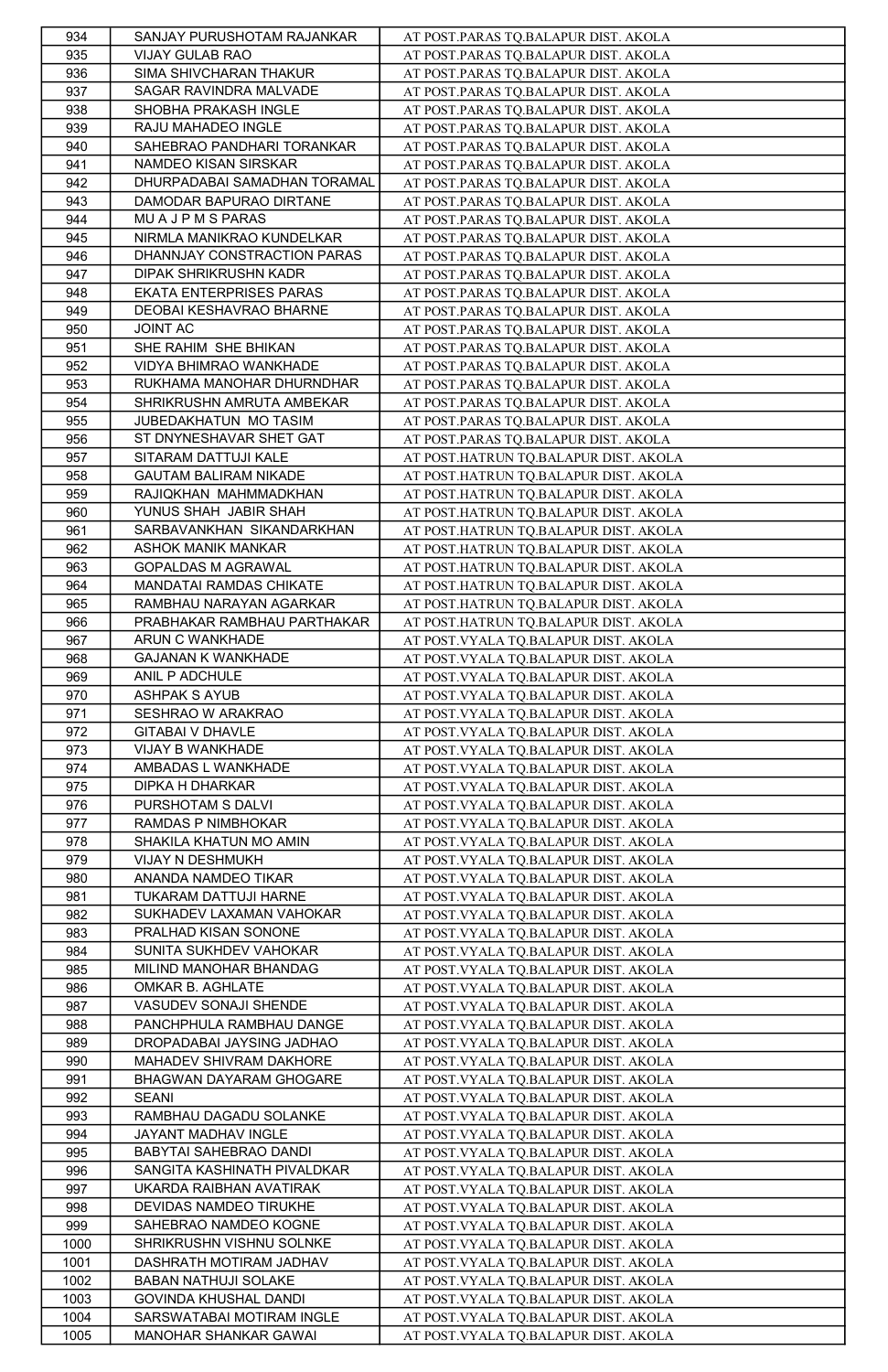| 1006         | LAVKUMAR BABARAO KAGDE         | AT POST.VYALA TQ.BALAPUR DIST. AKOLA                     |
|--------------|--------------------------------|----------------------------------------------------------|
| 1007         | VASANT LAXMAN PAGDHUNE         | AT POST.VYALA TQ.BALAPUR DIST. AKOLA                     |
| 1008         | TULSABAI RAMKRUSHN AVATIRAK    | AT POST. VYALA TQ.BALAPUR DIST. AKOLA                    |
| 1009         | ANAPURNA SHIVLAL DANDLE        | AT POST. VYALA TQ. BALAPUR DIST. AKOLA                   |
| 1010         | ANJALI VISHNU DHANOKAR         | AT POST. VYALA TQ.BALAPUR DIST. AKOLA                    |
| 1011         | AMABADAS SURYBHAN WARANKAR     | AT POST. VYALA TQ. BALAPUR DIST. AKOLA                   |
| 1012         | KASHIRAM SAMPAT INGLE          | AT POST. VYALA TQ. BALAPUR DIST. AKOLA                   |
| 1013         | LALITA N. DHANORKAR            | AT POST. VYALA TQ.BALAPUR DIST. AKOLA                    |
| 1014         | KUSUM A. JALNEKAR              | AT POST. VYALA TQ. BALAPUR DIST. AKOLA                   |
| 1015         | PARVATABAI MAHADEO DAMODAR     |                                                          |
|              |                                | AT POST. VYALA TQ. BALAPUR DIST. AKOLA                   |
| 1016         | JAYMAULI ADIVASI S B GAT VYALA | AT POST. VYALA TQ. BALAPUR DIST. AKOLA                   |
| 1017         | VESHANAVI S B GAT KHIRPURI BU  | AT POST.VYALA TQ.BALAPUR DIST. AKOLA                     |
| 1018         | NARMADA MAH SHELI MENDHI       | AT POST.VYALA TQ.BALAPUR DIST. AKOLA                     |
| 1019         | SHIVSHANKAR DUD UTAPAK         | AT POST. VYALA TQ.BALAPUR DIST. AKOLA                    |
| 1020         | NY JAI BHAVANI BAHU ADI        | AT POST.VYALA TQ.BALAPUR DIST. AKOLA                     |
| 1021         | PRI R SAHU MAH MA G SAMAJ      | AT POST.VYALA TQ.BALAPUR DIST. AKOLA                     |
| 1022         | AZAD BAHU-UDDESHIYA AND SHIKSH | AT POST.PATUR TO.PATUR DIST. AKOLA                       |
| 1023         | GULAM MO. GULAM RASUL          | AT POST.PATUR TQ.PATUR DIST. AKOLA                       |
| 1024         | VASANT GANPAT PAIGHAN          | AT POST.PATUR TQ.PATUR DIST. AKOLA                       |
| 1025         | JAWED AHMED KHAN AYYUB KHAN    | AT POST.PATUR TQ.PATUR DIST. AKOLA                       |
| 1026         | REKHA DIPAK GOLE               | AT POST.PATUR TQ.PATUR DIST. AKOLA                       |
| 1027         | VACHALABAI ATMARAM DAKORE      | AT POST.PATUR TQ.PATUR DIST. AKOLA                       |
| 1028         | M B MAHALLE                    | AT POST.PATUR TQ.PATUR DIST. AKOLA                       |
| 1029         | YASHWANT KISAN GHUGE           | AT POST.PATUR TQ.PATUR DIST. AKOLA                       |
| 1030         | ASHOK GULABRAO WANKHADE        | AT POST.PATUR TQ.PATUR DIST. AKOLA                       |
| 1031         | MANDA UKARDA WASATKAR          | AT POST.PATUR TQ.PATUR DIST. AKOLA                       |
| 1032         | S.S.SHIKSHAK.VASTI.SCHOOL      | AT POST.PATUR TQ.PATUR DIST. AKOLA                       |
| 1033         | KHANA.GARIB.N.SHET.BACH.GAT    | AT POST.PATUR TQ.PATUR DIST. AKOLA                       |
| 1034         | BHAGVAN ZAYA JADHAV            | AT POST.CHANNI TQ.PATUR DIST. AKOLA                      |
| 1035         | PURUSHOTTAM SHRIRAM JADHAV     | AT POST.CHANNI TQ.PATUR DIST. AKOLA                      |
| 1036         | NARAYAN NAMDEO DHORE           | AT POST.CHANNI TQ.PATUR DIST. AKOLA                      |
| 1037         | HEAD MASTER OF Z P SCHOOL CHA  | AT POST.CHANNI TQ.PATUR DIST. AKOLA                      |
| 1038         | JAY SEVALAL GAT UMAR A         | AT POST.CHANNI TQ.PATUR DIST. AKOLA                      |
| 1039         | VISHAVMITRA AADIVASHI SMP PA   | AT POST.CHANNI TQ.PATUR DIST. AKOLA                      |
| 1040         | VIDRABH SHELI MENDI PA MALSUR  | AT POST.CHANNI TQ.PATUR DIST. AKOLA                      |
| 1041         | SEVA SAHAKARI SCHANNI          | AT POST.CHANNI TQ.PATUR DIST. AKOLA                      |
| 1042         | VITALRAO AMUTREAO DESHAMUKH    | AT POST.AALEGAO TQ.PATUR DIST. AKOLA                     |
| 1043         | WAHMAN HANUMANT DEVAKATE       | AT POST.AALEGAO TQ.PATUR DIST. AKOLA                     |
| 1044         | VILASRAO BAGAVANRAO DEVAKATE   | AT POST.AALEGAO TQ.PATUR DIST. AKOLA                     |
| 1045         | BIKAJI DODUJI KAPKAR           | AT POST.AALEGAO TQ.PATUR DIST. AKOLA                     |
| 1046         | <b>BAITULBI SAI AMAD</b>       | AT POST.AALEGAO TQ.PATUR DIST. AKOLA                     |
| 1047         | REKHA DINKAR MAHALE            | AT POST.AALEGAO TQ.PATUR DIST. AKOLA                     |
| 1048         | KASABAI PUNDLIK KALPANDE       | AT POST.AALEGAO TQ.PATUR DIST. AKOLA                     |
| 1049         | MOHAN NAMDEO VAVGE             | AT POST.AALEGAO TQ.PATUR DIST. AKOLA                     |
| 1050         | NILKANTH HARICHANDRA PATIL     | AT POST.VIWARA BHABULGAON TQ.PATUR DIST. AKOLA           |
| 1051         | GOKULDAS TULSHIRAM MAHALLE     | AT POST.SASTI TQ.PATUR DIST. AKOLA                       |
| 1052         | SHARDA VIKRAM DESHMUKH         | AT POST.SASTI TQ.PATUR DIST. AKOLA                       |
| 1053         | SUMAN GAJANAN DHONE            | AT POST.SASTI TQ.PATUR DIST. AKOLA                       |
| 1054         | BHAVANA PRABHAKAR BADARKHE     | AT POST.SASTI TQ.PATUR DIST. AKOLA                       |
| 1055         | NITIN V AKHRE                  | AT POST.SASTI TQ.PATUR DIST. AKOLA                       |
|              | DATTRAY UTTAMRAO MANKARI       | AT POST.SASTI TQ.PATUR DIST. AKOLA                       |
| 1056<br>1057 | VAISHALI P WANKHADE            | AT POST.SASTI TQ.PATUR DIST. AKOLA                       |
| 1058         | SARDAR                         | AT POST.SASTI TQ.PATUR DIST. AKOLA                       |
|              | NILIMA NARENDRA ADHAU          |                                                          |
| 1059         | ANADRAO SHANKARRAO RAUT        | AT POST.MURTIZAPUR MAIN TQ.MURTIZAPUR DIST. AKOLA        |
| 1060         |                                | AT POST.MURTIZAPUR MAIN TQ.MURTIZAPUR DIST. AKOLA        |
| 1061         | SARITA JAGNATH KHANDARE        | AT POST.MURTIZAPUR MAIN TQ.MURTIZAPUR DIST. AKOLA        |
| 1062         | SUMITA PRALHADRAO JAVARKAR     | AT POST.MURTIZAPUR MAIN TQ.MURTIZAPUR DIST. AKOLA        |
| 1063         | SANTOSH RAMRAO GAWANDE         | AT POST.MURTIZAPUR MAIN TQ.MURTIZAPUR DIST. AKOLA        |
| 1064         | UJWAL VASANTRAO LODAM          | AT POST.MURTIZAPUR MAIN TQ.MURTIZAPUR DIST. AKOLA        |
| 1065         | SHIVADAS APPA WAGHMARE         | AT POST.MURTIZAPUR MAIN TQ.MURTIZAPUR DIST. AKOLA        |
| 1066         | RAMESHWAR NIRANJAN DALANE      | AT POST.MURTIZAPUR MAIN TQ.MURTIZAPUR DIST. AKOLA        |
| 1067         | DHYNESHOR VISHVNATH MHASAYE    | AT POST.MURTIZAPUR MAIN TQ.MURTIZAPUR DIST. AKOLA        |
| 1068         | PANDURAG SADASHIV GAWANDE      | AT POST.MURTIZAPUR MAIN TQ.MURTIZAPUR DIST. AKOLA        |
| 1069         | ARVIND MADHUKAR KOLI           | AT POST.MURTIZAPUR MAIN TQ.MURTIZAPUR DIST. AKOLA        |
| 1070         | RAMESH GILDHAR SHINDE          | AT POST.MURTIZAPUR MAIN TQ.MURTIZAPUR DIST. AKOLA        |
| 1071         | PRANITA VIJAY PATHAK           | AT POST.MURTIZAPUR MAIN TQ.MURTIZAPUR DIST. AKOLA        |
| 1072         | AYAJ BIN AMIR HAMJA            | AT POST.MURTIZAPUR MAIN TQ.MURTIZAPUR DIST. AKOLA        |
| 1073         | PARVAJ ULLAHA KHA NAIM U.KHA   | AT POST.MURTIZAPUR MAIN TQ.MURTIZAPUR DIST. AKOLA        |
| 1074         | BHULABAI AMBADASH SHINDE       | AT POST.MURTIZAPUR MAIN TQ.MURTIZAPUR DIST. AKOLA        |
| 1075         | SHRIRAM SHRVANSA KAPILE        | AT POST.MURTIZAPUR MAIN TQ.MURTIZAPUR DIST. AKOLA        |
| 1076         | DURGA MAHILA S.S.B.GAT         | AT POST.MURTIZAPUR MAIN TQ.MURTIZAPUR DIST. AKOLA        |
| 1077         | MAHASHEN.C,S.UMARKHED          | AT POST.MURTIZAPUR MARKET YARD TQ.MURTIZAPUR DIST. AKOLA |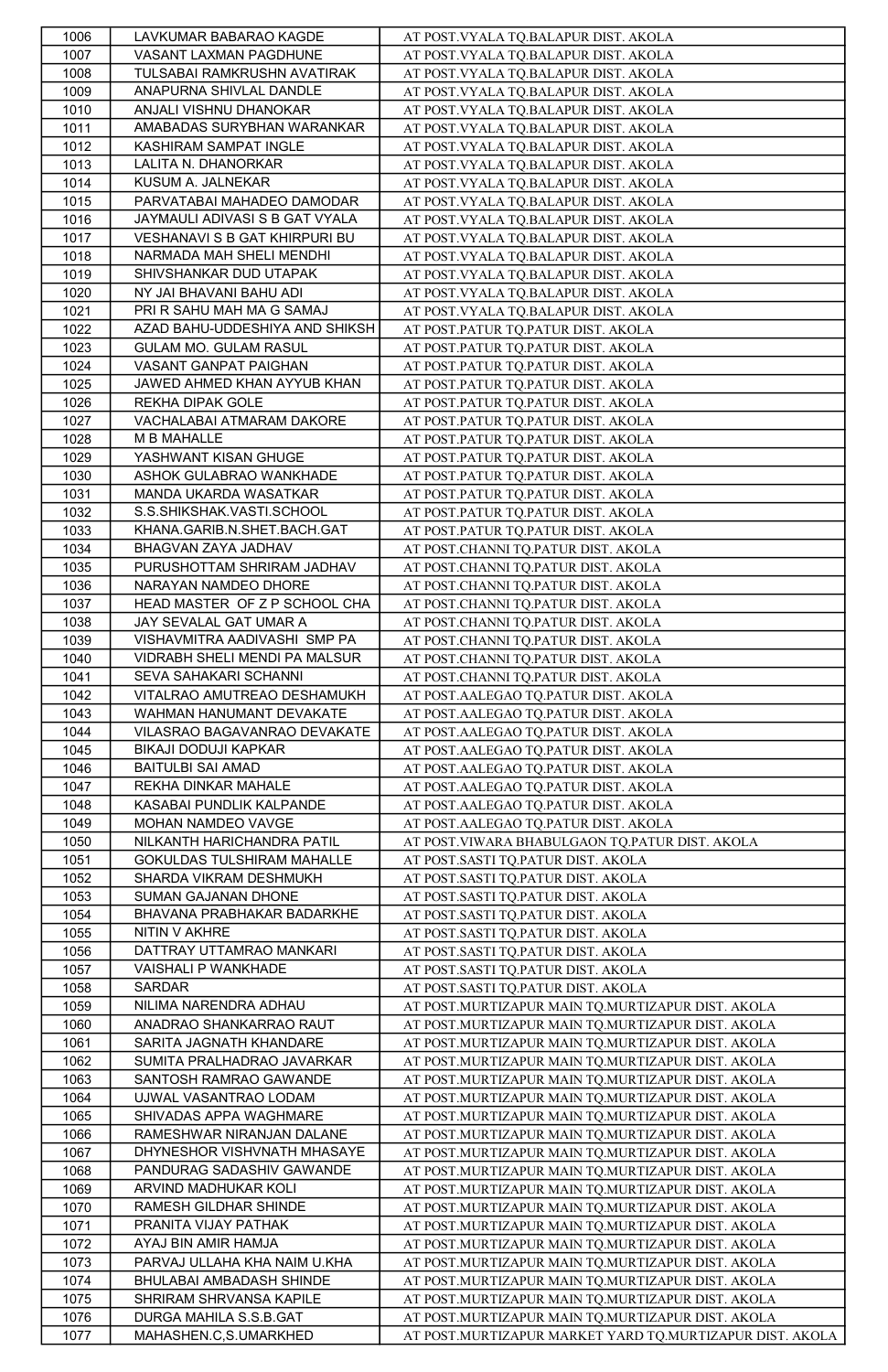| 1078 | SHARDA SURESH KADU             | AT POST.MURTIZAPUR MARKET YARD TQ.MURTIZAPUR DIST. AKOLA |
|------|--------------------------------|----------------------------------------------------------|
| 1079 | <b>GANPAT MAHADEV THOKAL</b>   | AT POST.MURTIZAPUR MARKET YARD TQ.MURTIZAPUR DIST. AKOLA |
| 1080 | DILIPRAO HIMTTARAO KAMBE       | AT POST.MURTIZAPUR MARKET YARD TQ.MURTIZAPUR DIST. AKOLA |
| 1081 | RANJIT VITHALRAO PATIL         | AT POST.MURTIZAPUR MARKET YARD TQ.MURTIZAPUR DIST. AKOLA |
| 1082 | SANTOSH SHANKAR PAWAR          | AT POST.MURTIZAPUR MARKET YARD TQ.MURTIZAPUR DIST. AKOLA |
| 1083 | V V KOLKHARE                   | AT POST.MURTIZAPUR CITY TQ.MURTIZAPUR DIST. AKOLA        |
|      |                                |                                                          |
| 1084 | V N AAMBEKAR                   | AT POST.MURTIZAPUR CITY TQ.MURTIZAPUR DIST. AKOLA        |
| 1085 | ARUNA JAGDISH CHAUDHRI         | AT POST.MURTIZAPUR CITY TQ.MURTIZAPUR DIST. AKOLA        |
| 1086 | DADARAO GOVINDRAO DESHMUKH     | AT POST.MURTIZAPUR CITY TO.MURTIZAPUR DIST. AKOLA        |
| 1087 | <b>UPADHEE</b>                 | AT POST.MURTIZAPUR CITY TQ.MURTIZAPUR DIST. AKOLA        |
| 1088 | JAGTRAM BABAN SHRINATH         | AT POST.MURTIZAPUR CITY TQ.MURTIZAPUR DIST. AKOLA        |
| 1089 | SHAMRAO BABAN DHAKARE          | AT POST.MURTIZAPUR CITY TQ.MURTIZAPUR DIST. AKOLA        |
| 1090 | BHIMRAO PURNAJI GANORKAR       | AT POST.MURTIZAPUR CITY TQ.MURTIZAPUR DIST. AKOLA        |
| 1091 | DEVIDAS BHAGAWAN THOKAL        | AT POST.MURTIZAPUR CITY TQ.MURTIZAPUR DIST. AKOLA        |
| 1092 | NAMDEV SITARAM CHAKRE          | AT POST.MURTIZAPUR CITY TQ.MURTIZAPUR DIST. AKOLA        |
| 1093 | BABAN PUNDLIK DESHMUKH         | AT POST.MURTIZAPUR CITY TQ.MURTIZAPUR DIST. AKOLA        |
|      |                                |                                                          |
| 1094 | GOPAL BIKAMCHAND SARDA         | AT POST.MURTIZAPUR CITY TQ.MURTIZAPUR DIST. AKOLA        |
| 1095 | MOHAN BHAURAO BHAKRE           | AT POST.MURTIZAPUR CITY TQ.MURTIZAPUR DIST. AKOLA        |
| 1096 | JAYWANTABAI B CHAKRANARAYAN    | AT POST.MURTIZAPUR CITY TQ.MURTIZAPUR DIST. AKOLA        |
| 1097 | ANNITA MUKUNDRAO PAWAR         | AT POST.MURTIZAPUR CITY TQ.MURTIZAPUR DIST. AKOLA        |
| 1098 | PUSHPABAI SUBASHCHANDRA TIDKE  | AT POST.MURTIZAPUR CITY TO.MURTIZAPUR DIST. AKOLA        |
| 1099 | VIDHYADHAR NARAYAN KHANDLE     | AT POST.MURTIZAPUR CITY TQ.MURTIZAPUR DIST. AKOLA        |
| 1100 | M T BANARASE                   | AT POST.MURTIZAPUR CITY TQ.MURTIZAPUR DIST. AKOLA        |
| 1101 | KUSUM SURESH MITKARI           | AT POST.MURTIZAPUR CITY TQ.MURTIZAPUR DIST. AKOLA        |
| 1102 | BHASKARAO BABAN SONTTAKE       | AT POST.MURTIZAPUR CITY TQ.MURTIZAPUR DIST. AKOLA        |
|      | SUMANBAI VINAYAK PARANKAPE     |                                                          |
| 1103 |                                | AT POST.MURTIZAPUR CITY TQ.MURTIZAPUR DIST. AKOLA        |
| 1104 | PANKAJ GOVINDRAO MULE          | AT POST.MURTIZAPUR CITY TQ.MURTIZAPUR DIST. AKOLA        |
| 1105 | ABHAYKUMAR SHIVRAM PANDE       | AT POST.MURTIZAPUR CITY TQ.MURTIZAPUR DIST. AKOLA        |
| 1106 | SHRIRAM SAKHARAM NIKE          | AT POST.MURTIZAPUR CITY TQ.MURTIZAPUR DIST. AKOLA        |
| 1107 | YAAD RAM                       | AT POST.MURTIZAPUR CITY TQ.MURTIZAPUR DIST. AKOLA        |
| 1108 | BEBEE PRAKASH KHANDARE         | AT POST.MURTIZAPUR CITY TQ.MURTIZAPUR DIST. AKOLA        |
| 1109 | SHALINI VITTALRAO KHARE        | AT POST.MURTIZAPUR CITY TQ.MURTIZAPUR DIST. AKOLA        |
| 1110 | PRALLADH BHAURAO KHOT          | AT POST.MURTIZAPUR CITY TQ.MURTIZAPUR DIST. AKOLA        |
| 1111 | VASUDEV AATARAM HANDE          |                                                          |
|      |                                | AT POST.MURTIZAPUR CITY TQ.MURTIZAPUR DIST. AKOLA        |
| 1112 | RADHA K MANAKAR                | AT POST.MURTIZAPUR CITY TQ.MURTIZAPUR DIST. AKOLA        |
| 1113 | DATTATRAYA ATMARAM MANKAR      | AT POST.MURTIZAPUR CITY TQ.MURTIZAPUR DIST. AKOLA        |
| 1114 | SAROJ RAJENDRA AGRAWAL         | AT POST.MURTIZAPUR CITY TQ.MURTIZAPUR DIST. AKOLA        |
| 1115 | DEVIDAS PUNDLIK KALE           | AT POST.MURTIZAPUR CITY TQ.MURTIZAPUR DIST. AKOLA        |
| 1116 | PANCHAFULA SITARAM THOKAL      | AT POST.MURTIZAPUR CITY TQ.MURTIZAPUR DIST. AKOLA        |
| 1117 | MUKHMOMSHA PIRANSHA SHA        | AT POST.MURTIZAPUR CITY TQ.MURTIZAPUR DIST. AKOLA        |
| 1118 | PRAVIN YONGENDRA DUBE          | AT POST.MURTIZAPUR CITY TQ.MURTIZAPUR DIST. AKOLA        |
| 1119 | ANUP BHUJANGRAO YEDVER         | AT POST.MURTIZAPUR CITY TQ.MURTIZAPUR DIST. AKOLA        |
| 1120 | PAARU BHANU HIVANG             |                                                          |
|      |                                | AT POST.MURTIZAPUR CITY TQ.MURTIZAPUR DIST. AKOLA        |
| 1121 | GODHAWARI PANDURANG DANGE      | AT POST.MURTIZAPUR CITY TQ.MURTIZAPUR DIST. AKOLA        |
| 1122 | SHRADDHA WASANTRAO BHOLONDE    | AT POST.MURTIZAPUR CITY TQ.MURTIZAPUR DIST. AKOLA        |
| 1123 | SHIVDAS BHASKAR MANKAR         | AT POST.MURTIZAPUR CITY TQ.MURTIZAPUR DIST. AKOLA        |
| 1124 | RITA RAMESHCHANDRA KURMI       | AT POST.MURTIZAPUR CITY TQ.MURTIZAPUR DIST. AKOLA        |
| 1125 | RADHA GOPAL KALANKE            | AT POST.MURTIZAPUR CITY TQ.MURTIZAPUR DIST. AKOLA        |
| 1126 | SHRADHDA PRABHAKAR THOKAL      | AT POST.MURTIZAPUR CITY TQ.MURTIZAPUR DIST. AKOLA        |
| 1127 | PRAKASH BALRAM GOVINDANI       | AT POST.MURTIZAPUR CITY TQ.MURTIZAPUR DIST. AKOLA        |
| 1128 | SUMAN BHGAWAN WANKAHDE         | AT POST.MURTIZAPUR CITY TQ.MURTIZAPUR DIST. AKOLA        |
| 1129 | V V MULMULE                    | AT POST.MURTIZAPUR CITY TQ.MURTIZAPUR DIST. AKOLA        |
|      |                                |                                                          |
| 1130 | MAHILA VIKAS SAMITI            | AT POST.MURTIZAPUR CITY TQ.MURTIZAPUR DIST. AKOLA        |
| 1131 | ASHOK KISANRAO MAHAJAN         | AT POST.MURTIZAPUR CITY TQ.MURTIZAPUR DIST. AKOLA        |
| 1132 | PUSHPA RATAN BORKAR            | AT POST.MURTIZAPUR CITY TQ.MURTIZAPUR DIST. AKOLA        |
| 1133 | DNYANGANGA SARWAJAN WACH       | AT POST.MURTIZAPUR CITY TQ.MURTIZAPUR DIST. AKOLA        |
| 1134 | ADARSHA MA. SW. SA. SMU. CKLI  | AT POST.MURTIZAPUR CITY TQ.MURTIZAPUR DIST. AKOLA        |
| 1135 | SOPINATH MAHARAJ MA.B.G. CKLI  | AT POST.MURTIZAPUR CITY TQ.MURTIZAPUR DIST. AKOLA        |
| 1136 | JIJAMATA MAHILA SW. SA. B.G. M | AT POST.MURTIZAPUR CITY TQ.MURTIZAPUR DIST. AKOLA        |
| 1137 | JALPARI MA. B. G. BHAGORA      | AT POST.MURTIZAPUR CITY TQ.MURTIZAPUR DIST. AKOLA        |
| 1138 | S GADGEBABA B.G. SAMSHERPUR    | AT POST.MURTIZAPUR CITY TQ.MURTIZAPUR DIST. AKOLA        |
|      |                                |                                                          |
| 1139 | S GAJANAN MAR. SHET. B.G. UMAI | AT POST.MURTIZAPUR CITY TQ.MURTIZAPUR DIST. AKOLA        |
| 1140 | JAYKISAN B.G. SONORI           | AT POST.MURTIZAPUR CITY TQ.MURTIZAPUR DIST. AKOLA        |
| 1141 | GAJANAN MAH SHET. B.G. KASVI   | AT POST.MURTIZAPUR CITY TQ.MURTIZAPUR DIST. AKOLA        |
| 1142 | SEVA SAH SOC RAMKHED           | AT POST.MURTIZAPUR CITY TQ.MURTIZAPUR DIST. AKOLA        |
| 1143 | SEVA SAH SOC DHOTRA            | AT POST.MURTIZAPUR CITY TQ.MURTIZAPUR DIST. AKOLA        |
| 1144 | <b>KHAR</b>                    | AT POST.MURTIZAPUR CITY TQ.MURTIZAPUR DIST. AKOLA        |
| 1145 | AVSAYAK CHINTAMANI SAH PANI WA | AT POST.MURTIZAPUR CITY TQ.MURTIZAPUR DIST. AKOLA        |
| 1146 | ANAND DUDH UDP SOC MZR         | AT POST.MURTIZAPUR CITY TQ.MURTIZAPUR DIST. AKOLA        |
|      | SUPNPURTI KRUSHI BHU SOC BHA   |                                                          |
| 1147 |                                | AT POST.MURTIZAPUR CITY TQ.MURTIZAPUR DIST. AKOLA        |
| 1148 | ABHYUDAY VIDH PRASARK MANDAL   | AT POST.MURTIZAPUR CITY TQ.MURTIZAPUR DIST. AKOLA        |
| 1149 | ANVAR URDU VIDHY HABIBIYA MANA | AT POST.MANA TQ.MURTIZAPUR DIST. AKOLA                   |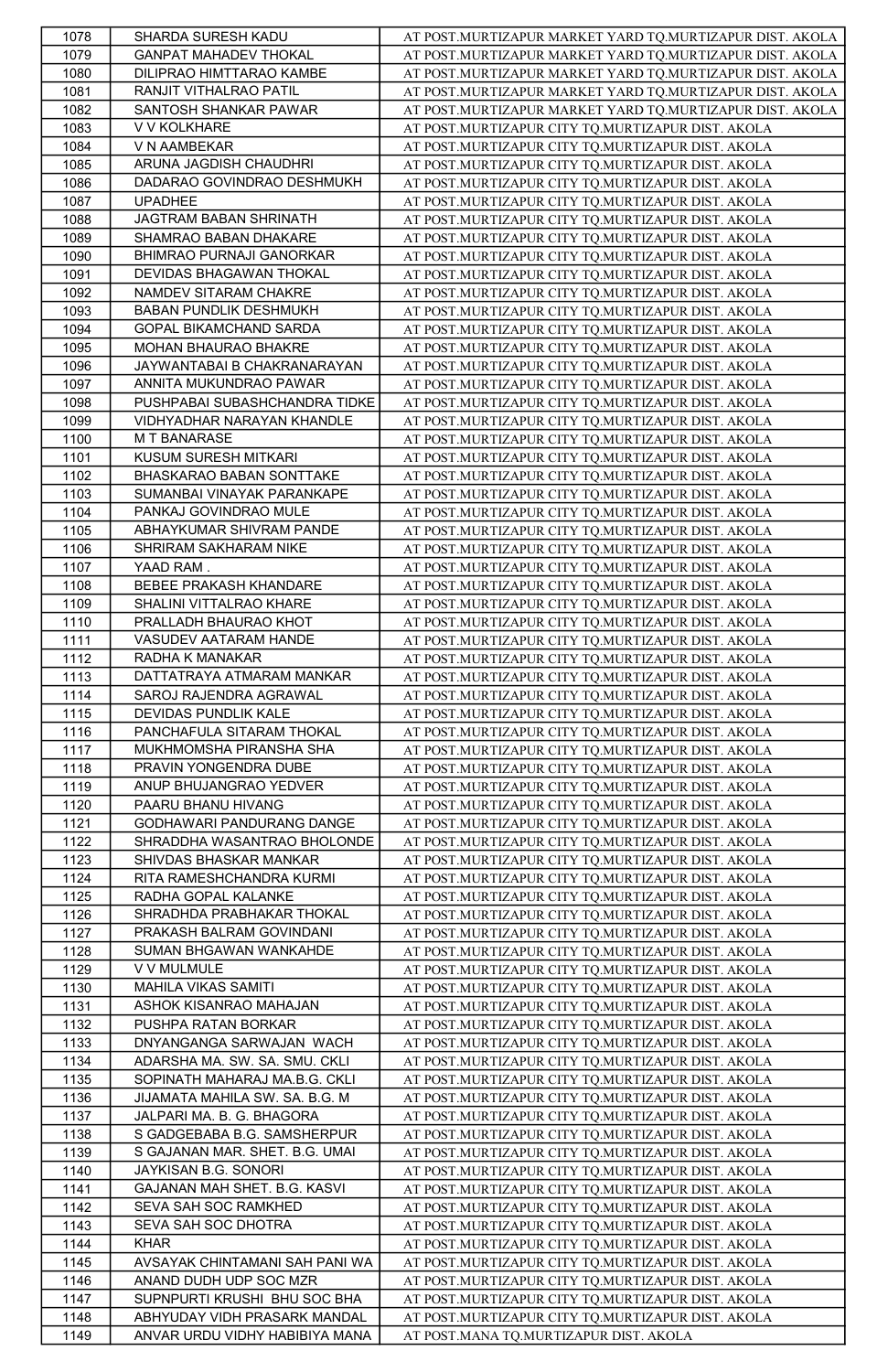| 1150 | DALPAT GULJAR WASNIK           | AT POST.MANA TO.MURTIZAPUR DIST. AKOLA  |
|------|--------------------------------|-----------------------------------------|
| 1151 | RAJARAM GOVINDRAO NAWARE       | AT POST.MANA TQ.MURTIZAPUR DIST. AKOLA  |
| 1152 | JANARDHAN PANDURANG TAMBADE    | AT POST.MANA TQ.MURTIZAPUR DIST. AKOLA  |
| 1153 | RAMKISAN RAMGOPAL SABU         | AT POST.MANA TQ.MURTIZAPUR DIST. AKOLA  |
| 1154 | MANABAI SHANKAR DONGARE        | AT POST.MANA TO.MURTIZAPUR DIST. AKOLA  |
| 1155 | ANADILAL DEVKARAN RATHI        | AT POST.MANA TQ.MURTIZAPUR DIST. AKOLA  |
| 1156 | GOVINDA SOMA NANDESHWAR        | AT POST.MANA TQ.MURTIZAPUR DIST. AKOLA  |
| 1157 | MANIK GOPAL ADE                | AT POST.MANA TQ.MURTIZAPUR DIST. AKOLA  |
| 1158 | DHANRAJ BANDUJI INGLE          | AT POST.MANA TQ.MURTIZAPUR DIST. AKOLA  |
| 1159 | A WAHID S HABIB                | AT POST.MANA TQ.MURTIZAPUR DIST. AKOLA  |
| 1160 | SARSWATBAI G WAGHMARE          |                                         |
|      | MUGDAL TULSHIRAM RAMTEKE       | AT POST.MANA TQ.MURTIZAPUR DIST. AKOLA  |
| 1161 |                                | AT POST.MANA TQ.MURTIZAPUR DIST. AKOLA  |
| 1162 | BHIMRAO PANDURANG GULHANE      | AT POST.MANA TQ.MURTIZAPUR DIST. AKOLA  |
| 1163 | CHHATRA.SHIV. SWA S. B MALAKA. | AT POST.MANA TQ.MURTIZAPUR DIST. AKOLA  |
| 1164 | CHHAT.SHIVRAY SWA S B G LANG.  | AT POST.MANA TQ.MURTIZAPUR DIST. AKOLA  |
| 1165 | PANCH.NARS. FAR.SWA.S JAMTHI   | AT POST.MANA TQ.MURTIZAPUR DIST. AKOLA  |
| 1166 | JIJAU MAH. SWA SAH B G LANG.   | AT POST.MANA TQ.MURTIZAPUR DIST. AKOLA  |
| 1167 | SAMATA MAHI B G POHI           | AT POST.MANA TO.MURTIZAPUR DIST. AKOLA  |
| 1168 | GAJANAN MAH SW SAH B G SONORI  | AT POST.MANA TQ.MURTIZAPUR DIST. AKOLA  |
| 1169 | JAY HANUMAN B G RAMBHA.        | AT POST.MANA TQ.MURTIZAPUR DIST. AKOLA  |
| 1170 | ASTHA SWA SAH M B G MANA       | AT POST.MANA TQ.MURTIZAPUR DIST. AKOLA  |
| 1171 | TRIRATNA SW SAH B G SHELUB.    | AT POST.MANA TQ.MURTIZAPUR DIST. AKOLA  |
| 1172 | VAISHALI MAH B G MANA          | AT POST.MANA TQ.MURTIZAPUR DIST. AKOLA  |
| 1173 | PANCHS. SW SAH MAH B G SHELUB. | AT POST.MANA TQ.MURTIZAPUR DIST. AKOLA  |
| 1174 | PANCHSHI. MAHI B G UNKHED      | AT POST.MANA TQ.MURTIZAPUR DIST. AKOLA  |
| 1175 | SAN GADAGE B S SHE B G KOLSARA | AT POST.MANA TQ.MURTIZAPUR DIST. AKOLA  |
| 1176 | SUFALDAS BABA SHE B G MANDURA  | AT POST.MANA TQ.MURTIZAPUR DIST. AKOLA  |
| 1177 | JAYBHOLE SHE B G JAMTHI        | AT POST.MANA TQ.MURTIZAPUR DIST. AKOLA  |
| 1178 | GAJANAN MAH SHE B G LANGHAPUR  | AT POST.MANA TO.MURTIZAPUR DIST. AKOLA  |
| 1179 | ERKARA SHE B G MANA            | AT POST.MANA TO.MURTIZAPUR DIST. AKOLA  |
| 1180 | SAI KRUPA S. SHE B G HIVARA K  | AT POST.MANA TQ.MURTIZAPUR DIST. AKOLA  |
| 1181 | AZAD HIND SHE B G MANA         | AT POST.MANA TQ.MURTIZAPUR DIST. AKOLA  |
| 1182 | NANDLAL NARAYANDASH MALANI     | AT POST.KURUM TQ.MURTIZAPUR DIST. AKOLA |
| 1183 | FAJIMABI A JAVYAR              |                                         |
|      | KASHIRAO NAMDEV KHOPE          | AT POST.KURUM TQ.MURTIZAPUR DIST. AKOLA |
| 1184 |                                | AT POST.KURUM TQ.MURTIZAPUR DIST. AKOLA |
| 1185 | VANDANA G VASANKAR             | AT POST.KURUM TQ.MURTIZAPUR DIST. AKOLA |
| 1186 | JYOTIRAM GANGARAM INGALE       | AT POST.KURUM TQ.MURTIZAPUR DIST. AKOLA |
| 1187 | RAJARAM B DHAVALE              | AT POST.KURUM TQ.MURTIZAPUR DIST. AKOLA |
| 1188 | RAGHUNATH MADHOJI IANAGE       | AT POST.KURUM TQ.MURTIZAPUR DIST. AKOLA |
| 1189 | SITARAM LAXMAN THAKARE         | AT POST.KURUM TQ.MURTIZAPUR DIST. AKOLA |
| 1190 | VINOD AKARAM SARODE            | AT POST.KURUM TQ.MURTIZAPUR DIST. AKOLA |
| 1191 | DEVRAO HIRAMAN GULHANE         | AT POST.KURUM TQ.MURTIZAPUR DIST. AKOLA |
| 1192 | LANKABAI PANDURANG BOLE        | AT POST.KURUM TQ.MURTIZAPUR DIST. AKOLA |
| 1193 | RAMDAS SHESHRAO SABALE         | AT POST.KURUM TQ.MURTIZAPUR DIST. AKOLA |
| 1194 | <b>GAYABAI S GEDAM</b>         | AT POST.KURUM TQ.MURTIZAPUR DIST. AKOLA |
| 1195 | MAINABAI SHIVRAM PANZODE       | AT POST.KURUM TQ.MURTIZAPUR DIST. AKOLA |
| 1196 | SACHIN A DAVAKHANA             | AT POST.KURUM TQ.MURTIZAPUR DIST. AKOLA |
| 1197 | DYABAI RAMBHAU BHOBALU         | AT POST.KURUM TQ.MURTIZAPUR DIST. AKOLA |
| 1198 | DHANU K TRIKANE                | AT POST.KURUM TQ.MURTIZAPUR DIST. AKOLA |
| 1199 | RAVINDRA SHRIRAM KORADE        | AT POST.KURUM TQ.MURTIZAPUR DIST. AKOLA |
| 1200 | <b>BALU SIMA SHINDE</b>        | AT POST.KURUM TQ.MURTIZAPUR DIST. AKOLA |
| 1201 | NILABAI HARAMAJI RATHI         | AT POST.KURUM TQ.MURTIZAPUR DIST. AKOLA |
| 1202 | SHABANA FARHAT KHALIL          | AT POST.KURUM TQ.MURTIZAPUR DIST. AKOLA |
| 1203 | NITIN RAMESH SARADA            | AT POST.KURUM TQ.MURTIZAPUR DIST. AKOLA |
| 1204 | S V THAKARE                    | AT POST.KURUM TQ.MURTIZAPUR DIST. AKOLA |
| 1205 | RAMMESH MADHUKAR KHANKODE      | AT POST.KURUM TQ.MURTIZAPUR DIST. AKOLA |
| 1206 | PUSHAPA RAJUKUMAR KARAWA       | AT POST.KURUM TQ.MURTIZAPUR DIST. AKOLA |
| 1207 | RASHOKAG NARAYAN KOKATE        | AT POST.KURUM TQ.MURTIZAPUR DIST. AKOLA |
| 1208 | R HALIPUHIK                    | AT POST.KURUM TQ.MURTIZAPUR DIST. AKOLA |
| 1209 | DILIP KISAN BAVEKAR            | AT POST.KURUM TQ.MURTIZAPUR DIST. AKOLA |
| 1210 | SANKUTALA PARBAKAR KORADE      | AT POST.KURUM TQ.MURTIZAPUR DIST. AKOLA |
| 1211 | NARENDRA JANARDAN JAMNIK       | AT POST.KURUM TQ.MURTIZAPUR DIST. AKOLA |
| 1212 | RAMACDR BA MALANI              | AT POST.KURUM TQ.MURTIZAPUR DIST. AKOLA |
| 1213 | SHANTA SANGANE                 | AT POST.KURUM TQ.MURTIZAPUR DIST. AKOLA |
| 1214 | ANKUSH DHYANESHOR KHOTE        |                                         |
|      | SUMANBAI MANDANLALA SARATE     | AT POST.KURUM TQ.MURTIZAPUR DIST. AKOLA |
| 1215 |                                | AT POST.KURUM TQ.MURTIZAPUR DIST. AKOLA |
| 1216 | PRAMOD GOVINDRAO TAWALARE      | AT POST.KURUM TQ.MURTIZAPUR DIST. AKOLA |
| 1217 | SHIVSAGAR SHRIRAM NAGDIVE      | AT POST.KURUM TQ.MURTIZAPUR DIST. AKOLA |
| 1218 | PARVIN KISAN MALANI            | AT POST.KURUM TQ.MURTIZAPUR DIST. AKOLA |
| 1219 | SHEKH BHURA SHEKH MUSA         | AT POST.KURUM TQ.MURTIZAPUR DIST. AKOLA |
| 1220 | BHIMRAO SAHDEV SHENDE          | AT POST.KURUM TQ.MURTIZAPUR DIST. AKOLA |
| 1221 | KAMALA SDASHIV SARODE          | AT POST.KURUM TQ.MURTIZAPUR DIST. AKOLA |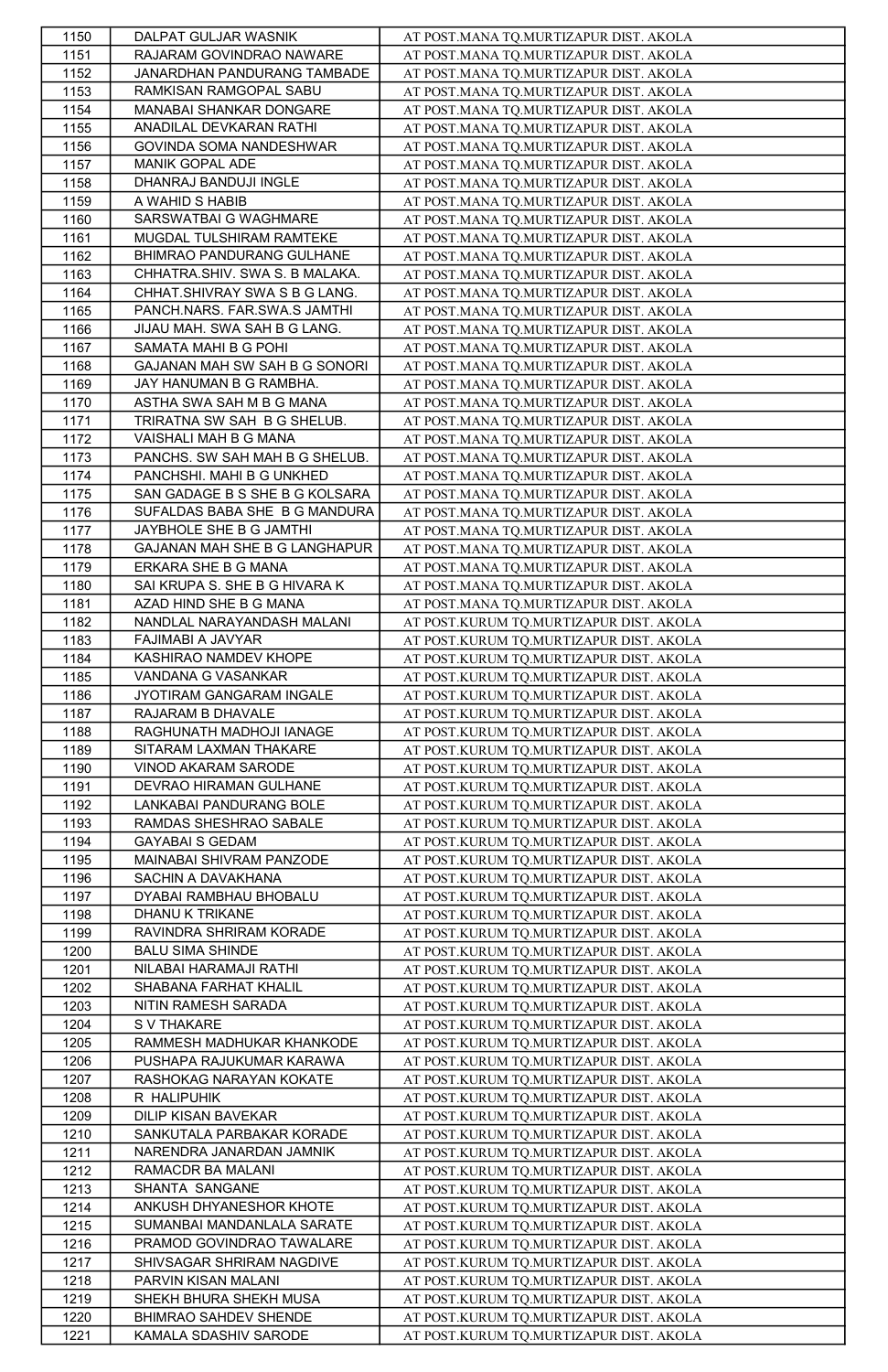| 1222 | SANJAY VASANTRAO KALE         | AT POST.KURUM TQ.MURTIZAPUR DIST. AKOLA      |
|------|-------------------------------|----------------------------------------------|
| 1223 | ASHOK NAMADEV AVGAT           | AT POST.KURUM TQ.MURTIZAPUR DIST. AKOLA      |
| 1224 | HARIOAM UTTMRAV SARODE        | AT POST.KURUM TQ.MURTIZAPUR DIST. AKOLA      |
| 1225 | RASHMI SANJAY KALE            | AT POST.KURUM TO.MURTIZAPUR DIST. AKOLA      |
| 1226 | SANKAR RAMCANDR CAVHAN        | AT POST.KURUM TO.MURTIZAPUR DIST. AKOLA      |
| 1227 | LILABAI KANHILAL RAHUT        | AT POST.KURUM TQ.MURTIZAPUR DIST. AKOLA      |
| 1228 | ANILA VASANT KALE             | AT POST.KURUM TQ.MURTIZAPUR DIST. AKOLA      |
| 1229 | VAUSHALI NARENDR DESHMUKH     |                                              |
|      |                               | AT POST.KURUM TQ.MURTIZAPUR DIST. AKOLA      |
| 1230 | SHEKH ARIF SHEKH GAFFAR       | AT POST.KURUM TQ.MURTIZAPUR DIST. AKOLA      |
| 1231 | PRAKASH SHRIRAM LOKAPURE      | AT POST.KURUM TQ.MURTIZAPUR DIST. AKOLA      |
| 1232 | DIPALI ANANTRAO TAHKARE       | AT POST.KURUM TQ.MURTIZAPUR DIST. AKOLA      |
| 1233 | PRAMOHINI S KALE              | AT POST.KURUM TQ.MURTIZAPUR DIST. AKOLA      |
| 1234 | GAJANAN DAMAJI SHINDE         | AT POST.KURUM TQ.MURTIZAPUR DIST. AKOLA      |
| 1235 | <b>ISHVAR N DODAKE</b>        | AT POST.KURUM TQ.MURTIZAPUR DIST. AKOLA      |
| 1236 | D R YALI                      | AT POST.KURUM TQ.MURTIZAPUR DIST. AKOLA      |
| 1237 | YOGESHWAR DIGAMBAR MALDHURE   | AT POST.KURUM TQ.MURTIZAPUR DIST. AKOLA      |
| 1238 | J                             | AT POST.KURUM TO.MURTIZAPUR DIST. AKOLA      |
| 1239 | GR PANI PUR SAMITI MAGEDA     | AT POST.KURUM TQ.MURTIZAPUR DIST. AKOLA      |
| 1240 | VAN HAKK SAMITI KURUM         | AT POST.KURUM TQ.MURTIZAPUR DIST. AKOLA      |
| 1241 | SEVA CO SOC KURUM             | AT POST.KURUM TQ.MURTIZAPUR DIST. AKOLA      |
| 1242 | SEVA CO SOC                   | AT POST.KURUM TQ.MURTIZAPUR DIST. AKOLA      |
| 1243 | SEVA CO SOC KAWATHA SO        | AT POST.KURUM TQ.MURTIZAPUR DIST. AKOLA      |
| 1244 | SEVA CO SOC KAWATHA SO        | AT POST.KURUM TQ.MURTIZAPUR DIST. AKOLA      |
| 1245 | SEVA CO SOC RAJANAPUR         | AT POST.KURUM TQ.MURTIZAPUR DIST. AKOLA      |
| 1246 | SEVA CO SOC DHAMORI           | AT POST.KURUM TO.MURTIZAPUR DIST. AKOLA      |
|      | SEVA CO SOC RAJURA            | AT POST.KURUM TO.MURTIZAPUR DIST. AKOLA      |
| 1247 |                               | AT POST.KURUM TQ.MURTIZAPUR DIST. AKOLA      |
| 1248 | CM DUD UTP SAN KURUM          |                                              |
| 1249 | SHANTAI BAHU CO SO KAWATHA SO | AT POST.KURUM TQ.MURTIZAPUR DIST. AKOLA      |
| 1250 | SOPINATHMAHDUDUTPCOSOCKAW     | AT POST.KURUM TQ.MURTIZAPUR DIST. AKOLA      |
| 1251 | DEVIDAS RAMJI CHAVAN          | AT POST.KARANJA MAIN.TQ.KARANJA DIST. WASHIM |
| 1252 | ASHISH NARAYAN URALE          | AT POST.KARANJA MAIN.TQ.KARANJA DIST. WASHIM |
| 1253 | ANANTA PANDURANG WAGH         | AT POST.KARANJA MAIN.TQ.KARANJA DIST. WASHIM |
| 1254 | BHAURAO SAVALA PAWAR          | AT POST.KARANJA MAIN.TQ.KARANJA DIST. WASHIM |
| 1255 | WYANKAT SHANKAR MOHORE        | AT POST.KARANJA MAIN.TQ.KARANJA DIST. WASHIM |
| 1256 | NARAYAN GAYNUJI KATAKE        | AT POST.KARANJA MAIN.TQ.KARANJA DIST. WASHIM |
| 1257 | NARMADABAI VASANT DAHIKAR     | AT POST.KARANJA MAIN.TQ.KARANJA DIST. WASHIM |
| 1258 | DROPADABAI SHANKAR MESHRAM    | AT POST.KARANJA MAIN.TQ.KARANJA DIST. WASHIM |
| 1259 | KASAM.KHA ABDUL.KHA           | AT POST.KARANJA MAIN.TQ.KARANJA DIST. WASHIM |
| 1260 | KESHAV BHODUSIGASI RATHOD     | AT POST.KARANJA MAIN.TQ.KARANJA DIST. WASHIM |
| 1261 | GANESH D NAVGHARE             | AT POST.KARANJA MAIN.TQ.KARANJA DIST. WASHIM |
| 1262 | JOSHNA BHAGVAT NIGHOT         | AT POST.KARANJA MAIN.TQ.KARANJA DIST. WASHIM |
| 1263 | SUMEDH SHANKAR RAJURWADE      | AT POST.KARANJA MAIN.TQ.KARANJA DIST. WASHIM |
| 1264 | SATISH BHAGWAN LADE           | AT POST.KARANJA MAIN.TQ.KARANJA DIST. WASHIM |
| 1265 | BABAN LAXMANRAO KHADSE        | AT POST.KARANJA MAIN.TQ.KARANJA DIST. WASHIM |
| 1266 | JAYSHRI SANJAY GAWANDE        | AT POST.KARANJA MAIN.TQ.KARANJA DIST. WASHIM |
|      | PRABHABAI CHARAN DHALE        |                                              |
| 1267 |                               | AT POST.KARANJA MAIN.TQ.KARANJA DIST. WASHIM |
| 1268 | DINESH EKNATH BAGDE           | AT POST.KARANJA MAIN.TQ.KARANJA DIST. WASHIM |
| 1269 | RAVI RAMESH KHNABARAD         | AT POST.KARANJA MAIN.TQ.KARANJA DIST. WASHIM |
| 1270 | BHIMRAO BAKASUJI TAYADE       | AT POST.KARANJA MAIN.TQ.KARANJA DIST. WASHIM |
| 1271 | <b>BANDU SHRVAN THAKARE</b>   | AT POST.KARANJA MAIN.TQ.KARANJA DIST. WASHIM |
| 1272 | MAHAMAD MADAR GUNGIVALE       | AT POST.KARANJA MAIN.TQ.KARANJA DIST. WASHIM |
| 1273 | NAMDEV BANDU RATHOD           | AT POST.KARANJA MAIN.TQ.KARANJA DIST. WASHIM |
| 1274 | MALANBAI M. JANIWALE          | AT POST.KARANJA MAIN.TQ.KARANJA DIST. WASHIM |
| 1275 | GODABAI SHANKARRAO INGLE      | AT POST.KARANJA MAIN.TQ.KARANJA DIST. WASHIM |
| 1276 | SUGRABI KALANDAR KHA          | AT POST.KARANJA MAIN.TQ.KARANJA DIST. WASHIM |
| 1277 | BHIMRAO BABARAO BHAGAT        | AT POST.KARANJA MAIN.TQ.KARANJA DIST. WASHIM |
| 1278 | SAGIRABI SATTAR SHA           | AT POST.KARANJA MAIN.TQ.KARANJA DIST. WASHIM |
| 1279 | H.M. Z.P. SHALA, KHERDA BK.   | AT POST.KARANJA MAIN.TQ.KARANJA DIST. WASHIM |
| 1280 | PRIYADARSHNI M AUDO. SAHAKARI | AT POST.KARANJA MAIN.TQ.KARANJA DIST. WASHIM |
| 1281 | GOPICHAD G PITHAWRWALE        | AT POST.KARANJA CITY.TQ.KARANJA DIST. WASHIM |
| 1282 | GOPICHAD G PITHAWRWALE        | AT POST.KARANJA CITY.TQ.KARANJA DIST. WASHIM |
| 1283 | SHESRAO KASHINAT KHABDKAR     | AT POST.KARANJA CITY.TQ.KARANJA DIST. WASHIM |
| 1284 | BHAURAO HIRAJI RAUT           | AT POST.KARANJA CITY.TQ.KARANJA DIST. WASHIM |
| 1285 | DAULAT VITTOBAJI LABHD        | AT POST.KARANJA CITY.TQ.KARANJA DIST. WASHIM |
| 1286 | SUBHAS MOTHIRAMJI FURSULE     | AT POST.KARANJA CITY.TQ.KARANJA DIST. WASHIM |
| 1287 | SUNAM SHANKAR DHEKEKAR        | AT POST.KARANJA CITY.TQ.KARANJA DIST. WASHIM |
|      | LILWATI LAXMAN BARSAKR        |                                              |
| 1288 |                               | AT POST.KARANJA CITY.TQ.KARANJA DIST. WASHIM |
| 1289 | MIRA CHADKAT MUKUD            | AT POST.KARANJA CITY.TQ.KARANJA DIST. WASHIM |
| 1290 | S V KHADSE                    | AT POST.KARANJA CITY.TQ.KARANJA DIST. WASHIM |
| 1291 | JANKI RAMBHAU BARDE           | AT POST.KARANJA CITY.TQ.KARANJA DIST. WASHIM |
| 1292 | SUBHASH SHRIRAM INGOLE        | AT POST.KARANJA CITY.TQ.KARANJA DIST. WASHIM |
| 1293 | MAYA P SDHAWRTE               | AT POST.KARANJA CITY.TQ.KARANJA DIST. WASHIM |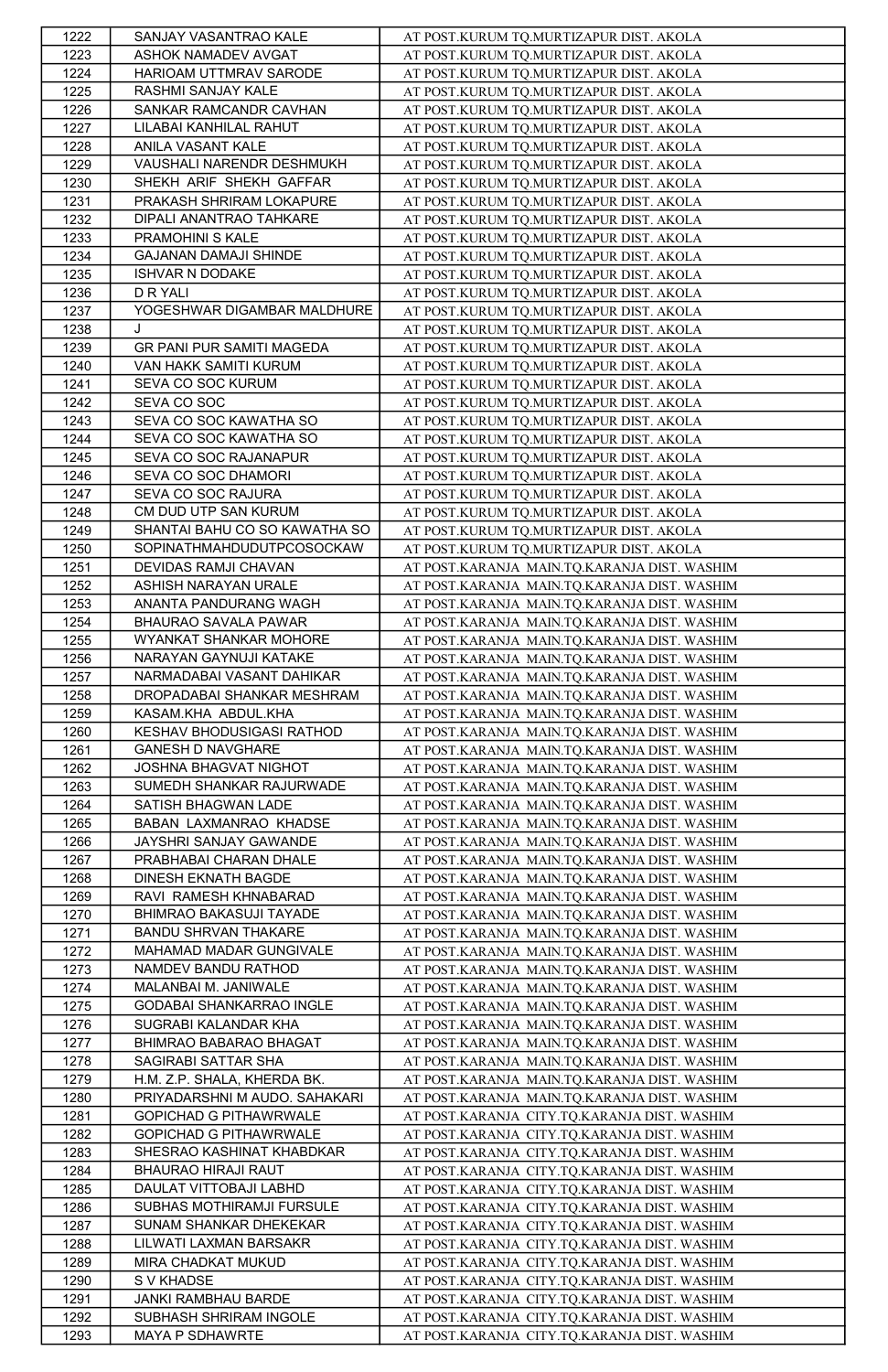| 1294         | SUNIL ANANT SHRAVJI                              | AT POST.KARANJA CITY.TQ.KARANJA DIST. WASHIM |
|--------------|--------------------------------------------------|----------------------------------------------|
| 1295         | HIRALAL JAWAHARLAL BHAT                          | AT POST.KARANJA CITY.TQ.KARANJA DIST. WASHIM |
| 1296         | URMILABAI SUBHASH INGOLE                         | AT POST.KARANJA CITY.TQ.KARANJA DIST. WASHIM |
| 1297         | PATHIBHA SHIKAT CHAWRE                           | AT POST.KARANJA CITY.TQ.KARANJA DIST. WASHIM |
| 1298         | KAMAL ASHOK SHRBHATE                             | AT POST.KARANJA CITY.TQ.KARANJA DIST. WASHIM |
| 1299         | KUSUM PUDLIK KARHE                               | AT POST.KARANJA CITY.TQ.KARANJA DIST. WASHIM |
| 1300         | KESHAV NATTHOBAJI KHODE                          | AT POST.KARANJA CITY.TQ.KARANJA DIST. WASHIM |
| 1301         | SHARAD PUNDLIK KAHRE                             | AT POST.KARANJA CITY.TQ.KARANJA DIST. WASHIM |
| 1302         | T R KANTALE                                      | AT POST.KARANJA CITY.TQ.KARANJA DIST. WASHIM |
| 1303         | RAHEMANKHA BADRUNISA                             | AT POST.KARANJA CITY.TQ.KARANJA DIST. WASHIM |
| 1304         | M YUSUF M ISMAIL                                 | AT POST.KARANJA CITY.TQ.KARANJA DIST. WASHIM |
| 1305         | VARSHA GOVIND JOSHI                              | AT POST.KARANJA CITY.TQ.KARANJA DIST. WASHIM |
| 1306         | VARSHA GOVIND JOSHI                              | AT POST.KARANJA CITY.TQ.KARANJA DIST. WASHIM |
| 1307         | PARKASH JAYKUMAR FULADI                          | AT POST.KARANJA CITY.TQ.KARANJA DIST. WASHIM |
| 1308         | ANUSAIA JAYRAM NIKHOT                            | AT POST.KARANJA CITY.TQ.KARANJA DIST. WASHIM |
| 1309         | NARAYANDAS BHERUMAL KHEMNANI                     | AT POST.KARANJA CITY.TQ.KARANJA DIST. WASHIM |
| 1310         | MAINABAI BALKRUSHNA SAYBHAN                      | AT POST.KARANJA CITY.TQ.KARANJA DIST. WASHIM |
| 1311         | RUPALI VITTHALRAO KHADSE                         | AT POST.KARANJA CITY.TQ.KARANJA DIST. WASHIM |
| 1312         | <b>MOHAN S KASTURE</b>                           | AT POST.KARANJA CITY.TQ.KARANJA DIST. WASHIM |
| 1313         | SHESHRAO BHIKAJI NIGADE                          | AT POST.KARANJA CITY.TQ.KARANJA DIST. WASHIM |
|              | DNYANDEV PANDURANG GAWANE                        |                                              |
| 1314         | MANISHA GUNWANTRAO SHIRSAGAR                     | AT POST.KARANJA CITY.TQ.KARANJA DIST. WASHIM |
| 1315         | SHOBHA PANDURANG MORE                            | AT POST.KARANJA CITY.TQ.KARANJA DIST. WASHIM |
| 1316         | SANTOSH LAKSHAMANRAO FUKE                        | AT POST.KARANJA CITY.TQ.KARANJA DIST. WASHIM |
| 1317         |                                                  | AT POST.KARANJA CITY.TQ.KARANJA DIST. WASHIM |
| 1318         | RAMSWARUP HEMRAJ KARWA<br>SUMAN DATTAY RAJGURU   | AT POST.KARANJA CITY.TQ.KARANJA DIST. WASHIM |
| 1319         |                                                  | AT POST.KARANJA CITY.TQ.KARANJA DIST. WASHIM |
| 1320         | AMIT PAPKASH RAJWKAR<br>PRADIP UTTAMRAO FUTANE   | AT POST.KARANJA CITY.TQ.KARANJA DIST. WASHIM |
| 1321         |                                                  | AT POST.KARANJA CITY.TQ.KARANJA DIST. WASHIM |
| 1322         | PRADNYA RAJKUMAR BAVANKULE                       | AT POST.KARANJA CITY.TQ.KARANJA DIST. WASHIM |
| 1323         | S M DATAR                                        | AT POST.KARANJA CITY.TQ.KARANJA DIST. WASHIM |
| 1324         | MANOHAR MOTIRAM BAISKAR                          | AT POST.KARANJA CITY.TQ.KARANJA DIST. WASHIM |
| 1325         | SHAILA OMKARAO TATHE                             | AT POST.KARANJA CITY.TQ.KARANJA DIST. WASHIM |
| 1326         | R S JAIN                                         | AT POST.KARANJA CITY.TQ.KARANJA DIST. WASHIM |
| 1327         | SURESH UTTAMRAO DAHATONDE                        | AT POST.KARANJA CITY.TQ.KARANJA DIST. WASHIM |
| 1328         | DIPAK M CHANDAK                                  | AT POST.KARANJA CITY.TQ.KARANJA DIST. WASHIM |
| 1329         | A A KARHE                                        | AT POST.KARANJA CITY.TQ.KARANJA DIST. WASHIM |
| 1330         | <b>M R KHADSE</b>                                | AT POST.KARANJA CITY.TQ.KARANJA DIST. WASHIM |
| 1331         | V J JIWANKAR                                     | AT POST.KARANJA CITY.TQ.KARANJA DIST. WASHIM |
| 1332         | <b>D S INGOLE</b>                                | AT POST.KARANJA CITY.TQ.KARANJA DIST. WASHIM |
| 1333         | SATYAJIT KRUSHNARAO GADGE                        | AT POST.KARANJA CITY.TQ.KARANJA DIST. WASHIM |
| 1334         | CHAGAN KISANRAO ATAHVALE                         | AT POST.KARANJA CITY.TQ.KARANJA DIST. WASHIM |
| 1335         | S B JOSHI                                        | AT POST.KARANJA CITY.TQ.KARANJA DIST. WASHIM |
| 1336         | MUKUNDRAO D SONTTAKE                             | AT POST.KARANJA CITY.TQ.KARANJA DIST. WASHIM |
| 1337         | A K KHODE                                        | AT POST.KARANJA CITY.TQ.KARANJA DIST. WASHIM |
| 1338         | MO ASAFL HASAN                                   | AT POST.KARANJA CITY.TQ.KARANJA DIST. WASHIM |
| 1339         | RAJENDRA W RAUT                                  | AT POST.KARANJA CITY.TQ.KARANJA DIST. WASHIM |
| 1340         | YAKUBBEG HARUN BEG                               | AT POST.KARANJA CITY.TQ.KARANJA DIST. WASHIM |
| 1341         | PANDURANG N CHAUDHARI<br>SANJIVNI B DUDHE        | AT POST.KARANJA CITY.TQ.KARANJA DIST. WASHIM |
| 1342         |                                                  | AT POST.KARANJA CITY.TQ.KARANJA DIST. WASHIM |
| 1343<br>1344 | VIJAY DEVIDAS RAUT<br>DIPALI G CHAWARE           | AT POST.KARANJA CITY.TQ.KARANJA DIST. WASHIM |
|              |                                                  | AT POST.KARANJA CITY.TQ.KARANJA DIST. WASHIM |
| 1345         | SAWATI SHAMRAO RAUT                              | AT POST.KARANJA CITY.TQ.KARANJA DIST. WASHIM |
| 1346         | HEMANT BHALCHANDRA FULD                          | AT POST.KARANJA CITY.TQ.KARANJA DIST. WASHIM |
| 1347         | SURESH BARKHUSHN KHINIKAR                        | AT POST.KARANJA CITY.TQ.KARANJA DIST. WASHIM |
| 1348         | VILAS KESHV BHAGT                                | AT POST.KARANJA CITY.TQ.KARANJA DIST. WASHIM |
| 1349         | S C AGRAVA<br>SHALINI PRAKASH GUGLE              | AT POST.KARANJA CITY.TQ.KARANJA DIST. WASHIM |
| 1350         |                                                  | AT POST.KARANJA CITY.TQ.KARANJA DIST. WASHIM |
| 1351         | SANJAY VINAYAK DESHMUKH<br>SIMA AMBADAS KULKARNI | AT POST.KARANJA CITY.TQ.KARANJA DIST. WASHIM |
| 1352         |                                                  | AT POST.KARANJA CITY.TQ.KARANJA DIST. WASHIM |
| 1353         | CHITRA YASHWANT LAWALE                           | AT POST.KARANJA CITY.TQ.KARANJA DIST. WASHIM |
| 1354         | SANDESH KASHINATH SONONE                         | AT POST.KARANJA CITY.TQ.KARANJA DIST. WASHIM |
| 1355         | MANDATAI MANOHAR THAKRE                          | AT POST.KARANJA CITY.TQ.KARANJA DIST. WASHIM |
| 1356         | SANDESH KASHIRAM SONONE                          | AT POST.KARANJA CITY.TQ.KARANJA DIST. WASHIM |
| 1357         | NEHA KAMLAKAR MORE                               | AT POST.KARANJA CITY.TQ.KARANJA DIST. WASHIM |
| 1358         | SHRIKANT B JOSHI                                 | AT POST.KARANJA CITY.TQ.KARANJA DIST. WASHIM |
| 1359         | KANKUBAI KALA NIKETAN KARANJA                    | AT POST.KARANJA CITY.TQ.KARANJA DIST. WASHIM |
| 1360         | Z P PRATHA MARATHI SCH.ZODAGA                    | AT POST.KARANJA CITY.TQ.KARANJA DIST. WASHIM |
| 1361         | KANKUBAI PRAY. MAR.SCH.KARJ.                     | AT POST.KARANJA CITY.TQ.KARANJA DIST. WASHIM |
| 1362         | H M N P KARANJA V H M MU JETHA                   | AT POST.KARANJA CITY.TQ.KARANJA DIST. WASHIM |
| 1363         | INGOLE SHIKSHAN PRA.SOC KARJ                     | AT POST.KARANJA CITY.TQ.KARANJA DIST. WASHIM |
| 1364         | N P URDU PRATH KANYA SCHOOL KA                   | AT POST.KARANJA CITY.TQ.KARANJA DIST. WASHIM |
| 1365         | VITTHAL RUKH. MAH B G RANGARI.                   | AT POST.KARANJA CITY.TQ.KARANJA DIST. WASHIM |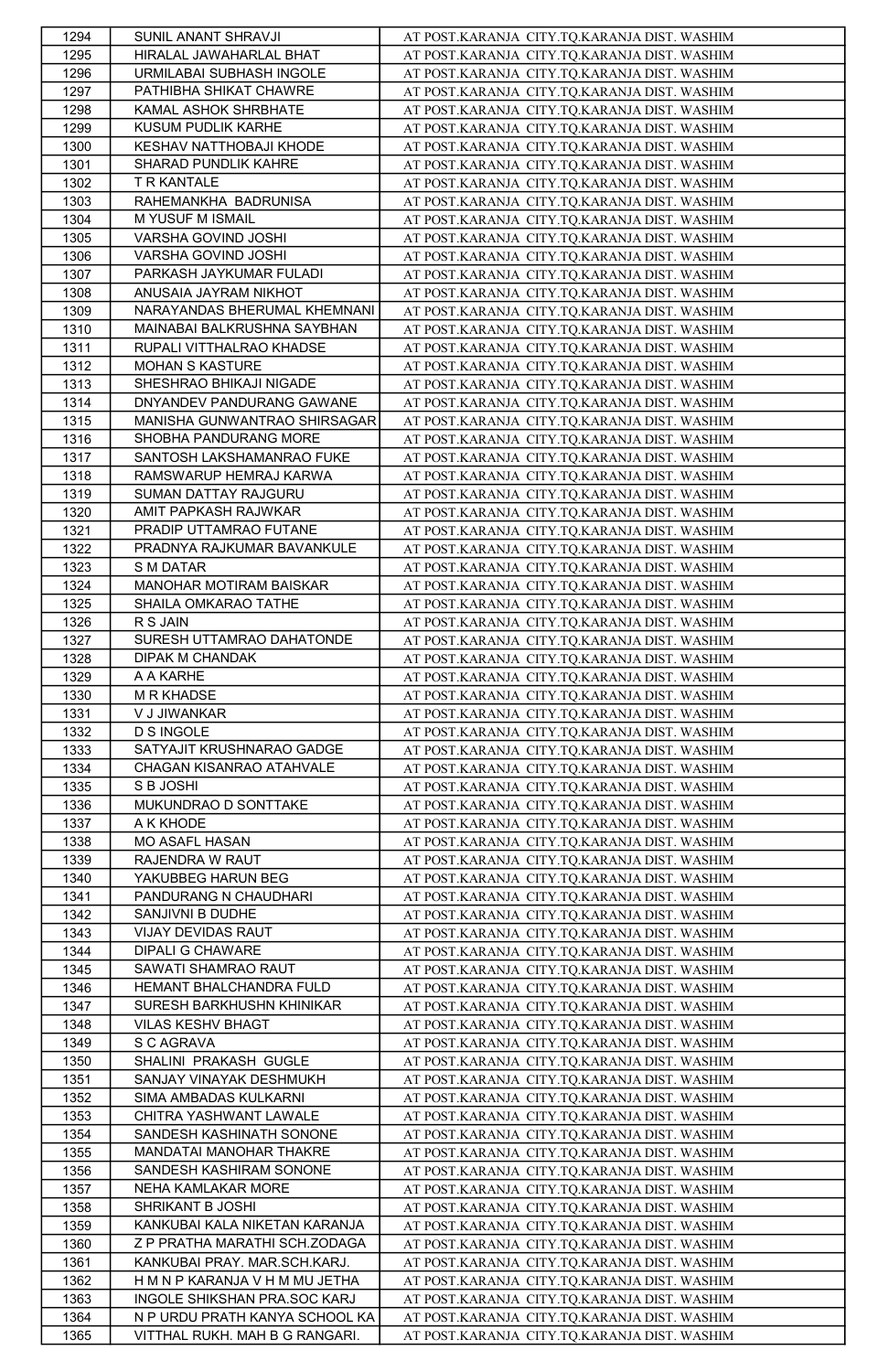| 1366         | NRUSINGH SAR. S S M B RANGARI  | AT POST.KARANJA CITY.TQ.KARANJA DIST. WASHIM                                             |
|--------------|--------------------------------|------------------------------------------------------------------------------------------|
| 1367         | JAY AMBE SHELI MENDHI V LOKAR  | AT POST.KARANJA CITY.TQ.KARANJA DIST. WASHIM                                             |
| 1368         | LAKSHINARA.G PATIL BAHU MAJA.  | AT POST.KARANJA CITY.TQ.KARANJA DIST. WASHIM                                             |
| 1369         | M R V MANDAL KARM.GHUH S S     | AT POST.KARANJA CITY.TQ.KARANJA DIST. WASHIM                                             |
| 1370         | NIYO.NIRVAN MAJUR KAM.S S SOM. | AT POST.KARANJA CITY.TQ.KARANJA DIST. WASHIM                                             |
| 1371         | KAPILVASTU MAGAS. AUDO.S S KAR | AT POST.KARANJA CITY.TQ.KARANJA DIST. WASHIM                                             |
| 1372         | UDAY NAGARI SAH PAT SOC PINJAR | AT POST.KARANJA CITY.TQ.KARANJA DIST. WASHIM                                             |
| 1373         | SIDDHESHWAR SHIKSHAN SOC KAR.  | AT POST.KARANJA CITY.TQ.KARANJA DIST. WASHIM                                             |
| 1374         | MU.PRAVARAK NIYO.SAGAR KU.S S  | AT POST.KARANJA CITY.TQ.KARANJA DIST. WASHIM                                             |
| 1375         | KIRAN RATANSA KARATARMAL       | AT POST.KARANJA CITY.TQ.KARANJA DIST. WASHIM                                             |
| 1376         | MANNALAL DEVILAL KAKANI        | AT POST.KARANJA CITY.TQ.KARANJA DIST. WASHIM                                             |
| 1377         | RAMJYOTIBAI MANNALAL KAKANI    | AT POST.KAMARGAON .TQ.KARANJA DIST. WASHIM                                               |
|              | <b>DESHMUKH</b>                | AT POST.KAMARGAON .TQ.KARANJA DIST. WASHIM                                               |
| 1378<br>1379 | RAMJYOTIBAI MANNALAL KAKANI    |                                                                                          |
|              | <b>DESHMUKH</b>                | AT POST.KAMARGAON .TQ.KARANJA DIST. WASHIM                                               |
| 1380         |                                | AT POST.KAMARGAON .TQ.KARANJA DIST. WASHIM                                               |
| 1381         | BHAGWATRAO GOVINDRAO KADU      | AT POST.KAMARGAON .TQ.KARANJA DIST. WASHIM                                               |
| 1382         | SUBHASH TANSUKHLAL KAKANI      | AT POST.KAMARGAON .TQ.KARANJA DIST. WASHIM                                               |
| 1383         | SATYNARAYAN MANNALAL KAKANI    | AT POST.KAMARGAON .TQ.KARANJA DIST. WASHIM                                               |
| 1384         | ALKABAI DATTATRAY GHOGADE      | AT POST.KAMARGAON .TQ.KARANJA DIST. WASHIM                                               |
| 1385         | KAMALABAI RAMCHNDR PAL         | AT POST.KAMARGAON .TQ.KARANJA DIST. WASHIM                                               |
| 1386         | CHITLANGE                      | AT POST.KAMARGAON .TQ.KARANJA DIST. WASHIM                                               |
| 1387         | CHANDRABHAGA MAROTI ENGALE     | AT POST.KAMARGAON .TQ.KARANJA DIST. WASHIM                                               |
| 1388         | KISHOR MANNLAL KAKANI          | AT POST.KAMARGAON .TQ.KARANJA DIST. WASHIM                                               |
| 1389         | PADAMA OANKARRAOR GAWALE       | AT POST.KAMARGAON .TQ.KARANJA DIST. WASHIM                                               |
| 1390         | TAJMAHOMADD MIYAMAHAMADD       | AT POST.KAMARGAON .TQ.KARANJA DIST. WASHIM                                               |
| 1391         | BHIMRAO ZINGAJI CHAVAN         | AT POST.KAMARGAON .TQ.KARANJA DIST. WASHIM                                               |
| 1392         | YAMUNA RAMCHANDRA LUTE         | AT POST.KAMARGAON .TQ.KARANJA DIST. WASHIM                                               |
| 1393         | DAMODAR DURYODHAN THAKRE       | AT POST.KAMARGAON .TQ.KARANJA DIST. WASHIM                                               |
| 1394         | KANTA SHIRAM TALE              | AT POST.KAMARGAON .TQ.KARANJA DIST. WASHIM                                               |
| 1395         | BABAN SHRAVAN AGASE            | AT POST.KAMARGAON .TQ.KARANJA DIST. WASHIM                                               |
| 1396         | ANUSYABAI ATAMARAM RATHOD      | AT POST.KAMARGAON .TQ.KARANJA DIST. WASHIM                                               |
| 1397         | NAJMABI SHEK JAFARBEG          | AT POST.KAMARGAON .TQ.KARANJA DIST. WASHIM                                               |
| 1398         | BHIKUBAI BHAGWAN               | AT POST.KAMARGAON .TQ.KARANJA DIST. WASHIM                                               |
| 1399         | SAROJMALA ANIL BHAMKAR         | AT POST.KAMARGAON .TQ.KARANJA DIST. WASHIM                                               |
| 1400         | VILAS DEVISHING PAWAR          | AT POST.KAMARGAON .TQ.KARANJA DIST. WASHIM                                               |
| 1401         | CHABILDAS MOTIRAM SATPUTE      | AT POST.KAMARGAON .TQ.KARANJA DIST. WASHIM                                               |
| 1402         | VILAS GAJANAN KADU             | AT POST.KAMARGAON .TQ.KARANJA DIST. WASHIM                                               |
| 1403         | DINESH PAYALAMJI CHAVYAN       | AT POST.KAMARGAON .TQ.KARANJA DIST. WASHIM                                               |
| 1404         | RAMESH PAYALAMJA CHAVYAN       | AT POST.KAMARGAON .TQ.KARANJA DIST. WASHIM                                               |
| 1405         | MADANSING D CHILLORKAR         | AT POST.KAMARGAON .TQ.KARANJA DIST. WASHIM                                               |
| 1406         | MAHESH TANSUKLAL KAKANI        | AT POST.KAMARGAON .TQ.KARANJA DIST. WASHIM                                               |
| 1407         | LAXMIBAI JAYRAM JAYSWAL        | AT POST.KAMARGAON .TQ.KARANJA DIST. WASHIM                                               |
| 1408         | NIRMALABAI GUNVANT KAVARE      | AT POST.KAMARGAON .TQ.KARANJA DIST. WASHIM                                               |
| 1409         | DIGAMBAR SONSA SHEREKAR        | AT POST.KAMARGAON .TQ.KARANJA DIST. WASHIM                                               |
| 1410         | JAMIL AHAMAD KHAN              | AT POST.KAMARGAON .TQ.KARANJA DIST. WASHIM                                               |
| 1411         | FARHANA ANJUM AKIL             | AT POST.KAMARGAON .TQ.KARANJA DIST. WASHIM                                               |
| 1412         | ANJALI SAHDEV CHAUHAN          | AT POST.KAMARGAON .TQ.KARANJA DIST. WASHIM                                               |
| 1413         | KAMLABAI SHRIRAM KHANBARAD     | AT POST.KAMARGAON .TQ.KARANJA DIST. WASHIM                                               |
| 1414         | AATMARAM MOTIRAM RATHOD        | AT POST.KAMARGAON .TQ.KARANJA DIST. WASHIM                                               |
| 1415         | VINOD TANSUKHARAM KAKNI        | AT POST.KAMARGAON .TQ.KARANJA DIST. WASHIM                                               |
| 1416         | SURESH MALALI KAKNI            | AT POST.KAMARGAON .TQ.KARANJA DIST. WASHIM                                               |
| 1417         | SANTOSH DNAYNESHOR YEVALE      | AT POST.KAMARGAON .TQ.KARANJA DIST. WASHIM                                               |
| 1418         | AASHALI NAVI                   | AT POST.KAMARGAON .TQ.KARANJA DIST. WASHIM                                               |
| 1419         | PRADIIP SHRIRAM BHATKAR        | AT POST.KAMARGAON .TQ.KARANJA DIST. WASHIM                                               |
| 1420         | DEVANAAD LOBHAJI KHADE         | AT POST.KAMARGAON .TQ.KARANJA DIST. WASHIM                                               |
| 1421         | <b>DUEGA S THAKARE</b>         | AT POST.KAMARGAON .TQ.KARANJA DIST. WASHIM                                               |
| 1422         | MO SHARIF MO INDRIS            | AT POST.KAMARGAON .TQ.KARANJA DIST. WASHIM                                               |
| 1423         | VIJAY VISHNU NINGHOT           |                                                                                          |
|              | V R DESHMUKH                   | AT POST.KAMARGAON .TQ.KARANJA DIST. WASHIM                                               |
| 1424<br>1425 | <b>DIPAK S BHATKAR</b>         | AT POST.KAMARGAON .TQ.KARANJA DIST. WASHIM<br>AT POST.KAMARGAON .TQ.KARANJA DIST. WASHIM |
|              | UMESH CHANDRKANT CHAUDHARI     | AT POST.KAMARGAON .TQ.KARANJA DIST. WASHIM                                               |
| 1426         | MANDABAI TRANBAK KANKIRAD      |                                                                                          |
| 1427         |                                | AT POST.KAMARGAON .TQ.KARANJA DIST. WASHIM                                               |
| 1428         | NAJIRABI JUMMASHA              | AT POST.KAMARGAON .TQ.KARANJA DIST. WASHIM                                               |
| 1429         | SUSHILA SAWARA RAUT            | AT POST.KAMARGAON .TQ.KARANJA DIST. WASHIM                                               |
| 1430         | SUBHADRABAI PANDURANG KACHVE   | AT POST.KAMARGAON .TQ.KARANJA DIST. WASHIM                                               |
| 1431         | PAWANKUMAR RAMKISAN MISHRA     | AT POST.KAMARGAON .TQ.KARANJA DIST. WASHIM                                               |
| 1432         | SHAVAN PA ISA PAISA BCH GAT    | AT POST.KAMARGAON .TQ.KARANJA DIST. WASHIM                                               |
| 1433         | BALIRAJA KURSHI SAYP GAT       | AT POST.KAMARGAON .TQ.KARANJA DIST. WASHIM                                               |
| 1434         | LAKINARAYAN BCH GAT SHIVAN     | AT POST.KAMARGAON .TQ.KARANJA DIST. WASHIM                                               |
| 1435         | SWAMI SAMARTH SETKARI          | AT POST.KAMARGAON .TQ.KARANJA DIST. WASHIM                                               |
| 1436         | KURESHI SAYSA MAHILA BCHGAT    | AT POST.KAMARGAON .TQ.KARANJA DIST. WASHIM                                               |
| 1437         | SAHDEV SUDAM GHARDE            | AT POST.UMBARADA BAZAR .TQ.KARANJA DIST. WASHIM                                          |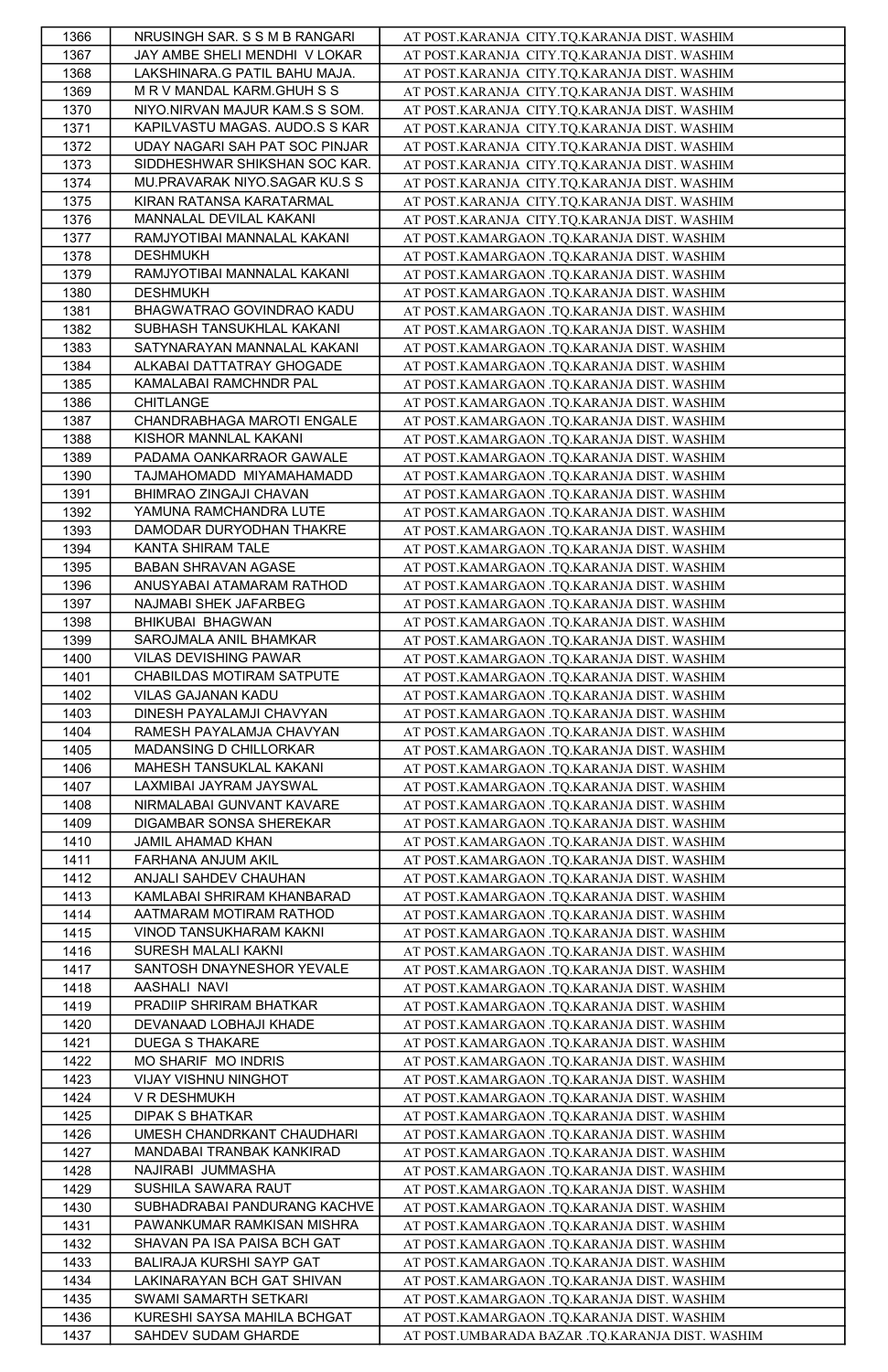| 1438         | VANITA PANDURANG TAYDE        | AT POST.UMBARADA BAZAR .TQ.KARANJA DIST. WASHIM     |
|--------------|-------------------------------|-----------------------------------------------------|
| 1439         | DWARKABAI LAXMAN KANTALE      | AT POST.UMBARADA BAZAR .TQ.KARANJA DIST. WASHIM     |
| 1440         | MURLIDHAR JIWANRAO CHAVAN     | AT POST.UMBARADA BAZAR .TQ.KARANJA DIST. WASHIM     |
| 1441         | MANORAMABAI PREMCHAND DORAK   | AT POST.UMBARADA BAZAR .TQ.KARANJA DIST. WASHIM     |
| 1442         | JAYANT SHRINIWAS LOKHANDE     | AT POST.UMBARADA BAZAR .TQ.KARANJA DIST. WASHIM     |
| 1443         | KAUSALYABAI MOTIRAM INGOLE    | AT POST.UMBARADA BAZAR .TQ.KARANJA DIST. WASHIM     |
| 1444         | ANBADAS NAGOJI KADU           | AT POST.DHANAJ BU .TQ.KARANJA DIST. WASHIM          |
|              |                               |                                                     |
| 1445         | AMBADAS B SIRSAT              | AT POST.DHANAJ BU .TQ.KARANJA DIST. WASHIM          |
| 1446         | DAULAT PANDURNG MODAK         | AT POST.DHANAJ BU .TQ.KARANJA DIST. WASHIM          |
| 1447         | PRABHAKAR MADHAWARAO TIDAKE   | AT POST.DHANAJ BU .TQ.KARANJA DIST. WASHIM          |
| 1448         | RAMHIN BAPURAO VYAS           | AT POST.DHANAJ BU .TQ.KARANJA DIST. WASHIM          |
| 1449         | MAHADEV PUNDLIK BORKAR        | AT POST.DHANAJ BU .TQ.KARANJA DIST. WASHIM          |
| 1450         | HIRAMAN P MESHRAM             | AT POST.DHANAJ BU .TQ.KARANJA DIST. WASHIM          |
| 1451         | CHANDRABHAGA PUNDLIK KADU     | AT POST.DHANAJ BU .TQ.KARANJA DIST. WASHIM          |
| 1452         | DEVRAO AMRUTA VAGMARE         | AT POST.DHANAJ BU .TQ.KARANJA DIST. WASHIM          |
| 1453         | NARAYAN MOTIRAM LAVNGE        | AT POST.DHANAJ BU .TQ.KARANJA DIST. WASHIM          |
| 1454         | MADUKAR VISHVANAT JAVRE       | AT POST.DHANAJ BU .TQ.KARANJA DIST. WASHIM          |
| 1455         | ALKOKABAI SHAMRAO KADU        | AT POST.DHANAJ BU .TQ.KARANJA DIST. WASHIM          |
| 1456         | SUNIL HARICHANDRE MANJRE      | AT POST.DHANAJ BU .TQ.KARANJA DIST. WASHIM          |
| 1457         | SANJAY PUNAMCHAND ZAVAR       | AT POST.DHANAJ BU .TQ.KARANJA DIST. WASHIM          |
| 1458         | KAMLABAI PUNAMCHAND JHAVAR    | AT POST.DHANAJ BU .TQ.KARANJA DIST. WASHIM          |
|              |                               |                                                     |
| 1459         | YASHVANTE MARUTI MANIK        | AT POST.DHANAJ BU .TQ.KARANJA DIST. WASHIM          |
| 1460         | SHLINI SUBHASH KADU           | AT POST.DHANAJ BU .TQ.KARANJA DIST. WASHIM          |
| 1461         | VIMAL RAMRAO MODAK            | AT POST.DHANAJ BU .TQ.KARANJA DIST. WASHIM          |
| 1462         | TARACHAND MANIKCHAND LODHA    | AT POST.DHANAJ BU .TQ.KARANJA DIST. WASHIM          |
| 1463         | SAYFUNNISA AZAMAT KHA PATHAN  | AT POST.DHANAJ BU .TQ.KARANJA DIST. WASHIM          |
| 1464         | SATISH RAGNRAO MODAK          | AT POST.DHANAJ BU .TQ.KARANJA DIST. WASHIM          |
| 1465         | SHRIMANOHAR KAKANRAO KALE     | AT POST.DHANAJ BU .TQ.KARANJA DIST. WASHIM          |
| 1466         | SYEED MUSA MOHAMMAD SHEKH     | AT POST.DHANAJ BU .TQ.KARANJA DIST. WASHIM          |
| 1467         | PAVN CHOTHMAL LODHA           | AT POST.DHANAJ BU .TQ.KARANJA DIST. WASHIM          |
| 1468         | SUMITRABAI SURIYABHAN CHADKAR | AT POST.DHANAJ BU .TQ.KARANJA DIST. WASHIM          |
| 1469         | NARAYAN VITOBA MUNDE          | AT POST.DHANAJ BU .TQ.KARANJA DIST. WASHIM          |
| 1470         | ARJANA ARIF TAPDIYA           | AT POST.DHANAJ BU .TQ.KARANJA DIST. WASHIM          |
| 1471         | WANDANA ASHOK BHENDE          | AT POST.DHANAJ BU .TQ.KARANJA DIST. WASHIM          |
| 1472         | RULSABAI SURIYABHAN MANJRE    | AT POST.DHANAJ BU .TQ.KARANJA DIST. WASHIM          |
|              |                               |                                                     |
| 1473         | VINOD AWDHUT HERODE           | AT POST.DHANAJ BU .TQ.KARANJA DIST. WASHIM          |
| 1474         | THAKURE                       | AT POST.DHANAJ BU .TQ.KARANJA DIST. WASHIM          |
| 1475         | SHANTABAI P SHEDARKAR         | AT POST.DHANAJ BU .TQ.KARANJA DIST. WASHIM          |
| 1476         | <b>MOHAKAR</b>                | AT POST.DHANAJ BU .TQ.KARANJA DIST. WASHIM          |
| 1477         | NAMDEV GOVINDARAO KADU        | AT POST.MANBHA .TQ.KARANJA DIST. WASHIM             |
| 1478         | PRALHAD SDASHIV HIRADE        | AT POST.MANBHA .TQ.KARANJA DIST. WASHIM             |
| 1479         | BAINABAI PANDURANG KALE       | AT POST.MANBHA .TQ.KARANJA DIST. WASHIM             |
| 1480         | PRINC Z P SCH YAVARDI         | AT POST.MANBHA .TQ.KARANJA DIST. WASHIM             |
| 1481         | SARPANCH V SACHIV G P MANBHA  | AT POST.MANBHA .TQ.KARANJA DIST. WASHIM             |
| 1482         | DURGAMATA MAHILA BACHAT GAT   | AT POST.MANBHA .TQ.KARANJA DIST. WASHIM             |
| 1483         | H B BIJLE                     | AT POST.POHA .TQ.KARANJA DIST. WASHIM               |
| 1484         | RAMDAS UTTAM KHANDEKAR        | AT POST.POHA .TQ.KARANJA DIST. WASHIM               |
| 1485         | GENDABAI TOALRAM RATHOD       | AT POST.POHA .TQ.KARANJA DIST. WASHIM               |
| 1486         | S.SAIDABI S.ISMAIL            |                                                     |
| 1487         | DAHATONDE                     | AT POST.POHA .TQ.KARANJA DIST. WASHIM               |
|              | SEC GP SR NIMBEKARKAJALESH    | AT POST.KAJLESHWAR .TQ.KARANJA DIST. WASHIM         |
| 1488         |                               | AT POST.KAJLESHWAR .TQ.KARANJA DIST. WASHIM         |
| 1489         | NITIN SAMADHAN KAKAD          | AT POST.KAJLESHWAR .TQ.KARANJA DIST. WASHIM         |
| 1490         | BHIMRAO PANDURANG PAKHALE     | AT POST.KAJLESHWAR .TQ.KARANJA DIST. WASHIM         |
| 1491         | SACHIN GAJANAN PATNE          | AT POST.KAJLESHWAR .TQ.KARANJA DIST. WASHIM         |
| 1492         | GAJANAN TULSHIRAM NIMBEKAR    | AT POST.KAJLESHWAR .TQ.KARANJA DIST. WASHIM         |
| 1493         | DINKAR LAXMANRAO KHIWANKAR    | AT POST.KAJLESHWAR .TQ.KARANJA DIST. WASHIM         |
| 1494         | SUKHADAS VITTALRAO DURWR      | AT POST.KAJLESHWAR .TQ.KARANJA DIST. WASHIM         |
| 1495         | VIJAY VISHWANATH BALKHANDE    | AT POST.KAJLESHWAR .TQ.KARANJA DIST. WASHIM         |
| 1496         | RAMDAS ZAMUJI AADE            | AT POST.KAJLESHWAR .TQ.KARANJA DIST. WASHIM         |
| 1497         | MA TULZABHAVANI MAJUR KAJALES | AT POST.KAJLESHWAR .TQ.KARANJA DIST. WASHIM         |
| 1498         | FIROJ NIJAMBHAI MOHALLAWALE   | AT POST.MANGRULPIR MAIN .TQ MANGRULPIR DIST. WASHIM |
| 1499         | NILKANTH CHAMPAT CHAVHAN      | AT POST.MANGRULPIR MAIN .TQ MANGRULPIR DIST. WASHIM |
| 1500         | SUDAM DEVMAN MANWAR           | AT POST.MANGRULPIR MAIN .TQ MANGRULPIR DIST. WASHIM |
| 1501         | VITTHAL R MANVAR              | AT POST.MANGRULPIR MAIN .TQ MANGRULPIR DIST. WASHIM |
| 1502         | RAMESH SHALIGRAM WANKHADE     | AT POST.MANGRULPIR MAIN .TQ MANGRULPIR DIST. WASHIM |
| 1503         | JAYRAM NATTHUJI GADEKAR       | AT POST.MANGRULPIR MAIN .TQ MANGRULPIR DIST. WASHIM |
|              | BEBITAE P DHOTO               |                                                     |
| 1504         |                               | AT POST.MANGRULPIR MAIN .TQ MANGRULPIR DIST. WASHIM |
| 1505         | PRAPHUL MADHUKAR BHAGT        | AT POST.MANGRULPIR MAIN .TO MANGRULPIR DIST. WASHIM |
| 1506         | NARAYANA D MANAWAR            | AT POST.MANGRULPIR MAIN .TQ MANGRULPIR DIST. WASHIM |
| 1507         | M IJJAJ SHE MAHEMUD           | AT POST.MANGRULPIR MAIN .TQ MANGRULPIR DIST. WASHIM |
|              | RAJARAM BALIRAM RAUT          | AT POST.MANGRULPIR MAIN .TQ MANGRULPIR DIST. WASHIM |
| 1508<br>1509 | SUDARSHAN KADUJI WARHADE      | AT POST.MANGRULPIR MAIN .TQ MANGRULPIR DIST. WASHIM |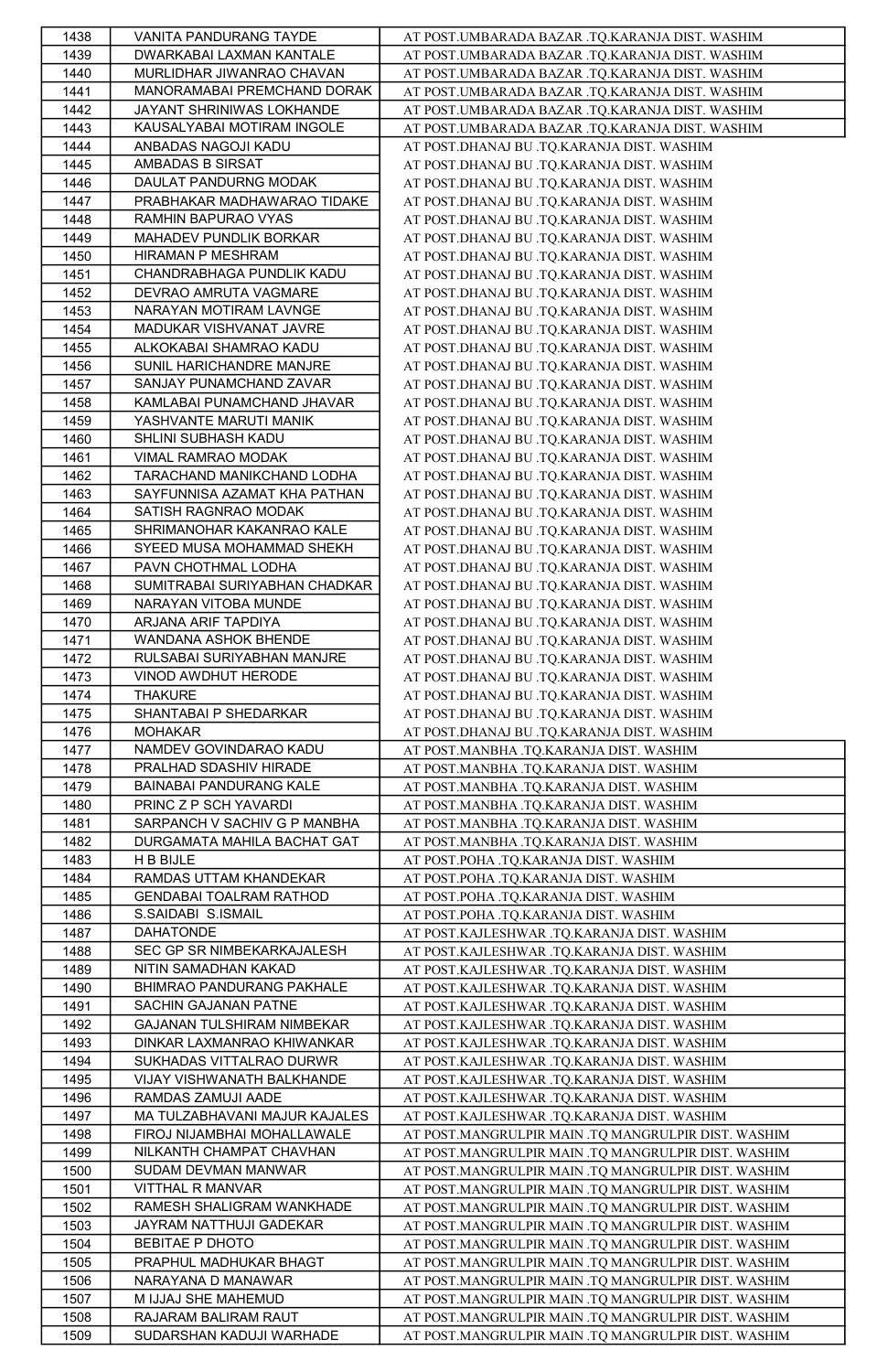| 1510         | ABDUL SAJIK AB MAJID                          | AT POST.MANGRULPIR MAIN .TQ MANGRULPIR DIST. WASHIM                                                 |
|--------------|-----------------------------------------------|-----------------------------------------------------------------------------------------------------|
| 1511         | MALEKABI ASLAM KHA                            | AT POST.MANGRULPIR MAIN .TQ MANGRULPIR DIST. WASHIM                                                 |
| 1512         | GAJANAN MANIKRAO GAVANDE                      | AT POST.MANGRULPIR MAIN .TQ MANGRULPIR DIST. WASHIM                                                 |
| 1513         | DURGABAI PRALHAD DAHANE                       | AT POST.MANGRULPIR MAIN .TQ MANGRULPIR DIST. WASHIM                                                 |
| 1514         | VARSHA RAJU GODAMALE                          | AT POST.MANGRULPIR MAIN .TO MANGRULPIR DIST. WASHIM                                                 |
| 1515         | JOYTSNA VASANTRAO INGOLE                      | AT POST.MANGRULPIR MAIN .TQ MANGRULPIR DIST. WASHIM                                                 |
|              |                                               |                                                                                                     |
| 1516         | GAOVIKAS SAM GANESHPUR                        | AT POST.MANGRULPIR MAIN .TQ MANGRULPIR DIST. WASHIM                                                 |
| 1517         | SACHIV GRAM PANI PO. PU. KOLAM                | AT POST.MANGRULPIR MAIN .TQ MANGRULPIR DIST. WASHIM                                                 |
| 1518         | BA                                            | AT POST.MANGRULPIR MAIN .TO MANGRULPIR DIST. WASHIM                                                 |
| 1519         | LT N B INGLE MULTIPURPASE PRAT                | AT POST.MANGRULPIR MAIN .TQ MANGRULPIR DIST. WASHIM                                                 |
| 1520         | KHAREDI VIKRI SAMITI M.PIR 102                | AT POST.MANGRULPIR CITY .TQ MANGRULPIR DIST. WASHIM                                                 |
| 1521         | SUMAN D CHITAKAR                              | AT POST.MANGRULPIR CITY .TQ MANGRULPIR DIST. WASHIM                                                 |
| 1522         | DHANRAJ GANPATLAL PARIKH                      | AT POST.MANGRULPIR CITY .TQ MANGRULPIR DIST. WASHIM                                                 |
| 1523         | DHYNDEV VITTALRAO NIBOKAR                     | AT POST.MANGRULPIR CITY .TQ MANGRULPIR DIST. WASHIM                                                 |
| 1524         | SUNITA SANJAY PATIL                           | AT POST.MANGRULPIR CITY .TQ MANGRULPIR DIST. WASHIM                                                 |
| 1525         | MANDA MOTIRAM VILAYATKAR                      | AT POST.MANGRULPIR CITY .TQ MANGRULPIR DIST. WASHIM                                                 |
|              | HMKALDRIYA URDU SCHOOL MPIR                   |                                                                                                     |
| 1526         |                                               | AT POST.MANGRULPIR CITY .TQ MANGRULPIR DIST. WASHIM                                                 |
| 1527         | BABULAL GOVINDRAO LOKHANDE                    | AT POST.MOHARI .TQ MANGRULPIR DIST. WASHIM                                                          |
| 1528         | KALPANA KISAN DHORE                           | AT POST.MOHARI .TQ MANGRULPIR DIST. WASHIM                                                          |
| 1529         | BABAN MAHADEV GAVANDE                         | AT POST.MOHARI .TQ MANGRULPIR DIST. WASHIM                                                          |
| 1530         | VIJAY PARASRAM TAYADE                         | AT POST.MOHARI .TQ MANGRULPIR DIST. WASHIM                                                          |
| 1531         | PRINC Z P PRA SCH JANUNA BK                   | AT POST.MOHARI .TQ MANGRULPIR DIST. WASHIM                                                          |
| 1532         | MEDICAL OFFICER PRA AROG MOH                  | AT POST.MOHARI .TQ MANGRULPIR DIST. WASHIM                                                          |
| 1533         | ADH GRAM PANI PUR SAM MOHARI                  | AT POST.MOHARI .TQ MANGRULPIR DIST. WASHIM                                                          |
| 1534         | <b>MANGRUL</b>                                | AT POST. SHELU BAZAR .TQ MANGRULPIR DIST. WASHIM                                                    |
|              | MAHADEV PRALHYAD YEVLE                        | AT POST. SHELU BAZAR .TQ MANGRULPIR DIST. WASHIM                                                    |
| 1535         |                                               |                                                                                                     |
| 1536         | VITHUJI BHAPUJI NAKADE                        | AT POST. SHELU BAZAR .TQ MANGRULPIR DIST. WASHIM                                                    |
| 1537         | TUKARAM VASHIRAM THARTE                       | AT POST. SHELU BAZAR .TQ MANGRULPIR DIST. WASHIM                                                    |
| 1538         | MAROTI J SURVE                                | AT POST. SHELU BAZAR .TQ MANGRULPIR DIST. WASHIM                                                    |
| 1539         | DAYIAN HRISHING JADHV                         | AT POST. SHELU BAZAR .TQ MANGRULPIR DIST. WASHIM                                                    |
| 1540         | GUNVANTRAO S JAYBHAYE                         | AT POST. SHELU BAZAR .TQ MANGRULPIR DIST. WASHIM                                                    |
| 1541         | GAOPIKABAI KIODOJI SHOKI                      | AT POST. SHELU BAZAR .TQ MANGRULPIR DIST. WASHIM                                                    |
| 1542         | VIJAY PRLHAD PRATIRKAR                        | AT POST. SHELU BAZAR .TQ MANGRULPIR DIST. WASHIM                                                    |
| 1543         | NAMDEO N MUKHMALE                             | AT POST. SHELU BAZAR .TQ MANGRULPIR DIST. WASHIM                                                    |
| 1544         |                                               |                                                                                                     |
|              | SHANTA SAKARAM CHOBULI                        | AT POST. SHELU BAZAR .TQ MANGRULPIR DIST. WASHIM                                                    |
| 1545         | RAMDAS NARAYAN RATHOD                         | AT POST. SHELU BAZAR .TQ MANGRULPIR DIST. WASHIM                                                    |
| 1546         | PRALAD S WAGMARE                              | AT POST. SHELU BAZAR .TQ MANGRULPIR DIST. WASHIM                                                    |
| 1547         | S B RAUT                                      | AT POST. SHELU BAZAR .TQ MANGRULPIR DIST. WASHIM                                                    |
| 1548         | <b>INDU S TALGAS</b>                          | AT POST. SHELU BAZAR .TQ MANGRULPIR DIST. WASHIM                                                    |
| 1549         | DATTA BAPURAO ZALKE                           | AT POST.SHELU BAZAR .TQ MANGRULPIR DIST. WASHIM                                                     |
| 1550         | PANDURANG U GAVAE                             | AT POST. SHELU BAZAR .TQ MANGRULPIR DIST. WASHIM                                                    |
| 1551         | GAJANAN M WAGMARE                             | AT POST. SHELU BAZAR .TQ MANGRULPIR DIST. WASHIM                                                    |
|              | DINESH P GAVANDE                              |                                                                                                     |
| 1552         |                                               | AT POST. SHELU BAZAR .TQ MANGRULPIR DIST. WASHIM                                                    |
| 1553         | RANJIT DIGAMBAR BOTHE                         | AT POST. SHELU BAZAR .TQ MANGRULPIR DIST. WASHIM                                                    |
| 1554         |                                               |                                                                                                     |
| 1555         | ZHOLEBABA SARW VACHA CHIKHALI                 | AT POST. SHELU BAZAR .TQ MANGRULPIR DIST. WASHIM                                                    |
|              | RAMKRUSHNA AVGAN                              | AT POST. SHELU BAZAR .TQ MANGRULPIR DIST. WASHIM                                                    |
| 1556         | BHARATIYA NIRMAL GRA PUN NAGAR                | AT POST. SHELU BAZAR .TQ MANGRULPIR DIST. WASHIM                                                    |
| 1557         | GAVSTA SAMITI PUNJAJI NAGAR                   | AT POST.SHELU BAZAR .TO MANGRULPIR DIST. WASHIM                                                     |
|              |                                               |                                                                                                     |
| 1558         | ZOLEBABA SH PRA MA PIMPRI                     | AT POST. SHELU BAZAR .TQ MANGRULPIR DIST. WASHIM                                                    |
| 1559         | PADMABAI MA BA GAT                            | AT POST. SHELU BAZAR .TQ MANGRULPIR DIST. WASHIM                                                    |
| 1560         | JIJAU SW SA BA GAT                            | AT POST. SHELU BAZAR .TQ MANGRULPIR DIST. WASHIM                                                    |
| 1561         | GADGE MAHARAJ MA BA GAT                       | AT POST. SHELU BAZAR .TQ MANGRULPIR DIST. WASHIM                                                    |
| 1562         | VITHUJI SHET BA GAT                           | AT POST. SHELU BAZAR .TQ MANGRULPIR DIST. WASHIM                                                    |
| 1563         | MA JOTIBA FULE SHET BA GAT                    | AT POST. SHELU BAZAR .TQ MANGRULPIR DIST. WASHIM                                                    |
| 1564         | SHIV KRUPA SHET BA GAT                        | AT POST. SHELU BAZAR .TQ MANGRULPIR DIST. WASHIM                                                    |
| 1565         | GURUDEV SHET BA GAT                           | AT POST.SHELU BAZAR .TQ MANGRULPIR DIST. WASHIM                                                     |
| 1566         | GURUDEV SW SA BA GAT                          | AT POST. SHELU BAZAR .TQ MANGRULPIR DIST. WASHIM                                                    |
|              | MAA JIJAU MAHILA BA GAT                       |                                                                                                     |
| 1567         |                                               | AT POST. SHELU BAZAR .TQ MANGRULPIR DIST. WASHIM                                                    |
| 1568         | VIR HANUMAN BACHAT GAT                        | AT POST.SHELU BAZAR .TQ MANGRULPIR DIST. WASHIM                                                     |
| 1569         | SUJATA MAHILA BA GAT                          | AT POST. SHELU BAZAR .TQ MANGRULPIR DIST. WASHIM                                                    |
| 1570         | JIJAU SHET SW SA BA GAT                       | AT POST. SHELU BAZAR .TQ MANGRULPIR DIST. WASHIM                                                    |
| 1571         | DHANASHRI MAHILA BA GAT                       | AT POST.SHELU BAZAR .TQ MANGRULPIR DIST. WASHIM                                                     |
| 1572         | VAIDYAKIYA ADH PR ARO KEN                     | AT POST. SHELU BAZAR .TQ MANGRULPIR DIST. WASHIM                                                    |
| 1573         | RUKHMINABAI RAUT BAHU SH SA                   | AT POST. SHELU BAZAR .TQ MANGRULPIR DIST. WASHIM                                                    |
| 1574         | PUNYAI SHIK SANSTHA                           | AT POST. SHELU BAZAR .TQ MANGRULPIR DIST. WASHIM                                                    |
| 1575         | NY JIJAMATA DUDH UT SAN                       | AT POST. SHELU BAZAR .TQ MANGRULPIR DIST. WASHIM                                                    |
|              |                                               |                                                                                                     |
| 1576         | KRUSHNA DUDH UT SOC                           | AT POST. SHELU BAZAR .TQ MANGRULPIR DIST. WASHIM                                                    |
| 1577         | AHILLYABAI HOLKAR DUDH UT SOC                 | AT POST.SHELU BAZAR .TO MANGRULPIR DIST. WASHIM                                                     |
| 1578         | MU PR SHET MAHI DUDH UT                       | AT POST. SHELU BAZAR .TQ MANGRULPIR DIST. WASHIM                                                    |
| 1579         | ZOLENATH MAHI DUDH UT SOC                     | AT POST.SHELU BAZAR .TO MANGRULPIR DIST. WASHIM                                                     |
| 1580<br>1581 | MU PRA SHRINATH UT SOC<br>KALYANI MAH DUDH UT | AT POST. SHELU BAZAR .TQ MANGRULPIR DIST. WASHIM<br>AT POST.SHELU BAZAR .TQ MANGRULPIR DIST. WASHIM |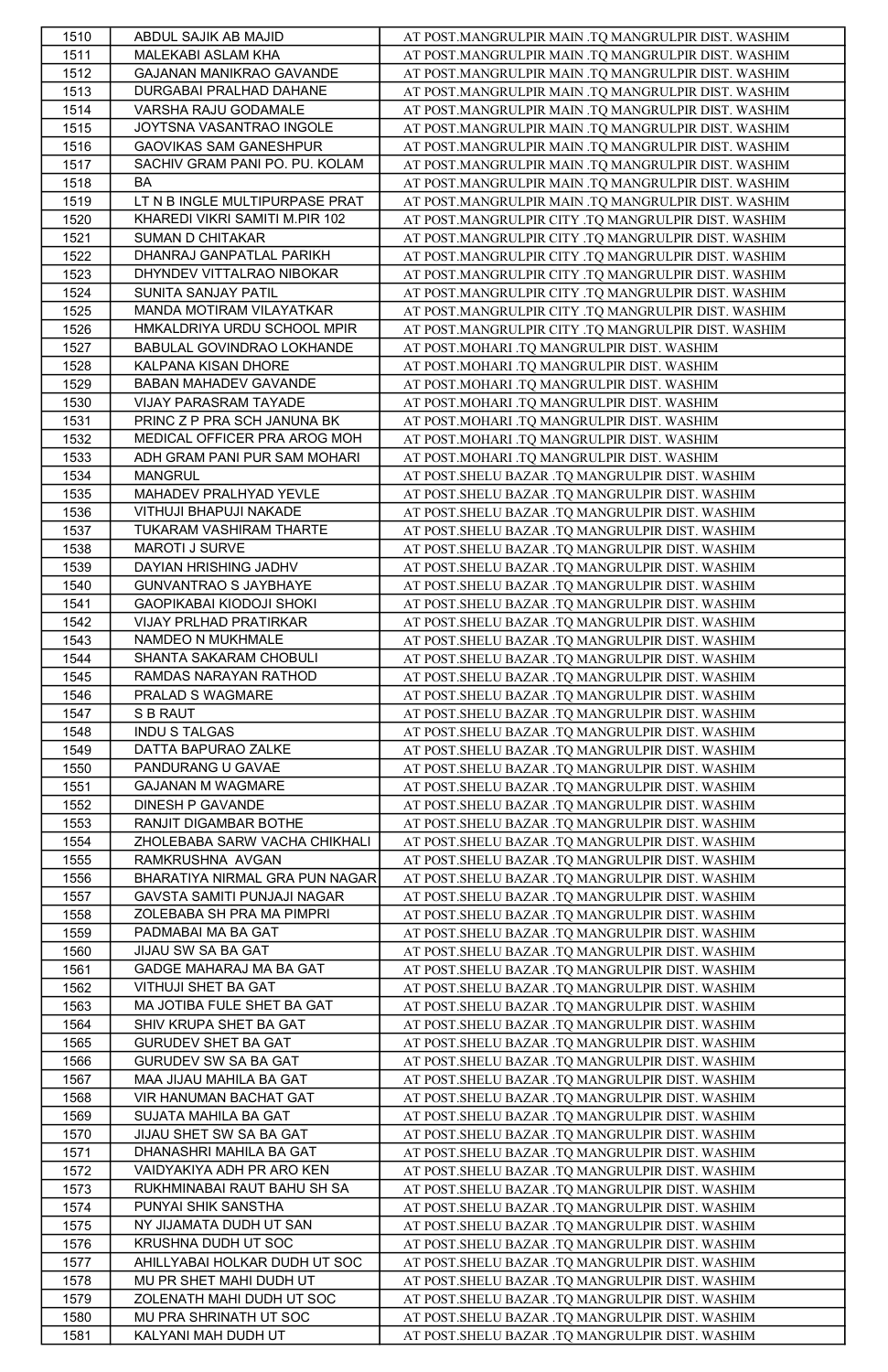| 1582 | UMABAI MOTIRAM MANAWAR         | AT POST. WANOJA .TQ MANGRULPIR DIST. WASHIM |
|------|--------------------------------|---------------------------------------------|
| 1583 | PUSHPABAI MANOHAR RAUT         | AT POST.WANOJA .TQ MANGRULPIR DIST. WASHIM  |
| 1584 | PUNDLIK VITHUJI DONGRE         | AT POST. WANOJA .TQ MANGRULPIR DIST. WASHIM |
|      | MU SHALA SBIND                 |                                             |
| 1585 |                                | AT POST. WANOJA .TQ MANGRULPIR DIST. WASHIM |
| 1586 | BANDU NAGOJI DOYFHODE          | AT POST. WANOJA .TQ MANGRULPIR DIST. WASHIM |
| 1587 | GOVARDHAN PUNDLIK GAWANDE      | AT POST. WANOJA .TQ MANGRULPIR DIST. WASHIM |
| 1588 | ST GAJANANA MAHARAJ GATBHUR    | AT POST. WANOJA .TQ MANGRULPIR DIST. WASHIM |
| 1589 | TUKARAM GOPAL BHENDEKAR        | AT POST.DHANORA .TQ MANGRULPIR DIST. WASHIM |
| 1590 | RADHABAI B MASKE               | AT POST.DHANORA .TQ MANGRULPIR DIST. WASHIM |
| 1591 | MAHADEV V PATURKAR             | AT POST.DHANORA .TQ MANGRULPIR DIST. WASHIM |
| 1592 | PANDU GANA RATHOD              | AT POST.DHANORA .TQ MANGRULPIR DIST. WASHIM |
| 1593 | SHRIRAM LAKSHMAN YEOLE         | AT POST.DHANORA .TQ MANGRULPIR DIST. WASHIM |
| 1594 | BABURAO SADASHIV DUKARE        | AT POST.DHANORA .TQ MANGRULPIR DIST. WASHIM |
|      |                                |                                             |
| 1595 | SAMPAT MAHADAJI NAGULKAR       | AT POST.DHANORA .TQ MANGRULPIR DIST. WASHIM |
| 1596 | VINAYAK RAMCHADRA GODBOLE      | AT POST.DHANORA .TQ MANGRULPIR DIST. WASHIM |
| 1597 | SURESH TUKARAM SHALKE          | AT POST.DHANORA .TQ MANGRULPIR DIST. WASHIM |
| 1598 | KASHIRAM SAVADA RATHOD         | AT POST.DHANORA .TQ MANGRULPIR DIST. WASHIM |
| 1599 | KAILAS H CHAUHAN               | AT POST.DHANORA .TQ MANGRULPIR DIST. WASHIM |
| 1600 | PRAKASH VASANTA RATHOD         | AT POST.DHANORA .TQ MANGRULPIR DIST. WASHIM |
| 1601 | METHIBAI CHAFALA ADE           | AT POST.DHANORA .TQ MANGRULPIR DIST. WASHIM |
| 1602 | ANUSAYA NATTHU DONGAREDIVE     | AT POST.DHANORA .TQ MANGRULPIR DIST. WASHIM |
| 1603 | JALABA PARASHARAM KHADASE      | AT POST.DHANORA .TQ MANGRULPIR DIST. WASHIM |
| 1604 | SHANGTABAI VAIJYANATH BANKAR   | AT POST.DHANORA .TQ MANGRULPIR DIST. WASHIM |
| 1605 | RENUKABAI DAGADU BHAGAT        | AT POST.DHANORA .TQ MANGRULPIR DIST. WASHIM |
| 1606 | VITTHAL GANPAT BHOYAR          |                                             |
|      | GITA VISHRAM RATHOD            | AT POST.DHANORA .TQ MANGRULPIR DIST. WASHIM |
| 1607 |                                | AT POST.DHANORA .TQ MANGRULPIR DIST. WASHIM |
| 1608 | NAJIBAI LOBHA RATHOD           | AT POST.DHANORA .TQ MANGRULPIR DIST. WASHIM |
| 1609 | KALU BANDU PAVAR               | AT POST.DHANORA .TQ MANGRULPIR DIST. WASHIM |
| 1610 | SAKHUBAI SADASHIV SURDE        | AT POST.DHANORA .TQ MANGRULPIR DIST. WASHIM |
| 1611 | SAKHARAM AMARU RATHOD          | AT POST.DHANORA .TQ MANGRULPIR DIST. WASHIM |
| 1612 | REKHA BALASAHEB DHANORKAR      | AT POST.DHANORA .TQ MANGRULPIR DIST. WASHIM |
| 1613 | KUNDLIK GYANUJI WAYLE          | AT POST.DHANORA .TQ MANGRULPIR DIST. WASHIM |
| 1614 | VATTHAL BABUSING RATHOD        | AT POST.DHANORA .TQ MANGRULPIR DIST. WASHIM |
| 1615 | RAMRAO SHIVRAM JADHAO          | AT POST.DHANORA .TQ MANGRULPIR DIST. WASHIM |
| 1616 | KANIRAM BHOJU PAWAR            | AT POST.DHANORA .TQ MANGRULPIR DIST. WASHIM |
| 1617 | RAJU VITHAL CHAUDHARI          | AT POST.DHANORA .TQ MANGRULPIR DIST. WASHIM |
| 1618 | DINKAR SHRIPAT MANWAR          | AT POST.DHANORA .TQ MANGRULPIR DIST. WASHIM |
| 1619 | SANDIP NAJUK BHEDEKAR          | AT POST.DHANORA .TQ MANGRULPIR DIST. WASHIM |
| 1620 | NITA KESHAV DUKARE             | AT POST.DHANORA .TQ MANGRULPIR DIST. WASHIM |
| 1621 | GAON VIKASH HM SHG DABHADI     | AT POST.DHANORA .TQ MANGRULPIR DIST. WASHIM |
| 1622 | GAONSTARIYA SAMITI PMPALGAON   | AT POST.DHANORA .TQ MANGRULPIR DIST. WASHIM |
|      |                                |                                             |
|      |                                |                                             |
| 1623 | NIYO JAY SEVALAL DUDH DHANORA  | AT POST.DHANORA .TQ MANGRULPIR DIST. WASHIM |
| 1624 | H.M.& PR.SULEMANIYA URDU SCHOO | AT POST.MANORA .TQ MANORA DIST. WASHIM      |
| 1625 | VAYNKATI PARSHRAM INGOLE       | AT POST.MANORA .TQ MANORA DIST. WASHIM      |
| 1626 | SAHEBKHA SHERKHA PADHAN        | AT POST.MANORA .TQ MANORA DIST. WASHIM      |
| 1627 | MANIK GULAB BHAGAT             | AT POST.MANORA .TQ MANORA DIST. WASHIM      |
| 1628 | NAMDEV RAMCHANDRA RATHOD       | AT POST.MANORA .TQ MANORA DIST. WASHIM      |
| 1629 | H.M.Z. P. SCHOOL AJANI         | AT POST.MANORA .TQ MANORA DIST. WASHIM      |
| 1630 | PRI.Z.P.SHALA POHARADEVI       | AT POST.MANORA .TQ MANORA DIST. WASHIM      |
| 1631 | SHANKAR AKOSH BHAGAT           | AT POST.MANORA .TQ MANORA DIST. WASHIM      |
| 1632 | NAMDEV BALIRAM DHAGE           | AT POST.MANORA .TQ MANORA DIST. WASHIM      |
| 1633 | RAMDAS MOTIRAM KALIKAR         | AT POST.MANORA .TQ MANORA DIST. WASHIM      |
| 1634 | CHAGAN LAXMAN AADE             | AT POST.MANORA .TQ MANORA DIST. WASHIM      |
| 1635 | NAMDEO PANDU JADHAO            | AT POST.MANORA .TQ MANORA DIST. WASHIM      |
| 1636 | MAJI SAINIK PURUSH BACHAT GAT  | AT POST.MANORA .TQ MANORA DIST. WASHIM      |
|      |                                |                                             |
| 1637 | JYOTIBABA SWAY SAHA BACH GAT   | AT POST.MANORA .TQ MANORA DIST. WASHIM      |
| 1638 | MUNGASAJI MAULI SAH BACH GAT   | AT POST.MANORA .TQ MANORA DIST. WASHIM      |
| 1639 | NIYO.MH.MUNGSAJI MAHA.MA.AU.SA | AT POST.MANORA .TQ MANORA DIST. WASHIM      |
| 1640 | GR PANI PUR SAMI GOSTA         | AT POST.SHENDURJANA .TQ MANORA DIST. WASHIM |
| 1641 | RAMIYA RAMLAL RABDE            | AT POST.SHENDURJANA .TQ MANORA DIST. WASHIM |
| 1642 | SHUKHDEV BHIVA THOMBARE        | AT POST.SHENDURJANA .TQ MANORA DIST. WASHIM |
| 1643 | ARUN MAHADEO RAUT              | AT POST.SHENDURJANA .TQ MANORA DIST. WASHIM |
| 1644 | VANDANA MANGILAL JADHAV        | AT POST.SHENDURJANA .TO MANORA DIST. WASHIM |
| 1645 | PRAYAGBAI HARIBHAU THAKRE      | AT POST.SHENDURJANA .TQ MANORA DIST. WASHIM |
| 1646 | SANGITA MAHADEVRAO DERE        | AT POST.SHENDURJANA .TQ MANORA DIST. WASHIM |
| 1647 | GANADHARJI RAMSING RATHOD      | AT POST.POHARADEVI .TQ MANORA DIST. WASHIM  |
| 1648 | BHARAT SHANKAR AAADE           | AT POST.POHARADEVI .TQ MANORA DIST. WASHIM  |
| 1649 | RAJARAM ZYAMAJI WAGHMARE       | AT POST. POHARADEVI .TQ MANORA DIST. WASHIM |
| 1650 | DINESH GOVIND CHAVAN           | AT POST.POHARADEVI .TQ MANORA DIST. WASHIM  |
| 1651 | TANAJI GOVIND GAUD             | AT POST.POHARADEVI .TQ MANORA DIST. WASHIM  |
| 1652 | RANJU KISAN CHAVAN             | AT POST.POHARADEVI .TQ MANORA DIST. WASHIM  |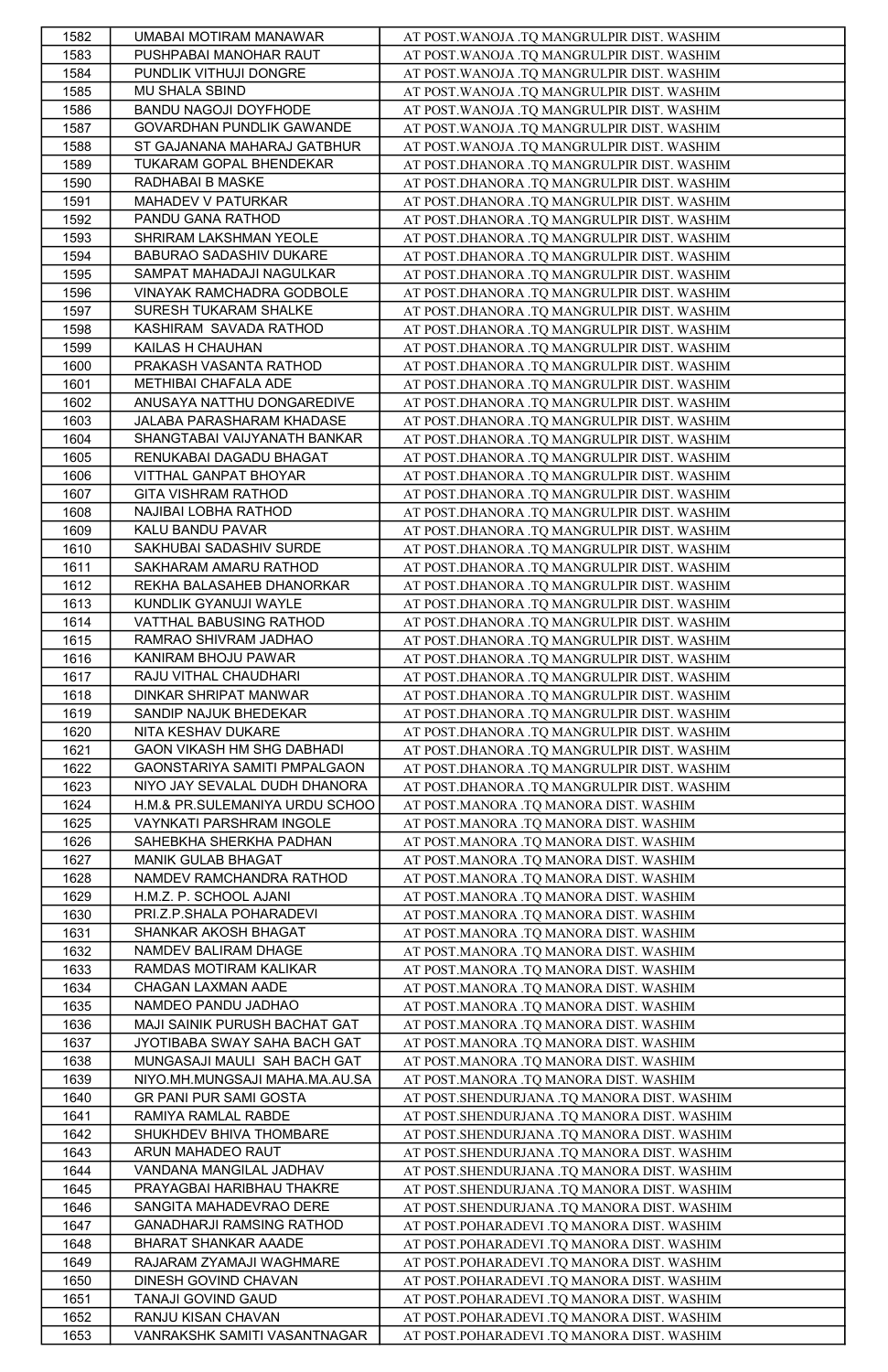| 1654 | DEVI SEVALAL MA PODEVI         | AT POST.POHARADEVI .TQ MANORA DIST. WASHIM   |
|------|--------------------------------|----------------------------------------------|
| 1655 | KANUBAI BCG POHARADEVI         | AT POST.POHARADEVI .TQ MANORA DIST. WASHIM   |
| 1656 | SHIVSHANKAR DUDH U DHAVADA     | AT POST.POHARADEVI .TQ MANORA DIST. WASHIM   |
| 1657 | VNAIK DUDH UVASANTNAGAR        | AT POST.POHARADEVI .TQ MANORA DIST. WASHIM   |
| 1658 | BALIRAM MA BU SASTHAPODEVI     | AT POST.POHARADEVI .TO MANORA DIST. WASHIM   |
| 1659 | JAY KISAN MAGA DUDH U FUMARI   | AT POST.POHARADEVI .TQ MANORA DIST. WASHIM   |
| 1660 | BANUBAI N RATHOD DUDH U        | AT POST.POHARADEVI .TQ MANORA DIST. WASHIM   |
| 1661 | G RATHODDUDH SAH WAIGAUR       | AT POST.POHARADEVI .TQ MANORA DIST. WASHIM   |
| 1662 | NARAYAN L KAJLE                | AT POST.SAKHARDOH .TQ MANORA DIST. WASHIM    |
| 1663 | CHANDRABHAGABAI A KADAM        | AT POST.SAKHARDOH .TQ MANORA DIST. WASHIM    |
|      |                                |                                              |
| 1664 | KASHIBAI N. PATIL              | AT POST.SAKHARDOH .TQ MANORA DIST. WASHIM    |
| 1665 | <b>BALU RUPALA</b>             | AT POST.SAKHARDOH .TQ MANORA DIST. WASHIM    |
| 1666 | GOVARDHAN HATTI CHAVAN         | AT POST.SAKHARDOH .TQ MANORA DIST. WASHIM    |
| 1667 | AMARSING B ADE                 | AT POST.SAKHARDOH .TQ MANORA DIST. WASHIM    |
| 1668 | PUNJAJI A SASTE                | AT POST.SAKHARDOH .TQ MANORA DIST. WASHIM    |
| 1669 | VISHVNATH NAGOJI               | AT POST.SAKHARDOH .TQ MANORA DIST. WASHIM    |
| 1670 | BHAGIRATHI J GOVINDRAO         | AT POST.SAKHARDOH .TQ MANORA DIST. WASHIM    |
| 1671 | RAMESH S CHANDANPAT            | AT POST.SAKHARDOH .TQ MANORA DIST. WASHIM    |
| 1672 | ALOKABAI B PAKHALE             | AT POST.SAKHARDOH .TQ MANORA DIST. WASHIM    |
| 1673 | PARVAT B PAWAR                 | AT POST.SAKHARDOH .TQ MANORA DIST. WASHIM    |
| 1674 | <b>KESHAV P PAWAR</b>          | AT POST.SAKHARDOH .TQ MANORA DIST. WASHIM    |
| 1675 | <b>MAYUR V PATIL</b>           | AT POST.SAKHARDOH .TQ MANORA DIST. WASHIM    |
| 1676 | RUPLIBAI M RATHOD              | AT POST.SAKHARDOH .TQ MANORA DIST. WASHIM    |
| 1677 | JAYRAM R RATHOD                | AT POST.SAKHARDOH .TQ MANORA DIST. WASHIM    |
| 1678 | HASALIBAI J RATHOD             | AT POST.SAKHARDOH .TQ MANORA DIST. WASHIM    |
| 1679 | MUKTABAI B MANWAR              | AT POST.SAKHARDOH .TQ MANORA DIST. WASHIM    |
| 1680 | SITARAM R BHAGAT               | AT POST.SAKHARDOH .TQ MANORA DIST. WASHIM    |
| 1681 | NARAYAN L PAKHALE              | AT POST.SAKHARDOH .TQ MANORA DIST. WASHIM    |
| 1682 | DURIBAI S JADHAV               | AT POST.SAKHARDOH .TQ MANORA DIST. WASHIM    |
| 1683 | SHANKARLAL SITALALAL JAISWAL   | AT POST.SAKHARDOH .TO MANORA DIST. WASHIM    |
| 1684 | VIDHYA Y RAUT                  | AT POST.SAKHARDOH .TQ MANORA DIST. WASHIM    |
| 1685 | RUKHMA S LOKHANDE              | AT POST.SAKHARDOH .TQ MANORA DIST. WASHIM    |
| 1686 | <b>JAISING B PAWAR</b>         | AT POST.SAKHARDOH .TQ MANORA DIST. WASHIM    |
| 1687 | MO ISMAIL MO RAZZAQ            | AT POST.SAKHARDOH .TQ MANORA DIST. WASHIM    |
| 1688 | VENU D DHADGE                  | AT POST.SAKHARDOH .TQ MANORA DIST. WASHIM    |
| 1689 | <b>BALU S GAWANDE</b>          | AT POST.SAKHARDOH .TQ MANORA DIST. WASHIM    |
|      | POOJA HEMENDRA KADAM           |                                              |
| 1690 |                                | AT POST.SAKHARDOH .TQ MANORA DIST. WASHIM    |
| 1691 | PIPALIBAI NARAYAN CHAVHAN      | AT POST.SAKHARDOH .TQ MANORA DIST. WASHIM    |
| 1692 | SEVA MAHILA PURUSH GAT         | AT POST.SAKHARDOH .TQ MANORA DIST. WASHIM    |
| 1693 | LILA PAWAR M. D.U. ROHANA      | AT POST.SAKHARDOH .TQ MANORA DIST. WASHIM    |
| 1694 | GAVSTRIY SAMITI BHILDONGAR     | AT POST.SAKHARDOH .TQ MANORA DIST. WASHIM    |
| 1695 | MS BAJ BROTHERS                | AT POST.SAKHARDOH .TQ MANORA DIST. WASHIM    |
| 1696 | NAMDEO SONAJI JADHO            | AT POST.SAKHARDOH .TQ MANORA DIST. WASHIM    |
| 1697 | KISAN SHAMSUNDAR TAYADE        | AT POST. WASHIM MAIN TQ. WASHIM DIST. WASHIM |
| 1698 | SAU KAVERI SUDAM KAD           | AT POST. WASHIM MAIN TQ. WASHIM DIST. WASHIM |
| 1699 | SAU KAVERI SUDAM KAD           | AT POST. WASHIM MAIN TQ. WASHIM DIST. WASHIM |
| 1700 | SHRINIVAS NAMADEO KAMBALE      | AT POST. WASHIM MAIN TQ. WASHIM DIST. WASHIM |
| 1701 | ARVIND KUNDALIK POULKAR        | AT POST. WASHIM MAIN TQ. WASHIM DIST. WASHIM |
| 1702 | RATAN DAJIBA KAVAR             | AT POST. WASHIM MAIN TQ. WASHIM DIST. WASHIM |
| 1703 | JYOTI GAJANAN BHOYAR           | AT POST. WASHIM MAIN TQ. WASHIM DIST. WASHIM |
| 1704 | DIPAK BHIMARAO SARKATE         | AT POST. WASHIM MAIN TQ. WASHIM DIST. WASHIM |
| 1705 | PANDURANG GYANUJI GABARE       | AT POST. WASHIM MAIN TQ. WASHIM DIST. WASHIM |
| 1706 | GANGARAM RAMAJI BHURBHURE      | AT POST. WASHIM MAIN TQ. WASHIM DIST. WASHIM |
| 1707 | KASHIRAM DAKHALU PAWAR         | AT POST. WASHIM MAIN TQ. WASHIM DIST. WASHIM |
| 1708 | VINOD KUNDLIK RATHOD           | AT POST. WASHIM MAIN TQ. WASHIM DIST. WASHIM |
| 1709 | KAMBLE                         | AT POST. WASHIM MAIN TQ. WASHIM DIST. WASHIM |
| 1710 | UTTAMRAO TAU GONDE             | AT POST. WASHIM MAIN TQ. WASHIM DIST. WASHIM |
| 1711 | SUNANDA MAHADEV KAVHAR         | AT POST. WASHIM MAIN TQ. WASHIM DIST. WASHIM |
| 1712 | DATTA YADAVRAO BAYAS           | AT POST. WASHIM MAIN TQ. WASHIM DIST. WASHIM |
| 1713 | PANCHASHIL S.S.M.B. GAT        | AT POST. WASHIM MAIN TQ. WASHIM DIST. WASHIM |
| 1714 | U                              | AT POST. WASHIM MAIN TQ. WASHIM DIST. WASHIM |
| 1715 | GATGRAMPANCHYAT CHIKHALI KD.   | AT POST. WASHIM MAIN TQ. WASHIM DIST. WASHIM |
| 1716 | WASHIM ZILHA MATSYA VYAVSAY SA | AT POST. WASHIM MAIN TO. WASHIM DIST. WASHIM |
| 1717 | AKOLA Z.P NAGRI SAH PAT S LTD  | AT POST. WASHIM MAIN TQ. WASHIM DIST. WASHIM |
| 1718 | W                              | AT POST. WASHIM MAIN TQ. WASHIM DIST. WASHIM |
| 1719 | GRAM PANCHAYAT/PANI PURAVATHA  | AT POST. WASHIM MAIN TQ. WASHIM DIST. WASHIM |
| 1720 | KAJAL                          | AT POST. WASHIM MAIN TQ. WASHIM DIST. WASHIM |
| 1721 | NIYO.RAJMATA JIJAU MAGASWARGIY | AT POST. WASHIM MAIN TQ. WASHIM DIST. WASHIM |
| 1722 | LAXMAN CHANDRABHAN CORDE       | AT POST. WASHIM CITY TQ. WASHIM DIST. WASHIM |
| 1723 | NIVRUTTI NATTHUJI KORDE        | AT POST. WASHIM CITY TQ. WASHIM DIST. WASHIM |
| 1724 | BHAGWAN NARAYAN KORDE          | AT POST. WASHIM CITY TQ. WASHIM DIST. WASHIM |
| 1725 | KUNDLIK SONGAJI KORDE          | AT POST. WASHIM CITY TQ. WASHIM DIST. WASHIM |
|      |                                |                                              |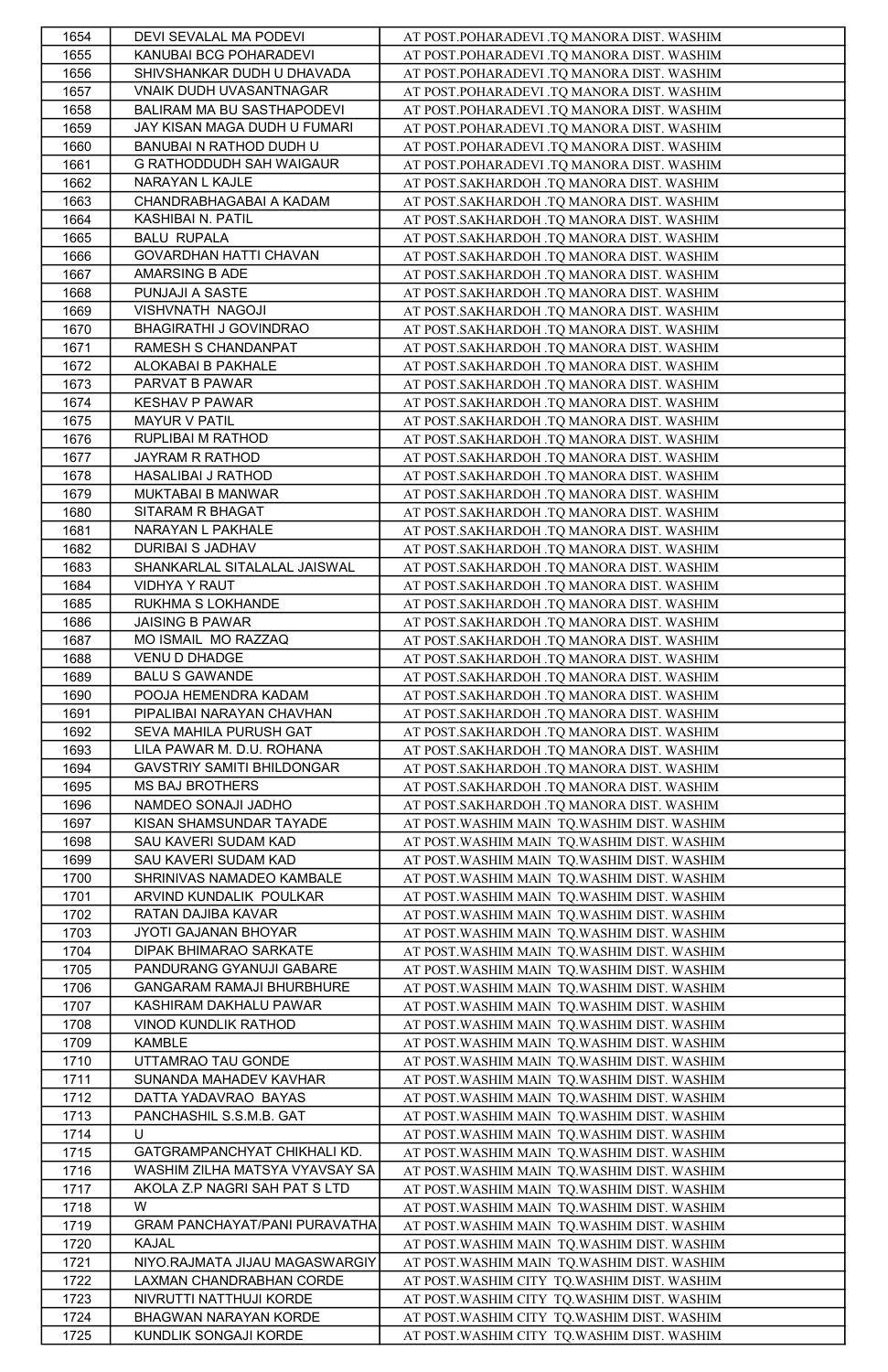| 1726         | BHAURAO PARSHURAM DHOBDE       | AT POST. WASHIM CITY TQ. WASHIM DIST. WASHIM |
|--------------|--------------------------------|----------------------------------------------|
| 1727         | PANTU BHANU RATHOD             | AT POST. WASHIM CITY TQ. WASHIM DIST. WASHIM |
| 1728         | DAMODAR TUKARAM INGADE         | AT POST. WASHIM CITY TQ. WASHIM DIST. WASHIM |
| 1729         | DEYAJI PUNJAJI PATIL           | AT POST. WASHIM CITY TQ. WASHIM DIST. WASHIM |
| 1730         | SHIVAJI S VIBHUTE              | AT POST. WASHIM CITY TQ. WASHIM DIST. WASHIM |
| 1731         | SHIVLAL BALU JADHAV            | AT POST. WASHIM CITY TQ. WASHIM DIST. WASHIM |
| 1732         | SAKHARAM ANNAJI BHOYAR         | AT POST. WASHIM CITY TQ. WASHIM DIST. WASHIM |
|              | TUKARAM SONAJI DAKHORE         | AT POST. WASHIM CITY TQ. WASHIM DIST. WASHIM |
| 1733         |                                |                                              |
| 1734         | NIURUTTI GANPATI KANDARE       | AT POST. WASHIM CITY TQ. WASHIM DIST. WASHIM |
| 1735         | SHANKAR RAGHOJI VADH           | AT POST. WASHIM CITY TQ. WASHIM DIST. WASHIM |
| 1736         | PANDURANG RAMJI KUNDE          | AT POST. WASHIM CITY TQ. WASHIM DIST. WASHIM |
| 1737         | DAMODAR DEOBA MAPARI           | AT POST. WASHIM CITY TQ. WASHIM DIST. WASHIM |
| 1738         | RAMKISAN NIGHANA MAPARI        | AT POST. WASHIM CITY TO. WASHIM DIST. WASHIM |
| 1739         | ATMARAM KALUJI THOMBE          | AT POST. WASHIM CITY TQ. WASHIM DIST. WASHIM |
| 1740         | MAHADEV VISHVNATH THAKARE      | AT POST. WASHIM CITY TQ. WASHIM DIST. WASHIM |
| 1741         | EKNATH KISAN MAPARI            | AT POST. WASHIM CITY TQ. WASHIM DIST. WASHIM |
| 1742         | BAPURAO MAHABJI BHOYAR         | AT POST. WASHIM CITY TQ. WASHIM DIST. WASHIM |
| 1743         | SMT. RADHABAI PANDUJI INGLE    | AT POST. WASHIM CITY TQ. WASHIM DIST. WASHIM |
| 1744         | NAMDEO PANDUJI INGLE           | AT POST. WASHIM CITY TQ. WASHIM DIST. WASHIM |
| 1745         | WAMAN VITHOBA DHUBE            | AT POST. WASHIM CITY TQ. WASHIM DIST. WASHIM |
| 1746         | ANANDA U RAUT                  | AT POST. WASHIM CITY TQ. WASHIM DIST. WASHIM |
| 1747         | PUNDLIK M EDHOLE               | AT POST. WASHIM CITY TQ. WASHIM DIST. WASHIM |
| 1748         | GYANUJI SAMPAT TIKHE           | AT POST. WASHIM CITY TQ. WASHIM DIST. WASHIM |
| 1749         | LAXMAN J GANJARE               | AT POST. WASHIM CITY TQ. WASHIM DIST. WASHIM |
| 1750         | ATMARAM BHAGAJI CHAVAN         | AT POST. WASHIM CITY TQ. WASHIM DIST. WASHIM |
| 1751         | DATTAJI SOMAJI CHAUDHARI       | AT POST. WASHIM CITY TQ. WASHIM DIST. WASHIM |
| 1752         | NAMDEO LAXMAN KHODAKE          | AT POST. WASHIM CITY TQ. WASHIM DIST. WASHIM |
| 1753         | RAMA SAKU                      | AT POST. WASHIM CITY TO. WASHIM DIST. WASHIM |
|              |                                |                                              |
| 1754         | JAYAJI AAYAJI KAMBLE           | AT POST. WASHIM CITY TQ. WASHIM DIST. WASHIM |
| 1755         | MANKARNA HARI SONGAVAN         | AT POST. WASHIM CITY TQ. WASHIM DIST. WASHIM |
| 1756         | UTTAMRAO RAMJI WAICHAD         | AT POST. WASHIM CITY TQ. WASHIM DIST. WASHIM |
| 1757         | KONDABAI PANDURANG DUKARE      | AT POST. WASHIM CITY TQ. WASHIM DIST. WASHIM |
| 1758         | MAMATA LALUPRASAD YADAV        | AT POST. WASHIM CITY TQ. WASHIM DIST. WASHIM |
| 1759         | RASHID GHASHI NAVRANGABADI     | AT POST. WASHIM CITY TQ. WASHIM DIST. WASHIM |
| 1760         | TULASIRAM R EDHOLE             | AT POST. WASHIM CITY TQ. WASHIM DIST. WASHIM |
| 1761         | <b>INAYATVI S ABBUL</b>        | AT POST. WASHIM CITY TQ. WASHIM DIST. WASHIM |
| 1762         | PANDURANG NAMAJI RATHOD        | AT POST. WASHIM CITY TQ. WASHIM DIST. WASHIM |
| 1763         | LILABAI N KANKAL               | AT POST. WASHIM CITY TQ. WASHIM DIST. WASHIM |
| 1764         | GAJANAN NAMDEV BHOYAR          | AT POST. WASHIM CITY TQ. WASHIM DIST. WASHIM |
| 1765         | <b>KAVITA S PATIL</b>          | AT POST. WASHIM CITY TQ. WASHIM DIST. WASHIM |
| 1766         | KAUSHLYA S KORDE               | AT POST. WASHIM CITY TQ. WASHIM DIST. WASHIM |
| 1767         | SY JULFKAR SY AMIR             | AT POST. WASHIM CITY TQ. WASHIM DIST. WASHIM |
| 1768         | ANGAD M RAUT                   | AT POST. WASHIM CITY TQ. WASHIM DIST. WASHIM |
| 1769         | LATYA N UMALE                  | AT POST. WASHIM CITY TQ. WASHIM DIST. WASHIM |
| 1770         | KAVITA G SURNAR                | AT POST. WASHIM CITY TQ. WASHIM DIST. WASHIM |
| 1771         | CHAND M GORAVE                 | AT POST. WASHIM CITY TQ. WASHIM DIST. WASHIM |
| 1772         | KASHINATH V DESHMUKH           | AT POST. WASHIM CITY TQ. WASHIM DIST. WASHIM |
| 1773         | SALIM SHE ESMAIL               | AT POST. WASHIM CITY TQ. WASHIM DIST. WASHIM |
|              | ABHIMAN M THOBLE               |                                              |
| 1774         |                                | AT POST. WASHIM CITY TQ. WASHIM DIST. WASHIM |
| 1775<br>1776 | DATTA A MARKAD                 | AT POST. WASHIM CITY TQ. WASHIM DIST. WASHIM |
|              | RADHESHYM K AGAWAL             | AT POST. WASHIM CITY TQ. WASHIM DIST. WASHIM |
| 1777         | KAVERI LAXMAN VIBHUTE          | AT POST. WASHIM CITY TQ. WASHIM DIST. WASHIM |
| 1778         | VASNTA N KAMBLE                | AT POST. WASHIM CITY TQ. WASHIM DIST. WASHIM |
| 1779         | MCHINDRANATH S INGOLE          | AT POST. WASHIM CITY TQ. WASHIM DIST. WASHIM |
| 1780         | LAXMIBAI C KAMBLE              | AT POST. WASHIM CITY TQ. WASHIM DIST. WASHIM |
| 1781         | KISHOR KHANDUJI BADEL          | AT POST. WASHIM CITY TQ. WASHIM DIST. WASHIM |
| 1782         | MADHAV SKHARAM KVER            | AT POST. WASHIM CITY TQ. WASHIM DIST. WASHIM |
| 1783         | GAJANAN AATMARAM SHINDE        | AT POST. WASHIM CITY TQ. WASHIM DIST. WASHIM |
| 1784         | PRALHAD SHAMRAO RATHOD         | AT POST. WASHIM CITY TQ. WASHIM DIST. WASHIM |
| 1785         | GARAM PANCHAYAT YOJ. UKALIPEN  | AT POST. WASHIM CITY TQ. WASHIM DIST. WASHIM |
| 1786         | PRAGATI F SAMUH GAT            | AT POST. WASHIM CITY TQ. WASHIM DIST. WASHIM |
| 1787         | SARTHAK MAHILA ADHYOGIR SOC    | AT POST. WASHIM CITY TQ. WASHIM DIST. WASHIM |
| 1788         | NIYOJIT ANAND KAMGAR SAH SOC   | AT POST. WASHIM CITY TQ. WASHIM DIST. WASHIM |
| 1789         | SIDHESHWAR MA. KAMGAR SAH SOC  | AT POST. WASHIM CITY TQ. WASHIM DIST. WASHIM |
| 1790         | SAI SHIKSHAN SASTHA SOC        | AT POST. WASHIM CITY TQ. WASHIM DIST. WASHIM |
| 1791         | GURUDEO DUDH UPD SAH SOC       | AT POST. WASHIM CITY TQ. WASHIM DIST. WASHIM |
| 1792         | BAJARANG SWAYAM ROJGAR SOC     | AT POST. WASHIM CITY TQ. WASHIM DIST. WASHIM |
| 1793         | NIYOJIT SHIVAM S GUHA CHIKHALI | AT POST. WASHIM CITY TO. WASHIM DIST. WASHIM |
| 1794         | NIYOJIT S GHAIRMAN CHIKHALI    | AT POST. WASHIM CITY TQ. WASHIM DIST. WASHIM |
| 1795         | NIYOJIT S GUHA N CHIKHALI      | AT POST. WASHIM CITY TQ. WASHIM DIST. WASHIM |
| 1796         | NIYOJIT MAHILA DUDH U SUKALI   | AT POST. WASHIM CITY TQ. WASHIM DIST. WASHIM |
| 1797         | NAMDEV DANTUJI DENDE           | AT POST.ANSING TQ.WASHIM DIST. WASHIM        |
|              |                                |                                              |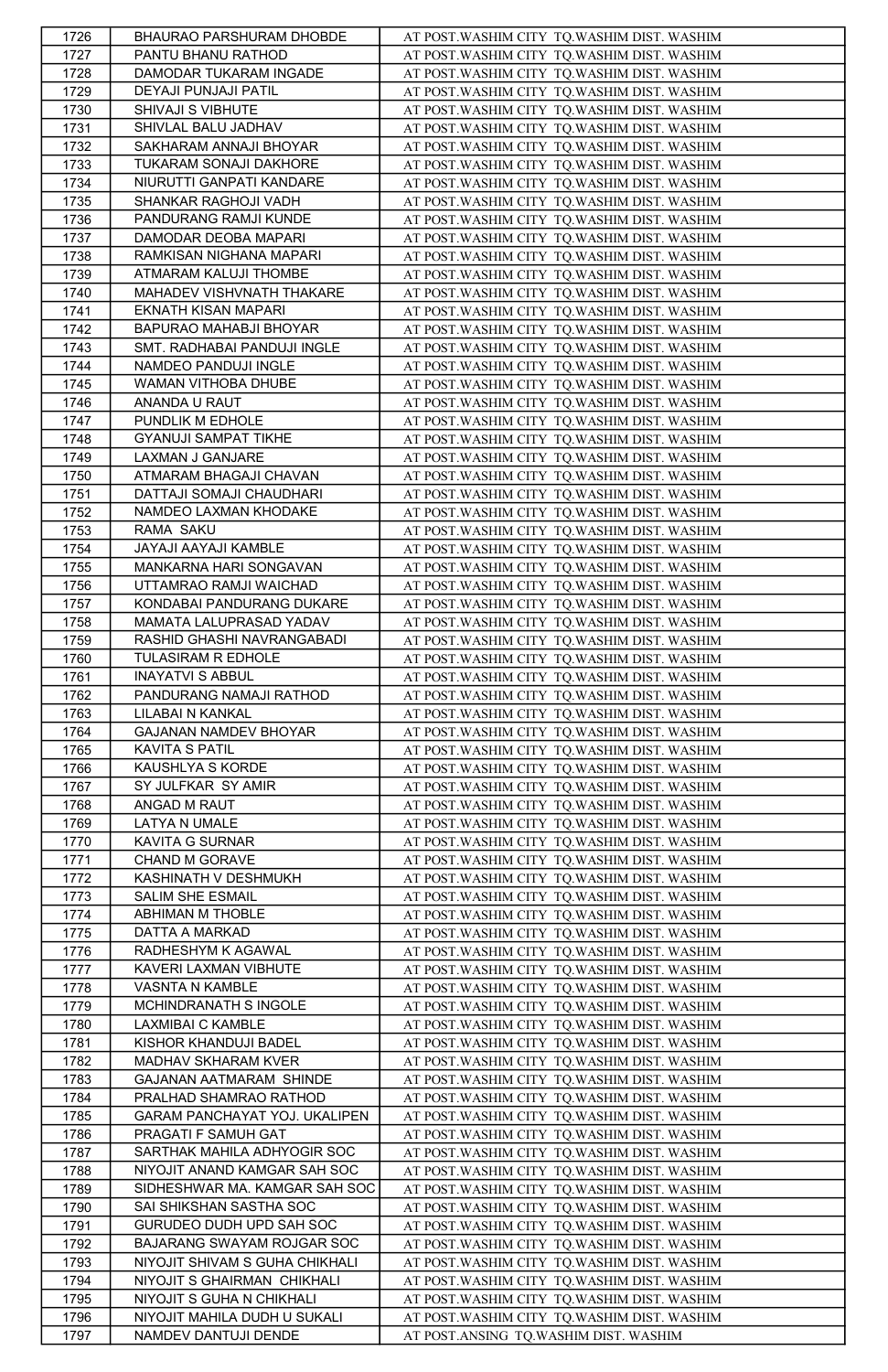| 1798         | GANESH APPARAO MASKE                          | AT POST.ANSING TO.WASHIM DIST. WASHIM                                                  |
|--------------|-----------------------------------------------|----------------------------------------------------------------------------------------|
| 1799         | NARAYAN DNYANBA UNDARE                        | AT POST.ANSING TQ.WASHIM DIST. WASHIM                                                  |
| 1800         | DWARKABAI MADANLAL                            | AT POST.ANSING TQ.WASHIM DIST. WASHIM                                                  |
| 1801         | JAYANTLAL MADANLAL HURKAR                     | AT POST.ANSING TQ.WASHIM DIST. WASHIM                                                  |
| 1802         | RATANLAL MADANLAL HURKAR                      | AT POST.ANSING TQ.WASHIM DIST. WASHIM                                                  |
| 1803         | KONDU MAHADJI BHOYAR                          | AT POST.ANSING TQ.WASHIM DIST. WASHIM                                                  |
| 1804         | JANJALU BHUJANGA DHANKAR                      | AT POST.ANSING TQ.WASHIM DIST. WASHIM                                                  |
| 1805         | SURAJKANTA HASANLAL                           | AT POST.ANSING TQ.WASHIM DIST. WASHIM                                                  |
|              | MOHAN NANDLAL MANDHANE                        |                                                                                        |
| 1806         |                                               | AT POST.ANSING TQ.WASHIM DIST. WASHIM                                                  |
| 1807         | NARAYAN CANDRBAN DANDE                        | AT POST.ANSING TQ.WASHIM DIST. WASHIM                                                  |
| 1808         | KUDALIK B GADEKAR                             | AT POST.ANSING TQ.WASHIM DIST. WASHIM                                                  |
| 1809         | ATMARAM FATU RATOD                            | AT POST.ANSING TQ.WASHIM DIST. WASHIM                                                  |
| 1810         | JANABAI TUKARAM THAKARE                       | AT POST.ANSING TO.WASHIM DIST. WASHIM                                                  |
| 1811         | DAMARAJ BABURAV JAON                          | AT POST.ANSING TQ.WASHIM DIST. WASHIM                                                  |
| 1812         | <b>ROKADE</b>                                 | AT POST.ANSING TQ.WASHIM DIST. WASHIM                                                  |
| 1813         | <b>BHAGIRATHI S SUROSE</b>                    | AT POST.ANSING TQ.WASHIM DIST. WASHIM                                                  |
| 1814         | DEVBA S MASKE                                 | AT POST.ANSING TQ.WASHIM DIST. WASHIM                                                  |
| 1815         | DEVILA BALKRUSHN DANGATE                      | AT POST.ANSING TQ.WASHIM DIST. WASHIM                                                  |
| 1816         | BEBI KESHAV RATHOD                            | AT POST.ANSING TQ.WASHIM DIST. WASHIM                                                  |
| 1817         | MANOJ SUDHAKAR DHUNAME                        | AT POST.ANSING TQ.WASHIM DIST. WASHIM                                                  |
| 1818         | SHE SHAFIQ SHE AMAD                           | AT POST.ANSING TQ.WASHIM DIST. WASHIM                                                  |
| 1819         | SUMAN SURESH KHANDAGALE                       | AT POST.ANSING TQ.WASHIM DIST. WASHIM                                                  |
| 1820         | PURUSHOTTAM VITTHAL GAVANDE                   | AT POST.ANSING TQ.WASHIM DIST. WASHIM                                                  |
| 1821         | SADASHIV RAJARAM SURVE                        | AT POST.ANSING TQ.WASHIM DIST. WASHIM                                                  |
| 1822         | INDIRABAI NATTHUJI INGOLE                     | AT POST.ANSING TQ.WASHIM DIST. WASHIM                                                  |
| 1823         | DASHRATH VITHOBA AGHAM                        | AT POST.ANSING TQ.WASHIM DIST. WASHIM                                                  |
|              |                                               |                                                                                        |
| 1824         | MAULI S S GAT SAVALI                          | AT POST.ANSING TQ.WASHIM DIST. WASHIM                                                  |
| 1825         | JAY JAGDAMBA S S GAT VARA JAHA                | AT POST.ANSING TQ.WASHIM DIST. WASHIM                                                  |
| 1826         | DHAMMAJOTI S MAH B G SHELU KHU                | AT POST.ANSING TQ.WASHIM DIST. WASHIM                                                  |
| 1827         | DATATRAYA GANPAT GOTE                         | AT POST.TONDGAON TQ.WASHIM DIST. WASHIM                                                |
| 1828         | YADAVRAO SAKHARAM GOTE                        | AT POST.TONDGAON TQ.WASHIM DIST. WASHIM                                                |
| 1829         | DEVKABAI NIRVATI NAKHATE                      | AT POST.TONDGAON TQ.WASHIM DIST. WASHIM                                                |
| 1830         | TULSHIRAM DATATRAYA WANKHADE                  | AT POST.TONDGAON TQ.WASHIM DIST. WASHIM                                                |
| 1831         | AASHABAI MADHAV NAVGHARE                      | AT POST.TONDGAON TQ.WASHIM DIST. WASHIM                                                |
| 1832         | KASHIRAM NATHUJI KALBANDE                     | AT POST.TONDGAON TQ.WASHIM DIST. WASHIM                                                |
| 1833         | PANDURANG SHANKAR AKIT                        | AT POST.TONDGAON TQ.WASHIM DIST. WASHIM                                                |
| 1834         | GAUKARNA BHANUDAS GOTE                        | AT POST.TONDGAON TQ.WASHIM DIST. WASHIM                                                |
| 1835         | PRAKASH UDHAV KAKDE                           | AT POST.TONDGAON TQ.WASHIM DIST. WASHIM                                                |
| 1836         | AASHA NAMDEO HAJARE                           | AT POST.TONDGAON TQ.WASHIM DIST. WASHIM                                                |
| 1837         | YASHODIP BCG DEVTHANA                         | AT POST.TONDGAON TQ.WASHIM DIST. WASHIM                                                |
| 1838         | <b>SHISHAK</b>                                | AT POST.TONDGAON TQ.WASHIM DIST. WASHIM                                                |
| 1839         | SHRI SAMRTH RAMDAS SHIKSHAK                   | AT POST.TONDGAON TQ.WASHIM DIST. WASHIM                                                |
| 1840         | RAMJI SUBHEDAR SHELI MENDI                    | AT POST.TONDGAON TQ.WASHIM DIST. WASHIM                                                |
| 1841         | SAW.NAMDEORAO GOTE BAHU                       | AT POST.TONDGAON TQ.WASHIM DIST. WASHIM                                                |
| 1842         | SAKHARAM NARAYAN DHANUDE                      | AT POST.PARDITAKMOR TQ.WASHIM DIST. WASHIM                                             |
|              | DEVIDAS RAGHO KUMBHAR                         |                                                                                        |
| 1843         | SUDAMA NARAYAN MAHALE                         | AT POST.PARDITAKMOR TQ.WASHIM DIST. WASHIM                                             |
| 1844         | KONDIRAM SAMBHAJI TALE                        | AT POST.PARDITAKMOR TQ.WASHIM DIST. WASHIM                                             |
| 1845         |                                               | AT POST.MALEGAO TQ.MALEGAO DIST. WASHIM                                                |
| 1846         | GAJANAN PARSHRAM JADHAV                       | AT POST.MALEGAO TQ.MALEGAO DIST. WASHIM                                                |
| 1847         | SANDIP SADASHIV DABHADE                       | AT POST.MALEGAO TQ.MALEGAO DIST. WASHIM                                                |
| 1848         | CHANDRABHAN SAKHARAM ROKADE                   | AT POST.MALEGAO TQ.MALEGAO DIST. WASHIM                                                |
| 1849         | RAJU PRAKASH TAYDHE                           | AT POST.MALEGAO TQ.MALEGAO DIST. WASHIM                                                |
| 1850         | SANGEETA UDHEORAO KALE                        | AT POST.MALEGAO TQ.MALEGAO DIST. WASHIM                                                |
| 1851         | SACHIV GRAM P.DEVTHANA KHAMB                  | AT POST.MALEGAO TQ.MALEGAO DIST. WASHIM                                                |
| 1852         | SEC.GR.PAN.PANGARIKUTE                        | AT POST.MALEGAO TQ.MALEGAO DIST. WASHIM                                                |
| 1853         | KHUSHAL NARAYAN PACHARANE                     | AT POST.KINHIRAJA TQ.MALEGAO DIST. WASHIM                                              |
| 1854         | PRASRAM UDEBHAN RATHOD                        | AT POST.KINHIRAJA TQ.MALEGAO DIST. WASHIM                                              |
| 1855         | SARU TUKARAM NAGARE                           | AT POST.KINHIRAJA TQ.MALEGAO DIST. WASHIM                                              |
| 1856         | BHIMRAO SHYAMRAO GHUGE                        | AT POST.KINHIRAJA TQ.MALEGAO DIST. WASHIM                                              |
| 1857         |                                               |                                                                                        |
| 1858         | ASHOK K DESHMUKH                              | AT POST.KINHIRAJA TQ.MALEGAO DIST. WASHIM                                              |
| 1859         | HARIBHAU UDEBHAN CHOUDHARI                    | AT POST.KINHIRAJA TQ.MALEGAO DIST. WASHIM                                              |
|              | SHE KADIR SHE KALU                            | AT POST.KINHIRAJA TQ.MALEGAO DIST. WASHIM                                              |
|              | RAMCHANDRA H GANJARE                          |                                                                                        |
| 1860         |                                               | AT POST.KINHIRAJA TQ.MALEGAO DIST. WASHIM                                              |
| 1861         | RUSTAM SAKHARAM INGLE                         | AT POST.KINHIRAJA TQ.MALEGAO DIST. WASHIM                                              |
| 1862         | BALIRAM RAMAJI RATHOD                         | AT POST.KINHIRAJA TQ.MALEGAO DIST. WASHIM                                              |
| 1863         | GOVIND RAMLAL JAISVL                          | AT POST.KINHIRAJA TQ.MALEGAO DIST. WASHIM                                              |
| 1864         | MAHADEV RAMCHAND SURVE                        | AT POST.KINHIRAJA TQ.MALEGAO DIST. WASHIM                                              |
| 1865         | ANIL B AAHURAKAR                              | AT POST.KINHIRAJA TQ.MALEGAO DIST. WASHIM                                              |
| 1866         | VISHVMBAR SONAJI TAYADE                       | AT POST.KINHIRAJA TQ.MALEGAO DIST. WASHIM                                              |
| 1867         | SANJAY EKANATH BOBADE                         | AT POST.KINHIRAJA TQ.MALEGAO DIST. WASHIM                                              |
| 1868<br>1869 | KMLESH VITTRAO CHRDE<br>ARJUNA MUKINDA TAYADE | AT POST.KINHIRAJA TQ.MALEGAO DIST. WASHIM<br>AT POST.KINHIRAJA TQ.MALEGAO DIST. WASHIM |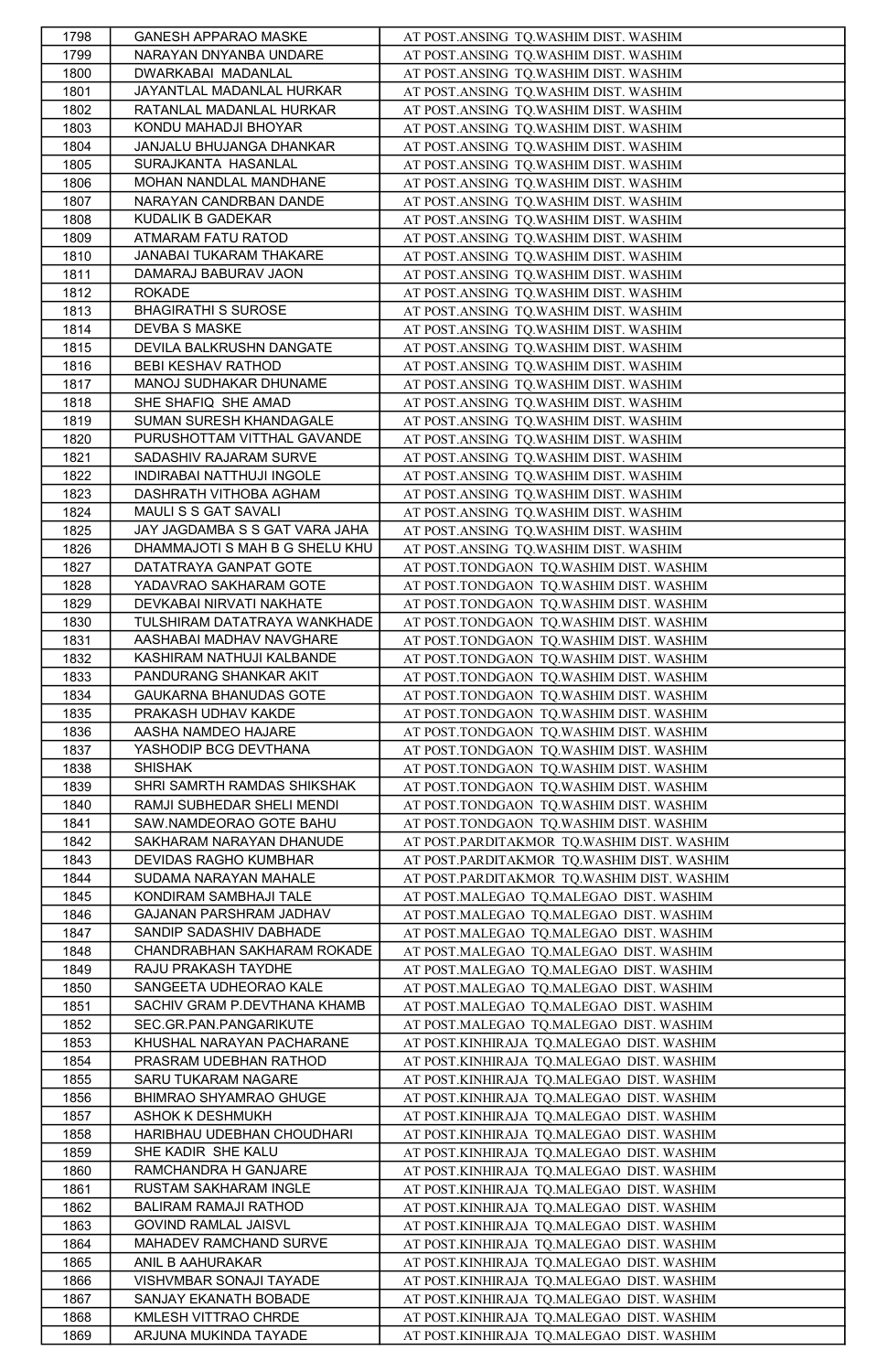| 1870 | RAMEAS SAKHARAM JADHAV         | AT POST.KINHIRAJA TQ.MALEGAO DIST. WASHIM    |
|------|--------------------------------|----------------------------------------------|
| 1871 | KISAN SAMBHAJI PANDE           | AT POST.KINHIRAJA TQ.MALEGAO DIST. WASHIM    |
| 1872 | UDHAV LAXMAN GOUDE             | AT POST.KINHIRAJA TQ.MALEGAO DIST. WASHIM    |
| 1873 | JANARDHAN JANRAO TAYADE        | AT POST.KINHIRAJA TQ.MALEGAO DIST. WASHIM    |
| 1874 | LATA B THAKARE                 | AT POST.KINHIRAJA TQ.MALEGAO DIST. WASHIM    |
| 1875 | <b>GIRDAS K KAMBALE</b>        | AT POST.KINHIRAJA TQ.MALEGAO DIST. WASHIM    |
| 1876 | MANKARNA H SANAP               | AT POST.KINHIRAJA TQ.MALEGAO DIST. WASHIM    |
| 1877 | YASHAVANTA S RATHOD            | AT POST.KINHIRAJA TQ.MALEGAO DIST. WASHIM    |
| 1878 | JAY BHAWANI S B G              | AT POST.KINHIRAJA TQ.MALEGAO DIST. WASHIM    |
| 1879 | GAJANAN MAH S B G KINHIRAJA    | AT POST.KINHIRAJA TQ.MALEGAO DIST. WASHIM    |
|      |                                |                                              |
| 1880 | M JIJAU MAH S B G SONALA       | AT POST.KINHIRAJA TQ.MALEGAO DIST. WASHIM    |
| 1881 | SEVALAL SHET S B G JODGAVHAN   | AT POST.KINHIRAJA TQ.MALEGAO DIST. WASHIM    |
| 1882 | SHIVKRIPA SHET SB G KAVARDARI  | AT POST.KINHIRAJA TQ.MALEGAO DIST. WASHIM    |
| 1883 | JAYKISAN SHET SBG KAVARDARI    | AT POST.KINHIRAJA TQ.MALEGAO DIST. WASHIM    |
| 1884 | KAVARDARI                      | AT POST.KINHIRAJA TQ.MALEGAO DIST. WASHIM    |
| 1885 | BHAGYAVIDHATA SHE SBG VAIRAMR  | AT POST.KINHIRAJA TQ.MALEGAO DIST. WASHIM    |
| 1886 | WADHAI MATA SHET SBG MARAIDOH  | AT POST.KINHIRAJA TQ.MALEGAO DIST. WASHIM    |
| 1887 | <b>JODGAVHAN</b>               | AT POST.KINHIRAJA TQ.MALEGAO DIST. WASHIM    |
| 1888 | <b>JODGAVHAN</b>               | AT POST.KINHIRAJA TQ.MALEGAO DIST. WASHIM    |
| 1889 | JITASING NAIK SHET SBG K RAJA  | AT POST.KINHIRAJA TQ.MALEGAO DIST. WASHIM    |
| 1890 | JAY BHAWANI SHET SB G GUNJ     | AT POST.KINHIRAJA TQ.MALEGAO DIST. WASHIM    |
| 1891 | MAIRAHDOH                      | AT POST.KINHIRAJA TQ.MALEGAO DIST. WASHIM    |
| 1892 | SWAMI SAMARTH MAH S B G GUNJ   | AT POST.KINHIRAJA TQ.MALEGAO DIST. WASHIM    |
| 1893 | JAY SEVALAL MAH S B G K RAJA   | AT POST.KINHIRAJA TQ.MALEGAO DIST. WASHIM    |
| 1894 | AVLIYA MAH SHET S B G K RAJA   | AT POST.KINHIRAJA TQ.MALEGAO DIST. WASHIM    |
| 1895 | JAY SEVALAL PURU S B G GIVHA   | AT POST.KINHIRAJA TQ.MALEGAO DIST. WASHIM    |
| 1896 | JIJAMATA MAH S B G KAVARDARI   | AT POST.KINHIRAJA TQ.MALEGAO DIST. WASHIM    |
| 1897 | ZOLENATH MAJUR KAMGAR KAVAR    | AT POST.KINHIRAJA TQ.MALEGAO DIST. WASHIM    |
| 1898 | S SEVALAL MAH YUVAK V KAL SHIK | AT POST.KINHIRAJA TQ.MALEGAO DIST. WASHIM    |
| 1899 | RAMBHAU LAXMAN SHINDE          | AT POST.SHIRPUR JAIN TQ.MALEGAO DIST. WASHIM |
| 1900 | SHRIRAM B PANDE                | AT POST.SHIRPUR JAIN TQ.MALEGAO DIST. WASHIM |
| 1901 | SHRIRAM V SATAKE               | AT POST.SHIRPUR JAIN TQ.MALEGAO DIST. WASHIM |
| 1902 | JAGDISH J JOSHI                | AT POST.SHIRPUR JAIN TQ.MALEGAO DIST. WASHIM |
| 1903 | MANIKAPPA H DEVKAR             | AT POST.SHIRPUR JAIN TQ.MALEGAO DIST. WASHIM |
| 1904 | KASHIBA BALIRAM                | AT POST.SHIRPUR JAIN TQ.MALEGAO DIST. WASHIM |
| 1905 | SHANKAR S DESHMUKH             | AT POST.SHIRPUR JAIN TQ.MALEGAO DIST. WASHIM |
|      | SHANKAR M MUGANWAR             |                                              |
| 1906 |                                | AT POST.SHIRPUR JAIN TQ.MALEGAO DIST. WASHIM |
| 1907 | SHESHRAO D WAGH                | AT POST.SHIRPUR JAIN TQ.MALEGAO DIST. WASHIM |
| 1908 | ANAND G CHAUDHARI              | AT POST.SHIRPUR JAIN TQ.MALEGAO DIST. WASHIM |
| 1909 | <b>GOVINDA A LAHANE</b>        | AT POST.SHIRPUR JAIN TQ.MALEGAO DIST. WASHIM |
| 1910 | NIMBAJI A PATIL                | AT POST.SHIRPUR JAIN TQ.MALEGAO DIST. WASHIM |
| 1911 | MAROTI M INGOLE                | AT POST.SHIRPUR JAIN TQ.MALEGAO DIST. WASHIM |
| 1912 | PANDURANG A DEVALE             | AT POST.SHIRPUR JAIN TQ.MALEGAO DIST. WASHIM |
| 1913 | SHANKAR D NAGARNAIK            | AT POST.SHIRPUR JAIN TQ.MALEGAO DIST. WASHIM |
| 1914 | NAMDEV A CHANDE                | AT POST.SHIRPUR JAIN TQ.MALEGAO DIST. WASHIM |
| 1915 | KISAN B DHAMNE                 | AT POST.SHIRPUR JAIN TQ.MALEGAO DIST. WASHIM |
| 1916 | LAXMAN S INGOLE                | AT POST.SHIRPUR JAIN TQ.MALEGAO DIST. WASHIM |
| 1917 | A RAHEMAN NUR MAHAMAD          | AT POST.SHIRPUR JAIN TQ.MALEGAO DIST. WASHIM |
| 1918 | BALKRUSHNA K DHAVALE           | AT POST.SHIRPUR JAIN TQ.MALEGAO DIST. WASHIM |
| 1919 | TULSHIRAM S LAHANE             | AT POST.SHIRPUR JAIN TQ.MALEGAO DIST. WASHIM |
| 1920 | RANNU M GAVALI                 | AT POST.SHIRPUR JAIN TQ.MALEGAO DIST. WASHIM |
| 1921 | PANDHARI U GAVALI              | AT POST.SHIRPUR JAIN TQ.MALEGAO DIST. WASHIM |
| 1922 | DHULAT G SHINDE                | AT POST.SHIRPUR JAIN TQ.MALEGAO DIST. WASHIM |
| 1923 | BURANSHAH MEHATAB SHAH         | AT POST.SHIRPUR JAIN TQ.MALEGAO DIST. WASHIM |
| 1924 | YADAV T LADE                   | AT POST.SHIRPUR JAIN TQ.MALEGAO DIST. WASHIM |
| 1925 | NAMDEV D MASHKI                | AT POST.SHIRPUR JAIN TQ.MALEGAO DIST. WASHIM |
| 1926 | NAGO D WAZHULKAR               | AT POST.SHIRPUR JAIN TO.MALEGAO DIST. WASHIM |
| 1927 | KAUTA B AVCHAR                 | AT POST.SHIRPUR JAIN TQ.MALEGAO DIST. WASHIM |
| 1928 | RAMRAO D LAHANE                | AT POST.SHIRPUR JAIN TQ.MALEGAO DIST. WASHIM |
| 1929 | GAHENAJI K JADHAV              | AT POST.SHIRPUR JAIN TQ.MALEGAO DIST. WASHIM |
| 1930 | GAHENAJI K JADHAV              | AT POST.SHIRPUR JAIN TQ.MALEGAO DIST. WASHIM |
| 1931 | PARAKASH R DESHMUKH            | AT POST.SHIRPUR JAIN TQ.MALEGAO DIST. WASHIM |
| 1932 | DATTU V LAHANE                 | AT POST.SHIRPUR JAIN TQ.MALEGAO DIST. WASHIM |
| 1933 | NAMDEV K KOKADE                | AT POST.SHIRPUR JAIN TQ.MALEGAO DIST. WASHIM |
| 1934 | SHESHRAO K KAKADE              | AT POST.SHIRPUR JAIN TQ.MALEGAO DIST. WASHIM |
| 1935 | DATTU A LAHANE                 | AT POST.SHIRPUR JAIN TQ.MALEGAO DIST. WASHIM |
| 1936 | TULSHIRAM J SOMATKAR           | AT POST.SHIRPUR JAIN TQ.MALEGAO DIST. WASHIM |
| 1937 | LAHANABAI DAVALATRAO           | AT POST.SHIRPUR JAIN TO.MALEGAO DIST. WASHIM |
| 1938 | PRABHU S INGOLE                | AT POST.SHIRPUR JAIN TQ.MALEGAO DIST. WASHIM |
| 1939 | SAKHARAM DABINA                | AT POST.SHIRPUR JAIN TQ.MALEGAO DIST. WASHIM |
| 1940 | A LATIF SK RAHIM               | AT POST.SHIRPUR JAIN TQ.MALEGAO DIST. WASHIM |
| 1941 | NIMBAJI GOVINDA                | AT POST.SHIRPUR JAIN TQ.MALEGAO DIST. WASHIM |
|      |                                |                                              |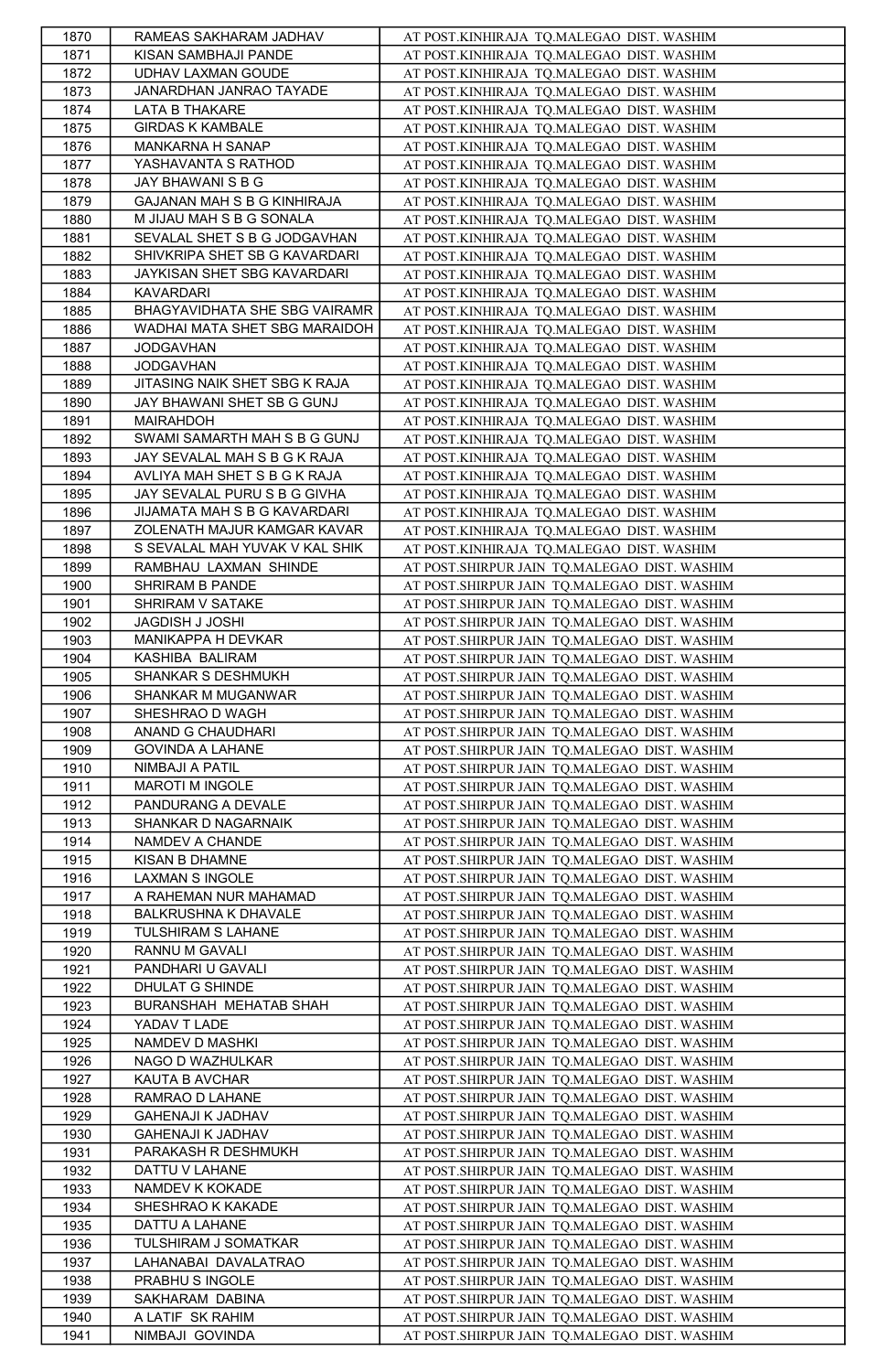| 1942 | DATTU N SHINDE             | AT POST.SHIRPUR JAIN TQ.MALEGAO DIST. WASHIM |
|------|----------------------------|----------------------------------------------|
| 1943 | KASABAI G BHAGDIGA         | AT POST.SHIRPUR JAIN TQ.MALEGAO DIST. WASHIM |
| 1944 | AMBADASH V SHIRSAGAR       | AT POST.SHIRPUR JAIN TQ.MALEGAO DIST. WASHIM |
| 1945 | TUKARAM A KAVARKHE         | AT POST.SHIRPUR JAIN TQ.MALEGAO DIST. WASHIM |
| 1946 | RAMESH B LAHANE            | AT POST.SHIRPUR JAIN TQ.MALEGAO DIST. WASHIM |
| 1947 | OMPRAKASH C DHUT           | AT POST.SHIRPUR JAIN TQ.MALEGAO DIST. WASHIM |
| 1948 | RAMESHCHANDRA C DHUT       | AT POST.SHIRPUR JAIN TQ.MALEGAO DIST. WASHIM |
| 1949 | KISAN J AVCHAR             | AT POST.SHIRPUR JAIN TQ.MALEGAO DIST. WASHIM |
| 1950 | SHRIDHAR S SARNAIK         | AT POST.SHIRPUR JAIN TQ.MALEGAO DIST. WASHIM |
| 1951 | A HAKIM A RAHEMAN          | AT POST.SHIRPUR JAIN TQ.MALEGAO DIST. WASHIM |
| 1952 | MANGALCHAND L SHRIMMUKE    | AT POST.SHIRPUR JAIN TQ.MALEGAO DIST. WASHIM |
| 1953 | WAMAN S ULHAMALE           | AT POST.SHIRPUR JAIN TQ.MALEGAO DIST. WASHIM |
| 1954 | UDDHAV A DHOTE             | AT POST.SHIRPUR JAIN TO.MALEGAO DIST. WASHIM |
| 1955 | SAMPAT P KUTE              | AT POST.SHIRPUR JAIN TQ.MALEGAO DIST. WASHIM |
| 1956 | HASANRAO KHADERAO DESHMUKH | AT POST.SHIRPUR JAIN TQ.MALEGAO DIST. WASHIM |
| 1957 | MAROTI P MORE              | AT POST.SHIRPUR JAIN TQ.MALEGAO DIST. WASHIM |
| 1958 | NATHU M SHINDE             | AT POST.SHIRPUR JAIN TO.MALEGAO DIST. WASHIM |
| 1959 | MAHEMUD KHA WARISH KHA     | AT POST.SHIRPUR JAIN TQ.MALEGAO DIST. WASHIM |
| 1960 | NAMDEV L VAUDKAR           | AT POST.SHIRPUR JAIN TQ.MALEGAO DIST. WASHIM |
| 1961 | TANHABAI M SHINGANE        | AT POST.SHIRPUR JAIN TQ.MALEGAO DIST. WASHIM |
| 1962 | SHANKAR B SAVANT           | AT POST.SHIRPUR JAIN TQ.MALEGAO DIST. WASHIM |
| 1963 | RAMCHANDRA A BHALERAO      | AT POST.SHIRPUR JAIN TQ.MALEGAO DIST. WASHIM |
| 1964 | WAMAN A MITKARI            | AT POST.SHIRPUR JAIN TQ.MALEGAO DIST. WASHIM |
| 1965 | VISHVNATH L GURAV          | AT POST.SHIRPUR JAIN TQ.MALEGAO DIST. WASHIM |
| 1966 | JANKIRAM T PARALE          | AT POST.SHIRPUR JAIN TO.MALEGAO DIST. WASHIM |
|      | DHNYBA S GAVALI            |                                              |
| 1967 |                            | AT POST.SHIRPUR JAIN TQ.MALEGAO DIST. WASHIM |
| 1968 | NAMDEV D BHALERAO          | AT POST.SHIRPUR JAIN TQ.MALEGAO DIST. WASHIM |
| 1969 | KAILASH M DEVKAR           | AT POST.SHIRPUR JAIN TQ.MALEGAO DIST. WASHIM |
| 1970 | JAYNARAYAN J KABARA        | AT POST.SHIRPUR JAIN TQ.MALEGAO DIST. WASHIM |
| 1971 | ASHA T GHIRKE              | AT POST.SHIRPUR JAIN TQ.MALEGAO DIST. WASHIM |
| 1972 | GOPABAI H GHAYAL           | AT POST.SHIRPUR JAIN TQ.MALEGAO DIST. WASHIM |
| 1973 | PANDURANG G DESHMUKH       | AT POST.SHIRPUR JAIN TQ.MALEGAO DIST. WASHIM |
| 1974 | VASANTRAV S AHER           | AT POST.SHIRPUR JAIN TQ.MALEGAO DIST. WASHIM |
| 1975 | LAXMIBAI E BORATE          | AT POST.SHIRPUR JAIN TQ.MALEGAO DIST. WASHIM |
| 1976 | SONAJI M BAHIRE            | AT POST.SHIRPUR JAIN TQ.MALEGAO DIST. WASHIM |
| 1977 | DATTA M BORATE             | AT POST.SHIRPUR JAIN TQ.MALEGAO DIST. WASHIM |
| 1978 | TRAMBAK B DESHMUKH         | AT POST.SHIRPUR JAIN TQ.MALEGAO DIST. WASHIM |
| 1979 | NANKISHOR G DHUDAKEKAR     | AT POST.SHIRPUR JAIN TQ.MALEGAO DIST. WASHIM |
| 1980 | TUKARAM ARJUNA SHINDE      | AT POST.SHIRPUR JAIN TQ.MALEGAO DIST. WASHIM |
| 1981 | SHRIRAM M AJGAR            | AT POST.SHIRPUR JAIN TQ.MALEGAO DIST. WASHIM |
| 1982 | SURESH S SHRIKHANDE        | AT POST.SHIRPUR JAIN TQ.MALEGAO DIST. WASHIM |
| 1983 | S R SHIRKANDE              | AT POST.SHIRPUR JAIN TQ.MALEGAO DIST. WASHIM |
| 1984 | ASHRU R JADHAV             | AT POST.SHIRPUR JAIN TQ.MALEGAO DIST. WASHIM |
| 1985 | SRIRAM K LAHANE            | AT POST.SHIRPUR JAIN TQ.MALEGAO DIST. WASHIM |
| 1986 | RAMCHANDRA A KHANDALKAR    | AT POST.SHIRPUR JAIN TQ.MALEGAO DIST. WASHIM |
| 1987 | KISANGIR B GIRI            | AT POST.SHIRPUR JAIN TQ.MALEGAO DIST. WASHIM |
| 1988 | BALABHAU N DESHMUKH        | AT POST.SHIRPUR JAIN TQ.MALEGAO DIST. WASHIM |
| 1989 | SESHRAO M GORE             | AT POST.SHIRPUR JAIN TQ.MALEGAO DIST. WASHIM |
| 1990 | RAMBHAU S GAVANDE          | AT POST.SHIRPUR JAIN TQ.MALEGAO DIST. WASHIM |
| 1991 | SANJAY L JAVOLKAR          | AT POST.SHIRPUR JAIN TQ.MALEGAO DIST. WASHIM |
| 1992 | WDAVARKA K JADHAV          | AT POST.SHIRPUR JAIN TQ.MALEGAO DIST. WASHIM |
| 1993 | SANDIP D JOSHI             | AT POST.SHIRPUR JAIN TQ.MALEGAO DIST. WASHIM |
| 1994 | SHRIRANG A KHADE           | AT POST.SHIRPUR JAIN TQ.MALEGAO DIST. WASHIM |
| 1995 | PRALHAD N KALE             | AT POST.SHIRPUR JAIN TQ.MALEGAO DIST. WASHIM |
| 1996 | H.M Z.P SHALA              | AT POST.SHIRPUR JAIN TQ.MALEGAO DIST. WASHIM |
| 1997 | H.M Z.P KANYA SHALA        | AT POST.SHIRPUR JAIN TQ.MALEGAO DIST. WASHIM |
| 1998 | BHAGWAN SADUJI KHORNE      | AT POST.SHIRPUR JAIN TQ.MALEGAO DIST. WASHIM |
| 1999 | SAKHARAM NARAYAN JADHAV    | AT POST.SHIRPUR JAIN TQ.MALEGAO DIST. WASHIM |
| 2000 | VITTAL PUNDLIKRAO RANE     | AT POST.SHIRPUR JAIN TQ.MALEGAO DIST. WASHIM |
| 2001 | H.M Z.P SHALA              | AT POST.SHIRPUR JAIN TQ.MALEGAO DIST. WASHIM |
| 2002 | AJIT R MAHAJAN             | AT POST.SHIRPUR JAIN TO.MALEGAO DIST. WASHIM |
| 2003 | SHEKH ISMAIL S BALA        | AT POST.SHIRPUR JAIN TQ.MALEGAO DIST. WASHIM |
| 2004 | PRAMILA M BHOSALE          | AT POST.SHIRPUR JAIN TO.MALEGAO DIST. WASHIM |
|      |                            |                                              |
| 2005 | DAGDU MAROTI SHINDE        | AT POST.SHIRPUR JAIN TQ.MALEGAO DIST. WASHIM |
| 2006 | NAYAN N GAWALI             | AT POST.SHIRPUR JAIN TQ.MALEGAO DIST. WASHIM |
| 2007 | <b>GANGARAM G MARWADI</b>  | AT POST.SHIRPUR JAIN TQ.MALEGAO DIST. WASHIM |
| 2008 | ARJUNA P BHALEKAR          | AT POST.SHIRPUR JAIN TQ.MALEGAO DIST. WASHIM |
| 2009 | <b>BHASKAR S MORE</b>      | AT POST.SHIRPUR JAIN TQ.MALEGAO DIST. WASHIM |
| 2010 | P S DESHMUKH               | AT POST.SHIRPUR JAIN TQ.MALEGAO DIST. WASHIM |
| 2011 | SAKHARAM RAOJI SRIKHANDE   | AT POST.SHIRPUR JAIN TQ.MALEGAO DIST. WASHIM |
| 2012 | <b>BHAGVAN L INGOLE</b>    | AT POST.SHIRPUR JAIN TQ.MALEGAO DIST. WASHIM |
| 2013 | PRAVIN KESHAVRAO DHANAGARE | AT POST.SHIRPUR JAIN TQ.MALEGAO DIST. WASHIM |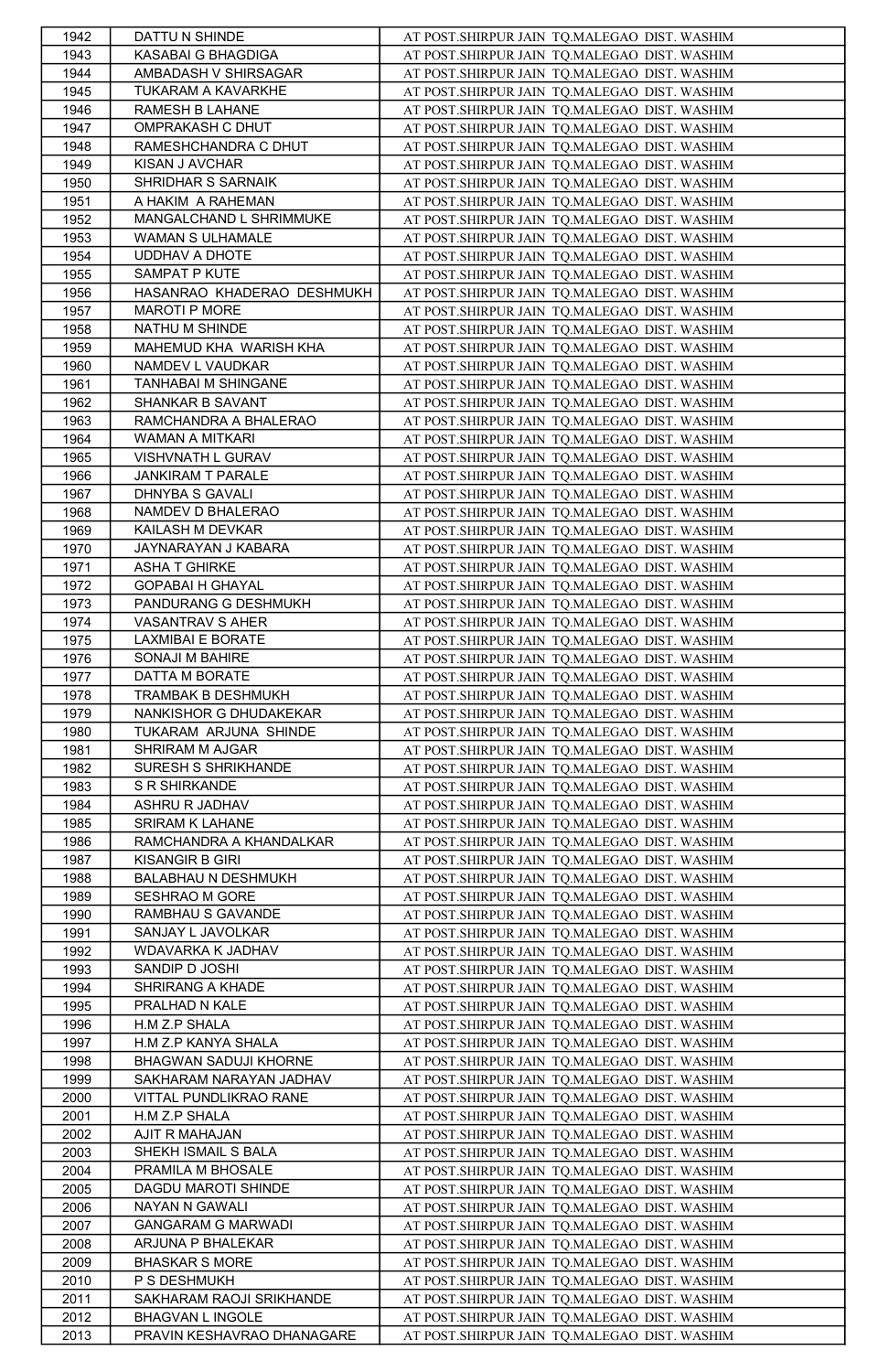| 2014         | SARDARSINGH JAYSINGH BAYAS                             | AT POST.SHIRPUR JAIN TO.MALEGAO DIST. WASHIM                                                 |
|--------------|--------------------------------------------------------|----------------------------------------------------------------------------------------------|
| 2015         | SARDARSINGH JAYSINGH BAYAS                             | AT POST.SHIRPUR JAIN TQ.MALEGAO DIST. WASHIM                                                 |
| 2016         | SOPAN RAMBHAU JADHAV                                   | AT POST.SHIRPUR JAIN TO.MALEGAO DIST. WASHIM                                                 |
| 2017         | CHANDRSHEKHAR S MAHAJAN                                | AT POST.SHIRPUR JAIN TQ.MALEGAO DIST. WASHIM                                                 |
| 2018         | CHATURABAI EKNATH SHINDE                               | AT POST.SHIRPUR JAIN TO.MALEGAO DIST. WASHIM                                                 |
| 2019         | BAJIRAO WAMANRAO KAVADI                                | AT POST.SHIRPUR JAIN TQ.MALEGAO DIST. WASHIM                                                 |
| 2020         | SUBHASH K DONGRE                                       | AT POST.SHIRPUR JAIN TQ.MALEGAO DIST. WASHIM                                                 |
| 2021         | LILABAI N KASHTURE                                     | AT POST.SHIRPUR JAIN TQ.MALEGAO DIST. WASHIM                                                 |
| 2022         | MADHUKAR K AVALE                                       | AT POST.SHIRPUR JAIN TQ.MALEGAO DIST. WASHIM                                                 |
| 2023         | VASANT L JADHAV                                        | AT POST.SHIRPUR JAIN TQ.MALEGAO DIST. WASHIM                                                 |
| 2024         | GAJANAN P JADHAV                                       | AT POST.SHIRPUR JAIN TQ.MALEGAO DIST. WASHIM                                                 |
| 2025         | KISAN H VALVI                                          | AT POST.SHIRPUR JAIN TQ.MALEGAO DIST. WASHIM                                                 |
| 2026         | S D SOMESHWAR                                          | AT POST.SHIRPUR JAIN TQ.MALEGAO DIST. WASHIM                                                 |
| 2027         | AAVACHITRAO BAPURAO DESHMUKH                           | AT POST.SHIRPUR JAIN TQ.MALEGAO DIST. WASHIM                                                 |
| 2028         | PRAVIN R BAVISKAR                                      | AT POST.SHIRPUR JAIN TQ.MALEGAO DIST. WASHIM                                                 |
| 2029         | RAJARAM B WAGH                                         | AT POST.SHIRPUR JAIN TQ.MALEGAO DIST. WASHIM                                                 |
| 2030         | MATOSRI K DABHADE                                      | AT POST.SHIRPUR JAIN TQ.MALEGAO DIST. WASHIM                                                 |
| 2031         | DEVRAV NI SAVALE                                       | AT POST.SHIRPUR JAIN TQ.MALEGAO DIST. WASHIM                                                 |
| 2032         | PRALHAD SADASHIV AVACHAR                               | AT POST.SHIRPUR JAIN TQ.MALEGAO DIST. WASHIM                                                 |
| 2033         | SHANTABAI TANHAJI KHADE                                | AT POST.SHIRPUR JAIN TQ.MALEGAO DIST. WASHIM                                                 |
| 2034         | LAKSHMAN K KATHODE                                     | AT POST.SHIRPUR JAIN TQ.MALEGAO DIST. WASHIM                                                 |
| 2035         | KUSUMABAI MADAN GHODMADE                               | AT POST.SHIRPUR JAIN TQ.MALEGAO DIST. WASHIM                                                 |
| 2036<br>2037 | NIMBAJI KRUSHNAJI LAHANE<br>PANDURANG SAKHARAM GAIKWAD | AT POST.SHIRPUR JAIN TQ.MALEGAO DIST. WASHIM                                                 |
|              | VISHWANATH ANANDA MUTHAL                               | AT POST.SHIRPUR JAIN TQ.MALEGAO DIST. WASHIM                                                 |
| 2038         | MUKTABAI NARAYAN SOMATKAR                              | AT POST.SHIRPUR JAIN TQ.MALEGAO DIST. WASHIM                                                 |
| 2039<br>2040 | DATTA KASHIBA JADHAV                                   | AT POST.SHIRPUR JAIN TQ.MALEGAO DIST. WASHIM                                                 |
| 2041         | MANOHAR D KUTE                                         | AT POST.SHIRPUR JAIN TQ.MALEGAO DIST. WASHIM<br>AT POST.SHIRPUR JAIN TQ.MALEGAO DIST. WASHIM |
| 2042         | GAMBHIRAO B JADHAV                                     | AT POST.SHIRPUR JAIN TQ.MALEGAO DIST. WASHIM                                                 |
| 2043         | RAMESH BALIRAM KHADE                                   | AT POST.SHIRPUR JAIN TO.MALEGAO DIST. WASHIM                                                 |
| 2044         | YAMUNABAI NAMDEVO INGOLE                               | AT POST.SHIRPUR JAIN TQ.MALEGAO DIST. WASHIM                                                 |
| 2045         | PRAKASH RAMAKANT GHODAKE                               | AT POST.SHIRPUR JAIN TQ.MALEGAO DIST. WASHIM                                                 |
| 2046         | AJABRAO RANGRAV SARNAIK                                | AT POST.SHIRPUR JAIN TQ.MALEGAO DIST. WASHIM                                                 |
| 2047         | MANORAMA P DEVLE                                       | AT POST.SHIRPUR JAIN TQ.MALEGAO DIST. WASHIM                                                 |
| 2048         | ANNAPURNA Y JUNGHARE                                   | AT POST.SHIRPUR JAIN TQ.MALEGAO DIST. WASHIM                                                 |
| 2049         | SURESH NARVANE                                         | AT POST.SHIRPUR JAIN TQ.MALEGAO DIST. WASHIM                                                 |
| 2050         | HARIDAS G AVCHAR                                       | AT POST.SHIRPUR JAIN TQ.MALEGAO DIST. WASHIM                                                 |
| 2051         | BABARAO JIJEBA CHANDE                                  | AT POST.SHIRPUR JAIN TQ.MALEGAO DIST. WASHIM                                                 |
| 2052         | ANANDA R JOSHI                                         | AT POST.SHIRPUR JAIN TQ.MALEGAO DIST. WASHIM                                                 |
| 2053         | <b>GOPAL P GHAYAL</b>                                  | AT POST.SHIRPUR JAIN TQ.MALEGAO DIST. WASHIM                                                 |
| 2054         | BEBIBAI RAMBHAU GAVAI                                  | AT POST.SHIRPUR JAIN TQ.MALEGAO DIST. WASHIM                                                 |
| 2055         | ARUN NARAYAN DABHALE                                   | AT POST.SHIRPUR JAIN TQ.MALEGAO DIST. WASHIM                                                 |
| 2056         | KESHAV ATMARAM KALE                                    | AT POST.SHIRPUR JAIN TQ.MALEGAO DIST. WASHIM                                                 |
| 2057         | MADAN SHANKAR DABHADE                                  | AT POST.SHIRPUR JAIN TQ.MALEGAO DIST. WASHIM                                                 |
| 2058         | RAJU NIMBAJI LAHANE                                    | AT POST.SHIRPUR JAIN TQ.MALEGAO DIST. WASHIM                                                 |
| 2059         | SHVAJI KHANDUJI BHANGI                                 | AT POST.SHIRPUR JAIN TQ.MALEGAO DIST. WASHIM                                                 |
| 2060         | AJAY TUKARAM RATHOD                                    | AT POST.SHIRPUR JAIN TQ.MALEGAO DIST. WASHIM                                                 |
| 2061         | PURSHOTAM NARAYAN KAVHAR                               | AT POST.SHIRPUR JAIN TQ.MALEGAO DIST. WASHIM                                                 |
| 2062         | VIJAY VISHVNATH SOMATKAR                               | AT POST.SHIRPUR JAIN TQ.MALEGAO DIST. WASHIM                                                 |
| 2063         | GAJANANA MAHADAJI KALE                                 | AT POST.SHIRPUR JAIN TQ.MALEGAO DIST. WASHIM                                                 |
| 2064         | YAMUNABAI R DESHMUKH                                   | AT POST.SHIRPUR JAIN TQ.MALEGAO DIST. WASHIM                                                 |
| 2065         | RENUKA SANJAY WAGHMARE                                 | AT POST.SHIRPUR JAIN TQ.MALEGAO DIST. WASHIM                                                 |
| 2066         | <b>BHAGD</b>                                           | AT POST.SHIRPUR JAIN TQ.MALEGAO DIST. WASHIM                                                 |
| 2067         | PRAYAGBAI SAHEBRAO SHINDE                              | AT POST.SHIRPUR JAIN TQ.MALEGAO DIST. WASHIM                                                 |
| 2068         | DHABADG                                                | AT POST.SHIRPUR JAIN TQ.MALEGAO DIST. WASHIM                                                 |
| 2069         | RAVIKUMAR GOPAL NAKWAL                                 | AT POST.SHIRPUR JAIN TQ.MALEGAO DIST. WASHIM                                                 |
| 2070         | TUKARAM MANAJI MASKE                                   | AT POST.SHIRPUR JAIN TQ.MALEGAO DIST. WASHIM                                                 |
| 2071         | DWARAKABAI NIWRUTI ADHAGALE                            | AT POST.SHIRPUR JAIN TQ.MALEGAO DIST. WASHIM                                                 |
| 2072         | ONKARGIR BABA S S SAMUH GAT                            | AT POST.SHIRPUR JAIN TQ.MALEGAO DIST. WASHIM                                                 |
| 2073         | FATE MAHAMAD BABA S S B GAT                            | AT POST.SHIRPUR JAIN TQ.MALEGAO DIST. WASHIM                                                 |
| 2074         | JAMAL SHAH S S MAHILA B GAT                            | AT POST.SHIRPUR JAIN TQ.MALEGAO DIST. WASHIM                                                 |
| 2075         | KRANTIVIR LAHUJI SALAVE MAHILA                         | AT POST.SHIRPUR JAIN TQ.MALEGAO DIST. WASHIM                                                 |
| 2076         | RAMABAI S S MAHILA B GAT                               | AT POST.SHIRPUR JAIN TQ.MALEGAO DIST. WASHIM                                                 |
| 2077         | SAMAJ PRABODHAN MAHILA                                 | AT POST.SHIRPUR JAIN TQ.MALEGAO DIST. WASHIM                                                 |
| 2078         | KARUNESHWAR BACHAT GAT                                 | AT POST.SHIRPUR JAIN TQ.MALEGAO DIST. WASHIM                                                 |
| 2079         | JAY MIRABAI MAHILA B GAT                               | AT POST.SHIRPUR JAIN TQ.MALEGAO DIST. WASHIM                                                 |
| 2080         | GAT<br>BHUMIPUTRA SETKARI BACHAT GAT                   | AT POST.SHIRPUR JAIN TQ.MALEGAO DIST. WASHIM                                                 |
| 2081         |                                                        | AT POST.SHIRPUR JAIN TO.MALEGAO DIST. WASHIM                                                 |
| 2082         | JAY KISAN S S BACHAT GAT<br>KRUSHI S S MAHILA          | AT POST.SHIRPUR JAIN TQ.MALEGAO DIST. WASHIM                                                 |
| 2083<br>2084 | KRUSHI SAMRAT SETKARI B GAT                            | AT POST.SHIRPUR JAIN TQ.MALEGAO DIST. WASHIM<br>AT POST.SHIRPUR JAIN TQ.MALEGAO DIST. WASHIM |
| 2085         | VIDHARBHA VIKASH SETKARI B GAT                         | AT POST.SHIRPUR JAIN TQ.MALEGAO DIST. WASHIM                                                 |
|              |                                                        |                                                                                              |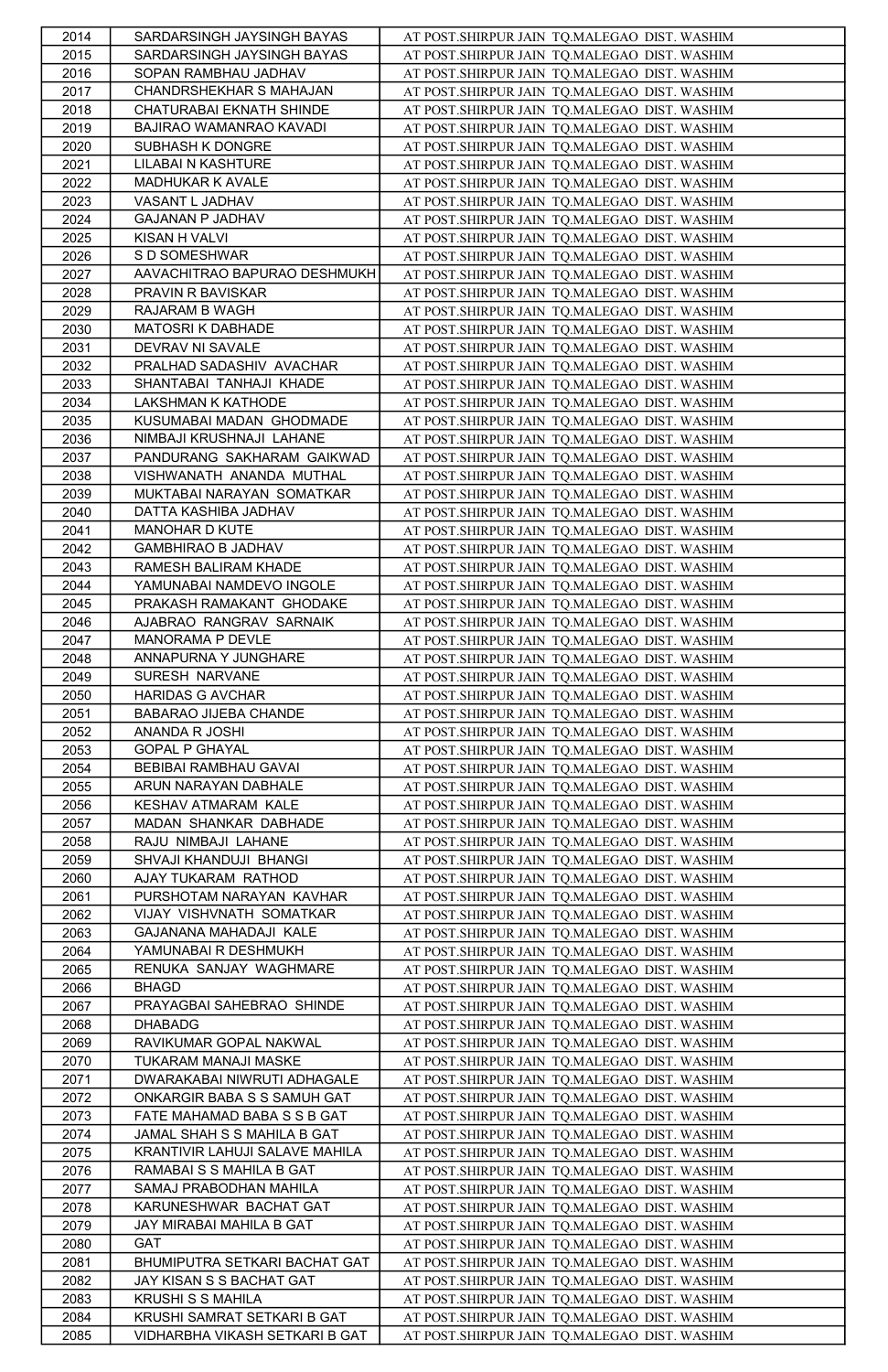| 2086 | SAMRUDHI S S MAHILA B GAT      | AT POST.SHIRPUR JAIN TQ.MALEGAO DIST. WASHIM  |
|------|--------------------------------|-----------------------------------------------|
| 2087 | JAYKISAN S S BACHAT GAT        | AT POST.SHIRPUR JAIN TQ.MALEGAO DIST. WASHIM  |
| 2088 | RANI LAXMI MA SHG              | AT POST.SHIRPUR JAIN TQ.MALEGAO DIST. WASHIM  |
| 2089 | JAY GAJANAN SETKARI BACHAT GAT | AT POST.SHIRPUR JAIN TQ.MALEGAO DIST. WASHIM  |
| 2090 | JAYSHARDA MAHA BACHAT GAT      | AT POST.SHIRPUR JAIN TO.MALEGAO DIST. WASHIM  |
| 2091 | SANT GADAGE MAHILA B GAT       | AT POST.SHIRPUR JAIN TQ.MALEGAO DIST. WASHIM  |
| 2092 | GAV VIKASH S S BACHAT GAT      | AT POST.SHIRPUR JAIN TQ.MALEGAO DIST. WASHIM  |
| 2093 | MAULIKRUPA MAHILA BACHAT GAT   | AT POST.SHIRPUR JAIN TQ.MALEGAO DIST. WASHIM  |
| 2094 | JAY JIJAU MAHILA BACHAT GAT    | AT POST.SHIRPUR JAIN TQ.MALEGAO DIST. WASHIM  |
| 2095 | VITTHAL SETKARI BACHAT GAT     | AT POST.SHIRPUR JAIN TQ.MALEGAO DIST. WASHIM  |
| 2096 | A G NIRMAN SHIRPUR             | AT POST.SHIRPUR JAIN TQ.MALEGAO DIST. WASHIM  |
| 2097 | JAYKISAN DUDH S KHANDALA       | AT POST.SHIRPUR JAIN TQ.MALEGAO DIST. WASHIM  |
| 2098 | MIRZABABA K MAJUR S S SHIRPUR  | AT POST.SHIRPUR JAIN TQ.MALEGAO DIST. WASHIM  |
| 2099 | TULSHIRAM BAPPU G T S EKAMBA   | AT POST.SHIRPUR JAIN TQ.MALEGAO DIST. WASHIM  |
| 2100 | RAJIVGANDHI PANI PU S S VASARI | AT POST.SHIRPUR JAIN TQ.MALEGAO DIST. WASHIM  |
| 2101 | HARIBAPU DUDH U S S KOTHA      | AT POST.SHIRPUR JAIN TQ.MALEGAO DIST. WASHIM  |
|      | JAY JANGIR INGIN W SHIRPUR     | AT POST.SHIRPUR JAIN TQ.MALEGAO DIST. WASHIM  |
| 2102 |                                |                                               |
| 2103 | MATOSHRI DUDH V S S KARANJI    | AT POST.SHIRPUR JAIN TQ.MALEGAO DIST. WASHIM  |
| 2104 | GAJANAN BABA DUDH U S S BERKE  | AT POST.SHIRPUR JAIN TQ.MALEGAO DIST. WASHIM  |
| 2105 | ONKAR MAHILA GAT KHANDALA      | AT POST.SHIRPUR JAIN TQ.MALEGAO DIST. WASHIM  |
| 2106 | MUKBADIR NIVASHI APANGA SHIR   | AT POST.SHIRPUR JAIN TQ.MALEGAO DIST. WASHIM  |
| 2107 | ANNABHAU SATHE S S SHIRPUR     | AT POST.SHIRPUR JAIN TQ.MALEGAO DIST. WASHIM  |
| 2108 | ONKARGIR DUDH U S S VASARI     | AT POST.SHIRPUR JAIN TQ.MALEGAO DIST. WASHIM  |
| 2109 | S ROJGAR S S VASARI            | AT POST.SHIRPUR JAIN TQ.MALEGAO DIST. WASHIM  |
| 2110 | VAN HAKKA SAMITI SHELGAON      | AT POST.SHIRPUR JAIN TQ.MALEGAO DIST. WASHIM  |
| 2111 | JAN BHAVANA MATS V S S         | AT POST.SHIRPUR JAIN TQ.MALEGAO DIST. WASHIM  |
| 2112 | SHICVANT DUDH U S WAGHI        | AT POST.SHIRPUR JAIN TQ.MALEGAO DIST. WASHIM  |
| 2113 | NAMDEO VANKATI PAWAR           | AT POST.MEDASHI TQ.MALEGAO DIST. WASHIM       |
| 2114 | RAMJI BANU SHINDE              | AT POST.MEDASHI TQ.MALEGAO DIST. WASHIM       |
| 2115 | CHANDRBHAGA VI GANGARAM        | AT POST.MEDASHI TQ.MALEGAO DIST. WASHIM       |
| 2116 | MADGUKAR SHRIRAM BHOKARE       | AT POST.MEDASHI TQ.MALEGAO DIST. WASHIM       |
| 2117 | SUNDRABAI BALIRAM KHILLARE     | AT POST.MEDASHI TQ.MALEGAO DIST. WASHIM       |
| 2118 | VACHLA KISAN WANKHADE          | AT POST.MEDASHI TQ.MALEGAO DIST. WASHIM       |
| 2119 | UKAND NARAYAN PANDE            | AT POST.MEDASHI TQ.MALEGAO DIST. WASHIM       |
| 2120 | VITHAL NARAYANRAO TEMBHE       | AT POST.MEDASHI TQ.MALEGAO DIST. WASHIM       |
| 2121 | MANJULA Y INGALE               | AT POST.MEDASHI TQ.MALEGAO DIST. WASHIM       |
| 2122 | JAI MUNGASAJI SHG MEDSHI       | AT POST.MEDASHI TQ.MALEGAO DIST. WASHIM       |
| 2123 | SAIBABA P M WASHIM             | AT POST.MEDASHI TQ.MALEGAO DIST. WASHIM       |
| 2124 | KALANU FHAKIRA GAWAI           | AT POST.MEDASHI TQ.MALEGAO DIST. WASHIM       |
| 2125 | SARASWATI SURYABHAN PAWAR      | AT POST.PANGRIKUTE TQ.MALEGAO DIST. WASHIM    |
| 2126 | NARAYAN BHAGWAN SHELKE         | AT POST.JAULKA RAILWY TQ.MALEGAO DIST. WASHIM |
| 2127 | ANJALI SHIVAJIRAO PATIL        | AT POST.JAULKA RAILWY TQ.MALEGAO DIST. WASHIM |
| 2128 | ANJALI SHIVAJIRAO PATIL        | AT POST.JAULKA RAILWY TQ.MALEGAO DIST. WASHIM |
| 2129 | MAHADEV SHRIPAT TIWALE         | AT POST.JAULKA RAILWY TQ.MALEGAO DIST. WASHIM |
| 2130 | TUKARAM MAHADU LOKHANDE        | AT POST.JAULKA RAILWY TQ.MALEGAO DIST. WASHIM |
| 2131 | WAMAN HARI DAWNE               | AT POST.JAULKA RAILWY TQ.MALEGAO DIST. WASHIM |
| 2132 | SIMA PRABHAKAR SURYAVANSI      | AT POST.JAULKA RAILWY TQ.MALEGAO DIST. WASHIM |
| 2133 | SHANKAR TUKARAM BHURKADE       | AT POST.JAULKA RAILWY TQ.MALEGAO DIST. WASHIM |
| 2134 | PANJABRAO MADHAVRAO BAJAD      | AT POST.JAULKA RAILWY TQ.MALEGAO DIST. WASHIM |
| 2135 | TANHABAI SITARAM CHONDKAR      | AT POST.JAULKA RAILWY TQ.MALEGAO DIST. WASHIM |
| 2136 | VYANKATRAO NIMBAJI DESHMUKH    | AT POST.RISOD MAIN TQ.RISOD DIST. WASHIM      |
| 2137 | BALIRAM NARAYAN EKALE          | AT POST.RISOD MAIN TQ.RISOD DIST. WASHIM      |
| 2138 | SALUBAI SHIVAJI DHOLE          | AT POST.RISOD MAIN TQ.RISOD DIST. WASHIM      |
| 2139 | DATRAO BALIRAM SALBAL          | AT POST.RISOD MAIN TQ.RISOD DIST. WASHIM      |
| 2140 | VITTHALRAO S. MORE             | AT POST.RISOD MAIN TQ.RISOD DIST. WASHIM      |
| 2141 | JANARDHAN RAMBHAU BUTTE        | AT POST.RISOD MAIN TQ.RISOD DIST. WASHIM      |
| 2142 | MENUNABI SHE YASIN             | AT POST.RISOD MAIN TQ.RISOD DIST. WASHIM      |
| 2143 | PRAMOD SHIWAJI PAWAR           | AT POST.RISOD MAIN TQ.RISOD DIST. WASHIM      |
| 2144 | BABAN KADAKIKE KALE            | AT POST.RISOD MAIN TQ.RISOD DIST. WASHIM      |
| 2145 | PINTU HARIDAS PAWAR            | AT POST.RISOD MAIN TQ.RISOD DIST. WASHIM      |
| 2146 | NANDU VIKRAMA PANDIT           | AT POST.RISOD MAIN TQ.RISOD DIST. WASHIM      |
| 2147 | TULASABAI VISHVANATH DONGRE    | AT POST.RISOD MAIN TQ.RISOD DIST. WASHIM      |
| 2148 | SHARDA GANESH BHOPALE          | AT POST.RISOD MAIN TQ.RISOD DIST. WASHIM      |
| 2149 | GAJNATH SESHRAO JADHAO         | AT POST.RISOD MAIN TQ.RISOD DIST. WASHIM      |
| 2150 | SIDHIVINAYAK KRUSHI S.S.SAMUH  | AT POST.RISOD MAIN TQ.RISOD DIST. WASHIM      |
| 2151 | SEVALAL MAHARAJ BACHAT GAT     | AT POST.RISOD MAIN TQ.RISOD DIST. WASHIM      |
| 2152 | MAULI SWA. ROJ. SANTHA         | AT POST.RISOD MAIN TQ.RISOD DIST. WASHIM      |
| 2153 | M J BUTTE                      | AT POST.RISOD CITY TQ.RISOD DIST. WASHIM      |
| 2154 | RAMDAS TULSHIRAM PAVAR         | AT POST.RISOD CITY TQ.RISOD DIST. WASHIM      |
| 2155 | D Y KHRAT                      | AT POST.RISOD CITY TQ.RISOD DIST. WASHIM      |
| 2156 | SAHEBRAO WAMANRAO PAWAR        | AT POST.RISOD CITY TQ.RISOD DIST. WASHIM      |
| 2157 | DENESH D DESHMUKH              | AT POST.RISOD CITY TQ.RISOD DIST. WASHIM      |
|      |                                |                                               |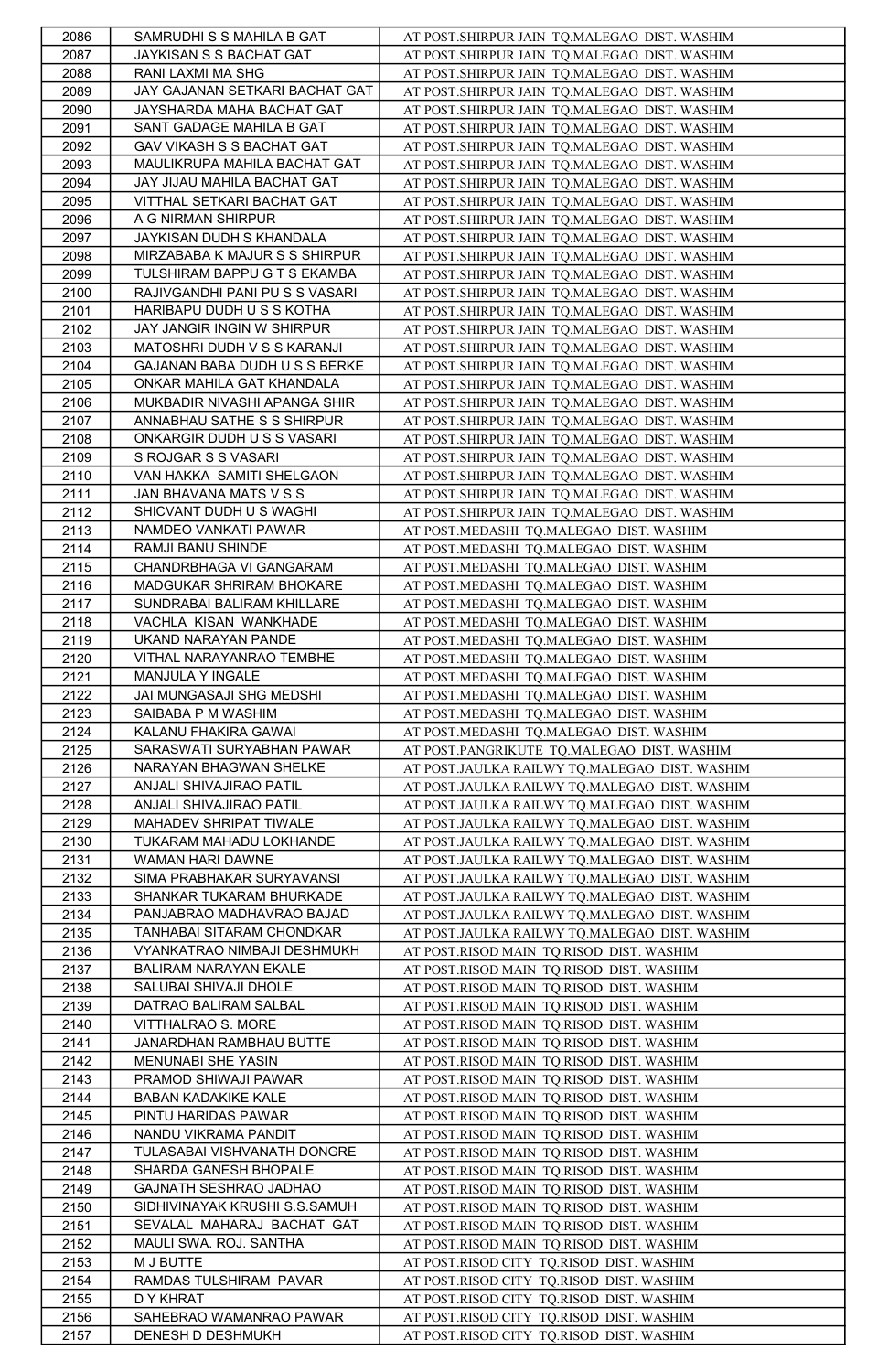| 2158         | RAMBHAU P CHAKOTE                              | AT POST.RISOD CITY TQ.RISOD DIST. WASHIM                                             |
|--------------|------------------------------------------------|--------------------------------------------------------------------------------------|
| 2159         | <b>LASAMAN D GIRI</b>                          | AT POST.RISOD CITY TQ.RISOD DIST. WASHIM                                             |
| 2160         | PRAKAS S WANAKEDE                              | AT POST.RISOD CITY TQ.RISOD DIST. WASHIM                                             |
| 2161         | MUARTUJA M SARIKA                              | AT POST.RISOD CITY TQ.RISOD DIST. WASHIM                                             |
| 2162         | RAMABAU K TALE                                 | AT POST.RISOD CITY TO.RISOD DIST. WASHIM                                             |
| 2163         | ATMARAM T JAYABHAY                             | AT POST.RISOD CITY TQ.RISOD DIST. WASHIM                                             |
| 2164         | RAJUAPPA N DASERE                              | AT POST.RISOD CITY TQ.RISOD DIST. WASHIM                                             |
| 2165         | ABHYKUMAR JAYWANT KALE                         | AT POST.RISOD CITY TQ.RISOD DIST. WASHIM                                             |
| 2166         | GAJANAN SHURESH DESHMUKH                       | AT POST.RISOD CITY TQ.RISOD DIST. WASHIM                                             |
| 2167         | <b>PATHN</b>                                   | AT POST.RISOD CITY TQ.RISOD DIST. WASHIM                                             |
| 2168         | ARUNKUMAR WAMANRAO LODHE                       | AT POST.RISOD CITY TQ.RISOD DIST. WASHIM                                             |
| 2169         | MAHANDRA PRAKASH RUHATIYA                      | AT POST.RISOD CITY TQ.RISOD DIST. WASHIM                                             |
| 2170         | MAANDAKINI M SARAF                             | AT POST.RISOD CITY TQ.RISOD DIST. WASHIM                                             |
| 2171         | BHAGAVAT B KOKATE                              | AT POST.RISOD CITY TO.RISOD DIST. WASHIM                                             |
| 2172         | VIJAY P TURUKAMANE                             | AT POST.RISOD CITY TQ.RISOD DIST. WASHIM                                             |
| 2173         | SANJAY P DEHSMUKH                              | AT POST.RISOD CITY TQ.RISOD DIST. WASHIM                                             |
| 2174         | UTTAM T KADAM                                  | AT POST.RISOD CITY TQ.RISOD DIST. WASHIM                                             |
| 2175         | SESARAO S KHARABAL                             | AT POST.RISOD CITY TO.RISOD DIST. WASHIM                                             |
| 2176         | GAJANANA B CHAVHAN                             | AT POST.RISOD CITY TQ.RISOD DIST. WASHIM                                             |
| 2177         | DHONDUAPPA K BANKAR                            | AT POST.RISOD CITY TQ.RISOD DIST. WASHIM                                             |
| 2178         | RENUKA D MULE                                  | AT POST.RISOD CITY TQ.RISOD DIST. WASHIM                                             |
| 2179         | SAROJ V PATRAKAR                               | AT POST.RISOD CITY TQ.RISOD DIST. WASHIM                                             |
| 2180         | RAKHA V PAWAR                                  | AT POST.RISOD CITY TQ.RISOD DIST. WASHIM                                             |
| 2181         | MIRABAI G VASA                                 | AT POST.RISOD CITY TQ.RISOD DIST. WASHIM                                             |
| 2182         | <b>BABAN S DESHAMUKH</b>                       | AT POST.RISOD CITY TQ.RISOD DIST. WASHIM                                             |
| 2183         | SYAM S BAGADIYA<br>VINAD B DASPANDE            | AT POST.RISOD CITY TQ.RISOD DIST. WASHIM                                             |
| 2184         | SANJAY L JADHAO                                | AT POST.RISOD CITY TQ.RISOD DIST. WASHIM                                             |
| 2185         | OM J RAUAT                                     | AT POST.RISOD CITY TQ.RISOD DIST. WASHIM                                             |
| 2186         | ASHISH M DEVAKAR                               | AT POST.RISOD CITY TQ.RISOD DIST. WASHIM                                             |
| 2187<br>2188 | VINOD SHIRRAM PARBAT                           | AT POST.RISOD CITY TQ.RISOD DIST. WASHIM<br>AT POST.RISOD CITY TQ.RISOD DIST. WASHIM |
| 2189         | K B KSHIRSAGAR                                 | AT POST.RISOD CITY TQ.RISOD DIST. WASHIM                                             |
| 2190         | INDUBHAI M JADHAO                              | AT POST.RISOD CITY TQ.RISOD DIST. WASHIM                                             |
| 2191         | PRACARA B KANNA KANEST RISOD                   | AT POST.RISOD CITY TQ.RISOD DIST. WASHIM                                             |
| 2192         | DHYNDIP EDU MANDAL RISOD                       | AT POST.RISOD CITY TQ.RISOD DIST. WASHIM                                             |
| 2193         | RANUKA MATHA MANDAL GOVARDAN                   | AT POST.RISOD CITY TQ.RISOD DIST. WASHIM                                             |
| 2194         | H.M.N.P.PRAYMARI M SCHOOL BOYS                 | AT POST.RISOD CITY TQ.RISOD DIST. WASHIM                                             |
| 2195         | JIVAN KALA MANDAL RISOD                        | AT POST.RISOD CITY TQ.RISOD DIST. WASHIM                                             |
| 2196         | HUMAN SASTHAN BALKHEDA                         | AT POST.RISOD CITY TQ.RISOD DIST. WASHIM                                             |
| 2197         | SARVATI MAHILA S H G RISOD                     | AT POST.RISOD CITY TQ.RISOD DIST. WASHIM                                             |
| 2198         | JIJAU MAHILA S H G                             | AT POST.RISOD CITY TQ.RISOD DIST. WASHIM                                             |
| 2199         | KRANTIPURUSH S H G WAKAD                       | AT POST.RISOD CITY TQ.RISOD DIST. WASHIM                                             |
| 2200         | GOPALGI MAHRAJ SOC RISOD                       | AT POST.RISOD CITY TQ.RISOD DIST. WASHIM                                             |
| 2201         | JANARDHAN NIMBAJI SAWALE                       | AT POST.RISOD CITY TQ.RISOD DIST. WASHIM                                             |
| 2202         | DWARKU ZHIGRAJI WANKHEDE                       | AT POST.RISOD CITY TQ.RISOD DIST. WASHIM                                             |
| 2203         | KASABAI K LONKAR                               | AT POST.RISOD CITY TQ.RISOD DIST. WASHIM                                             |
| 2204         | VALINDA VIJAY AMBHORE                          | AT POST.RISOD CITY TQ.RISOD DIST. WASHIM                                             |
| 2205         | SARLA NARAYAN VADKAR                           | AT POST.RISOD CITY TQ.RISOD DIST. WASHIM                                             |
| 2206         | PRAGTI S H G D BANDA                           | AT POST.RISOD CITY TO.RISOD DIST. WASHIM                                             |
| 2207         | JAY VALMIKI S H G YEVATI                       | AT POST.RISOD CITY TQ.RISOD DIST. WASHIM                                             |
| 2208         | SHESHARAO YADAV GAVALI                         | AT POST.KENWAD TO.RISOD DIST. WASHIM                                                 |
| 2209         | MURAD BEG RAHEMTULLA BEG                       | AT POST.KENWAD TQ.RISOD DIST. WASHIM                                                 |
| 2210         | PRALHAD PARASRAM ADHAV                         | AT POST.KENWAD TQ.RISOD DIST. WASHIM                                                 |
| 2211         | SAKHA MAHOPATI KHANDARE                        | AT POST.KENWAD TQ.RISOD DIST. WASHIM                                                 |
| 2212         | RATAN ANANDA KHARAT                            | AT POST.KENWAD TQ.RISOD DIST. WASHIM                                                 |
| 2213         | KALAVATI GHERADPRASAD SHARMA                   | AT POST.KENWAD TQ.RISOD DIST. WASHIM                                                 |
| 2214         | SAMINDRA PRALHAD KHADSE                        | AT POST.KENWAD TQ.RISOD DIST. WASHIM                                                 |
| 2215         | TUKARAM SHANKAR BORKAR                         | AT POST.KENWAD TQ.RISOD DIST. WASHIM                                                 |
| 2216         | DASHRATH PHAKIRA SHEGOKAR                      | AT POST.KENWAD TQ.RISOD DIST. WASHIM                                                 |
| 2217         | ANIL DAMODHAR TALE                             | AT POST.KENWAD TQ.RISOD DIST. WASHIM                                                 |
| 2218         | GAJANAN MUKINDA BORKAR                         | AT POST.KENWAD TQ.RISOD DIST. WASHIM                                                 |
| 2219         | RAMCHANDR VISHVNATH KANDE                      | AT POST.KENWAD TQ.RISOD DIST. WASHIM                                                 |
| 2220         | VAINKATH PARASHRAM SARODE                      | AT POST.KENWAD TQ.RISOD DIST. WASHIM                                                 |
| 2221         | VISHVNATH SAMPAT BORKAR                        | AT POST.KENWAD TQ.RISOD DIST. WASHIM                                                 |
| 2222         | VIJAY BALARASAD AGNIHOTRI                      | AT POST.KENWAD TQ.RISOD DIST. WASHIM                                                 |
| 2223         | GOVINDA MAHADU INGALE                          | AT POST.KENWAD TQ.RISOD DIST. WASHIM                                                 |
| 2224         | KISAN MADHAV SHEVALE                           | AT POST.KENWAD TQ.RISOD DIST. WASHIM                                                 |
| 2225         | SUBHASH KUNDLIK DHENGALE<br>AJIT SING KUSHVAHA | AT POST.KENWAD TQ.RISOD DIST. WASHIM                                                 |
| 2226         | YOGESH MOTIALAL KACHORIYA                      | AT POST.KENWAD TQ.RISOD DIST. WASHIM                                                 |
| 2227<br>2228 | MADHUKAR BHASHKAR GHODAKE                      | AT POST.KENWAD TQ.RISOD DIST. WASHIM<br>AT POST.KENWAD TQ.RISOD DIST. WASHIM         |
|              | NAGO PUNDLIK KHARATE                           | AT POST.KENWAD TQ.RISOD DIST. WASHIM                                                 |
| 2229         |                                                |                                                                                      |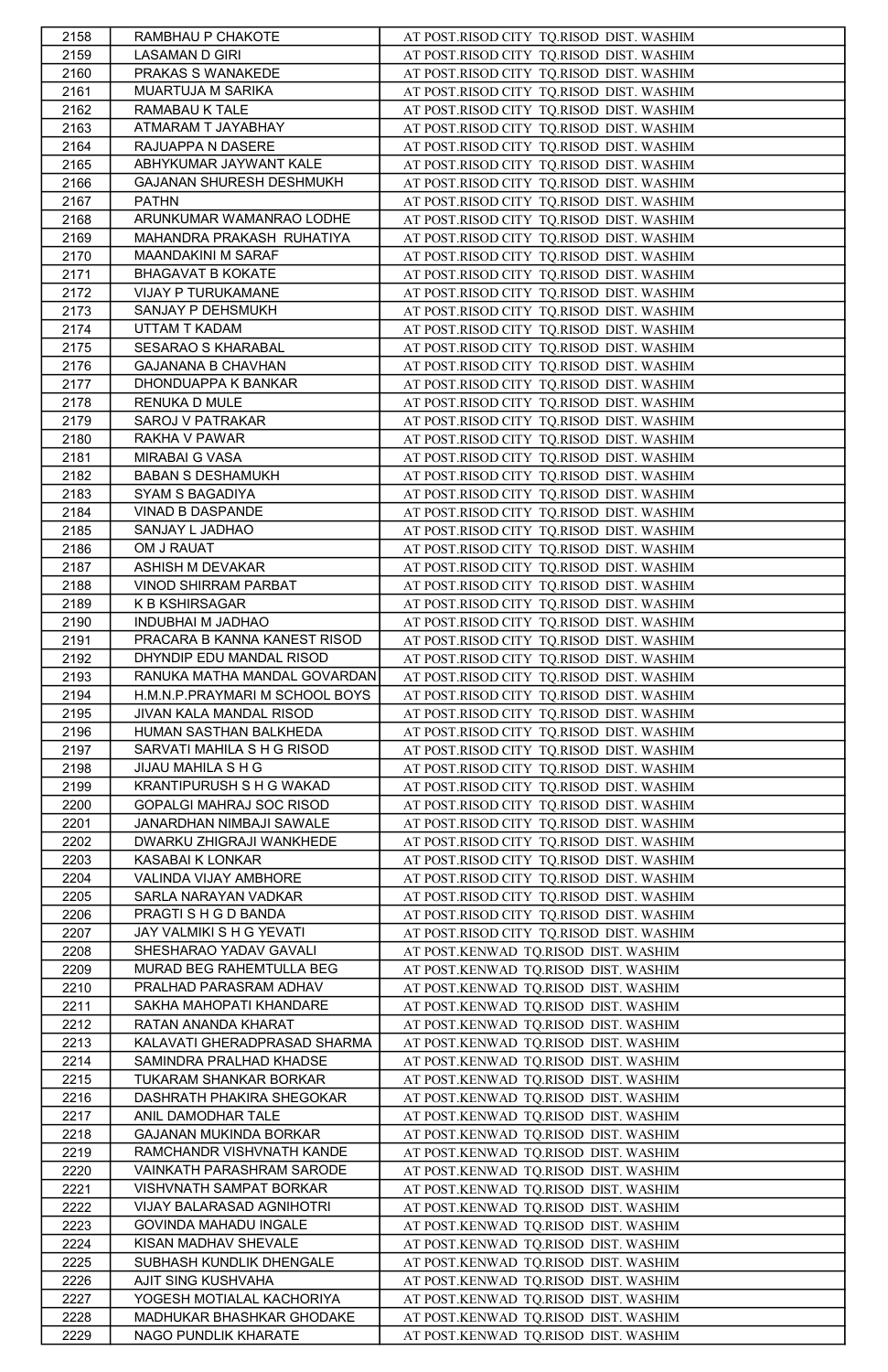| 2230         | RAJU NARAYAN MORE              | AT POST.KENWAD TQ.RISOD DIST. WASHIM                                                       |
|--------------|--------------------------------|--------------------------------------------------------------------------------------------|
| 2231         | SUNITA PRAKASH WANKHADE        | AT POST.KENWAD TQ.RISOD DIST. WASHIM                                                       |
| 2232         | TRIVENI DIGAMBAR PAWAR         | AT POST.KENWAD TQ.RISOD DIST. WASHIM                                                       |
| 2233         | JAISHRI VINOD GHODAKE          | AT POST.KENWAD TQ.RISOD DIST. WASHIM                                                       |
| 2234         | VITHOBA NIVRUTTI SATPUTE       | AT POST.KENWAD TQ.RISOD DIST. WASHIM                                                       |
| 2235         | AJAJBEG AAGA BEG               | AT POST.KENWAD TQ.RISOD DIST. WASHIM                                                       |
| 2236         | JAY BAJRANG KRIVYAMYUV KAL KEN | AT POST.KENWAD TQ.RISOD DIST. WASHIM                                                       |
| 2237         | <b>KEN</b>                     | AT POST.KENWAD TQ.RISOD DIST. WASHIM                                                       |
| 2238         | NANDHANA                       | AT POST.KENWAD TQ.RISOD DIST. WASHIM                                                       |
| 2239         | VISHWANATH GANPAT BODAKHE      | AT POST.MANGHUL ZANAK TQ.RISOD DIST. WASHIM                                                |
| 2240         | KISAN NARAYAN BORKAR           | AT POST.MANGHUL ZANAK TQ.RISOD DIST. WASHIM                                                |
| 2241         | SK GULAB SK NABI               | AT POST.MANGHUL ZANAK TQ.RISOD DIST. WASHIM                                                |
| 2242         | SUBHASH BHIKAJI BODKHE         | AT POST.MANGHUL ZANAK TO.RISOD DIST. WASHIM                                                |
| 2243         | SAMPAT MAROTI KHARAT           | AT POST.MANGHUL ZANAK TQ.RISOD DIST. WASHIM                                                |
| 2244         | RAMACHANDRA TUKARAM KALE       | AT POST.MANGHUL ZANAK TQ.RISOD DIST. WASHIM                                                |
| 2245         | SHRIRAM DAGDUJI BAJAD          | AT POST.MANGHUL ZANAK TQ.RISOD DIST. WASHIM                                                |
| 2246         | NIMBARAO DADARAO SARNAIK       | AT POST.MANGHUL ZANAK TQ.RISOD DIST. WASHIM                                                |
| 2247         | ANNAPUNA YASHVANT              | AT POST.MANGHUL ZANAK TQ.RISOD DIST. WASHIM                                                |
| 2248         | SHIVAJI JANUJI BODKHE          | AT POST.MANGHUL ZANAK TQ.RISOD DIST. WASHIM                                                |
| 2249         | BHAGWAN SHIVPRASAD KASAT       | AT POST.MANGHUL ZANAK TQ.RISOD DIST. WASHIM                                                |
|              | ATMARAM NAMADEV NARVADE        |                                                                                            |
| 2250<br>2251 | SAKHARAM ASHRUJI               | AT POST.MANGHUL ZANAK TQ.RISOD DIST. WASHIM<br>AT POST.MANGHUL ZANAK TQ.RISOD DIST. WASHIM |
|              | MAROTI GANAPAT                 |                                                                                            |
| 2252         | KISAN BHUJANGA                 | AT POST.MANGHUL ZANAK TQ.RISOD DIST. WASHIM                                                |
| 2253         | KASHIBA SITARAM MORE           | AT POST.MANGHUL ZANAK TQ.RISOD DIST. WASHIM                                                |
| 2254         |                                | AT POST.MANGHUL ZANAK TQ.RISOD DIST. WASHIM                                                |
| 2255         | KALABAI KISAN GADE             | AT POST.MANGHUL ZANAK TQ.RISOD DIST. WASHIM                                                |
| 2256         | <b>BHARAD</b>                  | AT POST.MANGHUL ZANAK TQ.RISOD DIST. WASHIM                                                |
| 2257         | SUBHADRA SITARAM RAUT          | AT POST.MANGHUL ZANAK TQ.RISOD DIST. WASHIM                                                |
| 2258         | JANARDHAN TULSHIRAM GARAD      | AT POST.MANGHUL ZANAK TQ.RISOD DIST. WASHIM                                                |
| 2259         | PARMESHWAR GANPAT NAVGHARE     | AT POST.MANGHUL ZANAK TQ.RISOD DIST. WASHIM                                                |
| 2260         | VACHALA SAHEBRAO PANDHARE      | AT POST.MANGHUL ZANAK TQ.RISOD DIST. WASHIM                                                |
| 2261         | RAMDAS YADAV TAKSAL            | AT POST.MANGHUL ZANAK TQ.RISOD DIST. WASHIM                                                |
| 2262         | SHESHRAO TUKARAM JADHAV        | AT POST.MANGHUL ZANAK TQ.RISOD DIST. WASHIM                                                |
| 2263         | KADUJI RAMBHAU BOBADE          | AT POST.MANGHUL ZANAK TQ.RISOD DIST. WASHIM                                                |
| 2264         | SAHEBRAO PANDURANG MORE        | AT POST.MANGHUL ZANAK TQ.RISOD DIST. WASHIM                                                |
| 2265         | ARJUNA LODU BHAGYAVANT         | AT POST.MANGHUL ZANAK TQ.RISOD DIST. WASHIM                                                |
| 2266         | HM Z P SCHOOL NAG-GOUNDHALA    | AT POST.MANGHUL ZANAK TQ.RISOD DIST. WASHIM                                                |
| 2267         | KISAN SAKHARAM WALUKAR         | AT POST.MANGHUL ZANAK TQ.RISOD DIST. WASHIM                                                |
| 2268         | SHAMRAO SAMPATRAO JADHAV       | AT POST.MANGHUL ZANAK TQ.RISOD DIST. WASHIM                                                |
| 2269         | MADHUKAR PANDURANG MORE        | AT POST.MANGHUL ZANAK TQ.RISOD DIST. WASHIM                                                |
| 2270         | MANIRAM VIKRAMA BAJAD          | AT POST.MANGHUL ZANAK TQ.RISOD DIST. WASHIM                                                |
| 2271         | PRALHAD SITARAM MORE           | AT POST.MANGHUL ZANAK TQ.RISOD DIST. WASHIM                                                |
| 2272         | AMBADAS RAMCHANDRA SATPUTE     | AT POST.MANGHUL ZANAK TQ.RISOD DIST. WASHIM                                                |
| 2273         | DINKAR TUKARAM SABLE JILHA     | AT POST.MANGHUL ZANAK TQ.RISOD DIST. WASHIM                                                |
| 2274         | SITARAM VYANKATI SABLE         | AT POST.MANGHUL ZANAK TQ.RISOD DIST. WASHIM                                                |
| 2275         | MALHARI KHANDU JAVALE          | AT POST.MANGHUL ZANAK TQ.RISOD DIST. WASHIM                                                |
| 2276         | CHINTAMAN HANWATA BAJAD        | AT POST.MANGHUL ZANAK TQ.RISOD DIST. WASHIM                                                |
| 2277         | ANANDA AMBUJI NITNAVARE        | AT POST.MANGHUL ZANAK TQ.RISOD DIST. WASHIM                                                |
| 2278         | RAJU SADASHIV BODKHE           | AT POST.MANGHUL ZANAK TQ.RISOD DIST. WASHIM                                                |
| 2279         | SHANKAR ASHRU NITNAVARE        | AT POST.MANGHUL ZANAK TQ.RISOD DIST. WASHIM                                                |
| 2280         | DHONDU PUNJAJI PAREKAR         | AT POST.MANGHUL ZANAK TQ.RISOD DIST. WASHIM                                                |
| 2281         | JANARDHAN JANRAO RAUT          | AT POST.MANGHUL ZANAK TQ.RISOD DIST. WASHIM                                                |
| 2282         | SATISH SHESHARAO BORKAR        | AT POST.MANGHUL ZANAK TQ.RISOD DIST. WASHIM                                                |
| 2283         | RANJANA RAJU SHEVALE           | AT POST.MANGHUL ZANAK TQ.RISOD DIST. WASHIM                                                |
| 2284         | KISAN ANANDA KHARAT            | AT POST.MANGHUL ZANAK TQ.RISOD DIST. WASHIM                                                |
| 2285         | REKHA ASHOK BORUDE             | AT POST.MANGHUL ZANAK TQ.RISOD DIST. WASHIM                                                |
| 2286         | PUNJABAI GOPAL SABALE          | AT POST.MANGHUL ZANAK TQ.RISOD DIST. WASHIM                                                |
| 2287         | ARUN VYANKATI BAJAD            | AT POST.MANGHUL ZANAK TQ.RISOD DIST. WASHIM                                                |
| 2288         | MATHURABAI LAXMAN KHARAT       | AT POST.MANGHUL ZANAK TQ.RISOD DIST. WASHIM                                                |
| 2289         | SANTOSH SAHEBRAO BAJAD AND     | AT POST.MANGHUL ZANAK TQ.RISOD DIST. WASHIM                                                |
| 2290         | DIPAK ANANTA FULUMBARKAR       | AT POST.MANGHUL ZANAK TQ.RISOD DIST. WASHIM                                                |
| 2291         | HARIBHAU DNYANBA BAJAD         | AT POST.MANGHUL ZANAK TQ.RISOD DIST. WASHIM                                                |
| 2292         | GITABAI SHAPTYA BHOSLE         | AT POST.MANGHUL ZANAK TQ.RISOD DIST. WASHIM                                                |
| 2293         | VIKRAMA HIRAMAN NAVGHARE       | AT POST.MANGHUL ZANAK TQ.RISOD DIST. WASHIM                                                |
| 2294         | KUNDALIK TUKARAM               | AT POST.MANGHUL ZANAK TQ.RISOD DIST. WASHIM                                                |
| 2295         | DATTA SBSHG GAT                | AT POST.MANGHUL ZANAK TQ.RISOD DIST. WASHIM                                                |
| 2296         | KALPATARU SBSHG GAT            | AT POST.MANGHUL ZANAK TQ.RISOD DIST. WASHIM                                                |
| 2297         | ADKSHAY SACHIV GAT             | AT POST.MANGHUL ZANAK TQ.RISOD DIST. WASHIM                                                |
| 2298         | <b>JANABAI MAHILA GAT</b>      | AT POST.MANGHUL ZANAK TQ.RISOD DIST. WASHIM                                                |
| 2299         | KAMDHENU MAHILA GAT            | AT POST.MANGHUL ZANAK TQ.RISOD DIST. WASHIM                                                |
| 2300         | PAINGANAGA GAT PENBOTI         | AT POST.MANGHUL ZANAK TQ.RISOD DIST. WASHIM                                                |
| 2301         | KURSHIMITRA GAT LEHANI         | AT POST.MANGHUL ZANAK TQ.RISOD DIST. WASHIM                                                |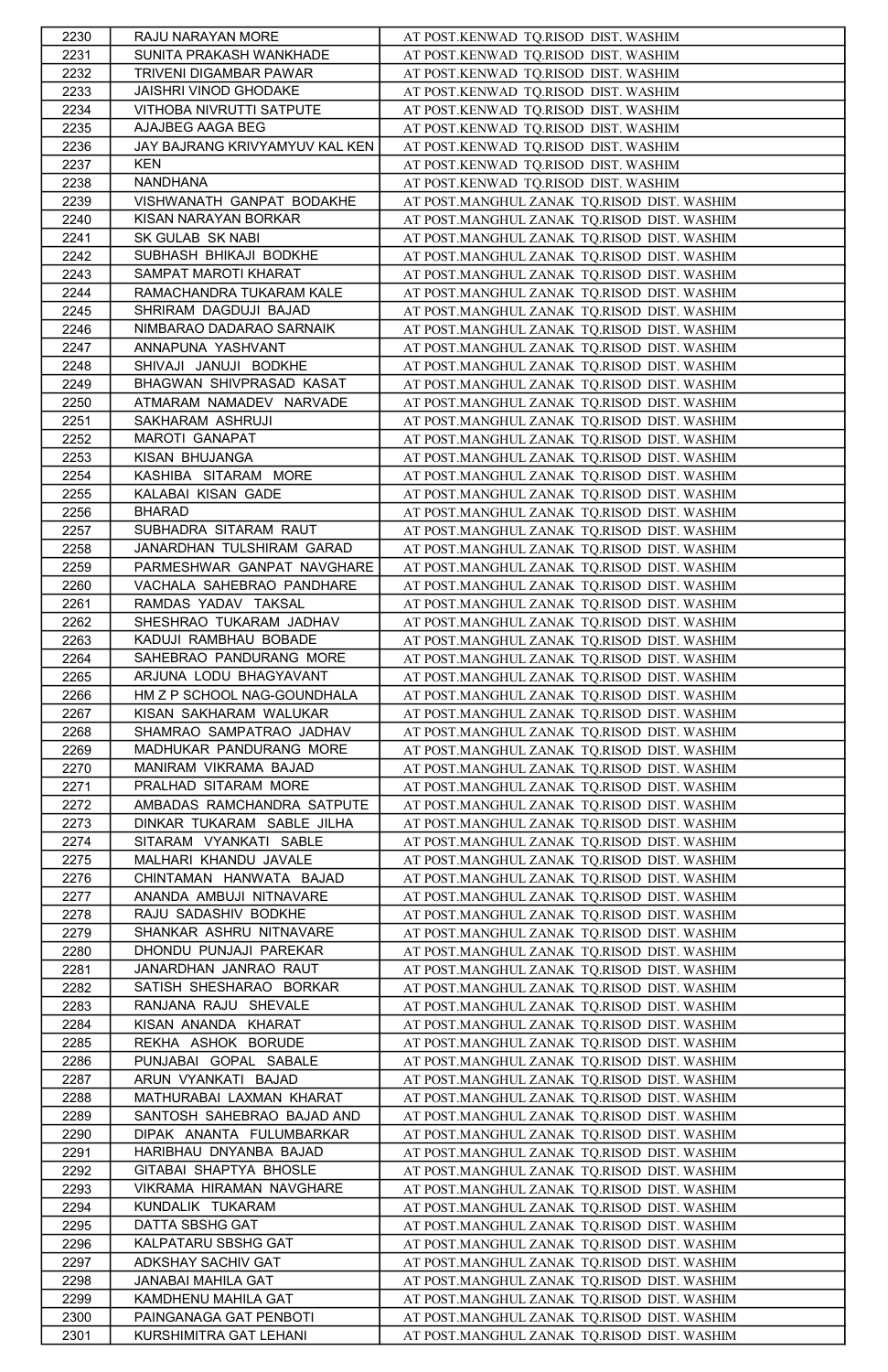| 2302 | KURSHIVAIBHAV MAHILA GAT      | AT POST.MANGHUL ZANAK TQ.RISOD DIST. WASHIM |
|------|-------------------------------|---------------------------------------------|
| 2303 | MAULI MUKTAI GAT              | AT POST.MANGHUL ZANAK TQ.RISOD DIST. WASHIM |
| 2304 | SADGURU DUDH GAT              | AT POST.MANGHUL ZANAK TQ.RISOD DIST. WASHIM |
| 2305 | SAIGAJANAN SHETAKARI GAT      | AT POST.MANGHUL ZANAK TQ.RISOD DIST. WASHIM |
| 2306 | DHANSAPADA MAHILA GAT         | AT POST.MANGHUL ZANAK TQ.RISOD DIST. WASHIM |
| 2307 | JAGDBA M AHILA GAT            | AT POST.MANGHUL ZANAK TQ.RISOD DIST. WASHIM |
| 2308 | TULJABHVANI MAHILA GAT        | AT POST.MANGHUL ZANAK TQ.RISOD DIST. WASHIM |
| 2309 | JAYBHAVANI GAT GOBHANI        | AT POST.MANGHUL ZANAK TQ.RISOD DIST. WASHIM |
| 2310 | MAULI SHETAKARI GAT           | AT POST.MANGHUL ZANAK TO.RISOD DIST. WASHIM |
| 2311 | KURSHI MAHILA GAT             | AT POST.MANGHUL ZANAK TQ.RISOD DIST. WASHIM |
| 2312 | CHETANA KURSHIMA GAT          | AT POST.MANGHUL ZANAK TQ.RISOD DIST. WASHIM |
| 2313 | <b>NE</b>                     | AT POST.MANGHUL ZANAK TQ.RISOD DIST. WASHIM |
| 2314 | DATATRAY TUKARAM POPALGHT     | AT POST.MANGHUL ZANAK TQ.RISOD DIST. WASHIM |
| 2315 | NIRVATI GANPATI KHAIRE        | AT POST.MANGHUL ZANAK TQ.RISOD DIST. WASHIM |
| 2316 | NAMDEO RAMJI MUNDE            | AT POST.HARAL TQ.RISOD DIST. WASHIM         |
| 2317 | NARMADA DEVBA GAIKWAD         | AT POST.HARAL TQ.RISOD DIST. WASHIM         |
| 2318 | SHANKAR TREDARS               | AT POST.HARAL TQ.RISOD DIST. WASHIM         |
| 2319 | VISHVNATH N MORE              | AT POST.HARAL TQ.RISOD DIST. WASHIM         |
| 2320 | HUKUMCHAND MAHADASA BANDE     | AT POST.HARAL TQ.RISOD DIST. WASHIM         |
| 2321 | KAUSLYA MADHAV PAWAR          | AT POST.HARAL TQ.RISOD DIST. WASHIM         |
| 2322 | NAVDURAGA BU MANDAL HARAL     | AT POST.HARAL TQ.RISOD DIST. WASHIM         |
| 2323 | <b>GADGE BABA SHG HARAL</b>   | AT POST.HARAL TQ.RISOD DIST. WASHIM         |
| 2324 | GANESH SHET SHG HARAL         | AT POST.HARAL TQ.RISOD DIST. WASHIM         |
| 2325 | SAI SHET SHG HARAL            | AT POST.HARAL TQ.RISOD DIST. WASHIM         |
| 2326 | SAVITRI FULE SHG GHOTA        | AT POST.HARAL TQ.RISOD DIST. WASHIM         |
| 2327 | NI JALDHARA DUDH USAH         | AT POST.HARAL TQ.RISOD DIST. WASHIM         |
| 2328 | ZUBARLA GANGARAM WAMDHANE     | AT POST.HARAL TQ.RISOD DIST. WASHIM         |
| 2329 | ANUSAYA RAMBHAU NARWADE       | AT POST.HARAL TQ.RISOD DIST. WASHIM         |
| 2330 | SHAM RAMJI GARKAL             | AT POST.MOP TQ.RISOD DIST. WASHIM           |
| 2331 | DAGDU NATHU GHAYAL            | AT POST.MOP TO.RISOD DIST. WASHIM           |
| 2332 | ASHRU DATUJI GARKAL           | AT POST.MOP TQ.RISOD DIST. WASHIM           |
| 2333 | PANDIT VISHVASH SONUNE        | AT POST.MOP TQ.RISOD DIST. WASHIM           |
| 2334 | TANHABAI TATYARAO CHOUDHARI   | AT POST.MOP TO.RISOD DIST. WASHIM           |
| 2335 | SURESH RAMCHANDRA NARVADE     | AT POST.MOP TO.RISOD DIST. WASHIM           |
| 2336 | TANHABAI TATYARAO CHOUDHARI   | AT POST.MOP TQ.RISOD DIST. WASHIM           |
| 2337 | SURESH RAMCHANDRA NARVADE     | AT POST.MOP TQ.RISOD DIST. WASHIM           |
| 2338 | BANSILAL JAGANNATH PANSARI    | AT POST.MOP TQ.RISOD DIST. WASHIM           |
| 2339 | SHANTA TRAMBAK BODAKHE        | AT POST.MOP TQ.RISOD DIST. WASHIM           |
| 2340 | SUCHITRA MAHESH JOSHI         | AT POST.MOP TQ.RISOD DIST. WASHIM           |
| 2341 | RAMSUBRAN RAGHUVIR PANSARI    | AT POST.MOP TQ.RISOD DIST. WASHIM           |
| 2342 | MADHAV SHAMRAO KAKADE         | AT POST.MOP TQ.RISOD DIST. WASHIM           |
| 2343 | RAMKISAN ASARAM SARODE        | AT POST.MOP TQ.RISOD DIST. WASHIM           |
| 2344 | <b>GHANSHAM H PASARI</b>      | AT POST.MOP TQ.RISOD DIST. WASHIM           |
| 2345 | RAJENDRA PRASAD GAUND         | AT POST.MOP TQ.RISOD DIST. WASHIM           |
| 2346 | KALAVATI MAHAVIR PANSARI      | AT POST.MOP TQ.RISOD DIST. WASHIM           |
| 2347 | NIMBAJI KONDAJI PACHARANE     | AT POST.MOP TQ.RISOD DIST. WASHIM           |
| 2348 | ANUSAYA S MORE                | AT POST.MOP TQ.RISOD DIST. WASHIM           |
| 2349 | ASARAM SAHEBRAO MUNDHE        | AT POST.MOP TQ.RISOD DIST. WASHIM           |
| 2350 | SANTOSH DHANRAJ LADDHA        | AT POST.MOP TQ.RISOD DIST. WASHIM           |
| 2351 | NARAYANGIR BHAGVANGIR GIRI    | AT POST.MOP TO.RISOD DIST. WASHIM           |
| 2352 | PARASRAM DHARMAJI GARKAL      | AT POST.MOP TQ.RISOD DIST. WASHIM           |
| 2353 | BHIMRAO RAMBHAU GAVAI         | AT POST.MOP TO.RISOD DIST. WASHIM           |
| 2354 | RAHUL KUNDLIK MORE            | AT POST.MOP TQ.RISOD DIST. WASHIM           |
| 2355 | SANJIV SAMPAT MORE            | AT POST.MOP TQ.RISOD DIST. WASHIM           |
| 2356 | ACHAYUT SHRIRAM NARVADE       | AT POST.MOP TQ.RISOD DIST. WASHIM           |
| 2357 | SHRIRAM PARBATA TANPURE       | AT POST.MOP TQ.RISOD DIST. WASHIM           |
| 2358 | JAGNATH GAJANAN SIKCHI        | AT POST.MOP TQ.RISOD DIST. WASHIM           |
| 2359 | SHRIKRUSHN SHRAWAN DAHALE     | AT POST.MOP TQ.RISOD DIST. WASHIM           |
| 2360 | SHARADA S BARKU               | AT POST.MOP TQ.RISOD DIST. WASHIM           |
| 2361 | SCHOOL SUDHAR FUND            | AT POST.MOP TQ.RISOD DIST. WASHIM           |
| 2362 | VISHAVKARMA GAT MOP           | AT POST.MOP TO.RISOD DIST. WASHIM           |
| 2363 | SAHYYOG S GAT MOP             | AT POST.MOP TO.RISOD DIST. WASHIM           |
| 2364 | SARSWATIMATA MAHILA GAT MOP   | AT POST.MOP TO.RISOD DIST. WASHIM           |
| 2365 | LAXMI MAHILA GAT CHAKOLI      | AT POST.MOP TQ.RISOD DIST. WASHIM           |
| 2366 | SMARATH BGAT MOP              | AT POST.MOP TQ.RISOD DIST. WASHIM           |
| 2367 | ASHOK MADHAV DESHMUKH         | AT POST.KESHAV NAGAR TQ.RISOD DIST. WASHIM  |
| 2368 | LAXMAN GYANBA NIKAM           | AT POST.KESHAV NAGAR TQ.RISOD DIST. WASHIM  |
| 2369 | HIMAT SAKHARAM SARNAIK        | AT POST.KESHAV NAGAR TQ.RISOD DIST. WASHIM  |
| 2370 | <b>BABNABAI GULAB SARNAIK</b> | AT POST.KESHAV NAGAR TQ.RISOD DIST. WASHIM  |
| 2371 | SHRIRAM MADHAO DHOLE          | AT POST.KESHAV NAGAR TQ.RISOD DIST. WASHIM  |
| 2372 | SANTOSH BHAVRILAL MUNDADA     | AT POST.KESHAV NAGAR TQ.RISOD DIST. WASHIM  |
| 2373 | BHASKAR LAXMAN SARNAIK        | AT POST.KESHAV NAGAR TQ.RISOD DIST. WASHIM  |